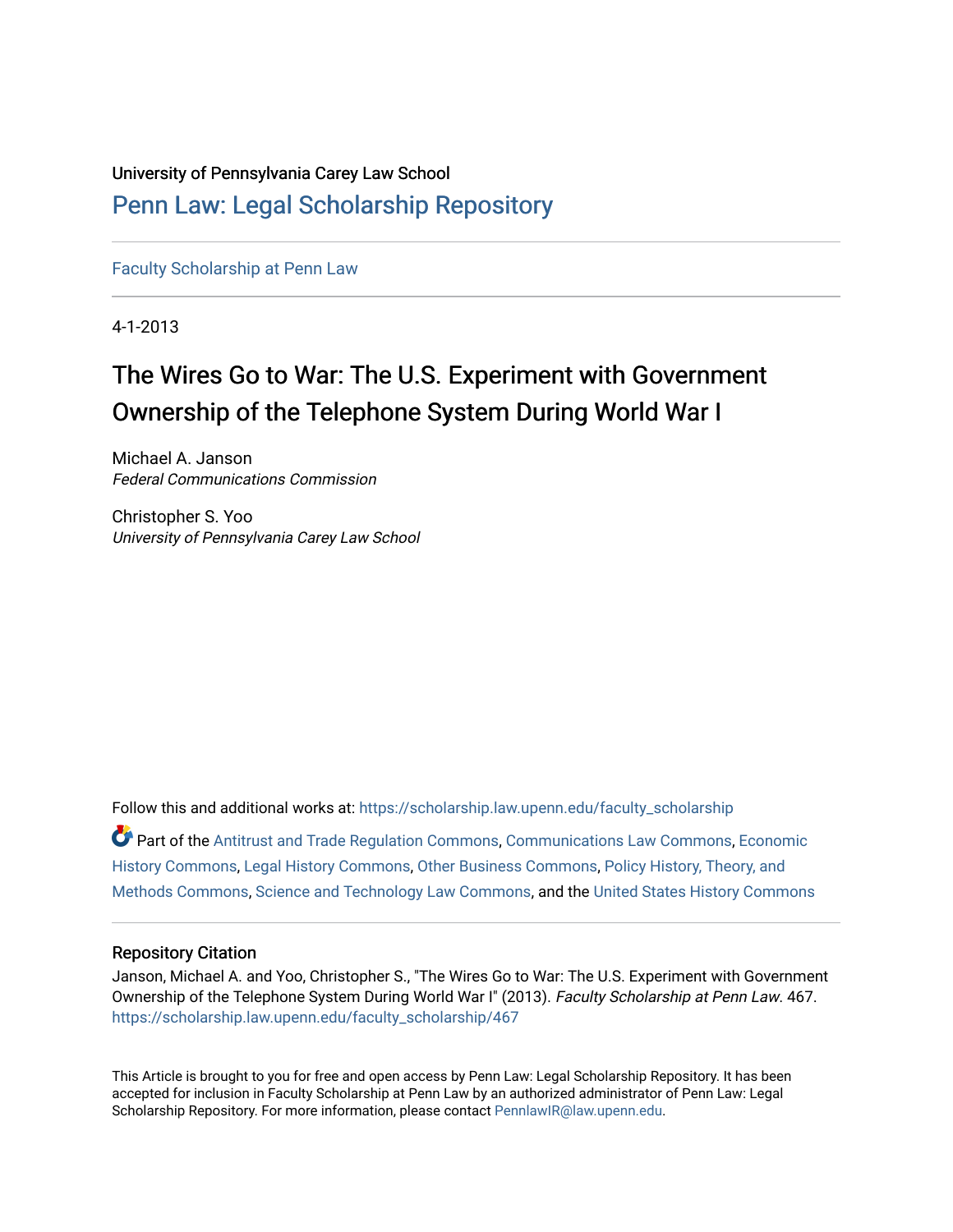### Articles

### The Wires Go to War: The U.S. Experiment with Government Ownership of the Telephone System During World War I

### Michael A. Janson<sup>\*</sup> & Christopher S. Yoo<sup>\*\*</sup>

*One of the most distinctive characteristics of the U.S. telephone system is that it has always been privately owned, in stark contrast to the pattern of government ownership followed by virtually every other nation. What is not widely known is how close the United States came to falling in line with the rest of the world. For the one-year period following July 31, 1918, the exigencies of World War I led the federal government to take over the U.S. telephone system. A close examination of this episode sheds new light into a number of current policy issues. The history confirms that natural monopoly was not solely responsible for AT&T's return to dominance and reveals that the Kingsbury Commitment was more effective in deterring monopoly than generally believed. Instead, a significant force driving the re-monopolization of the telephone system was the U.S. Postmaster General, Albert Burleson—not Theodore Vail, President of AT&T. It also demonstrates that universal service was the result of government-imposed emulation of the postal system, not, as some have claimed, a post hoc rationalization for maintaining monopoly. The most remarkable question is, having once obtained control over the telephone system, why did the federal government ever let it go? The dynamics surrounding this decision reveal the inherent limits of relying on war to justify extraordinary actions. More importantly, it shows the difficulties that governments face in overseeing industries that are undergoing dynamic technological change and that require significant capital investments.* 

 <sup>\*</sup> Attorney Advisor, Federal Communications Commission, Washington, D.C. J.D., 2009, University of Pennsylvania Law School; Ph.D., 2007, University of Pennsylvania.

 <sup>\*\*</sup> John H. Chestnut Professor of Law, Communication, and Computer & Information Science and Founding Director of the Center for Technology, Innovation and Competition, University of Pennsylvania. The opinions expressed herein are the authors' alone and do not necessarily represent the views of the Federal Communications Commission, its Commissioners, or its staff. The authors would like to thank the participants in the 2010 Annual Meeting of the American Political Science Association, 2010 Wharton Colloquium on Media and Communications Law, the 40th Annual Telecommunications Policy Research Conference (TPRC), and Stefan Heumann for their comments on earlier drafts, and Julie Goldemberg, Daniel Janovitz, Benjamin Meltzer, Rebecca Payne, and David Shifren for their research assistance. Professor Yoo would like to thank the Milton and Miriam Handler Foundation, the New York Bar Foundation, and the University of Pennsylvania's Center for Technology, Innovation and Competition for their financial support.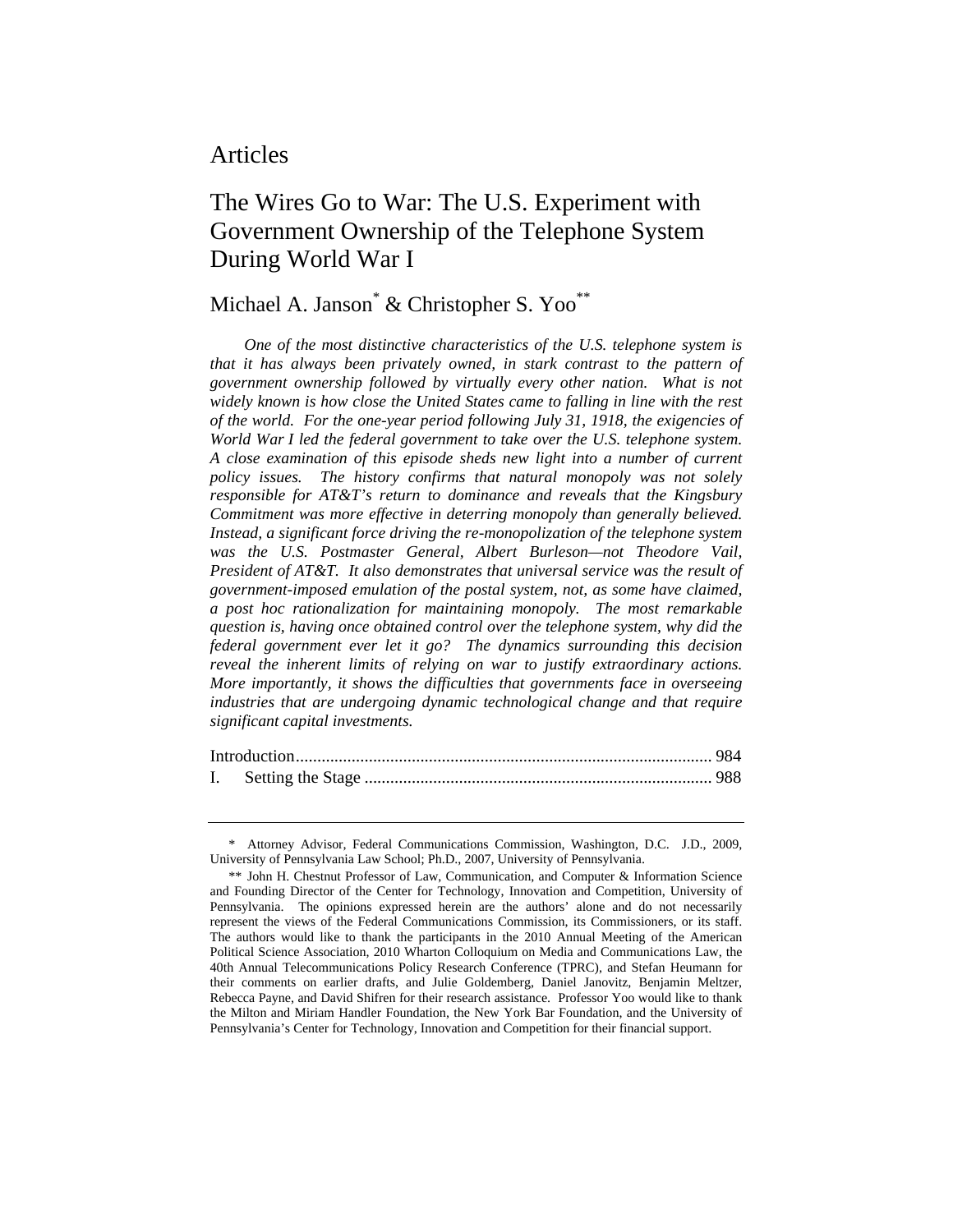| А.               | Proposals for Government Ownership of the U.S. Telegraph System |
|------------------|-----------------------------------------------------------------|
|                  |                                                                 |
| <b>B.</b>        | The Nationalization of the British Telephone System  993        |
| C.               | The Government Takeovers of the U.S. Railroad and Radio         |
|                  |                                                                 |
| D.               |                                                                 |
| E.               | Progressive Sentiment and the Kingsbury Commitment  998         |
| $\mathbf{F}$ .   | Early Debates over Nationalizing the U.S. Telephone System 1002 |
| П.               |                                                                 |
| А.               |                                                                 |
| <b>B.</b>        |                                                                 |
| $\mathcal{I}$ .  |                                                                 |
| $\overline{2}$ . |                                                                 |
| $\mathcal{E}$    |                                                                 |
| $C_{\cdot}$      |                                                                 |
| Ш.               |                                                                 |
| $A_{\cdot}$      |                                                                 |
| $l_{\perp}$      |                                                                 |
|                  | $\overline{a}$ .                                                |
|                  | b.                                                              |
| 2.               | The Supposedly Lax Enforcement of the Antitrust Laws 1037       |
| 3.               | Government-Mandated Consolidation as a Missing                  |
|                  |                                                                 |
| $\mathbf{B}$ .   |                                                                 |
| $\mathsf{C}$ .   |                                                                 |
| D.               |                                                                 |
|                  |                                                                 |
|                  |                                                                 |

Introduction

One of the characteristics of the U.S. telephone system generally thought to distinguish it from all others is that it has always been privately owned. In all other major countries, telephone systems have generally been owned and operated by the government, most commonly through an organization known as a Post, Telephone, and Telegraph (PTT).<sup>1</sup> The United States took a notably different course, having private ownership of telephone and telegraph systems.<sup>2</sup> Indeed, the American emphasis on individualism

<sup>1.</sup> Philip J. Weiser, *The Ghost of Telecommunications Past*, 103 MICH. L. REV. 101, 103 (2005) (reviewing PAUL STARR, THE CREATION OF THE MEDIA: POLITICAL ORIGINS OF MODERN COMMUNICATION (2004)).

<sup>2.</sup> *See* ROBERT MILLWARD, PRIVATE AND PUBLIC ENTERPRISE IN EUROPE 245 (2005) ("[P]ublic ownership by a single enterprise of a national network was the rule by 1950 and reflected, in part, the unwillingness of governments . . . to use arm's-length regulation of private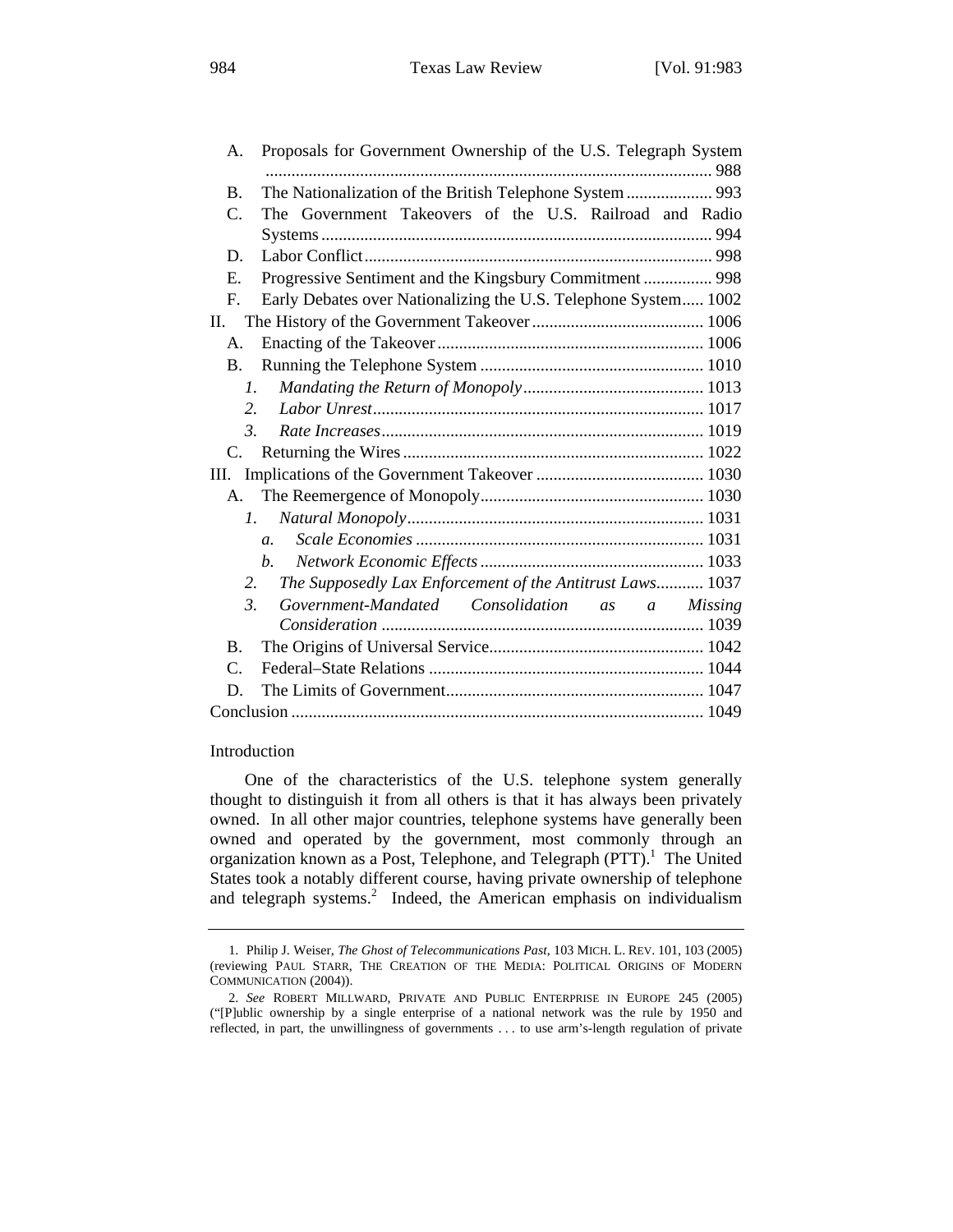and lack of a legacy of strong sovereign states has led some to regard government ownership of the telephone in the United States as unthinkable.<sup>3</sup> The wave of privatizations that began worldwide in the 1980s is widely regarded as an implicit endorsement of the American approach.<sup>4</sup>

What is not widely known is how close the United States came to falling in line with the rest of the world. For the roughly one-year period following July 31, 1918, the federal government took over the U.S. telephone system.<sup>5</sup> This period of history is important for many reasons. It provides a fascinating insight into the dynamics of institutional change, particularly regarding the role of individuals, political processes, and technology.

The episode also sheds light on many central issues of telecommunications policy today. For example, the analysis reveals that the reassertion of the Bell System's monopoly, long blamed on natural monopoly,<sup>6</sup> or the Antitrust Division's failure to curb the ambitions of AT&T President Theodore Vail, $7$  was assisted and encouraged by the deliberate policies of the Postmaster General to consolidate the industry.<sup>8</sup> Moreover, the Kingsbury Commitment of 1913 may have been more effective at preventing consolidation than generally realized.<sup>9</sup> Further, contrary to the criticism that universal service was a concept that arose during the 1960s to rationalize the Bell monopoly after the fact,<sup>10</sup> history reveals that universal service has its roots during the government takeover, much earlier than previously thought.<sup>11</sup> The episode marked a nascent revolution in federal– state relations that would ultimately collapse due to the unpopularity of rate increases.<sup>12</sup> Perhaps most revealing is the government's surprising decision, after having taken over the telephone system, to once again return it to

monopolies . . . ."); RICHARD B. KIELBOWICZ, POSTAL ENTERPRISE: POST OFFICE INNOVATIONS WITH CONGRESSIONAL CONSTRAINTS, 1789–1970, at 51 (2000), *available at* http://www.prc.gov/prc-docs/library/refdesk/techpapers/Kielbowicz/enterprise.pdf ("Except for the United States, virtually every nation regarded the telegraph and telephone as natural extensions of the state's mail monopoly and operated them under a postal ministry.").

<sup>3.</sup> ALAN STONE, PUBLIC SERVICE LIBERALISM: TELECOMMUNICATIONS AND TRANSITIONS IN PUBLIC POLICY 42 (1991).

<sup>4.</sup> *See* Wei Li & Lixin Colin Xu, *The Impact of Privatization and Competition in the Telecommunications Sector Around the World*, 47 J.L. & ECON. 395, 395–96 (2004) (documenting the dramatic increase in privately owned telephone systems during the 1980s and 1990s and showing that privatization improved industry performance).

<sup>5.</sup> Comment, *The Telegraph Industry: Monopoly or Competition*, 51 YALE L.J. 629, 633 (1942).

<sup>6.</sup> *See* GERALD R. FAULHABER, TELECOMMUNICATIONS IN TURMOIL: TECHNOLOGY AND PUBLIC POLICY 107 (1987) ("Indeed, until the late 1960s few questioned that the telephone industry was a natural monopoly."); PETER W. HUBER ET AL., FEDERAL TELECOMMUNICATION LAW § 2.1.2, at 86 (2d ed. 1999) ("Is the telephone industry (or any part of it) a natural monopoly? Until the 1960s, the answer was generally presumed to be yes, from end to end.").

<sup>7.</sup> TIM WU, THE MASTER SWITCH: THE RISE AND FALL OF INFORMATION EMPIRES 56 (2010).

<sup>8.</sup> *See infra* section II(B)(1).

<sup>9.</sup> *See infra* section III(A)(2).

<sup>10.</sup> MILTON L. MUELLER, UNIVERSAL SERVICE 6, 150–64 (1997).

<sup>11.</sup> *See infra* subpart III(B).

<sup>12.</sup> *See infra* subpart III(C).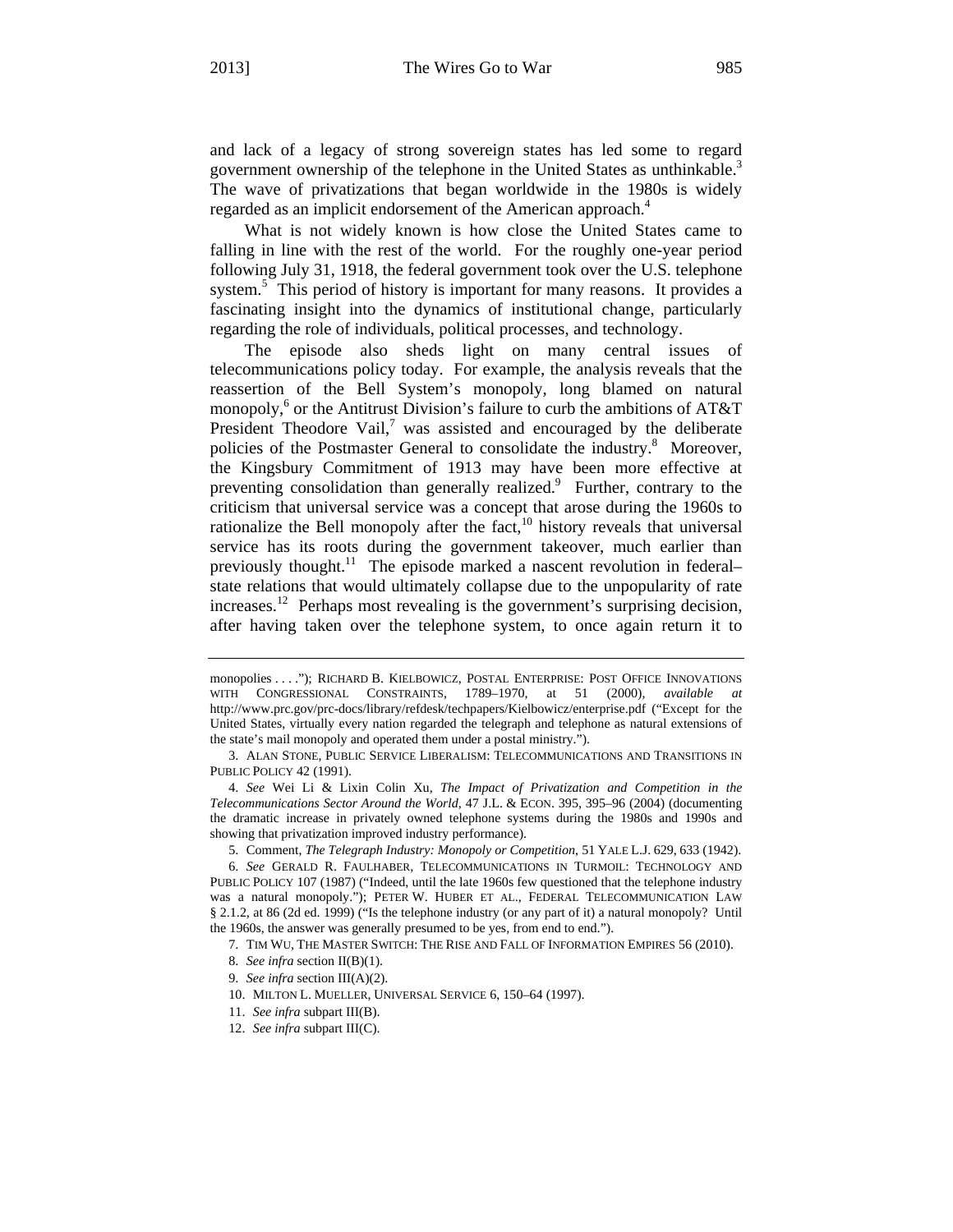private control.<sup>13</sup> The government's reasons for doing so are quite revealing about the realities of management and ownership in an industry characterized by dynamic technological change.

Despite the importance of this episode in history, it has been largely overlooked by the scholarly community. Many histories discussing the competitive dynamics of this period fail to mention it at all.<sup>14</sup> Other accounts offer a passing reference to  $it^{15}$  or devote a few pages to it.<sup>16</sup> Indeed, only a handful of published works examine the history of the government takeover at any length, $17$  and these accounts focus on the political consequences of this

16. *E.g.*, JOHN BROOKS, TELEPHONE: THE FIRST HUNDRED YEARS 150–53, 157–59 (1975); ROBERT BRITT HORWITZ, THE IRONY OF REGULATORY REFORM: THE DEREGULATION OF AMERICAN TELECOMMUNICATIONS 101–02 (1989); GEORGE P. OSLIN, THE STORY OF TELECOMMUNICATIONS 278–79 (1992); J. WARREN STEHMAN, THE FINANCIAL HISTORY OF THE AMERICAN TELEPHONE AND TELEGRAPH COMPANY 175–81 (Augustus M. Kelley Publishers 1967) (1925); STONE, *supra* note 3, at 197–99; RICHARD H.K. VIETOR, CONTRIVED COMPETITION 172– 73 (1994); Adam D. Thierer, *Unnatural Monopoly: Critical Moments in the Development of the Bell System Monopoly*, 14 CATO J. 267, 275–76 (1994); *The Telegraph Industry: Monopoly or Competition*, *supra* note 5, at 633–37.

17. N.R. DANIELIAN, A.T.&T.: THE STORY OF INDUSTRIAL CONQUEST 243–70 (1939); RICHARD R. JOHN, NETWORK NATION: INVENTING AMERICAN TELECOMMUNICATIONS 395–406 (2010); CHRISTOPHER N. MAY, IN THE NAME OF WAR: JUDICIAL REVIEW AND THE WAR POWERS SINCE 1918, at 26–59 (1989). The only unpublished discussions of any significance of which we are aware are a dissertation by political scientist Kenneth Bickers and a brief note by an FCC economist. Kenneth N. Bickers, The Politics of Regulatory Design: Telecommunications in Historical and Theoretical Perspective 134–56 (1988) (unpublished Ph.D. dissertation, University of

<sup>13.</sup> *See infra* subpart III(D).

<sup>14.</sup> *E.g.*, FAULHABER, *supra* note 6; HUBER ET AL., *supra* note 6; KENNETH LIPARTITO, THE BELL SYSTEM AND REGIONAL BUSINESS: THE TELEPHONE IN THE SOUTH, 1877–1920 (1989); ALAN STONE, WRONG NUMBER: THE BREAKUP OF AT&T (1989); Glen O. Robinson, *The Federal Communications Act: An Essay on Origins and Regulatory Purpose*, *in* A LEGISLATIVE HISTORY OF THE COMMUNICATIONS ACT OF 1934, at 3 (Max D. Paglin ed., 1989).

<sup>15.</sup> *See, e.g.*, GERALD W. BROCK, THE TELECOMMUNICATIONS INDUSTRY: THE DYNAMICS OF MARKET STRUCTURE 156 (1981) (mentioning the government's control of telephone systems during World War I); JEFFREY E. COHEN, THE POLITICS OF TELECOMMUNICATIONS REGULATION 38 (1992) (referencing the government's experimentation with nationalization during World War I); CLAUDE S. FISCHER, AMERICA CALLING: A SOCIAL HISTORY OF THE TELEPHONE TO 1940, at 50 (1992) (making mention of the government's one-year takeover of the telephone industry); AMY FRIEDLANDER, NATURAL MONOPOLY AND UNIVERSAL SERVICE 77 (1995) (citing the telephone system's brief nationalization during World War I); 1 LEONARD S. HYMAN ET AL., THE NEW TELECOMMUNICATIONS INDUSTRY: EVOLUTION AND ORGANIZATION 81 (1987) (noting the Post Office's control of AT&T from August 1, 1918 to August 1, 1919 as part of the war effort); SUSAN E. MCMASTER, THE TELECOMMUNICATIONS INDUSTRY 47 (2002) (same); MUELLER, *supra* note 10, at 133 (mentioning centralization); PETER TEMIN, THE FALL OF THE BELL SYSTEM 11 n.3 (1987) (referencing the Postmaster General's control over the telephone system); William P. Barnett & Glenn R. Carroll, *How Institutional Constraints Affected the Organization of Early U.S. Telephony*, 9 J.L. ECON. & ORG. 98, 112 (1993) (indicating the government's brief period of control over the telephone industry); Kenneth A. Cox & William J. Byrnes, *The Common Carrier Provisions—A Product of Evolutionary Development*, *in* A LEGISLATIVE HISTORY OF THE COMMUNICATIONS ACT OF 1934, *supra* note 14, at 29 (mentioning the Post Office's control of the telephone and telegraph companies as a wartime measure); Geoffrey M. Peters, *Is the Third Time the Charm? A Comparison of the Government's Major Antitrust Settlements with AT&T This Century*, 15 SETON HALL L. REV. 252, 257 (1985) (pointing out the government's operation of the telephone systems during World War I).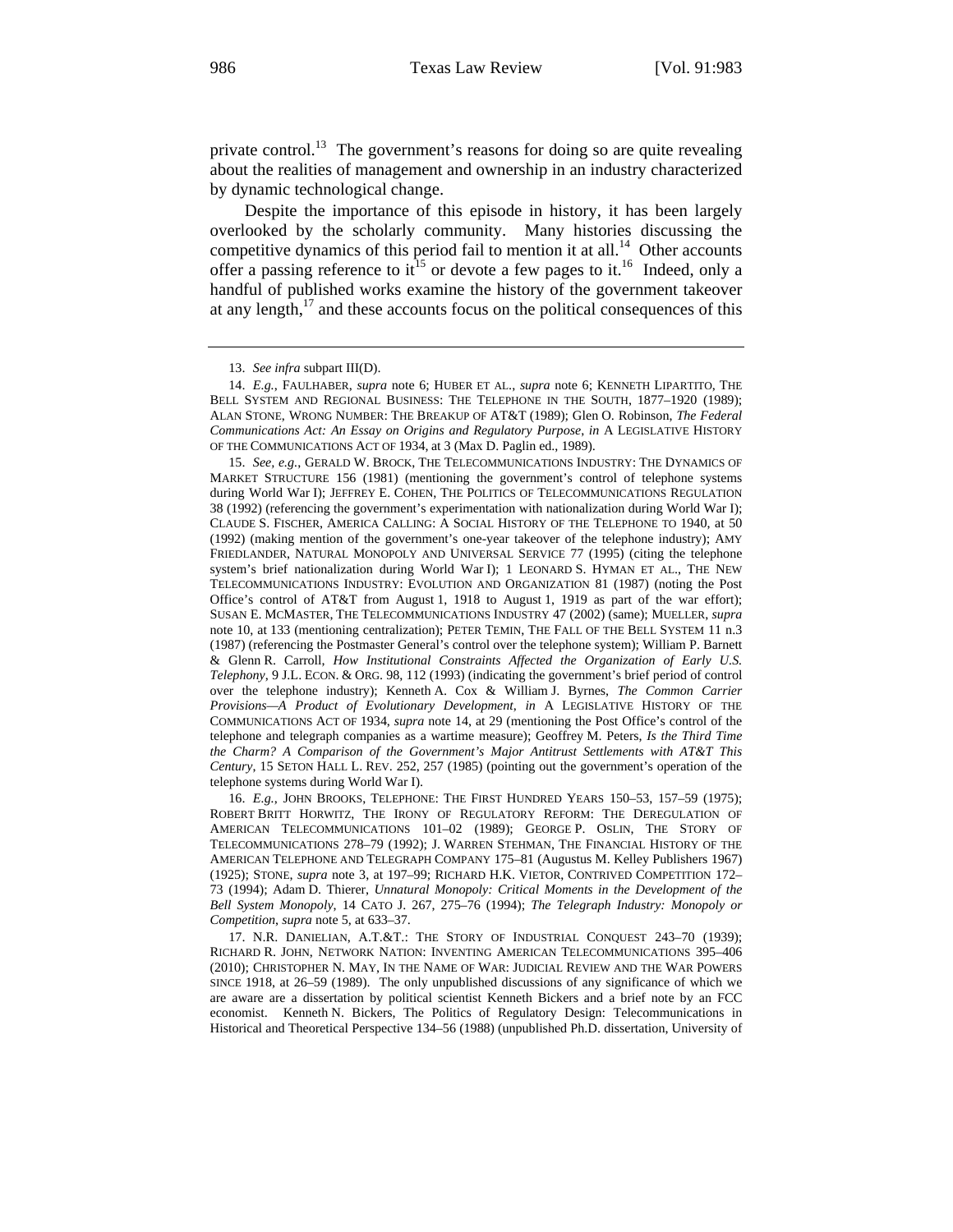episode without discussing its consequences for the telecommunications system in general or its role in paving the way for AT&T's return to monopoly and the establishment of universal service in particular. The omission is rendered all the more curious by the recent heightening of interest in government ownership of communications networks, reflected in the support for municipal WiFi, $^{18}$  the Dutch government's efforts to promote the buildout of municipal broadband networks, $19$  the inclusion of government funds for U.S. broadband deployment in the 2009 stimulus package, $^{20}$  and the Australian government's decision to fund more than three quarters of the cost to build fiber optic cable to the home.<sup>21</sup> In addition, some scholars have either advocated government funding of broadband networks<sup>22</sup> or proposed giving the postal system a greater role in the Internet.<sup>23</sup> These calls for the postalization of the Internet would do well to take into account the lessons from our nation's past experience with the postalization of telecommunications.

This Article is organized as follows: Part I discusses certain developments that set the stage for the takeover. These include the proposed takeover of the U.S. telegraph system, the nationalization of the British Telephone System, the wartime takeover of the U.S. railroad system, the early debates about nationalizing the U.S. telephone system, and the antitrust

Wisconsin-Madison) (on file with authors); Douglas Galbi, *Government Takeover of All Telephone Systems*, PURPLE MOTES (Apr. 4, 2010), http://purplemotes.net/2010/04/04/government-takeoverof-all-telephone-systems/.

<sup>18.</sup> *See* François Bar & Namkee Park, *Municipal Wi-Fi Networks: The Goals, Practices, and Policy Implications of the U.S. Case*, 61 COMM. & STRATEGIES 107, 107 (2006) (commenting on the growing number of municipal Wi-Fi networks in the United States and abroad).

<sup>19.</sup> Willem van Winden & Paulus Woets, *Urban Broadband Internet Policies in Europe: A Critical Review*, 41 URB. STUD. 2043, 2046, 2049–51 (2004).

<sup>20.</sup> *See* Lynne Holt & Mark Jamison, *Broadband and Contributions to Economic Growth: Lessons from the US Experience*, 33 TELECOMM. POL'Y 575, 575 (2009) (examining the connection between information and communications technologies and economic growth, and noting that Congress approved \$7.2 billion in funding for broadband planning and deployment initiatives as part of the American Recovery and Reinvestment Act of 2009).

<sup>21.</sup> *See* Roland Montagne & Valérie Chaillou, *Public Funding & FTTx: Assessing the Impact of Public Action*, 80 COMM. & STRATEGIES 153, 161 (2010) (noting that Australia represents a prime example of a national project to build a neutral, national FTTH network and reporting that Australia has invested €30 billion in the construction of an open national network); *see also National Broadband Network—Overview*, DEP'T BROADBAND, COMM. & THE DIGITAL ECON., AUSTL. GOV'T, http://www.dbcde.gov.au/broadband/national\_broadband\_network/nbn\_overview (last modified Dec. 18, 2012) (describing Australia's National Broadband Network).

<sup>22.</sup> *E.g.*, SUSAN P. CRAWFORD, CAPTIVE AUDIENCE: THE TELECOM INDUSTRY AND MONOPOLY POWER IN THE NEW GILDED AGE 263–67 (2013); LAWRENCE LESSIG, THE FUTURE OF IDEAS 244 (2002); BARBARA VAN SCHEWICK, INTERNET ARCHITECTURE AND INNOVATION 370 (2010).

<sup>23.</sup> *See* PRESIDENT'S COMM'N ON THE U.S. POSTAL SERV., EMBRACING THE FUTURE: MAKING THE TOUGH CHOICES TO PRESERVE UNIVERSAL MAIL SERVICES 143–58 (2003), *available at* http://www.treasury.gov/press-center/press-releases/Documents/pcusps\_report.pdf (positing that "a digital postal network will enhance the value of the mail as a 21st century communications mode and improve virtually every aspect of the nation's postal service").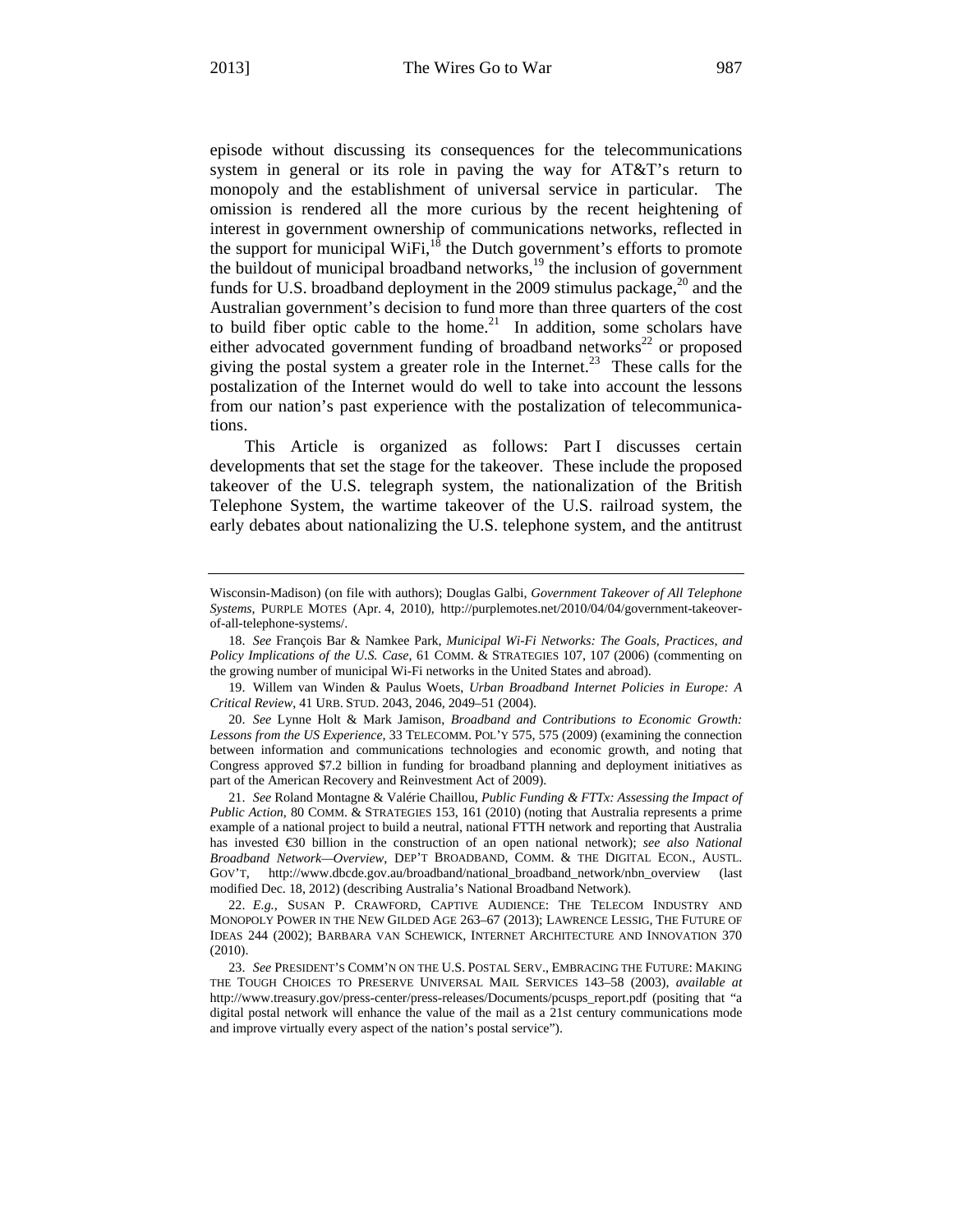scrutiny of AT&T that led to the Kingsbury Commitment. Part II lays out the history of the takeover, analyzing its enactment by Congress, its operation by the Postmaster General, and the decision to return the wires. Part III examines the lessons of the takeover, discussing the Postmaster General's active promotion of AT&T's return to monopoly, the origins of universal service, the transformation of federal–state relations, and the acknowledgement of the limits of government control implicit in the decision to return the wires.

#### I. Setting the Stage

The failure of the Soviet bloc's pattern of state-owned enterprises and the wide-scale privatization of telephone systems in recent years make it all too easy to reject government ownership as a viable policy option in modern history. During the Progressive Era, however, "the specter of nationalization was present and gaining momentum," a "fact [that] is often lost on historians of telephony during this era."<sup>24</sup> In fact, nationalization of the telephone system was not the exclusive province of socialists: A wide range of respectable voices, including many conservatives, supported government ownership.<sup>25</sup> A better appreciation for key aspects of the historical context, including proposals for government ownership of the U.S. telegraph system, the 1911 nationalization of the British telephone system, Progressive hostility toward large enterprises that led to the Kingsbury Commitment, and early debates over nationalization, helps put the debates over government ownership into perspective.

#### *A. Proposals for Government Ownership of the U.S. Telegraph System*

The telegraph preceded the telephone as the dominant means of telecommunications, and policy makers debated the merits of public ownership since its earliest days.26 The history of the electromagnetic telegraph in the United States began on September 4, 1837, when Samuel Morse made a successful transmission across 1,700 feet of wire arranged in his classroom.<sup>27</sup> Ill suited to commercializing the invention himself, he

<sup>24.</sup> COHEN, *supra* note 15, at 38.

<sup>25.</sup> JOHN, *supra* note 17, at 363–65, 372–74; STONE, *supra* note 3, at 141, 195.

<sup>26.</sup> A report submitted by the Post Office to Congress in 1914 provides a useful overview of the early advocacy for government ownership of telecommunications. POSTMASTER GEN., GOVERNMENT OWNERSHIP OF ELECTRICAL MEANS OF COMMUNICATION, S. DOC. NO. 63-399, at 19–36 (2d Sess. 1914).

<sup>27.</sup> OSLIN, *supra* note 16, at 19. Morse was neither the first nor the only inventor working on telegraphy. Beginning in 1793, France deployed an optical telegraph system that used a series of towers topped by a set of movable arms that could send signals in a semaphore-like manner. In 1809, a German inventor developed a telegraph that used electrochemical processes connected by thirty-five wires to communicate. European inventors were also independently experimenting with electromagnetic telegraphs at more or less the same time as (indeed, perhaps slightly before) Morse. A.N. HOLCOMBE, PUBLIC OWNERSHIP OF TELEPHONES ON THE CONTINENT OF EUROPE 3–8 (1911). The U.S. Supreme Court would ultimately rule that Morse's invention came first. O'Reilly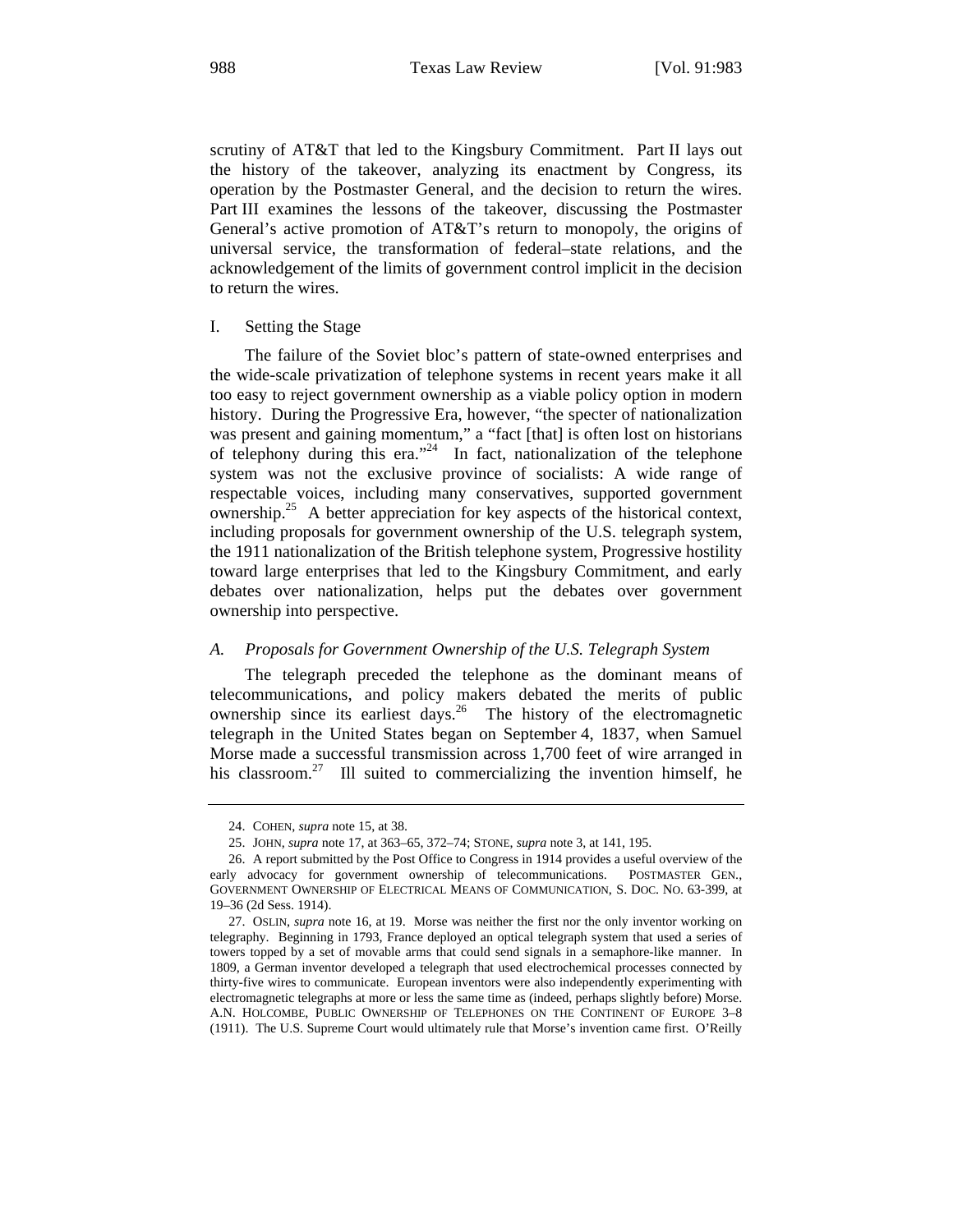convinced Congress to appropriate \$30,000 to establish a telegraph connection between Washington, D.C. and Baltimore, $^{28}$  through which Morse successfully sent a message on May 24, 1844.<sup>29</sup>

At the time, many observers thought that the telegraph network should be owned and operated by the government. For example, Henry Clay found that the telegraph "is destined to exert great influence on the business affairs of society. In the hands of private individuals they will be able to monopolize intelligence and to perform the greatest operations in commerce . . . . I think such an engine ought to be exclusively under the control of the [G]overnment."<sup>30</sup> Postmaster General Cave Johnson's 1845 and 1846 Reports similarly supported government ownership of the entire telegraph system. $31$ 

In 1866, Congress enacted legislation that gave the government a fiveyear right to purchase all the telegraph lines at a value appraised by five disinterested arbitrators.<sup>32</sup> The following year, Andrew Johnson's Postmaster General, Alexander Randall, urged Congress to study the possibility of a postal takeover of the telegraph system.<sup>33</sup> In 1871, shortly after the government's option to purchase the telegraph system expired, Postmaster General John Creswell endorsed the idea of a postal telegraph, pointing to the fact that Great Britain had nationalized its telegraph system in  $1870^{34}$  This recommendation drew the approbation of President Ulysses S. Grant, who "recommend[ed] favorable consideration of the plan for uniting the telegraphic system of the United States with the postal system."<sup>35</sup> Not only would public ownership reduce rates while rendering the same level of service, if not better<sup>36</sup>: "It would secure the further advantage of extending

32. Act of July 24, 1866, ch. 230, § 3, 14 Stat. 221, 221–22.

33. ALEXANDER RANDALL, REPORT OF THE POSTMASTER GENERAL, H.R. EXEC. DOC. NO. 40- 1, pt. 4, at 29 (2d Sess. 1867).

34. JOHN CRESWELL, REPORT OF THE POSTMASTER GENERAL, H.R. EXEC. DOC. NO. 42-1, pt. 4, at 28–9 (2d Sess. 1871).

v. Morse, 56 U.S. (15 How.) 62, 108 (1853); *see also* Smith v. Downing, 22 F. Cas. 511, 513 (C.C.D. Mass. 1850) (No. 13,036) (holding that Morse had a right to patent the new method).

<sup>28.</sup> Act of Mar. 3, 1843, ch. 84, § 1, 5 Stat. 618; OSLIN, *supra* note 16, at 32.

<sup>29.</sup> OSLIN, *supra* note 17, at 32–33.

<sup>30.</sup> Letter from Henry Clay to Alfred Vail (Sept. 10, 1844), *reprinted in* Frank G. Carpenter, *Henry Clay on Nationalizing the Telegraph*, 154 N. AM. REV. 380, 382 (1892).

<sup>31.</sup> CAVE JOHNSON, REPORT OF THE POSTMASTER GENERAL, S. DOC. NO. 29-1, at 861 (1st Sess. 1845); CAVE JOHNSON, REPORT OF THE POSTMASTER GENERAL, S. DOC. NO. 29-1, at 688–89 (2d Sess. 1846). Morse even offered to sell the patent to the federal government for \$100,000, see S. DOC. NO. 63-399, at 19, and apparently attempted to give the patent to the Republic of Texas in 1838. OSLIN, *supra* note 16, at 23.

<sup>35.</sup> President Ulysses S. Grant, Third Annual Message (Dec. 4, 1871), *in* 7 A COMPILATION OF THE MESSAGES & PAPERS OF THE PRESIDENTS 1789–1897, at 149–50 (James D. Richardson ed., 1898).

<sup>36. &</sup>quot;[B]y such a course the cost of telegraphing could be much reduced, and the service as well, if not better, rendered." *Id.* at 150.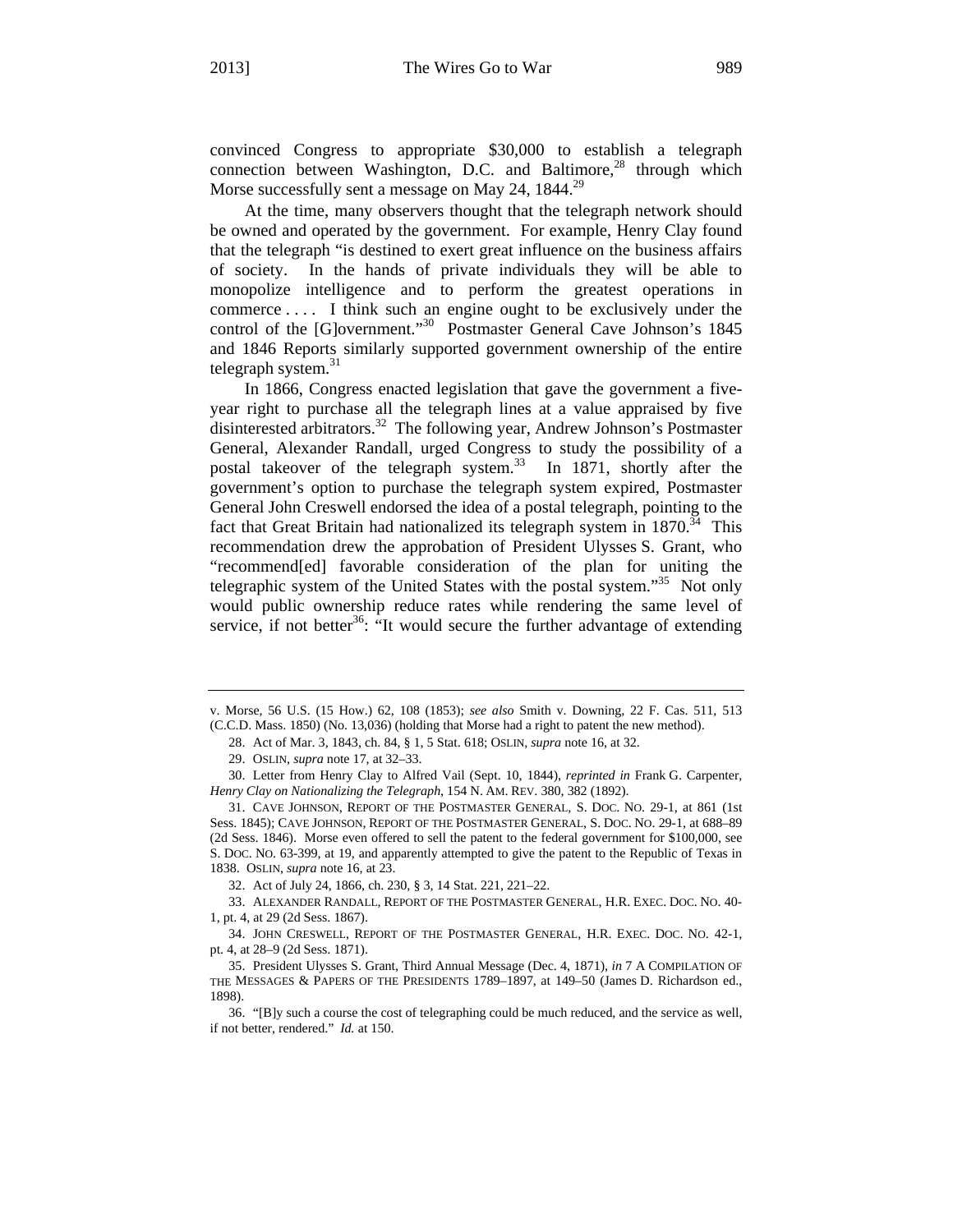the telegraph through portions of the country where private enterprise will not construct it," as well as promote commerce and education.<sup>37</sup>

During 1871 and 1872, Congress seriously debated government ownership of the telegraph system, dividing between one proposal (endorsed by the President and the Postmaster General) under which the federal government would take possession of the entire telegraph system and merge it with the post office,<sup>38</sup> and another proposal (backed by Gardiner Hubbard, who would eventually become President of the Bell System as well as Alexander Graham Bell's father-in-law) that would place the entire industry in the hands of a single private company that was granted special privileges by the government and give the government preferential terms.<sup>39</sup> Congress deadlocked over these proposals and failed to enact either of them.<sup>40</sup> Creswell would repeat his call for government ownership of the telegraph system in 1872 and 1873 to no avail.<sup>41</sup>

The matter lay quiescent until 1880, when a visit to the British post office prompted Postmaster General Horace Maynard to ask whether the federal government should once again take up the issue of public ownership of the telegraph system.42 These calls were renewed in 1882 and 1883 by Postmasters General Timothy Howe and Walter Gresham.<sup>43</sup> Minority political party platforms in the 1880s echoed these sentiments. The Greenback Party platform of 1884 demanded "the establishment of a

<sup>37.</sup> *Id.*

<sup>38.</sup> Gardiner Hubbard, *The Proposed Changes in the Telegraph System*, 117 N. AM. REV. 80, 102–03 (1873).

<sup>39.</sup> *Id.* at 103–04.

<sup>40.</sup> *Cf. id.* at 104 (stating that time ran out before the proposal could be considered that session, and history shows us that they ultimately were not successful).

<sup>41.</sup> JOHN CRESWELL, REPORT OF THE POSTMASTER GENERAL, H.R. EXEC. DOC. NO. 42-1, pt. 4, at 21–35 (3d Sess. 1872); JOHN CRESWELL, REPORT OF THE POSTMASTER GENERAL, H.R. EXEC. DOC. NO. 43-1, pt. 4, at xxxiii–xxxvii (1st Sess. 1873). Congressional consideration of government ownership occurred contemporaneously with national political parties advocating for increased government regulation of the telegraph. The Labor Reform Party's platform of 1872 resolved that "it is the duty of the government to so exercise its power over railroads and telegraph corporations that they shall not in any case be privileged to exact such rates . . . as may bear unduly or inequitably upon either producer or consumer." LABOR REFORM PLATFORM OF 1872, *in* 1 NATIONAL PARTY PLATFORMS, 1840–1956, at 43 (Donald B. Johnson ed., 1978). Likewise, the Prohibition Party's platform of 1872 called for reduction of telegraph rates "to the lowest practical point, by force of laws wisely and justly framed, with reference not only to the interest of capital employed but to the higher claim of the general good." PROHIBITION PLATFORM OF 1872, *in* 1 NATIONAL PARTY PLATFORMS, 1840–1956, *supra*, at 46. In 1876, the Prohibition Party also called for the "reduction of the rates of inland and ocean postage of telegraphic communication." PROHIBITION REFORM PLATFORM OF 1876, *in* 1 NATIONAL PARTY PLATFORMS, 1840–1956, *supra*, at 52.

<sup>42.</sup> HORACE MAYNARD, REPORT OF THE POSTMASTER GENERAL, H.R. EXEC. DOC. NO. 46-1, pt. 4, at 42 (3d Sess. 1880).

<sup>43.</sup> TIMOTHY HOWE, REPORT OF THE POSTMASTER GENERAL, H.R. EXEC. DOC. NO. 47-1, pt. 4, at xxvii–xxx (2d Sess. 1882); WALTER GRESHAM, REPORT OF THE POSTMASTER GENERAL, H.R. EXEC. DOC. NO. 48-1, pt. 4, at 33–37 (1st Sess. 1883).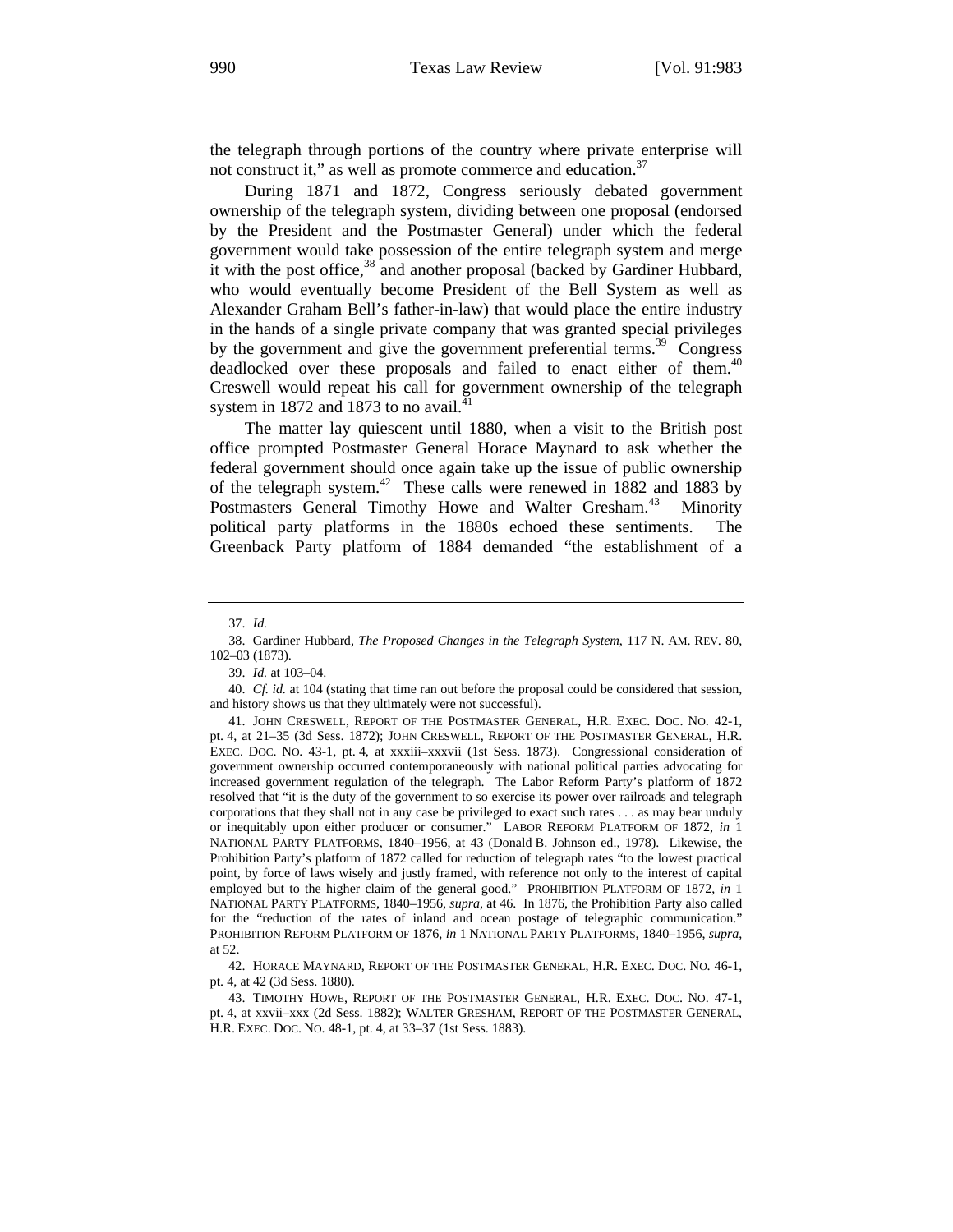government postal telegraph system."<sup>44</sup> The Union Labor Party of 1888 declared, "The means of communication and transportation shall be owned by the people, as is the United States postal system."45 In accord with these calls for government action, between 1871 and 1884, Congress considered over two dozen proposals to nationalize the telegraph system, three quarters of which were apparently reported favorably out of committee.<sup>46</sup> None, however, was ever enacted.<sup>47</sup>

In 1901, the Industrial Commission heard testimony from Professor Frank Parsons advocating government ownership.<sup>48</sup> The Postal Service Appropriations Act of 1901 contained a provision directing the Postmaster General "to report to Congress the probable cost of connecting a telegraph and telephone system with the postal service by some feasible plan,  $x^{49}$ although it does not appear that the Postmaster General ever did so.<sup>50</sup> Aside from a passing mention by George Cortelyou in 1906 including the postal telephone in a laundry list of future improvements to the postal system,  $51$  no further action was taken for more than a decade despite continuing support from minority parties.<sup>52</sup>

Interest returned in 1912, when Postmaster General Frank Hitchcock once again proposed, "The telegraph lines in the United States should be made a part of the postal system,"<sup>53</sup> only to see that recommendation specifically disavowed by President Taft's message transmitting this report. Taft "believe[d] that the true principle is that private enterprise should be permitted to carry on such public utilities under due regulation as to rates by proper authority rather than that the Government should itself conduct them."54 Taft thought it would be bad public policy "greatly to increase the

<sup>44.</sup> GREENBACK NATIONAL PLATFORM OF 1884, *in* 1 NATIONAL PARTY PLATFORMS, 1840– 1956, *supra* note 41, at 69–70.

<sup>45.</sup> UNION LABOR PLATFORM OF 1888, *in* 1 NATIONAL PARTY PLATFORMS, 1840–1956, *supra* note 41, at 83.

<sup>46.</sup> *See* POSTMASTER GEN., GOVERNMENT OWNERSHIP OF ELECTRICAL MEANS OF COMMUNICATION, S. DOC. NO. 63-399, at 30 (2d Sess. 1914) (explaining that over seventy bills had been introduced to Congress for the purpose of establishing a postal telegraph and sixteen times the House and Senate Committees had reported favorably on the issue).

<sup>47.</sup> *Id.*; COHEN, *supra* note 15, at 37.

<sup>48.</sup> S. DOC. NO. 63-399, at 33.

<sup>49.</sup> Postal Service Appropriations Act of 1901, ch. 851, 31 Stat. 1099, 1104.

<sup>50.</sup> S. DOC. NO. 63-399, at 35.

<sup>51.</sup> GEORGE B. CORTELYOU, ANNUAL REPORT OF THE POSTMASTER-GENERAL FOR THE FISCAL YEAR ENDED JUNE 30, 1906, H.R. DOC. NO. 59-4, at 81 (2d Sess. 1906).

<sup>52.</sup> The People's Party platform of 1908 stated: "To perfect the postal service, the Government should own and operate the general telegraph and telephone systems and provide a parcels post." PEOPLE'S PLATFORM OF 1908, *in* 1 NATIONAL PARTY PLATFORMS, 1840–1956, *supra* note 41, at 155.

<sup>53.</sup> FRANK H. HITCHCOCK, ANNUAL REPORT OF THE POSTMASTER GENERAL FOR THE FISCAL YEAR ENDED JUNE 30, 1911, H.R. DOC. NO. 62-118, at 14 (2d Sess. 1912).

<sup>54.</sup> PRESIDENT WILLIAM H. TAFT, MESSAGE OF THE PRESIDENT OF THE UNITED STATES, H.R. DOC. NO. 62-559, at 8 (2d Sess. 1912).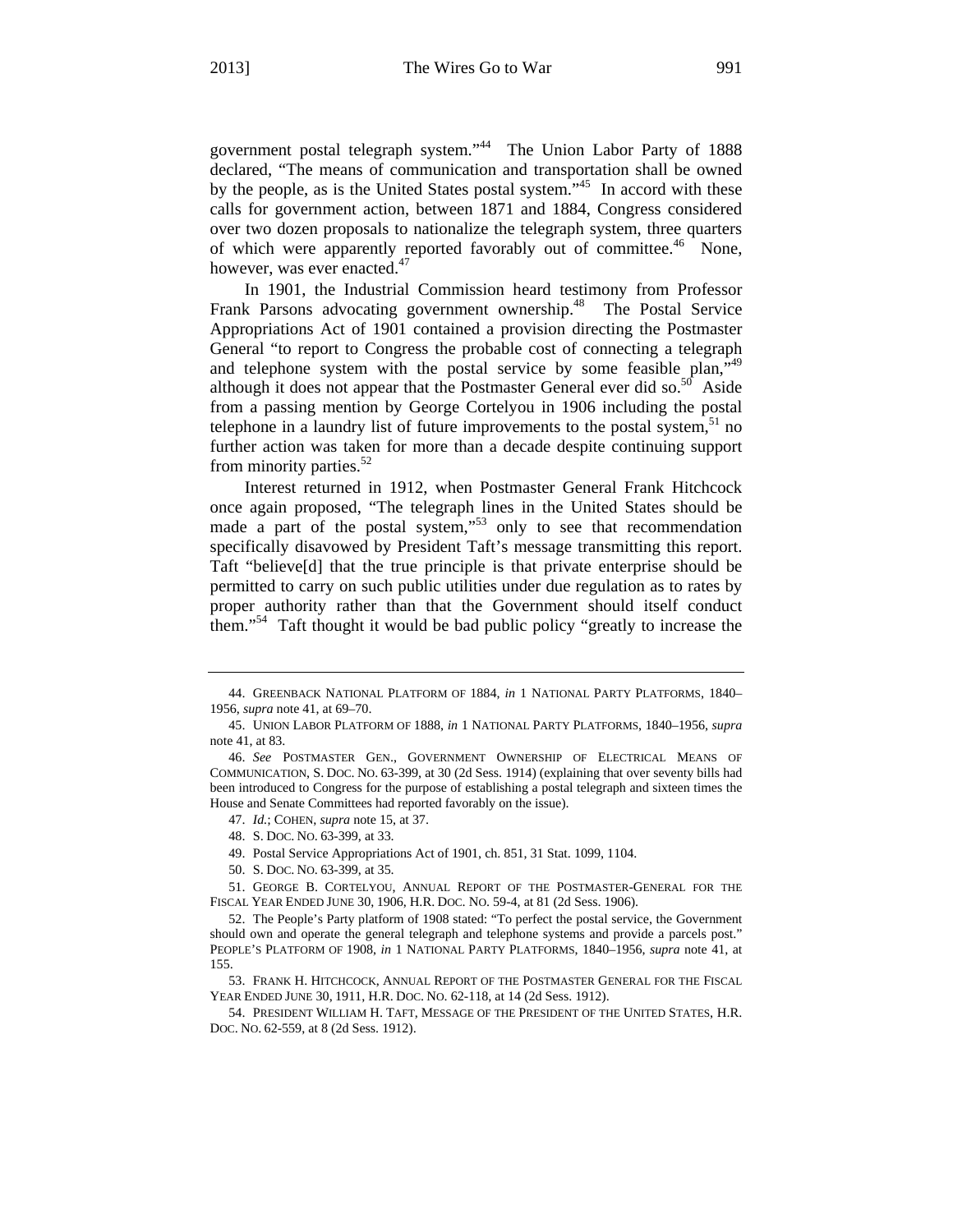body of public servants."<sup>55</sup> Although the argument for government ownership would be strong if government could operate the system "at a less price . . . and with equal efficiency," Taft was

not satisfied from any evidence that if these properties were taken over by the Government they could be managed any more economically or any more efficiently or that this would enable the Government to furnish service at any smaller rate than the public are now required to pay by private companies.<sup>56</sup>

In any event, Taft believed that any such initiatives should be postponed until after the Post Office had established a postal savings bank and a parcel post.<sup>57</sup>

Still, at this point, AT&T was sufficiently optimistic to predict in its annual report that "[t]he discussion of the government ownership of wire companies is not likely to become anything more than academic, at least for the present."<sup>58</sup> The company was sufficiently concerned, however, to devote four additional pages to laying out arguments against government ownership of the telegraph system.<sup>59</sup> The report concluded, "The facts are, that there is hardly a telegraph or telephone system in the world now operated by any government which shows a profit, even under accounting methods employed, and not one that would not show a deficit under accounting methods obligatory upon private enterprise."<sup>60</sup>

Undeterred by the President's opposition, Postmaster General Hitchcock's next report in 1912 did not back down, arguing that government ownership of the telegraph lines would lower rates, and that the successful creation of the postal savings system and the parcel post justified renewing attention on the proposal. $61$ 

The advent of the Wilson Administration brought in a new Postmaster General, Albert S. Burleson, who would play a pivotal role in the debates over government ownership. Indeed, Burleson would advocate government ownership of the telephone system with a zeal that strained the limits of even the most ardent Progressive.<sup>62</sup> On December 1, 1913, Burleson submitted his initial annual report, which adhered to Hitchcock's position: "The

<sup>55.</sup> *Id.*

<sup>56.</sup> *Id.* 

<sup>57.</sup> *Id.* 

<sup>58.</sup> AT&T CO., ANNUAL REPORT OF THE DIRECTORS OF AMERICAN TELEPHONE & TELEGRAPH COMPANY TO THE STOCKHOLDERS FOR THE YEAR ENDING DECEMBER 31, 1911, at 36 (1912).

<sup>59.</sup> *Id.* at 36–40.

<sup>60.</sup> *Id.* at 39–40.

<sup>61.</sup> FRANK H. HITCHCOCK, ANNUAL REPORT OF THE POSTMASTER GENERAL FOR THE FISCAL YEAR ENDED JUNE 30, 1912, H.R. DOC. NO. 62-931, at 13 (3d Sess. 1913).

<sup>62.</sup> *See* Adrian Anderson, *President Wilson's Politician: Albert Sidney Burleson of Texas*, 77 SW. HIST. Q. 339, 345 (1974) (noting that Burleson's advocacy of government ownership of the telephone system was "a goal that was really a little too radical even for most Progressives").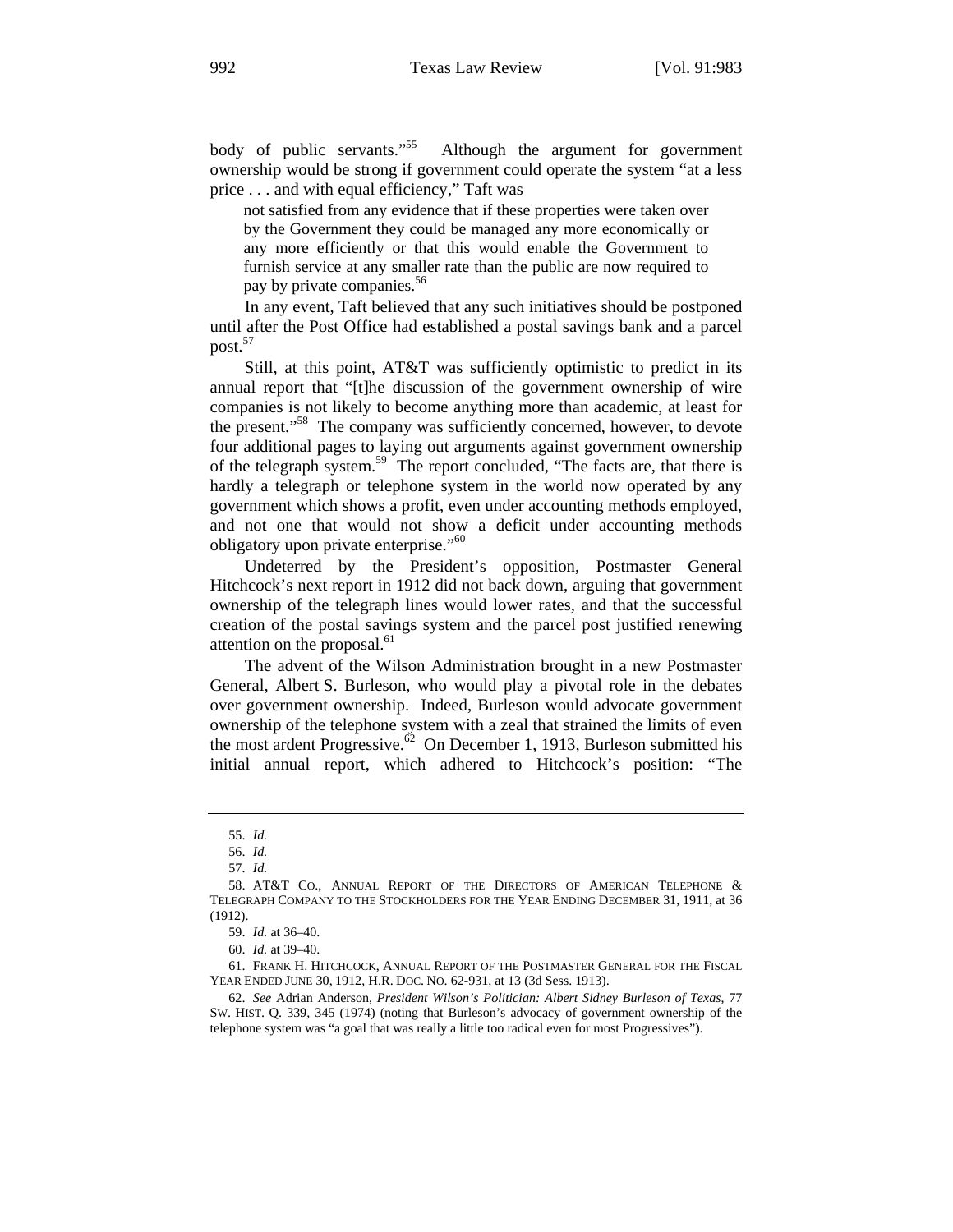monopolistic nature of the telegraph business makes it of vital importance to the people that it be conducted by unselfish interests, and this can be accomplished only through Government ownership."63 Expanding his point to include the telephone system, Burleson wrote, "Every argument in favor of Government ownership of telegraph lines may be advanced with equal logic and force in favor of the Government ownership of telephone lines."<sup>64</sup> The report indicated that the Post Office Department was conducting an investigation and promised to submit a legislative proposal shortly.<sup>65</sup>

#### *B. The Nationalization of the British Telephone System*

Another consideration that framed and colored debates over nationalization was the global trend toward governmental ownership of telephone systems. Manitoba had nationalized its telephone system in 1907.<sup>66</sup> Even more importantly, Great Britain had nationalized its telephone system in  $1911$ .<sup>67</sup> Indeed, by 1913, the United States was the only major country whose telephone system was not publicly owned.<sup>68</sup>

The fact that Britain implemented a highly successful rate cut immediately following the government takeover made government ownership seem alluring to many.<sup>69</sup> The demand for nationalization in the United Kingdom also came from the postal service's fear of loss of revenue.<sup>70</sup> As Harper explains it: "The reason [for nationalization] was fear that [private telegrams] would damage the revenues of the postal service, coupled with serious dissatisfaction among the business community about the service being given by competing private interests."<sup>71</sup>

71. *Id.*

<sup>63.</sup> ALBERT S. BURLESON, ANNUAL REPORT OF THE POSTMASTER GENERAL FOR THE FISCAL YEAR ENDED JUNE 30, 1913, H.R. DOC. NO. 63-712, at 15 (2d Sess. 1914).

<sup>64.</sup> *Id.* at 16.

<sup>65.</sup> *Id.*

<sup>66.</sup> JAMES MAVOR, GOVERNMENT TELEPHONES: THE EXPERIENCE OF MANITOBA CANADA 26–28 (1917).

<sup>67.</sup> STONE, *supra* note 3, at 141. For the classic study on public ownership of telephone systems in Europe, see generally HOLCOMBE, *supra* note 27.

<sup>68.</sup> *See supra* note 2 and accompanying text.

<sup>69.</sup> *See* STONE, *supra* note 3, at 41–42 ("Earlier regulatory statutes had failed to bring rates down, leading to the drive to nationalize a business that was widely conceived as a public service."); *Revision of Telephone Rates*, TIMES (London), Jan. 27, 1912, at 13 (quoting Postmaster General Herbert Samuel as stating that "it would be necessary before long to revise the rates of telephone users" and explaining that the rates "were at present unequal, in some cases not wholly equitable"); *Telephone Trunk Calls: Introduction of Lower Rates*, TIMES (London), Aug. 8, 1912, at 2 (reporting the announcement of Postmaster General Samuel that "he proposes to introduce lower rates for the use of telephone trunk lines during the less busy hours of the day," with reductions ranging from one-quarter to three-quarters of the ordinary rates).

<sup>70.</sup> JOHN HARPER, MONOPOLY AND COMPETITION IN BRITISH TELECOMMUNICATIONS: THE PAST, THE PRESENT AND THE FUTURE 5 (1997).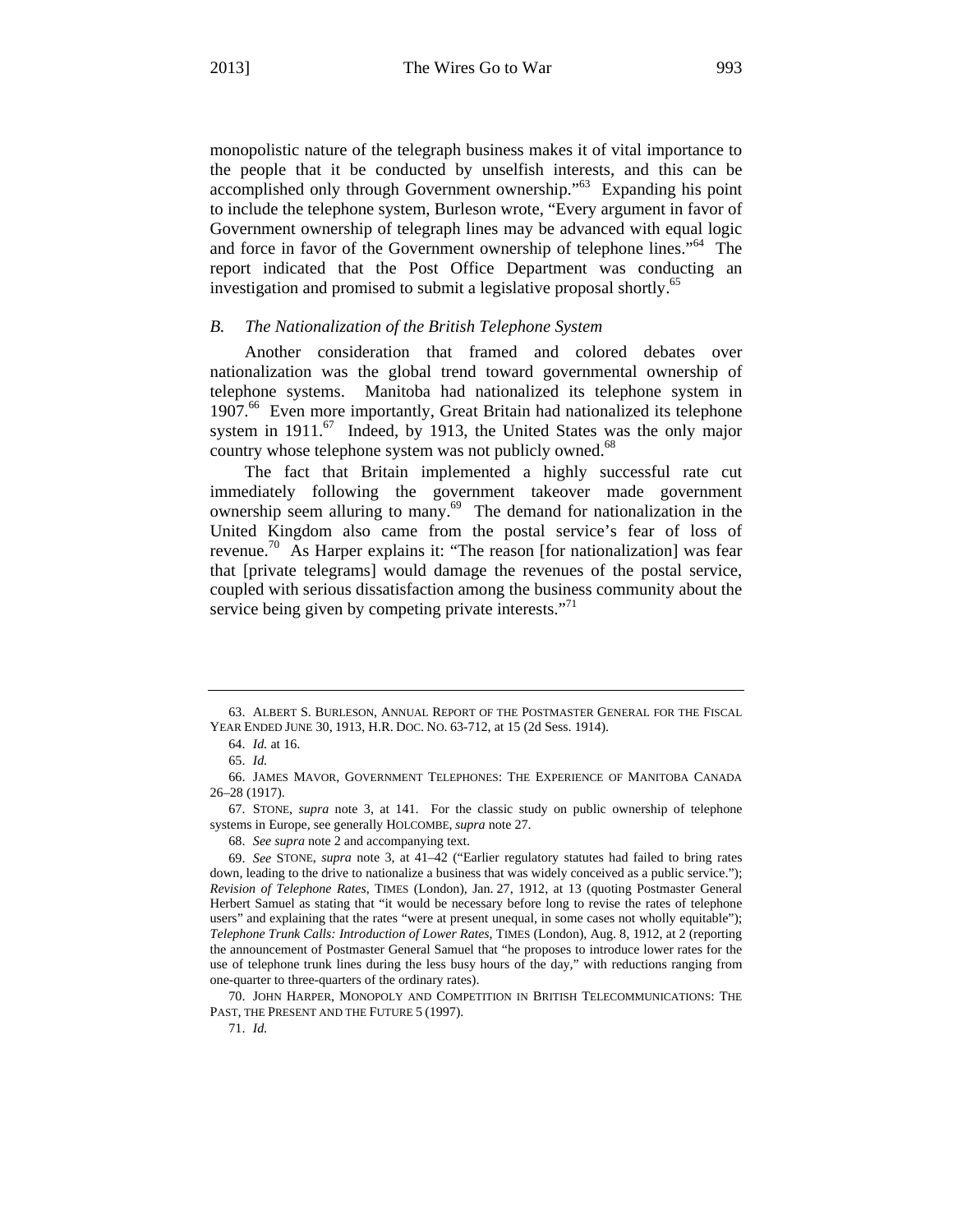#### *C. The Government Takeovers of the U.S. Railroad and Radio Systems*

The takeover of the telephone system also took place in the shadow of the federal government's decision to take over the railroad system.<sup>72</sup> Unlike the telephone system, after years of corporate mismanagement and restrictive rate regulation by the ICC, the railroad industry was in a state of financial and operational disarray.<sup>73</sup> The flood of traffic to the Atlantic ports pushed the rail network to the brink of collapse.<sup>74</sup> Moreover, the industry had long sought coordination of the entire industry by a single entity to curb what it viewed as the excesses of competition.<sup>75</sup>

Congress had anticipated the need for the government to take control of the railroads by including a provision in the Army Appropriations Act of 1916 authorizing the President to do so in the event of war.<sup>76</sup> Wilson issued the proclamation taking over the railroad system on December 28, 1917.<sup>77</sup> Congress ratified his decision by enacting the Federal Control Act on March 21, 1918.<sup>78</sup> The takeover was supported both by the industry, which welcomed cartelization as a sanctuary from unbridled competition, and the U.S. Chamber of Commerce, which embraced the idea of "Scientific Management."<sup>9</sup>

Government operation of the rail system under the direction of the U.S. Railway Administration (USRA) (headed by William Gibbs McAdoo, Treasury Secretary and Wilson's son-in-law) proved controversial. Most controversial was the approval of a 28% across-the-board increase in rates.<sup>80</sup> McAdoo's determination to maintain labor peace and avoid strikes led him to order a series of wage increases, extend the eight-hour day to all rail employees, promote union membership by encouraging collective bargaining, and create an elaborate system of job classifications.<sup>81</sup> The increased costs caused the railroads to operate at a substantial deficit.<sup>82</sup>

78. Federal Control Act, ch. 25, 40 Stat. 451 (1918).

79. Rowland, *supra* note 74, at 9.

80. *Id.* at 10; *see also* ELY, *supra* note 15, at 244 (discussing rates increases generally); GABRIEL KOLKO, RAILROADS AND REGULATION 1877–1916, at 228 (1965) (discussing specific rate increases).

81. ELY, *supra* note 73, at 244–45.

82. *Id.* at 245.

<sup>72.</sup> *See* BROOKS, *supra* note 16, at 150 ("With the coming of war, agitation for government ownership [of the telephone system] greatly increased . . . . Government takeover of the railroads [in December 1917] fanned the flames; thereafter, advocates of a telephone takeover argued that government-run railroads and privately run wire communications constituted a logical inconsistency.").

<sup>73.</sup> JAMES W. ELY, JR., RAILROADS AND AMERICAN LAW 241 (2001).

<sup>74.</sup> *Id.*; Landon H. Rowland, The Last Hurrah for the Gilded Age: The 1917 Nationalization of U.S. Railways, Remarks at the World War I Museum 5 (Nov. 29, 2008), *available at* http://www.landonrowland.com/RailroadSpeechFINAL.pdf.

<sup>75.</sup> Rowland, *supra* note 74, at 5–6.

<sup>76.</sup> Army Appropriations Act of 1916, ch. 418, 39 Stat. 619, 645.

<sup>77.</sup> President Woodrow Wilson, Proclamation (Dec. 26, 1917), *in* 17 A COMPILATION OF THE MESSAGES AND PAPERS OF THE PRESIDENTS 8409, 8410 (James D. Richardson ed., 1921).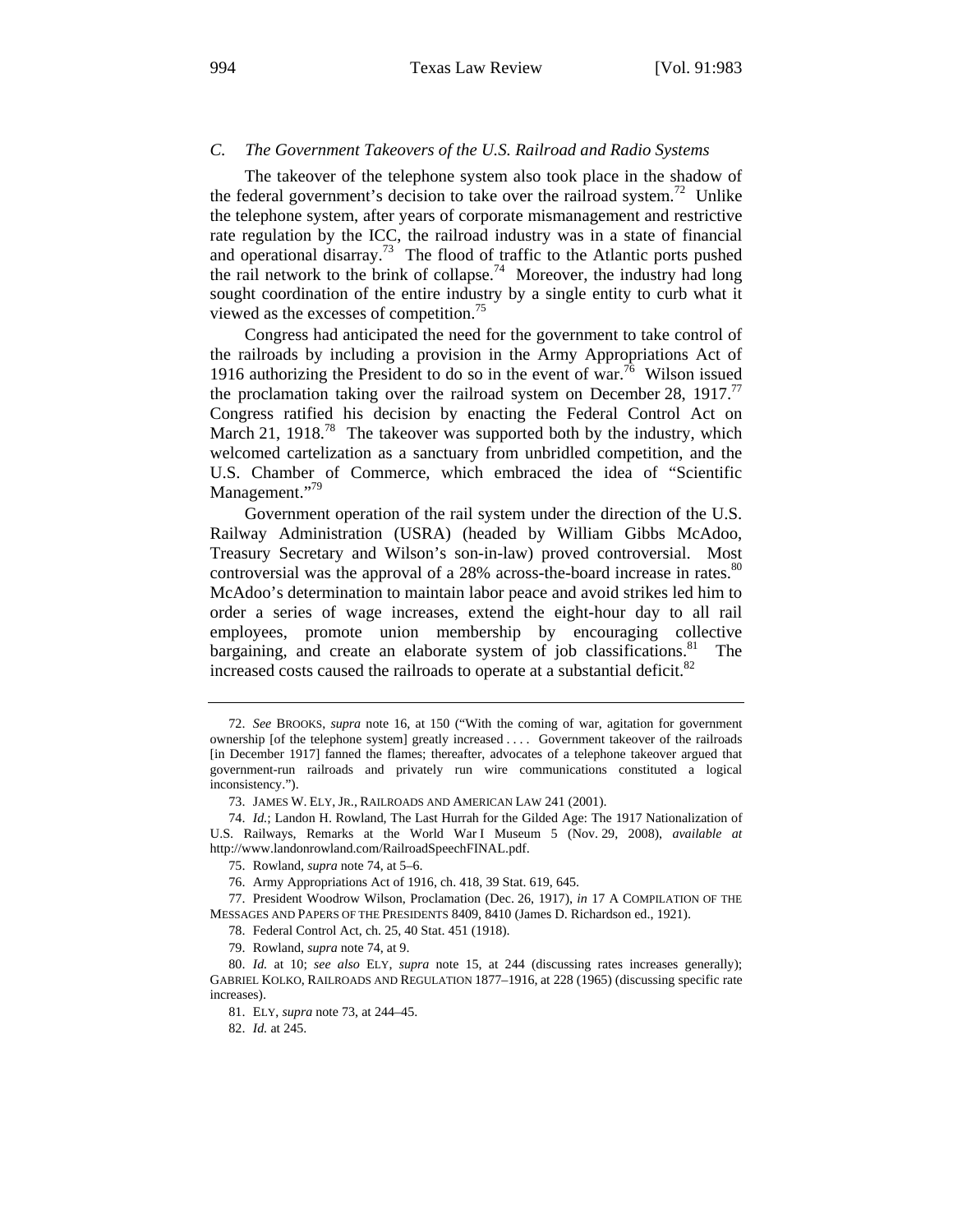The cessation of hostilities raised the question of what to do next. The Federal Railroad Control Act of 1918 only authorized government control through twenty-one months after the end of hostilities, $83$  which Wilson noted in his Annual Message expired in January  $1921$ .<sup>84</sup> The fact that the USRA had been more generous in rates than the ICC made the railroads in no hurry to reclaim control.<sup>85</sup> The generous wage increases and work rules made the labor unions supportive as well.<sup>86</sup> The shippers who had borne the burden of the rate and wage increases disagreed.<sup>87</sup>

Senator Albert Cummins (R-Iowa) introduced legislation on September 2, 1919, that would have consolidated the industry into a single entity, outlawed strikes, and based rates on a "fair" return on capital.<sup>88</sup> Although this bill passed the Senate, it faced opposition in the House, led by shippers complaining about the rate increases and who preferred the more shipper-friendly ICC.<sup>89</sup> Pressured by Wilson's announced intention to end federal control on March 1,  $1920$ ,<sup>90</sup> Congress enacted compromise legislation. $91$  The effect of the legislation was to reinstate the prewar status quo, while protecting the industry from competition by authorizing pooling arrangements (subject to ICC approval), authorizing the ICC to set minimum as well as maximum rates, and forcing the most profitable lines to subsidize weaker lines.<sup>92</sup> It also gave railroads a two-year guarantee of 5.5% return on investment and established a Railroad Labor Board to settle labor disputes.<sup>95</sup>

The government's contemporaneous takeover of the U.S. radio system has drawn less attention. The Navy had argued for government control over radio communications even before the war broke out.<sup>94</sup> Representative Joshua W. Alexander, Chairman of the committee with jurisdiction over the issue, introduced legislation in December 1916 that would have authorized

86. ELY, *supra* note 73, at 245.

<sup>83.</sup> Federal Railroad Control Act, ch. 25, § 14, 40 Stat. 451, 458 (1918).

<sup>84.</sup> President Woodrow Wilson, Sixth Annual Address (Dec. 2, 1918), *in* 18 A COMPILATION OF THE MESSAGES AND PAPERS OF THE PRESIDENTS, *supra* note 77, at 8645.

<sup>85.</sup> Rowland, *supra* note 74, at 12.

<sup>87.</sup> *Id.* 

<sup>88.</sup> S. 2906, 66th Cong. (1919).

<sup>89.</sup> Rowland, *supra* note 74, at 13.

<sup>90.</sup> President Woodrow Wilson, A Proclamation (Dec. 24, 1919), *in* 18 A COMPILATION OF THE MESSAGES AND PAPERS OF THE PRESIDENTS, *supra* note 77, at 8804, 8804–05.

<sup>91.</sup> Transportation Act of 1920, ch. 91, 41 Stat. 456, 457.

<sup>92.</sup> ELY, *supra* note 73, at 246–47.

<sup>93.</sup> Rowland, *supra* note 74, at 13.

<sup>94.</sup> SUSAN J. DOUGLAS, INVENTING AMERICAN BROADCASTING, 1899–1922, at 258 (1987); PHILIP T. ROSEN, THE MODERN STENTORS: RADIO BROADCASTERS AND THE FEDERAL GOVERNMENT, 1920–1934, at 21–22 (1980); Ronald E. Sutton, *The Nationalization of the United States Radio System in 1917*, 10 J. VISUAL LITERACY 8, 9, 12 (1990). Some lower Navy officials disagreed. ROSEN, *supra*, at 22.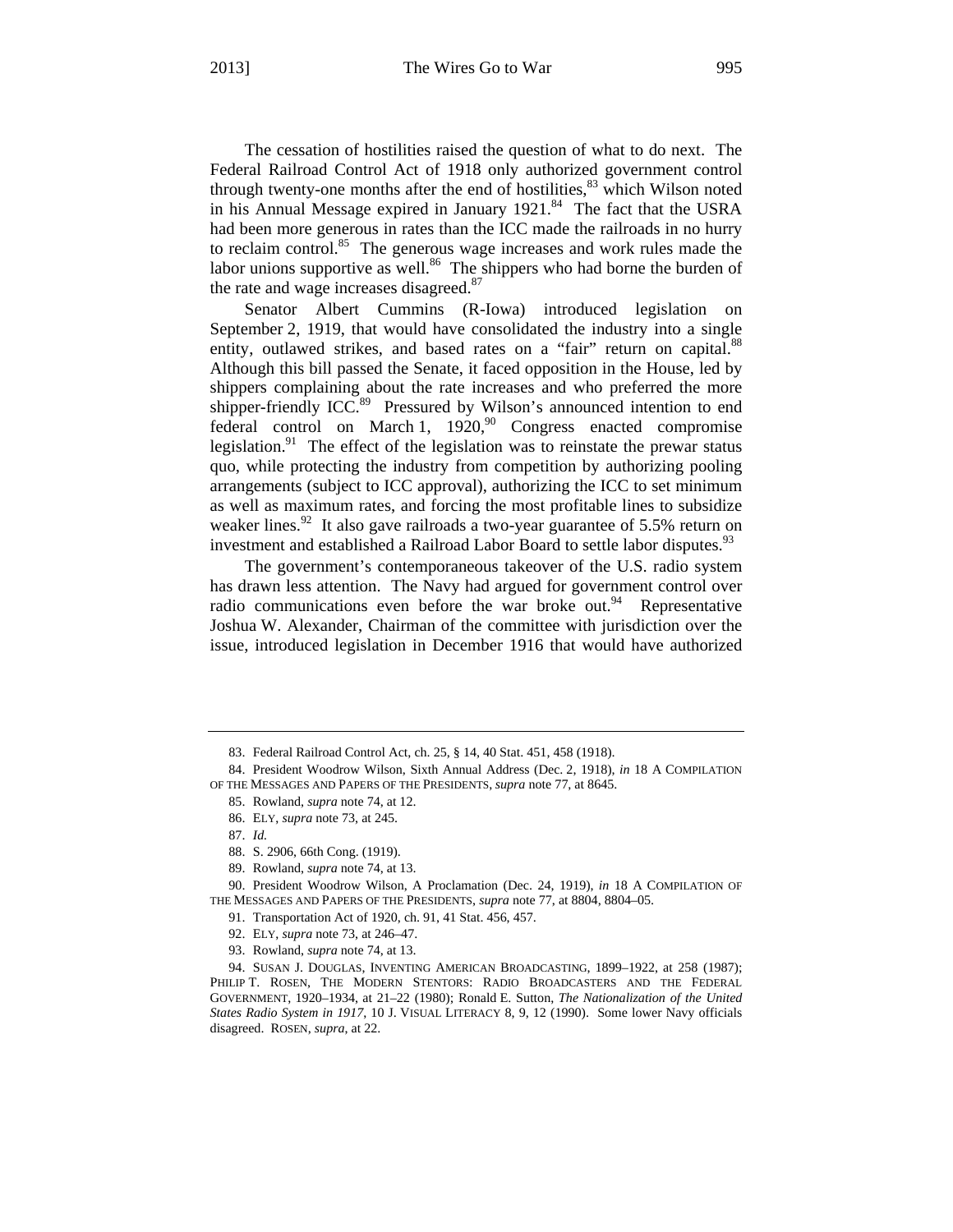the Navy to take control over the entire radio system.<sup>95</sup> After hearings conducted in January 1917,<sup>96</sup> these proposals were allowed to die in committee. $97$  The outbreak of war allowed the President to invoke the provision of the Radio Act of 1912 authorizing him to close or take control of all radio stations during times of war,<sup>98</sup> which Wilson asserted on the very day the Senate ratified his declaration of war on Germany.<sup>99</sup>

The Navy ran the radio system with an iron fist. It incorporated more than fifty commercial stations into its network and closed all of the others.<sup>100</sup> It shut down all amateur operators, requiring that they certify that they had lowered their antennae and disconnected and sealed all of their transmitting and receiving equipment.<sup>101</sup> Then, Undersecretary of the Navy Franklin D. Roosevelt broke the logjam caused by blocking patents<sup>102</sup> by indemnifying all companies from liability for patent infringement.<sup>103</sup> The Navy also acquired radio companies both to consolidate patents and the industry structure.<sup>104</sup> As we shall see, during this time, the Navy testified in support of the federal takeover of the telephone system.<sup>105</sup>

99. President Woodrow Wilson, Executive Order 2582 (Apr. 6, 1917), *in* 17 A COMPILATION OF THE MESSAGES AND PAPERS OF THE PRESIDENTS, *supra* note 77, at 8241.

100. JOSEPHUS DANIELS, ANNUAL REPORT OF THE SECRETARY OF THE NAVY FOR THE FISCAL YEAR 1917, H.R. DOC. NO. 65-618, at 44 (2d Sess. 1917).

101. Sutton, *supra* note 94, at 14.

102. In 1917, the Second Circuit upheld the validity of a Marconi-held patent that was essential to the vacuum tube. *See* Marconi Wireless Tel. Co. of Am. v. De Forest Radio Tel. & Tel. Co., 243 F. 560, 565–67 (2d Cir. 1917) (upholding the lower court's finding of a valid Marconi-held patent and rejecting De Forest's counterclaim for patent infringement). Other key patents needed by vacuum tubes were held by AT&T and Columbia student Edwin H. Armstrong. 1 ERIK BARNOUW, A TOWER IN BABEL: A HISTORY OF BROADCASTING IN THE UNITED STATES 47 (1966). General Electric held the patent on another key vacuum-tube technology known as the Alexanderson alternator. *Id.* at 48–49.

103. GLEASON L. ARCHER, HISTORY OF RADIO TO 1926, at 137, 138 n.12 (1938); Sutton, *supra* note 94, at 15. The government's initial position was that the Act of June 25, 1910, Pub. L. No. 61- 305, ch. 423, 36 Stat. 851, transferred any liability for patent infringement from the government contractors to the government. OFFICE OF NAVAL RECORDS & LIBRARY, HISTORY OF THE BUREAU OF ENGINEERING OF THE NAVY DURING THE WORLD WAR 128–29 (1922). The Supreme Court rejected this conclusion. Marconi Wireless Tel. Co. of Am. v. Simon, 246 U.S. 46, 55–56 (1918). Congress subsequently enacted legislation establishing that the only remedy for patents infringed by government contractors would be against the United States. Naval Appropriations Act, Pub. L. No. 65-182, ch. 114, 40 Stat. 704, 705 (1918).

104. OFFICE OF NAVAL RECORDS & LIBRARY, *supra* note 103, at 113–14; ROSEN, *supra* note 94, at 23; Sutton, *supra* note 94, at 15–16.

105. *See infra* note 197 and accompanying text. Support within the Navy was not universal. Chief of Naval Operations Captain David Todd argued that unlike radio communications, wireline

<sup>95.</sup> H.R. 19350, 64th Cong. § 6 (2d Sess. 1916); *see also Wireless Bill Introduced*, N.Y. TIMES, Dec. 20, 1916, at 12, http://query.nytimes.com/mem/archive-free/pdf?res=9A06EEDD153B E633A25753C2A9649D946796D6CF (noting the date of introduction).

<sup>96.</sup> *Radio Communication: Hearings Before the H. Comm. on the Merch. Marine & Fisheries on H.R. 19350*, 64th Cong. 3 (1917) (statement of Joshua W. Alexander, Chairman).

<sup>97.</sup> DOUGLAS, *supra* note 94, at 282; Sutton, *supra* note 94, at 12–13.

<sup>98.</sup> Act of Aug. 13, 1912, ch. 287, § 2, 37 Stat. 302, 303.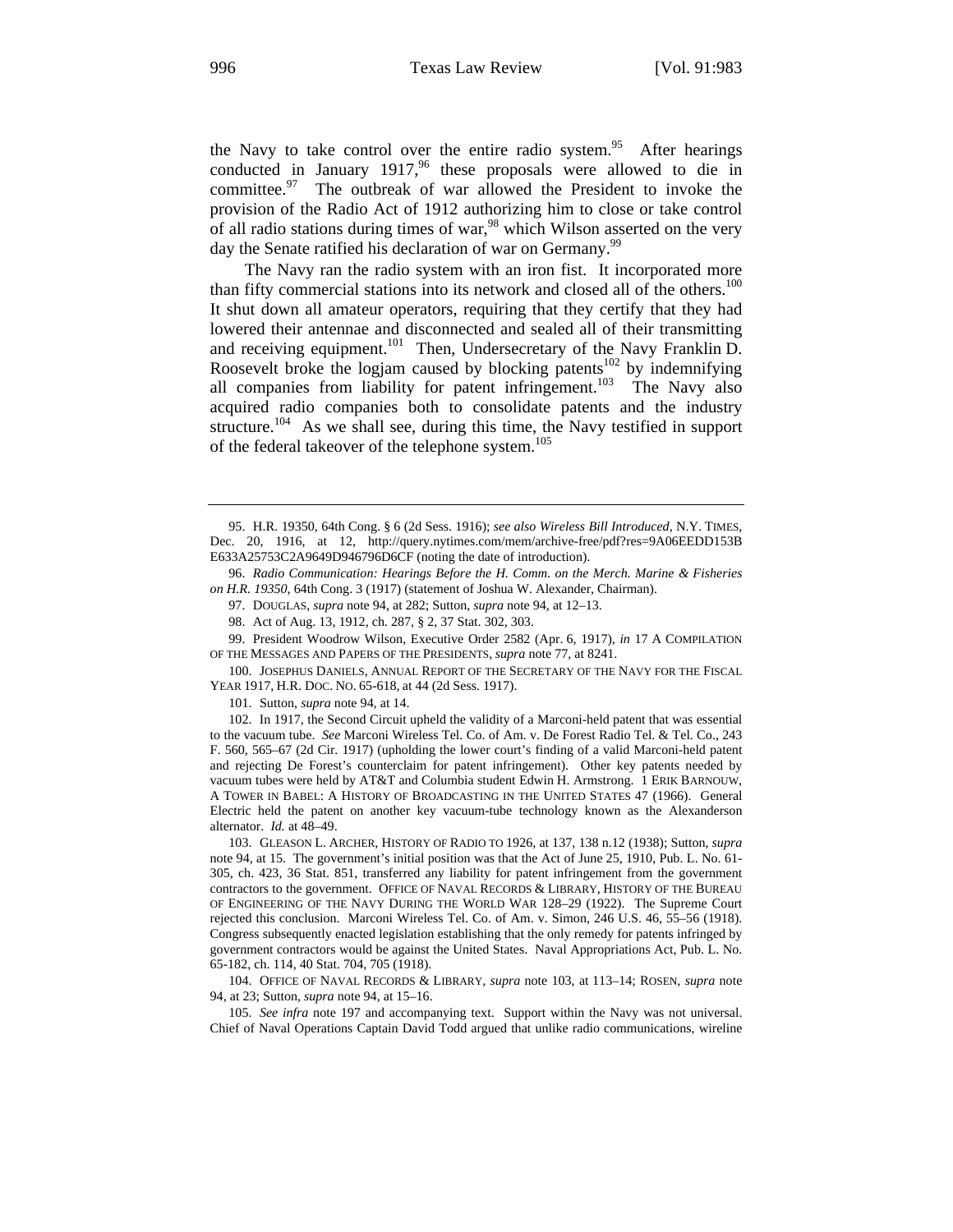On November 21, 1918, ten days after the end of the war, Chairman Alexander submitted a bill supported by both Wilson and Secretary of the Navy Josephus Daniels that would have given the Navy permanent control.<sup>106</sup> Daniels's Annual Report of December 1 opined that the Navy's successful operation of the commercial radio system "presages the way for making this service entirely governmental."<sup>107</sup> Alexander's committee conducted hearings on the proposal from December 12–19.<sup>108</sup> The Navy found little industry support, having tactlessly alienated both the large industry players and amateur enthusiasts.109 It also dissipated its energies jousting with other federal departments such as the Post Office, the Commerce Department, and the Army, which were also attempting to assert control over the radio industry, and failed to marshal popular and congressional support.<sup>110</sup> The new Republican Congress proved less amenable than its Democratic predecessor.<sup>111</sup> The Committee was particularly angered by the Navy's acquisition of radio companies, which led to the tabling of the bill, $^{112}$  the enactment of an appropriations rider prohibiting further acquisitions,<sup>113</sup> and calls for the divestiture of the acquired properties $114$  and even Daniels's impeachment.<sup>115</sup> The Navy tried again in July 1919,<sup>116</sup> only to face similar opposition.<sup>117</sup>

The Navy's belief that the American Marconi Company was controlled by British interests led it to view returning the radio industry to its prior owners as unacceptable.<sup>118</sup> It approached Owen D. Young, who was General Counsel to General Electric, to form a new company known as the Radio

106. H.R. 13159, 65th Cong. (2d Sess. 1918).

109. Sutton, *supra* note 94, at 19.

111. DOUGLAS, *supra* note 94, at 282.

112. *Id.* at 283.

113. *Blocks Purchase of Radio Systems: House Amends Naval Bill to Prevent Diversion of Steam Engineering Bureau Funds*, N.Y. TIMES, Feb. 8, 1919, http://query.nytimes.com/ mem/archive-free/pdf?res=F0061FF73B5D147A93CAA91789D85F4D8185F9.

114. *Wants Radios Returned: Congressman Rowe Also Thinks \$3,000,000 Should Be Recovered*, N.Y. TIMES, Jan. 18, 1919, http://query.nytimes.com/mem/archive-free/pdf?res= F50E1FF6385D147A93CAA8178AD85F4D8185F9.

115. *Wants Daniels Ousted: Mann Says He Should Be Impeached for Radio Purchases*, N.Y. TIMES, Jan. 30, 1919, http://query.nytimes.com/mem/archive-free/pdf?res=F20A14FB3B5D147 A93C2AA178AD85F4D8185F9.

116. S. 3399, 66th Cong. (1st Sess. 1919).

117. DOUGLAS, *supra* note 94, at 284.

118. *Id.*

communications were less subject to interference and were provided by companies that were more cooperative. Sutton, *supra* note 94, at 16–17.

<sup>107.</sup> JOSEPHUS DANIELS, ANNUAL REPORT OF THE SECRETARY OF THE NAVY, H.R. DOC. NO. 65-1450, at 22 (3d Sess. 1918).

<sup>108.</sup> *Government Control of Radio Communication: Hearings Before the H. Comm. on the Merch. Marine & Fisheries on H.R. 13159*, 65th Cong. (1918).

<sup>110.</sup> *Id.* at 10, 19.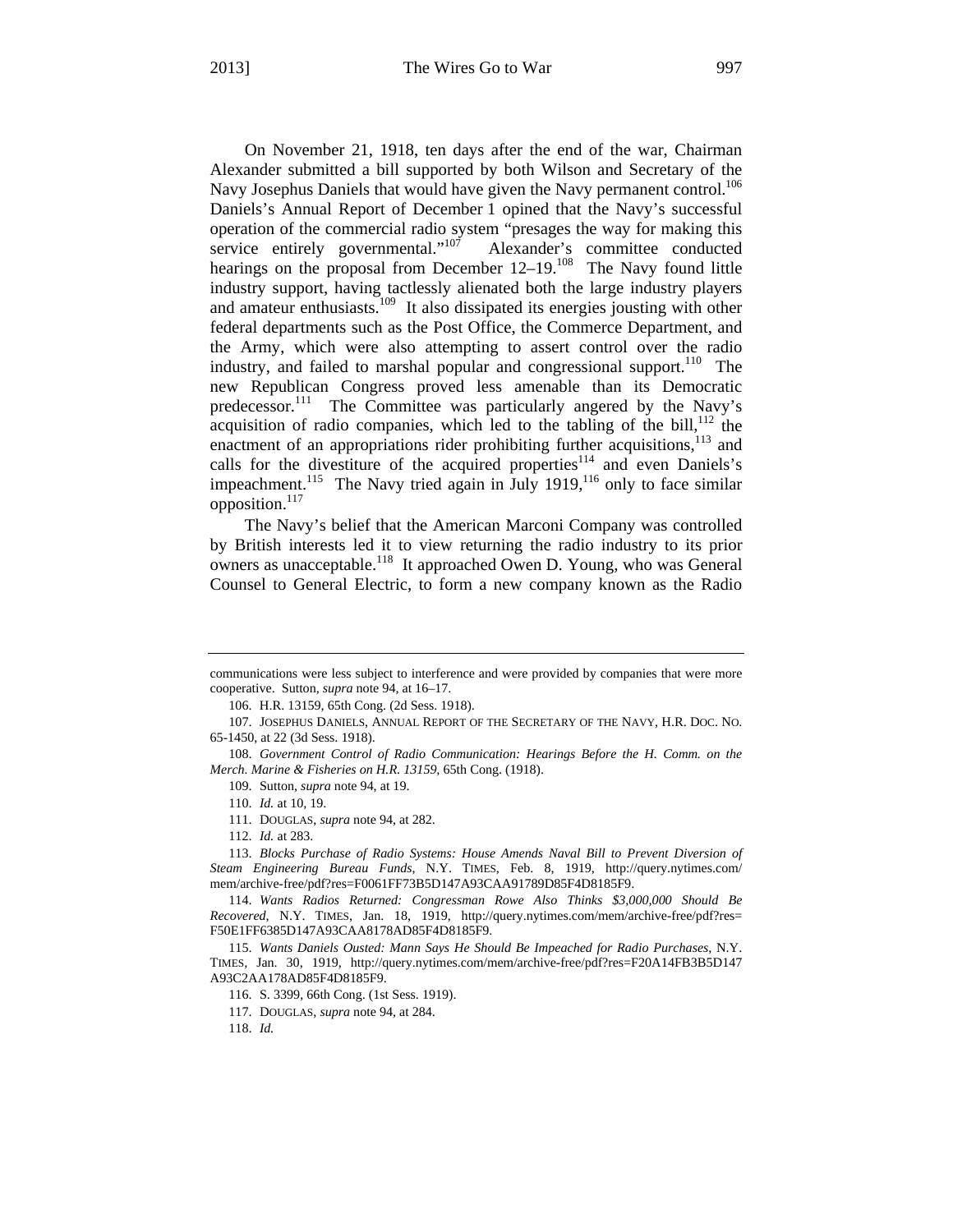Company of America (RCA) guaranteed to be under American control.<sup>119</sup> American Marconi transferred all of its assets into the company in exchange for RCA stock.<sup>120</sup> RCA, General Electric, and AT&T entered into crosslicensing agreements that neutralized the patent thicket obstructing U.S. development.<sup>121</sup> The effect was to create a government-sanctioned monopoly.<sup>122</sup>

#### *D. Labor Conflict*

These debates took place in the shadow of a looming telegraph operators' strike designed to force Western Union to unionize.<sup>123</sup> The Commercial Telegraphers' Union initially called the strike for April 9, 1918, but postponed it to permit arbitration by the War Labor Board.<sup>124</sup> After that failed, the union called for another strike on July 8, only to relent once again at the request of the Secretary of Labor.<sup>125</sup> The war footing made the strike particularly controversial. As one contemporary editorialist put it, labor strife and labor rights "must be instantly swept aside if they in the slightest degree threaten the country's efforts to win the war."<sup>126</sup> Some advocates saw government control as a means of maintaining service levels despite rising labor militancy and the corresponding increased threat of strikes.<sup>127</sup>

#### *E. Progressive Sentiment and the Kingsbury Commitment*

Debates over government ownership of the telephone system were also framed by the rise of the Progressive movement. Some Progressives expressed strong distrust for large organizations and advocated strong antitrust enforcement to return to an economy dominated by small businesses.<sup>128</sup> Although they were suspicious of big government, they Although they were suspicious of big government, they generally distrusted corporations more.<sup>129</sup> Others accepted corporations as a

125. *Washington Plea Prevents Strike on Western Union: Operators' Chief Yields to the Appeals of Secretary Wilson and Gompers*, N.Y. TIMES, July 8, 1918, http://query.nytimes.com/ mem/archive-free/pdf?res=F60911FB355F157A93CAA9178CD85F4C8185F9.

126. George Harvey, *The Postal and the Western Union*, N. AM. REV.'S WAR WKLY., June 22, 1918, at 7.

<sup>119.</sup> RCA's charter stipulated that only U.S. citizens could serve as officers or directors and required that foreigners own no more than 20% of the stock. BARNOUW, *supra* note 102, at 59.

<sup>120.</sup> *Id.*

<sup>121.</sup> *Id.* at 60.

<sup>122.</sup> DOUGLAS, *supra* note 94, at 288.

<sup>123.</sup> MAY, *supra* note 17, at 28–30; OSLIN, *supra* note 16, at 278.

<sup>124.</sup> OSLIN, *supra* note 16, at 278.

<sup>127.</sup> *See* OSLIN, *supra* note 16, at 278 (indicating that President Wilson's reaction to the increased risk of strikes was to announce that Postmaster General Burleson would take over the telegraph and telephone systems for the government).

<sup>128.</sup> For a classic statement, see Louis D. Brandeis, *A Curse of Bigness*, HARPER'S WKLY., Jan. 10, 1914, at 21, *available at* http://hdl.handle.net/2027/mdp.39015022184223 (recommending implementing legislation with an antitrust focus in order to "remedy the evils" of railroad monopolies).

<sup>129.</sup> RICHARD HOFSTADTER, THE AGE OF REFORM 229, 231, 233 (1955).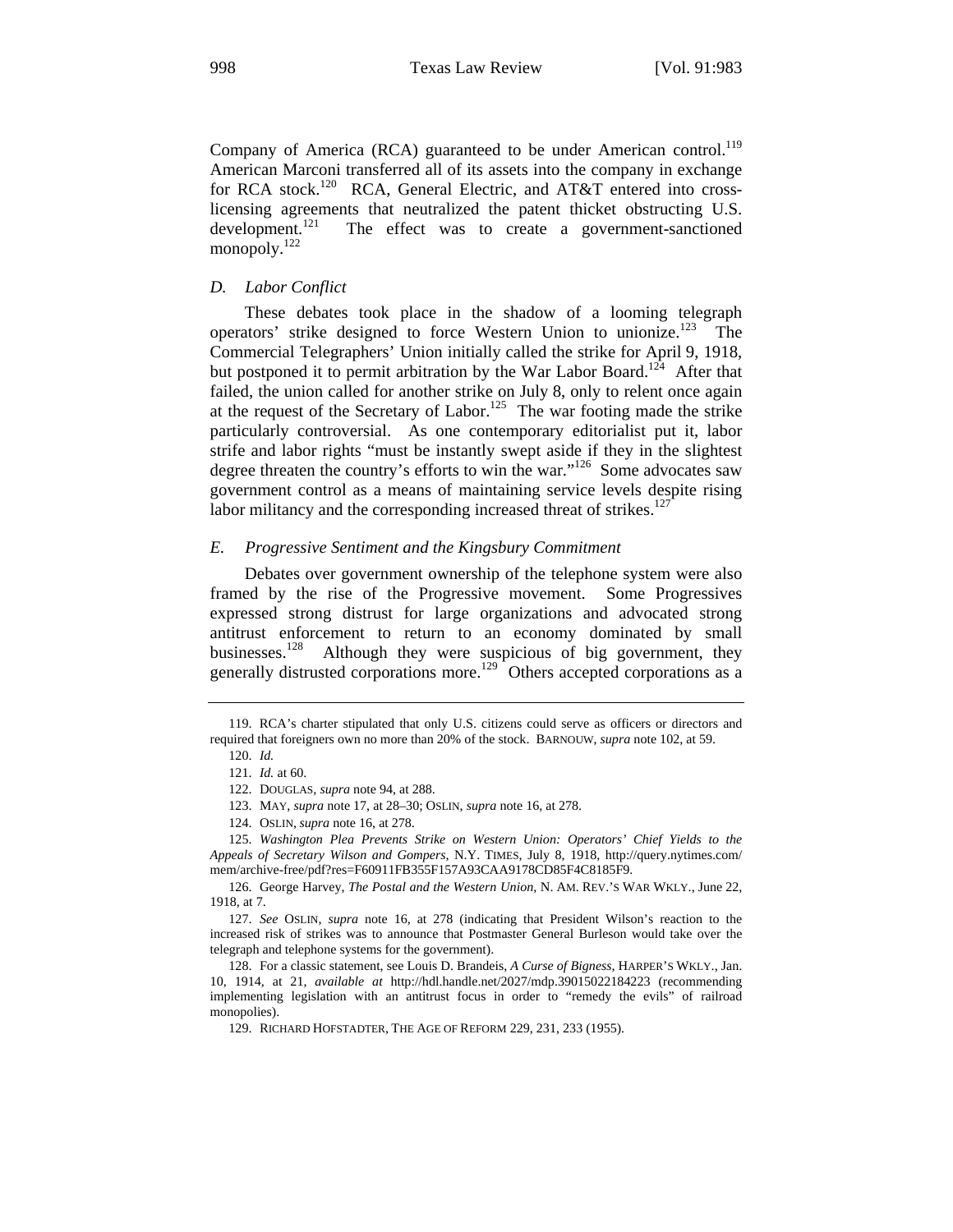part of modern life and instead favored curbing them through technocratic regulation.<sup>130</sup> To these Progressives, the goal of returning to the old competitive order was a chimera.<sup>131</sup>

This ambivalence created a large gap between rhetoric and reality.<sup>132</sup> Notwithstanding his reputation as the preeminent trustbuster in history, Theodore Roosevelt expressed reservations about aggressive antitrust enforcement, criticizing "the impossible task of restoring flintlock conditions of business sixty years ago." $133$  He therefore brought surprisingly few antitrust cases and limited the Antitrust Division to five attorneys and an annual budget of \$100,000.134 Woodrow Wilson similarly regarded the emergence of large enterprises as "characteristic of our time" and "normal and inevitable" and stated that "we shall never return to the old order of individual competition."<sup>135</sup> To them, bigness was not bad per se; instead, it was culpable only when it crossed certain lines.<sup>136</sup> Ironically, it was the non-Progressive William Howard Taft who asserted the antitrust laws most vigorously.<sup>137</sup>

This ambivalence became apparent in the government's policies with respect to AT&T. When competition first emerged in 1894, AT&T's initial reaction was to attempt to outbuild the independents.<sup>138</sup> The result was a boon to consumers. The number of telephone connections, which had been growing at the somewhat languid annual rate of 6% prior to 1894, jumped to 20%.<sup>139</sup> Initially, the independents focused on areas that the Bell System had ignored, such as rural areas, small towns, and the suburbs of major cities. $140$ Over time, they began to enter into direct competition with Bell. By 1902, competition existed in more than half of all cities with populations of greater than five thousand people.<sup>141</sup> Consumers who purchased both connections

<sup>130.</sup> HERBERT CROLY, THE PROMISE OF AMERICAN LIFE 357 (1909); G. EDWARD WHITE, PATTERNS OF AMERICAN LEGAL THOUGHT 104 (1978).

<sup>131.</sup> CROLY, *supra* note 130, at 358–59.

<sup>132.</sup> HOFSTADTER, *supra* note 129, at 252–53.

<sup>133.</sup> President Theodore Roosevelt, Theodore Roosevelt's Confession of Faith at the National Convention of the Progressive Party 27 (Aug. 6, 1912).

<sup>134.</sup> HOFSTADTER, *supra* note 129, at 245.

<sup>135.</sup> WOODROW WILSON, THE NEW FREEDOM 163 (1913); Woodrow Wilson, Response of Woodrow Wilson to Notification Address at the Democratic National Convention (Aug. 7, 1912), *in* OFFICIAL REPORT OF THE PROCEEDINGS OF THE DEMOCRATIC NATIONAL CONVENTION OF 1912, at 400, 407 (Urey Woodson ed., 1912).

<sup>136.</sup> HOFSTADTER, *supra* note 129, at 248.

<sup>137.</sup> Bickers, *supra* note 17, at 108.

<sup>138.</sup> Richard Gabel, *The Early Competitive Era in Telephone Communication, 1893–1920*, 34 LAW & CONTEMP. PROBS. 340, 354 (1969); Stanley M. Besen & Joseph Farrell, *Choosing How to Compete: Strategies and Tactics in Standardization*, 8 J. ECON. PERSP. 117, 122, 124 (1994).

<sup>139.</sup> Gabel, *supra* note 138, at 350 tbl.4.

<sup>140.</sup> *See id.* at 343–44 (arguing that Bell's method of providing service prevented it from developing residential, suburban, and rural service went largely undeveloped, which restricted Bell's growth).

<sup>141.</sup> VIETOR, *supra* note 16, at 170; Gabel, *supra* note 138, at 344.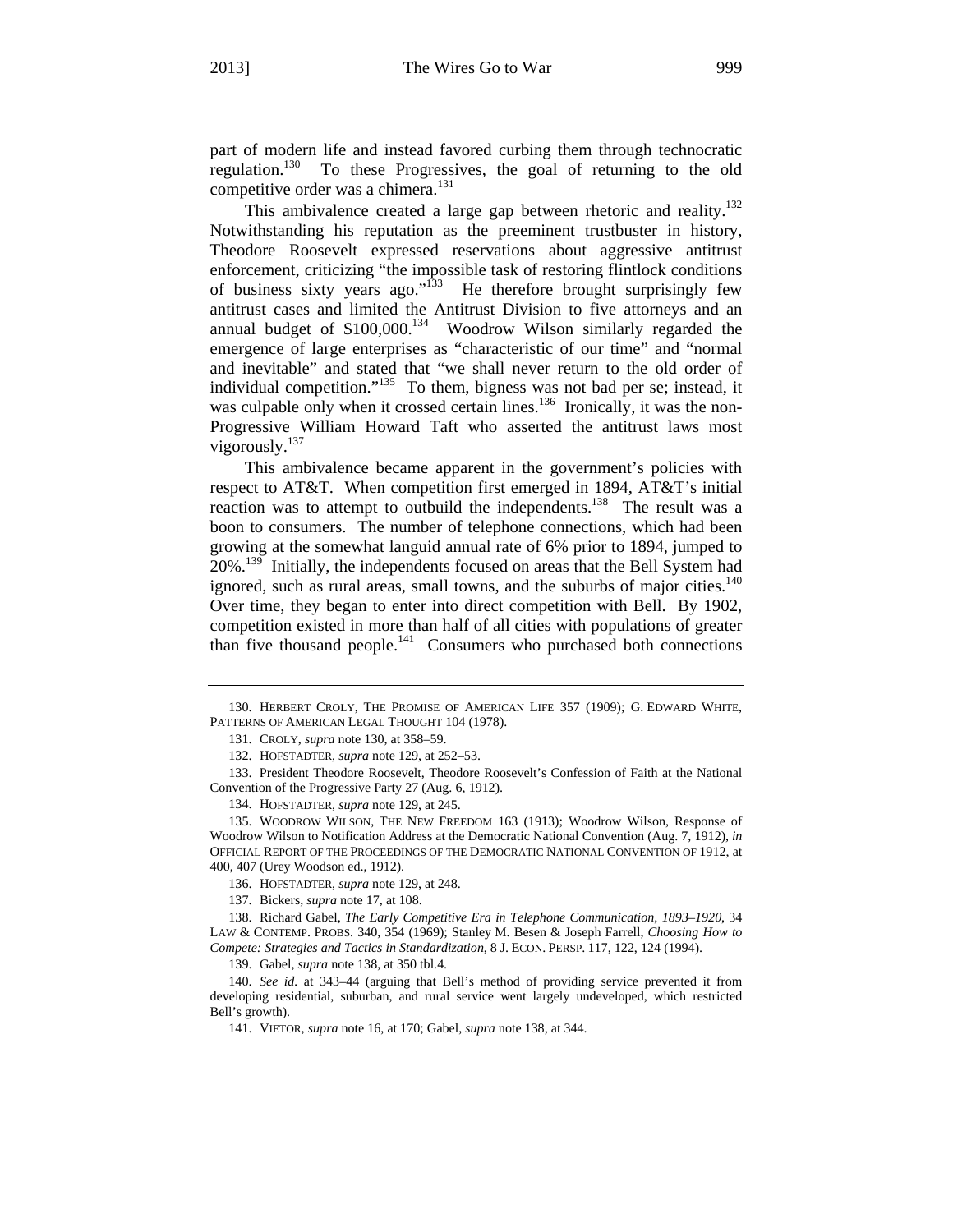could typically connect to five to ten times the number of other customers while paying less than the cost of buying a single connection during the monopoly period.<sup>142</sup>

From AT&T's standpoint, this strategy turned out to be a dismal failure. AT&T's prices, profits, and stock price plummeted, and the capital requirements strained the company's ability to raise capital.<sup>143</sup> By 1907, AT&T's market share had fallen below 50%.<sup>144</sup> The financial markets had had enough. The Morgan banking interests took over the company and forced a change in management, installing Theodore Vail as president.<sup>145</sup> Under Vail's leadership, the company stopped competing directly with the independents and instead began pursuing two classic anticompetitive strategies. As an initial matter, they attempted to merge to monopoly by offering to buy out independents with whom they competed directly.<sup>146</sup> If the independent refused to sell, they pursued a classic division of markets by offering to withdraw from direct competition in return for a promise from the independent that it would not expand its territory and would interconnect with  $AT&T$ 's long-distance network.<sup>147</sup>

Vail justified the consolidation of all telephone companies into a single system with his "belie[f] that the telephone system should be universal, interdependent and intercommunicating, affording opportunity for any subscriber of any exchange to communicate with any other subscriber of any other exchange."148 AT&T backed its strategy of withdrawing from competition with what has been described as the first major corporate publicrelations campaign in history decrying the cost and inconvenience of having to maintain two separate connections, each with its own lines and handsets  $(k)$  (known as dual service).<sup>149</sup> To compensate for the lack of price discipline

<sup>142.</sup> MUELLER, *supra* note 10, at 94; Robert Bornholz & David S. Evans, *The Early History of Competition in the Telephone Industry*, *in* BREAKING UP BELL 7, 30 (David S. Evans ed., 1983); David F. Weiman & Richard C. Levin, *Preying for Monopoly? The Case of Southern Bell Telephone Company, 1894–1912*, 102 J. POL. ECON. 103, 123–24 (1994); *see also* G. JOHNSTON, SOME COMMENTS ON THE 1907 ANNUAL REPORT OF AT&T 15–16 (1908) (describing the dramatic drop in the Bell System's rates).

<sup>143.</sup> Gabel, *supra* note 138, at 345–46; Weiman & Levin, *supra* note 142, at 109–23; MUELLER, *supra* note 10, at 70.

<sup>144.</sup> U.S. CENSUS BUREAU, CENSUS OF ELECTRICAL INDUSTRIES: 1917—TELEPHONES 11 (1920), *available at* http://www2.census.gov/prod2/decennial/documents/1917telephones.pdf (noting that Bell reported 51.2% of the market share in 1907).

<sup>145.</sup> Gabel, *supra* note 138, at 345.

<sup>146.</sup> *See, e.g.*, AT&T CO., ANNUAL REPORT OF THE DIRECTORS OF THE AMERICAN TELEPHONE & TELEGRAPH COMPANY TO THE STOCKHOLDERS FOR THE YEAR ENDING DECEMBER 31, 1910, at 21 (1911) ("Wherever it could be legally done, and done with the acquiescence of the public, opposition companies have been acquired and merged into the Bell System.").

<sup>147.</sup> Daniel F. Spulber & Christopher S. Yoo, *Toward a Unified Theory of Access to Local Telephone Networks*, 61 FED. COMM. L.J. 43, 71 (2008).

<sup>148.</sup> AT&T CO., *supra* note 146, at 22–23.

<sup>149.</sup> Spulber & Yoo, *supra* note 147, at 71.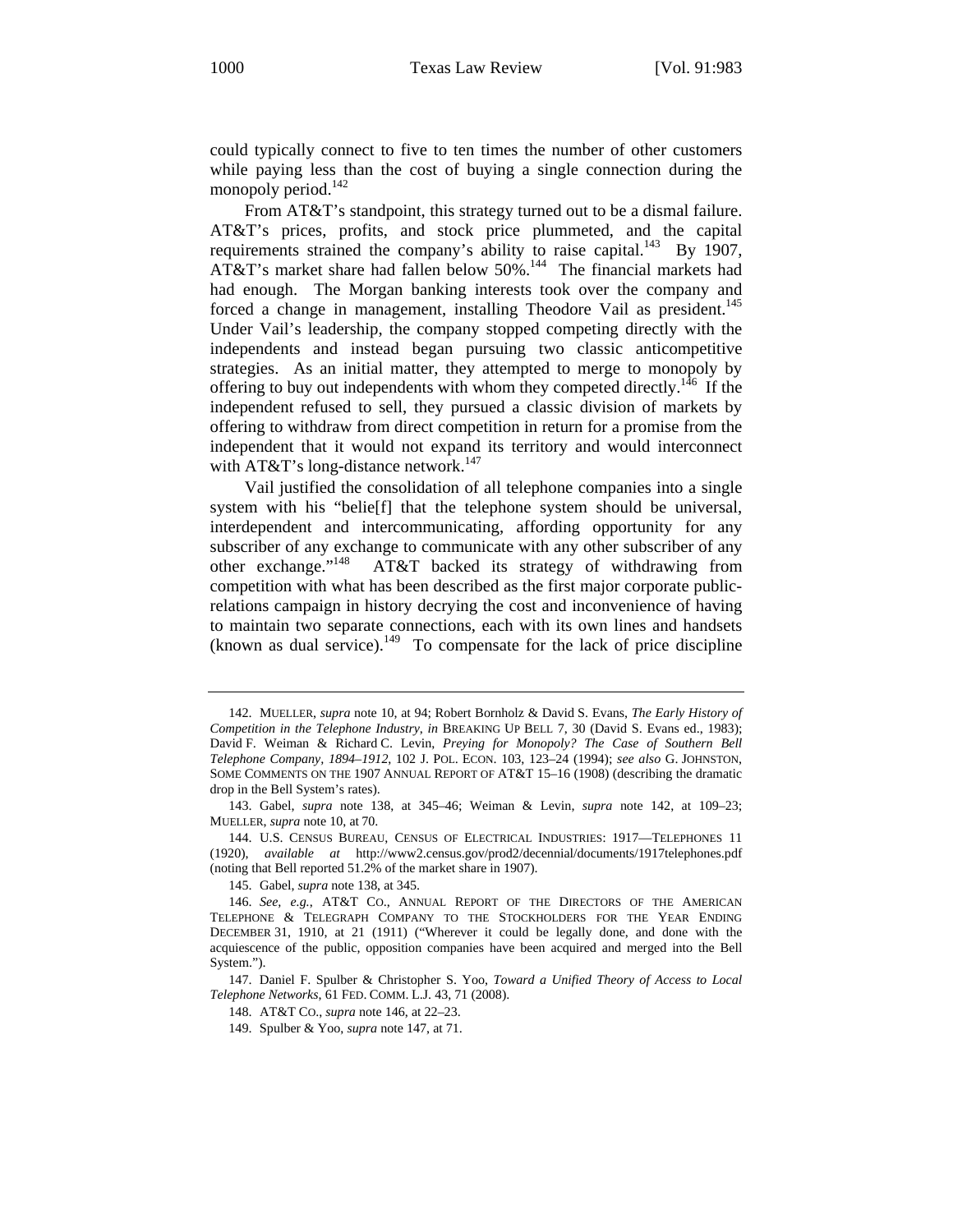resulting from the elimination of competition, AT&T dropped its longstanding opposition to government oversight and willingly submitted to rate regulation. $150$ 

The result was an abrupt end to the erosion of AT&T's market share.<sup>151</sup> Some competitors began to complain that the mergers represented a violation of the antitrust laws.<sup>152</sup> These complaints did not prompt any immediate action by the Taft Administration, which despite its willingness to use the antitrust laws to break up Standard Oil and American Tobacco,<sup>153</sup> viewed each telephone merger as an independent event instead of evaluating them as part of a systematic campaign.<sup>154</sup> Independents warned that although each individual acquisition involved purely intrastate commerce, "[t]he avowed purpose of the Bell Company is to buy or crowd out the independent companies, which in the end will give them a complete monopoly of the telephone."<sup>155</sup> The Attorney General referred the matter to the ICC, which declined to act and eventually dropped the investigation.<sup>156</sup>

Toward the end of the Taft Administration, however, the Justice Department began to view AT&T's acquisition campaign with greater skepticism. Concerned about acting too hastily and giving the appearance of political grandstanding on the eve of a presidential election, the Attorney General simply asked AT&T not to consummate any pending transactions until after the election,<sup>157</sup> a request with which AT&T complied.<sup>158</sup> The Wilson Administration successfully settled the case on December 13, 1913, when AT&T agreed to the so-called Kingsbury Commitment, named after the AT&T Vice President, Nathan Kingsbury, who brokered it.<sup>159</sup> According

<sup>150.</sup> AT&T CO., ANNUAL REPORT OF THE DIRECTORS OF AMERICAN TELEPHONE & TELEGRAPH COMPANY TO THE STOCKHOLDERS FOR THE YEAR ENDING DECEMBER 31, 1907, at 18 (1908).

<sup>151.</sup> Spulber & Yoo, *supra* note 147, at 73.

<sup>152.</sup> *See, e.g.*, Letter from Edward F. Murray, President, Murray's Line, to George W. Wickersham, Att'y Gen. (Nov. 13, 1912), *cited in* Bickers, *supra* note 17, at 116 n.64. *See generally* Letter from George W. Wickersham, Att'y Gen., to Charles A. Prouty, Chairman, Interstate Commerce Comm'n (Jan. 7, 1913), *quoted in* Bickers, *supra* note 17, at 113–14 (summarizing these complaints).

<sup>153.</sup> United States v. Standard Oil Co., 221 U.S. 1, 81–82 (1911); United States v. Am. Tobacco Co., 221 U.S. 106, 188 (1911).

<sup>154.</sup> Bickers, *supra* note 17, at 115.

<sup>155.</sup> Letter from Edward F. Murray, President, Murray's Line, to George W. Wickersham, Att'y Gen. (Nov. 23, 1912), *quoted in* Bickers, *supra* note 17, at 116.

<sup>156.</sup> Press Release, Interstate Commerce Comm'n, Investigation of Telephone and Telegraph Companies, Docket No. 5462 (Apr. 15, 1914), *cited in* Bickers, *supra* note 17, at 115 n.63.

<sup>157.</sup> Memorandum from George W. Wickersham, Att'y Gen., to J.A. Fowler, Assistant to the Att'y Gen. (Aug. 29, 1912), *quoted in* Bickers, *supra* note 17, at 117.

<sup>158.</sup> Letter from Theodore Vail, President, AT&T, to the presidents of all associated Bell telephone companies (Aug. 6, 1912), *cited in* Bickers, *supra* note 17, at 118 n.69.

<sup>159.</sup> Burleson stated, "If the efficient management and direction is given the telegraph and telephone that has been given the Postal Service, the probability is that they never will be returned to private control." DANIELIAN, *supra* note 17, at 246; *see also* Bickers, *supra* note 17, at 147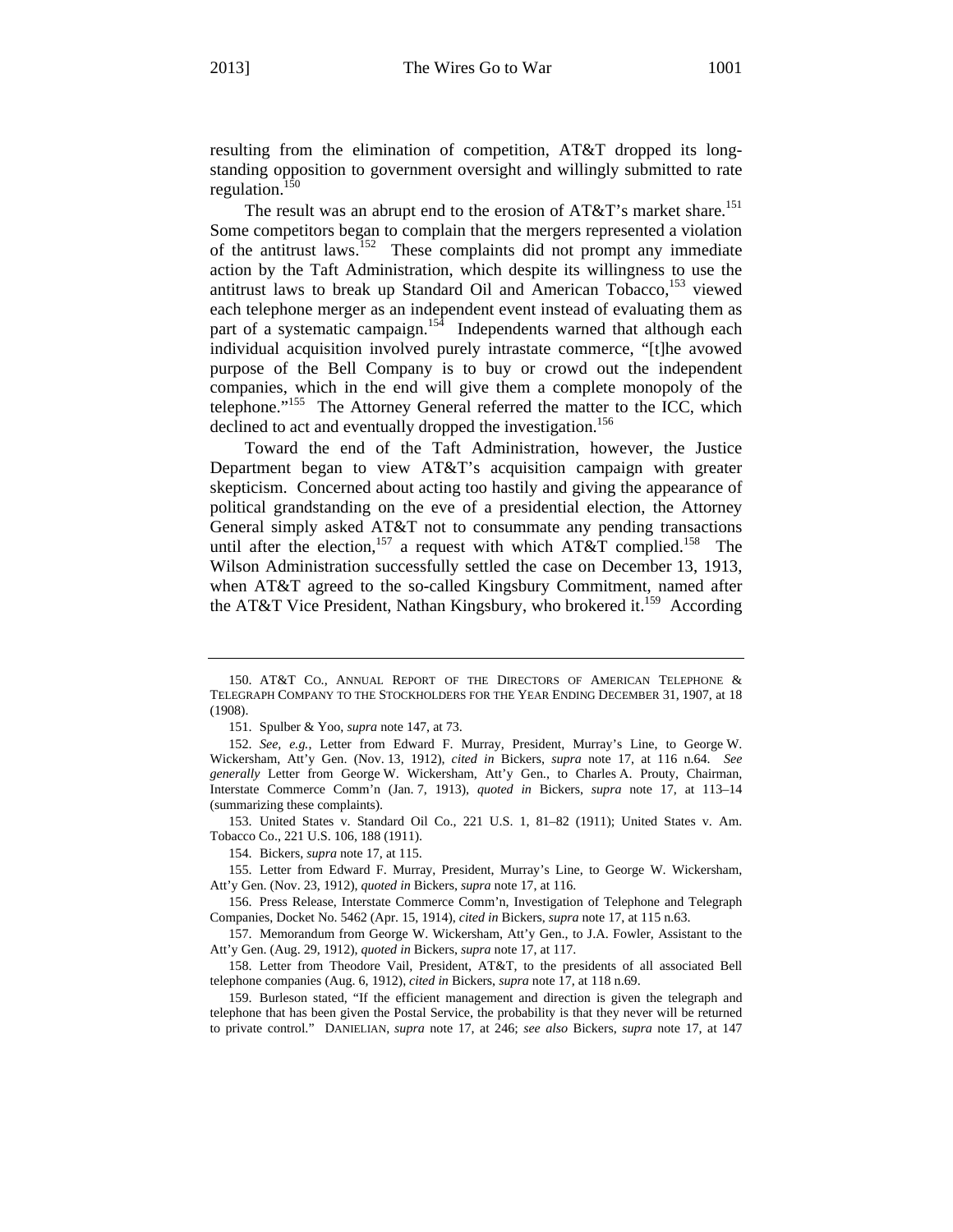to the terms of the agreement, AT&T pledged to stop acquiring directly competing companies.<sup>160</sup> AT&T also promised to divest its ownership stake in Western Union and to permit the independents to interconnect with its long-distance network.<sup>161</sup>

Commentators have not been kind to the Kingsbury Commitment. Some complain that by allowing the Bell System to keep the properties instead of breaking it up as it did with Standard Oil, the antitrust authorities effectively condoned monopoly by refusing to undo the existing acquisitions and leaving them intact.<sup>162</sup> Others have complained that the Kingsbury Commitment was toothless. For example, the Commitment did not prevent AT&T from acquiring independent local telephone companies with which it did not directly compete.<sup>163</sup> Even where companies competed directly, other scholars claim that the Justice Department permitted mergers so long as AT&T divested an equal number of lines elsewhere.<sup>164</sup> Others are somewhat less critical, insisting that the Kingsbury Commitment was successful in slowing down mergers temporarily.<sup>165</sup> As discussed below, the Kingsbury Commitment was more effective than commonly thought at slowing consolidation.166 In any event, the Kingsbury Commitment was an important progressive policy preceding the nationalization of the wires.

#### *F. Early Debates over Nationalizing the U.S. Telephone System*

Interest in government ownership of the telegraph system began to extend to the telephone system as well in late 1913. The *New York Times* reported in October of that year, "Notwithstanding efforts at profound secrecy, it has become known here that the Wilson Administration is

<sup>(</sup>characterizing the temporary nationalization of the telephone lines as an experiment in government control as a permanent policy); STEHMAN, *supra* note 16, at 177 (same).

<sup>160.</sup> DANIELIAN, *supra* note 17, at 76.

<sup>161.</sup> *Id.* Before the Kingsbury Commitment, courts had been reluctant to rely on the antitrust laws to justify mandating interconnection with the long-distance network. *See* U.S. Tel. Co. v. Cent. Union Tel. Co., 202 F. 66, 72 (6th Cir. 1913) (declining to discuss whether an exchange could be compelled to provide long-distance service); Pac. Tel. & Tel. Co. v. Anderson, 196 F. 699, 705 (E.D. Wash. 1912) (holding that a company had no right to demand a physical connection with another line).

<sup>162.</sup> WU, *supra* note 7, at 56; *see also* Dean Burch, *Common Carrier Communications by Wire and Radio: A Retrospective*, 37 FED. COMM. L.J. 85, 87 (1985) (a former FCC Chairman noting that "by the time of the so-called Kingsbury Commitment in 1913, . . . AT&T's monopolization of the telephone industry was well on its way to becoming an accomplished fact"); Harry M. Trebing, *Common Carrier Regulation—The Silent Crisis*, 34 LAW & CONTEMP. PROBS. 299, 305 (1969) (calling the reestablishment of monopoly "a *fait accompli* by 1913").

<sup>163.</sup> COHEN, *supra* note 15, at 48; VIETOR, *supra* note 16, at 172; Gabel, *supra* note 138, at 352–53.

<sup>164.</sup> BROCK, *supra* note 15, at 155–56; Thierer, *supra* note 16, at 272.

<sup>165.</sup> HUBER ET AL., *supra* note 6, § 4.4.2; MUELLER, *supra* note 10, at 134.

<sup>166.</sup> *See infra* section III(A)(2).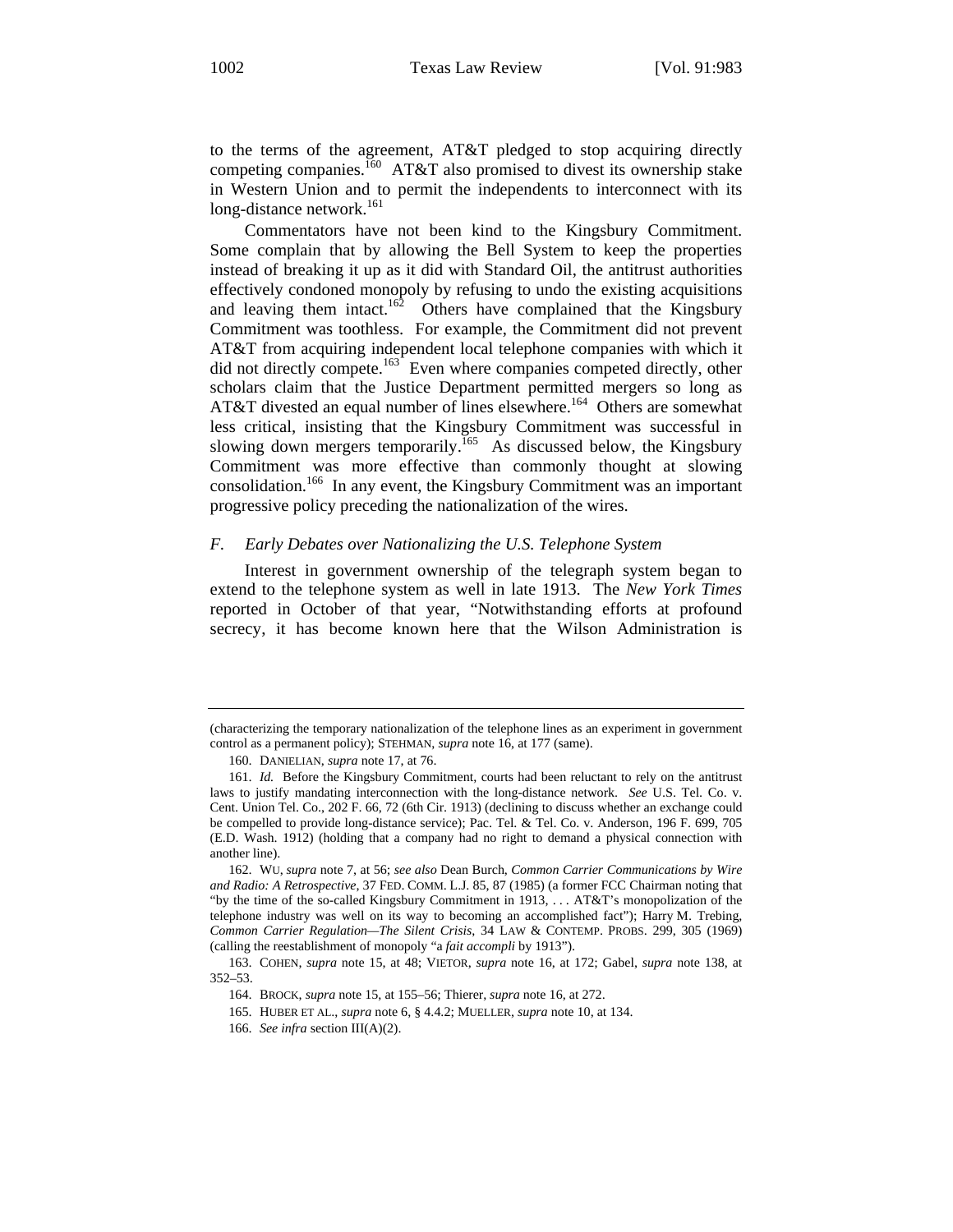engaged in preparing the groundwork" for nationalization of the nation's telegraph and telephone lines.<sup>167</sup>

On December 1, 1913, Postmaster General Burleson's second annual report confirmed these suspicions, revealing that the Post Office had been studying the possible acquisition of the telegraph and telephone systems since the previous June.<sup>168</sup> On December 20, Representative David J. Lewis (D-Md.) introduced a resolution directing the relevant committees to consider a bill providing for the postalization of the telephone network.<sup>169</sup> He followed that with an extended defense of the merits of postalizing the telephone system that occupied thirty-five pages of the *Congressional Record*. 170 A December 23 meeting between Burleson and President Wilson left Burleson reluctant to press the issue, suggesting that the Administration was not unified in its support of Burleson's proposal.<sup>171</sup>

The debate continued into early 1914. On January 29, the Senate passed a resolution directing the Postmaster General to send the results of his investigation to the Senate.<sup>172</sup> Burleson complied on January 31, submitting a nearly 150-page report laying out the case for government ownership of both the telephone and telegraph system<sup>173</sup> that apparently drew the support of the Navy.174 The House Committee on the Post Office and Post Roads would subsequently conduct hearings on "The Postalization of the Telephone" on January 15,  $1915$ <sup>175</sup> At these new hearings, Representative Lewis made a speech that was quite similar to his speech of December 1913, emphasizing the public benefits of government control.<sup>176</sup> The only other witness at the hearing was an officer of the second largest telegraph company

169. 51 CONG. REC. 1377 (1913).

173. POSTMASTER GEN., GOVERNMENT OWNERSHIP OF ELECTRICAL MEANS OF COMMUNICATION, S. DOC. NO. 63-399 (2d Sess. 1914).

174. ROSEN, *supra* note 94, at 21–22.

175. *The Postalization of the Telephone: Hearing Before the H. Comm. on the Post Office and Post Roads on H.R. 20471*, 63d Cong. (1915).

176. *Id.* at 3–143.

<sup>167.</sup> *Federal Wires New Wilson Plan: Policy Afoot to Control Nation's Telephones as Key to Government Telegraph*, N.Y. TIMES, Oct. 2, 1913, http://query.nytimes.com/mem/archivefree/pdf?res=FA0D11F63D5913738DDDAB0894D8415B838DF1D3.

<sup>168.</sup> ALBERT S. BURLESON, ANNUAL REPORTS FOR THE FISCAL YEAR ENDED JUNE 30, 1913, H.R. DOC. NO. 63-712, at 16 (2d Sess. 1914).

<sup>170.</sup> *Id.* at 1377–412.

<sup>171.</sup> *Lewis Opens Fight for U.S. Telephones*, N.Y. TIMES, Dec. 23, 1913, http://query.nytimes. com/gst/abstract.html?res=FB0910F63A5813738DDDAA0A94DA415B838DF1D3; *accord* BROOKS, *supra* note 16, at 149 (noting that "the government advocates of nationalization seemed to hang back awaiting their opening").

<sup>172.</sup> Senate Resolution 242 was submitted on January 12 and was initially passed by unanimous consent. 51 CONG. REC. 1503 (1914). The next day, passage of the resolution was reconsidered, and the resolution was referred to the Committee on Post Offices and Post Roads. *Id.* at 1569. The Committee reported the resolution favorably January 29, and the Senate passed it. *Id.* at 2503–04.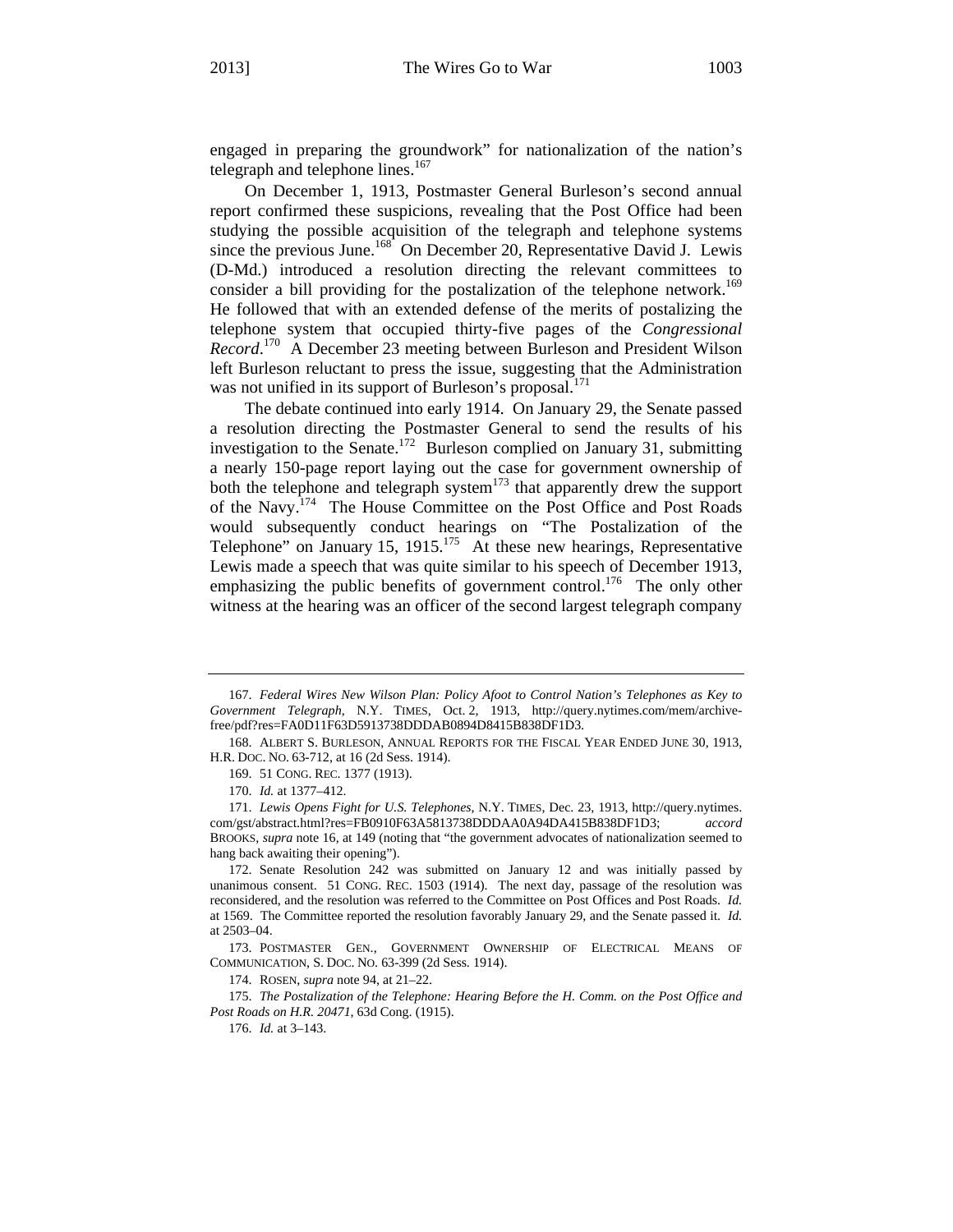who testified in support of postalization in order to curb supposed abuses of his chief rival, Western Union.<sup>177</sup>

AT&T responded with a vigorous campaign against postalization that attempted to stake out a middle ground in favor of a private monopoly subject to government regulation.<sup>178</sup> Its most extensive statement was a thirty-four-page discussion in its annual report on 1913, which asserted "no government owned telephone system in the world is giving as cheap and efficient service as the American public is getting from all its telephone companies."179 Other prominent examples of AT&T efforts to counter the rising sentiment in favor of nationalization include publishing a point-bypoint rebuttal of Representative Lewis's floor statement,<sup>180</sup> public speeches made by Vail and other Bell officials,<sup>181</sup> as well as language in its annual reports.<sup>182</sup>

Although Progressives were willing to use the antitrust laws and regulation to curb monopolies, they were far more ambivalent about government ownership. Although some commentators have simplistically seen Progressivism as favoring nationalization,<sup>183</sup> Progressives' attitudes were much more complex. Specifically, government ownership pitted Progressives' faith in scientific administration and centralized control against their intuitive distrust of uncontrolled economic power.<sup>184</sup> Wilson's scholarly work placed him in the camp of the government-ownership skeptics. In a book published within two years of his inauguration, Wilson argued that, although natural monopolies can harm the public interest, in

181. Theodore Newton Vail, Some Observations on Modern Tendencies (Oct. 1915), *in* VIEWS ON PUBLIC QUESTIONS: A COLLECTION OF PAPERS AND ADDRESSES OF THEODORE NEWTON VAIL 1907–1917, at 240, 258–63 (1917); F.H. Bethell, Some Comment on Government Ownership of Telephone Properties (Feb. 25, 1914), *reprinted in* SELECTED ARTICLES ON GOVERNMENT OWNERSHIP OF TELEGRAPH AND TELEPHONE, *supra* note 152, at 159.

182. AT&T CO., ANNUAL REPORT OF THE DIRECTORS OF AMERICAN TELEPHONE & TELEGRAPH COMPANY TO THE STOCKHOLDERS FOR THE YEAR ENDING DECEMBER 31, 1915, at 50 (1916); AT&T CO., ANNUAL REPORT OF THE DIRECTORS OF AMERICAN TELEPHONE & TELEGRAPH COMPANY TO THE STOCKHOLDERS FOR THE YEAR ENDING DECEMBER 31, 1916, at 49–51 (1917).

183. *See, e.g.*, COHEN, *supra* note 17, at 37 (highlighting the impact the rise of the Progressive movement had on proposals to nationalize the telegraph). *See generally* RICHARD EPSTEIN, HOW PROGRESSIVES REWROTE THE CONSTITUTION (2006) (characterizing Progressives as supporters of economic nationalism).

184. Bickers, *supra* note 17, at 88–89. On the conflicts within the Progressive movement, see HOFSTADTER, *supra* note 129, at 215–71 (describing the tension between business monopoly and political freedom in an era of increased reliance on government regulation); Michael J. Sandel, *Democracy's Discontent: America in Search of a Public Philosophy*, 85 GEO. L.J. 2073, 2076–77 (1996) (detailing the varied responses among the Progressives to the threat corporate power posed to self-government).

<sup>177.</sup> *Id.* at 145–56.

<sup>178.</sup> Bickers, *supra* note 17, at 142–44.

<sup>179.</sup> AT&T CO., *supra* note 159, at 28–62.

<sup>180.</sup> AT&T CO., GOVERNMENT AND PRIVATE TELEGRAPH AND TELEPHONE UTILITIES: AN ANALYSIS (1914), *reprinted in* SELECTED ARTICLES ON GOVERNMENT OWNERSHIP OF TELEGRAPH AND TELEPHONE 129–57 (Katharine B. Judson ed., 1914).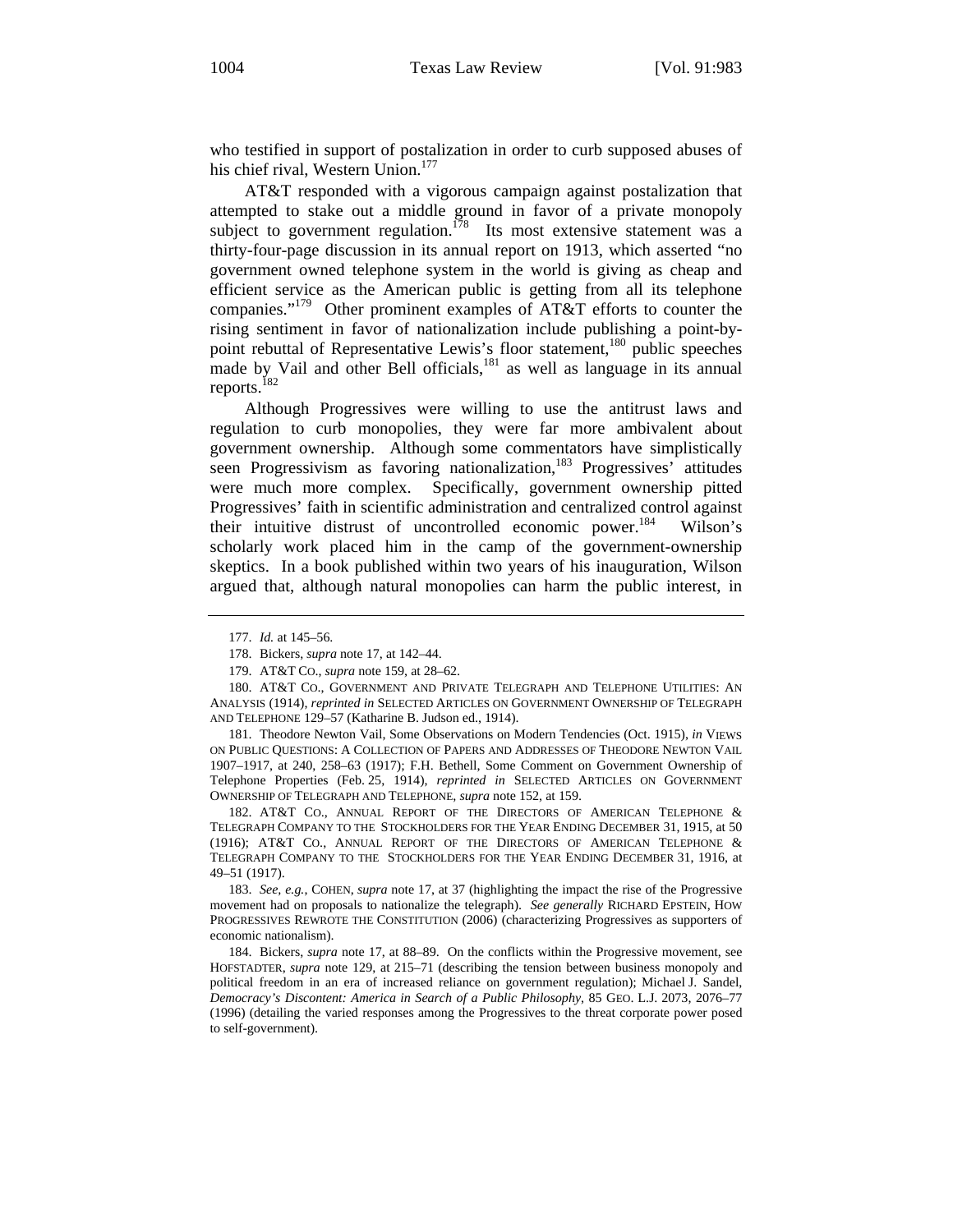most cases government ownership would be inferior to government regulation.185

Public reaction was also largely critical of government ownership. A number of scholars criticized the methodology of Burleson's analysis.<sup>186</sup> The popular press was largely critical as well, raising concerns about efficiency of government operations as well as the potential abuse of patronage.<sup>187</sup> They also denigrated the performance of government-owned telephone systems in Europe, with one industry executive quipping, "And as to service—Government service would be a joke as compared with present service. If you don't believe it just try the Government service—telegraph and telephone—in Europe."188

The imposition of the Kingsbury Commitment in December 1913 diverted Wilson's interest in pursuing government ownership.<sup>189</sup> Burleson maintained a steady drumbeat in support of nationalization in his annual reports, focusing some of his energy on the more limited goal of nationalizing the telephone systems of Alaska, Hawaii, and Puerto Rico.<sup>190</sup> The Navy did conduct a successful three-day test mobilization during May 6–8, 1916, during which the Navy used AT&T's network for all communication between all naval facilities and ships.<sup>191</sup>

In January and February 1917, the House Committee on the District of Columbia conducted extensive hearings on the possibility of the federal government taking over the D.C. telephone system, well before the U.S.

187. COHEN, *supra* note 15, at 38; STONE, *supra* note 3, at 197.

189. STONE, *supra* note 3, at 197–98.

191. DEP'T OF THE NAVY, ANNUAL REPORT OF THE NAVY DEPARTMENT FOR THE FISCAL YEAR 1916, H.R. DOC. NO. 64-1480, at 29 (2d Sess. 1917); BROOKS, *supra* note 16, at 150.

<sup>185.</sup> WOODROW WILSON, THE STATE: ELEMENTS OF HISTORICAL AND PRACTICAL POLITICS ¶¶ 1524–26 (1913).

<sup>186.</sup> *E.g.*, A.N. Holcombe, *Public Ownership of Telegraphs and Telephones*, 28 Q.J. ECON. 581, 583–86 (1914).

<sup>188.</sup> STONE, *supra* note 3, at 197; *see also Wilson Gets Facts on Wire Control*, N.Y. TIMES, Oct. 3, 1913, http://query.nytimes.com/mem/archive-free/pdf?res=940CE1DF133FE633A25750C0 A9669D946296D6CF (citing Vail as saying government help with long-distance service could be welcome); *C.H. Mackay Derides Federal Ownership*, N.Y. TIMES, Dec. 19, 1913, http://query.nytimes.com/mem/archive-free/pdf?res=F40F13F73B5B13738DDDA00994DA415 B838DF1D3 (projecting that government ownership would result in operating at a loss as it had in the English context).

<sup>190.</sup> *See* ALBERT S. BURLESON, ANNUAL REPORT OF THE POSTMASTER GENERAL FOR THE FISCAL YEAR ENDED JUNE 30, 1914, H.R. DOC. NO. 63-1387, at 14–16 (3d Sess. 1914) (emphasizing that nationalizing the telegraph and telephone systems remained desirable, particularly in Alaska, Hawaii, and Puerto Rico); ALBERT S. BURLESON, ANNUAL REPORT OF THE POSTMASTER GENERAL FOR THE FISCAL YEAR ENDED JUNE 30, 1915, H.R. DOC. NO. 64-358, at 51–52 (1916) (same); ALBERT S. BURLESON, ANNUAL REPORT OF THE POSTMASTER GENERAL FOR THE FISCAL YEAR ENDED JUNE 30, 1916, H.R. DOC. NO. 64-1728, at 46–48 (1917) (same); ALBERT S. BURLESON, ANNUAL REPORT OF THE POSTMASTER GENERAL FOR THE FISCAL YEAR ENDED JUNE 30, 1917, H.R. DOC. NO. 65-770, at 79 (1918) (reiterating, generally, the claims contained in previous reports but omitting the claims regarding Hawaii and Puerto Rico).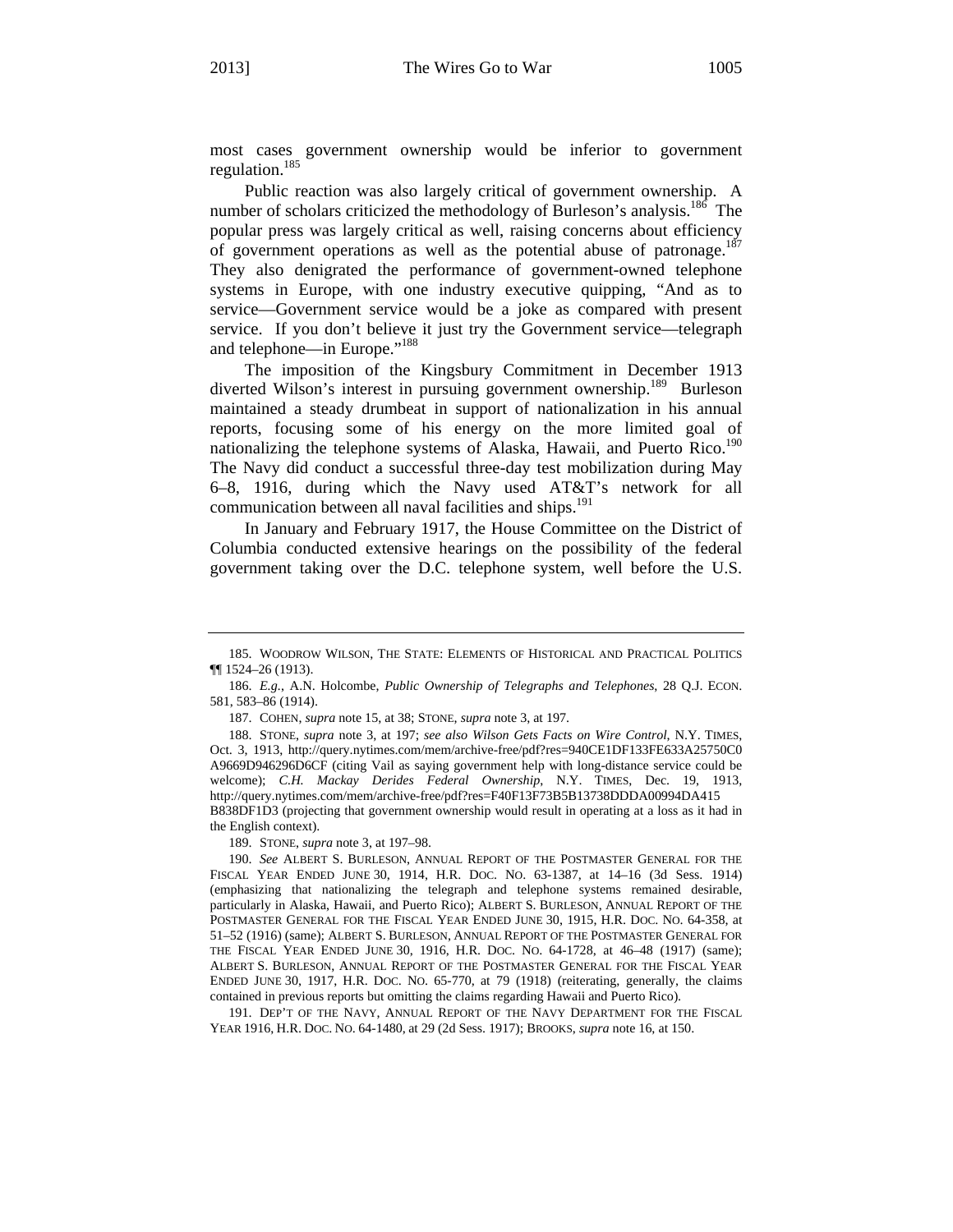entry into World War I on April 6, 1917.<sup>192</sup> On March 4, 1918, Burleson responded to a Senate request for information with a scathing criticism of the telephone service provided in Washington,  $D.C.<sup>193</sup>$  Ten days later, the House Committee on the District of Columbia favorably reported a bill authorizing the government takeover of the D.C. phone system.<sup>194</sup> Advocates clearly regarded the D.C. takeover more as an experiment in a permanent policy than a wartime measure.<sup>195</sup> Proposals for long-term government control enjoyed little support. Legislation authorizing permanent government operation of the entire telephone system submitted in January 1918 by the same Representative who would sponsor the successful temporary takeover legislation died in committee.<sup>196</sup>

#### II. The History of the Government Takeover

The federal government's decision to take control of the U.S. telephone system was part of a broader debate over the proper role of the government during times of both peace and war. In reviewing this history, it is important to keep in mind that the forces driving the decision both to take the telephone system over and to give it back are complex. Were it simply a matter of reflexive support for the state during times of armed conflict, one would expect the takeover to have occurred as soon as war was declared, as was done with respect to radio. Instead, Congress waited eight months to take over the railroads and another nine months to assume control of the telephone system, pointedly declining to take action on an earlier proposal until the measure was framed as a prophylactic, emergency measure and the President gave it his political support. Perhaps even more interesting is the manner in which the underlying technology and the way that the government ran the telephone network influenced the decision to return the wires a year later.

#### *A. Enacting of the Takeover*

The legislation that would lead to the government takeover was introduced on June 27, 1918. The House Committee on Interstate and Foreign Commerce conducted hearings on July 2, at which the only witnesses were three government officials who were widely recognized as advocates of a permanent takeover: Burleson, Secretary of War Newton

<sup>192.</sup> *Government Monopoly of Telephone Communication in the District of Columbia: Hearing Before the H. Comm. on the D.C. on H.R. 18723*, 64th Cong. (1917).

<sup>193.</sup> ALBERT S. BURLESON, POSTMASTER GENERAL'S STATEMENT, H.R. REP. NO. 65-379, at 23–27 (2d Sess. 1918).

<sup>194.</sup> H.R. REP. NO. 65-379.

<sup>195.</sup> STEHMAN, *supra* note 16, at 177.

<sup>196.</sup> H.J. Res. 206, 65th Cong. (1918).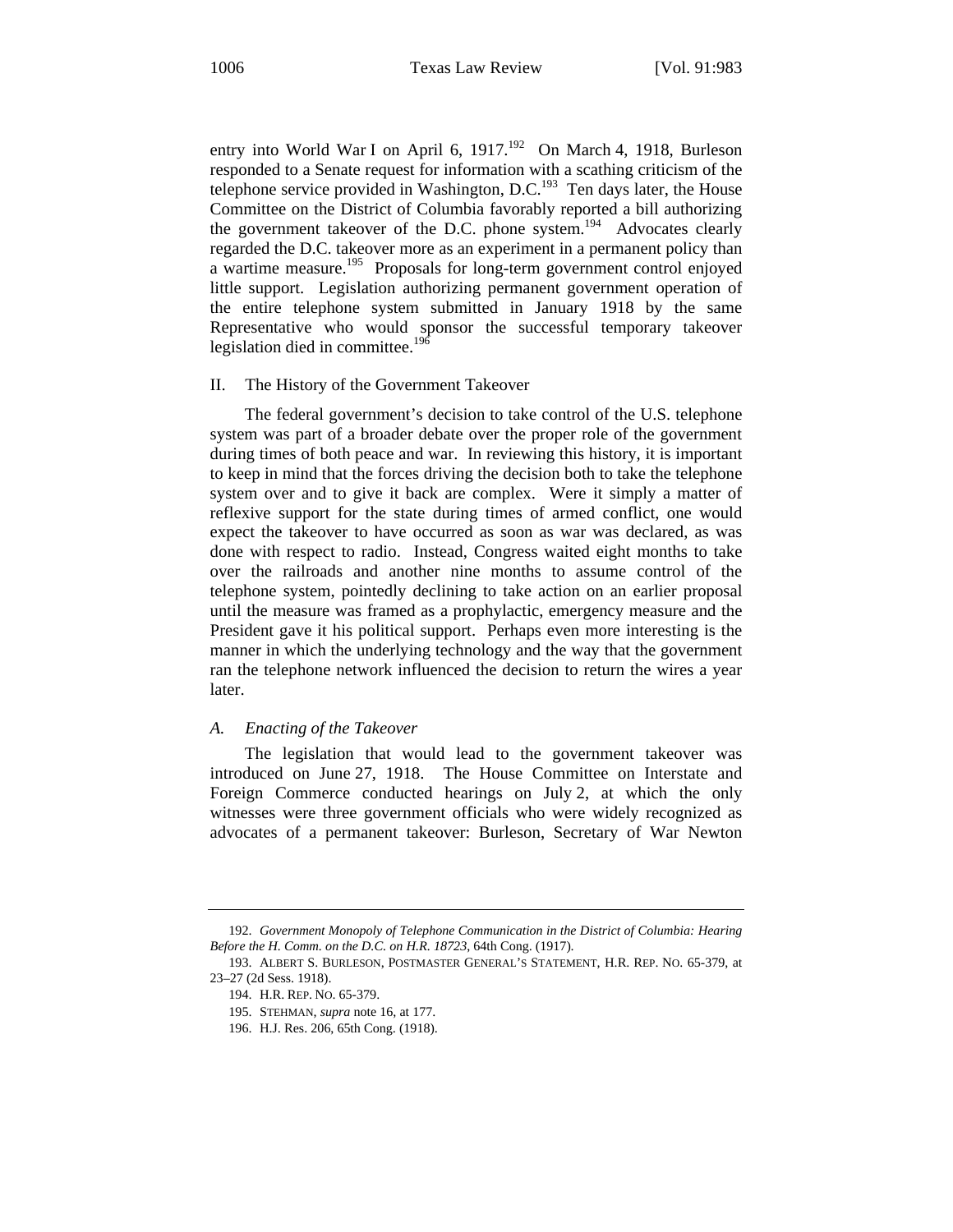Baker, and Secretary of the Navy Josephus Daniels.<sup>197</sup> The Committee issued a report supporting the bill.<sup>198</sup> The Senate Committee on Interstate Commerce declined to conduct full hearings, $199$  choosing on July 9 only to hear from Western Union President Newcomb Carlton, who testified that he saw no necessity that would justify taking over the telegraph system and that even if that were to happen, there was even less justification for taking over the telephone system. $200$  He did state publicly that he would prefer a government takeover to yielding to unionization.<sup>201</sup> No representative from AT&T participated in either hearing, although there is some ambiguity about whether AT&T actively opposed the measure.<sup>202</sup>

The war added a new dimension to the debate over nationalizing the telephone system. On June 28, Burleson wrote to Representative Thetus W. Sims (D-Tenn.) that government control was necessary "to prevent communications by spies and other public enemies" and "imperative to safeguard public interests."<sup>203</sup> Burleson said "paralysis of a large part of the system" was threatened, and there were "possible consequences prejudicial to our military preparations and other public activities that might prove serious or disastrous."<sup>204</sup> Comparing the American response to those of European states, Burleson concluded, "We are reminded that there is not a nation engaged in the war that [e]ntrusts its military or other communications to unofficial agencies."205 Burleson as well as Secretary of War Baker and Secretary of the Navy Daniels all indicated that government ownership was

<sup>197.</sup> *Federal Control of Systems of Communication: Hearings Before the H. Comm. on Interstate and Foreign Commerce on H.J. Res. 309*, 65th Cong. (1918) [hereinafter *1918 House Hearings*]. On all three witnesses' established support for government ownership, see 56 CONG. REC. 8717 (1918) (statement of Rep. Martin Madden).

<sup>198.</sup> H.R. REP. NO. 65-741 (1918).

<sup>199.</sup> *Votes 7 to 3 for Wire Control*, N.Y. TIMES, July 10, 1918, http://query.nytimes.com/mem/archive-free/pdf?res=FB0F17F8355F157A93C2A8178CD85F4C8 185F9.

<sup>200.</sup> *1918 House Hearings*, *supra* note 197, at 7–8, 17.

<sup>201.</sup> *House Votes Wire Control; Senate Waits*, N.Y. TIMES, July 6, 1918, http://query.nytimes.com/mem/archive-free/pdf?res=F00D1FF83C5A11738DDDAF0894DF405 B888DF1D3.

<sup>202.</sup> Some commentators point out that AT&T did not oppose the measure and indicate that "it was freely said that President Vail was in favor of government control." DANIELIAN, *supra* note 10, at 246. Company legend holds that Vail went to Wilson in early 1918 and stated, "As long as you've taken over the railroads, you might as well take us over, too." BROOKS, *supra* note 9, at 151. AT&T Vice President Kingsbury later denied that AT&T supported the takeover and said that he had attempted to gain admission to both the House and Senate Committee hearings, but was denied in both cases. *Return of the Wire Systems: Hearings Before the H. Comm. on Interstate and Foreign Commerce on H.R. 421*, 66th Cong. 22–23 (1919) [hereinafter *Return of the Wire Systems Hearings*] (statement of Nathan C. Kingsbury, Vice President, American Telephone & Telegraph Company).

<sup>203.</sup> Letter from A.S. Burleson, Postmaster Gen., to Thetus W. Sims, Chairman, H. Comm. on Interstate & Foreign Commerce (June 28, 1918), *in* 56 CONG. REC. 8719 (1918).

<sup>204.</sup> *Id.*

<sup>205.</sup> *Id.*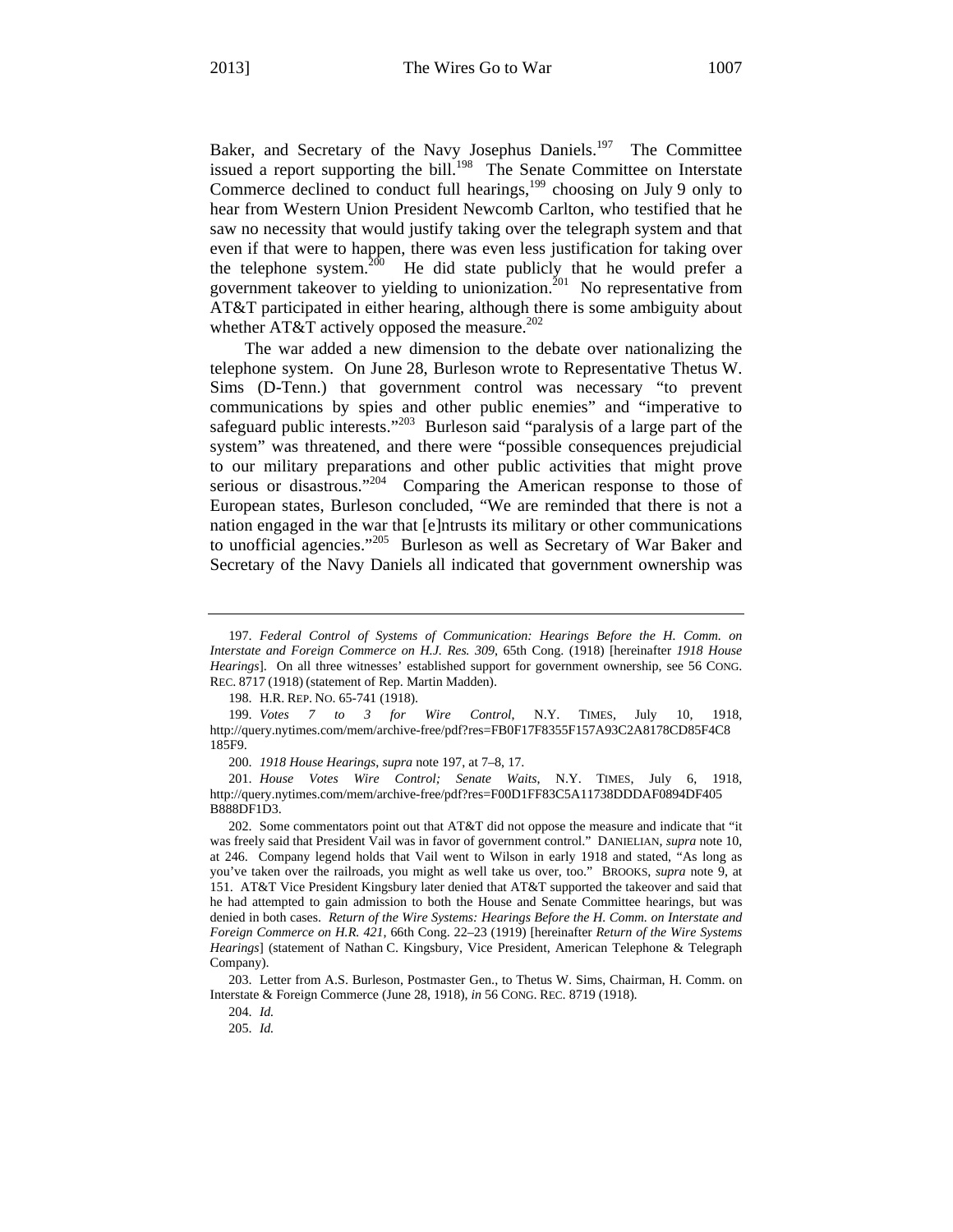needed to prevent government secrets from falling into enemy hands.<sup>206</sup> They also suggested that a strike by telecommunications workers would be particularly debilitating to the war effort. $207$ 

Most importantly, President Wilson signaled his support for a temporary takeover by sending a letter endorsing Burleson's arguments in support of the bill.<sup>208</sup> His support was pivotal. During the House floor debate, Representative Martin B. Madden (R-Ill.) noted the absence of the President's explicit support.<sup>209</sup> At the same time, he conceded, "If the President says to the House that he wants any power that will enable him to successfully conduct the war, there is no man in the House who will not vote to give it to him."210 Supporters of the bill thereupon produced the letter, and it passed the House by a vote of 222 to  $4.^{211}$ 

The debate forced supporters of the government takeover to place important limitations on the bill. Although Burleson and Daniels clearly harbored ambitions to make the takeover permanent,<sup>212</sup> Congress had rejected earlier legislation that was not limited to wartime. $213$  The bill carefully avoided this problem by limiting its effect to the duration of the war.<sup>214</sup> Indeed, the bill's sponsor, Representative James D. Aswell (D-La.), specifically disavowed any intention of making government ownership permanent.<sup>215</sup>

The absence of any emergency to justify the takeover as well as concerns that Burleson might use a wartime measure as a prelude to a more permanent takeover of the wires<sup>216</sup> led Wilson to assure that the power would only be used in case of a telegraph strike and to emphasize the importance of

<sup>206.</sup> *1918 House Hearings*, *supra* note 197, at 3 (statement of Newton D. Baker, Secretary of War), 19 (statement of Josephus Daniels, Secretary of the Navy), 45 (statement of Albert S. Burleson, Postmaster General).

<sup>207.</sup> *Id.* at 41 (statement of Albert S. Burleson, Postmaster General).

<sup>208.</sup> Letter from President Woodrow Wilson to Thetus W. Sims, House of Representatives (June 28, 1918), *in* 56 CONG. REC. 8718 (1918).

<sup>209. 56</sup> CONG. REC. 8717 (1918) (statement of Rep. Madden).

<sup>210.</sup> *Id.* at 8718.

<sup>211.</sup> *Id.* at 8735.

<sup>212.</sup> Burleson stated, "If the efficient management and direction is given the telegraph and telephone that has been given the Postal Service, the probability is that they never will be returned to private control." DANIELIAN, *supra* note 17, at 246; *see also* Bickers, *supra* note 17, at 147 (arguing the advocates of government control viewed it as an experiment for permanent government control); MAY, *supra* note 17, at 31–32, 36–38 (same); STEHMAN, *supra* note 16, at 177 (same).

<sup>213.</sup> *See* 56 CONG. REC. 8719 (1918) (statement of Rep. Sims) ("[T]he resolution introduced by Mr. Aswell in January was not a war-time proposition. . . . It was not confined to the operation of the war, and therefore never considered by the committee.").

<sup>214.</sup> *Id.* at 8721 (statement of Rep. Esch).

<sup>215.</sup> *Id.* at 8720 (statement of Rep. Aswell).

<sup>216.</sup> *Id.* at 8719 (statement of Rep. Madden) (noting that "[e]verybody knows the Postmaster General is a 'bug' on Government ownership").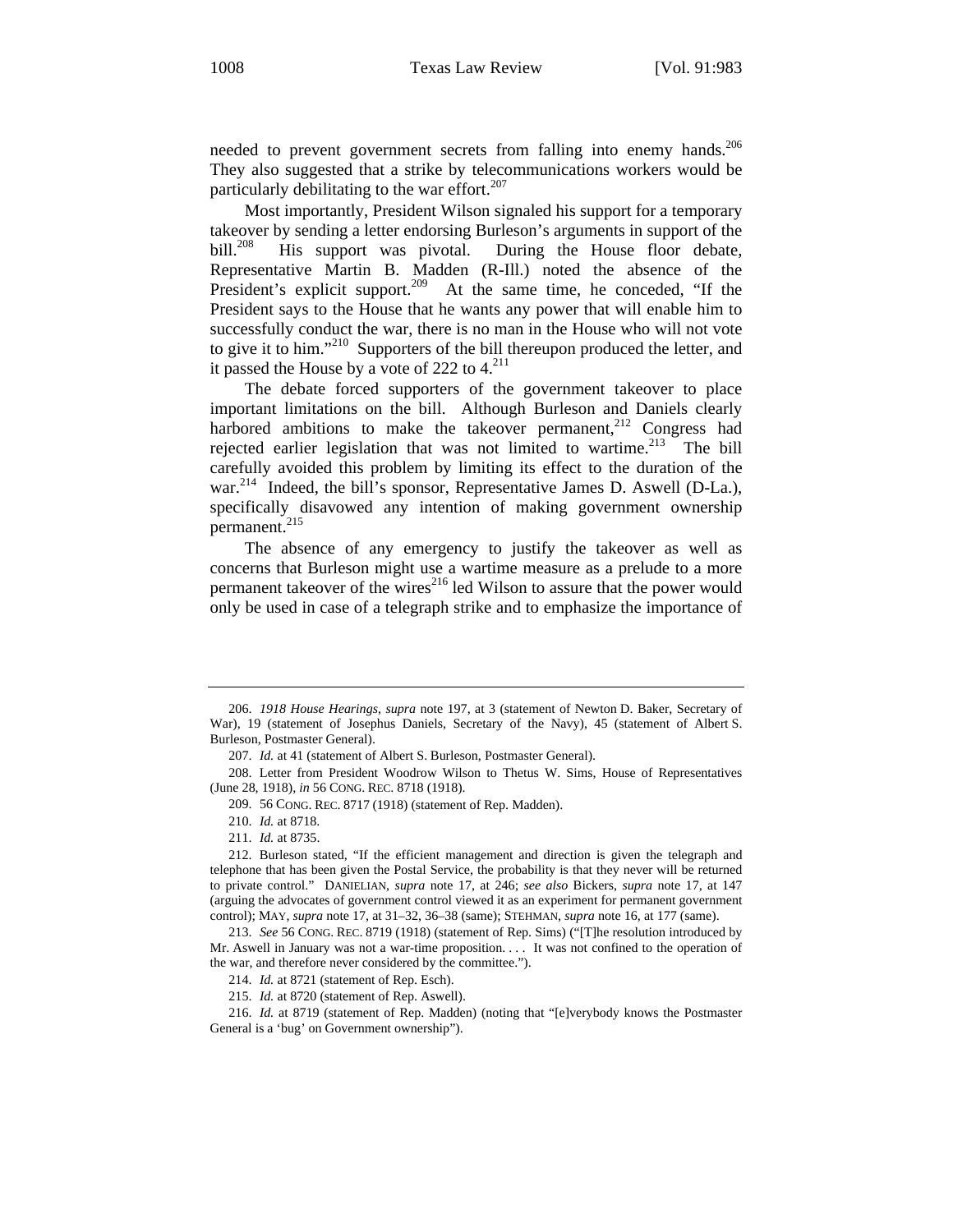putting such authority in place before it was needed.<sup>217</sup> Burleson's statement in support of the proposal was similarly contingent, urging passage of the resolution "in order that the President may act, *if necessary*."<sup>218</sup>

Indeed, the tone of the debate suggested that the authority was a prophylactic measure. Although no exigency currently existed, Congress felt that giving the President the authority would allow him to act promptly should the need arise.<sup>219</sup> Representative Sims, who was the floor manager, similarly noted that "this power might be needed at any moment" and that the Administration simply asked that "the President be clothed with the power, so that he might exercise it *if the emergency arose*."220 Aswell emphasized that the takeover authority was not permanent,<sup>221</sup> as did other members in the debate.<sup>222</sup>

After a rancorous Senate floor debate<sup>223</sup> that forced postponement of a planned recess<sup>224</sup> and despite several editorials opposing the move,  $^{225}$ Congress subsequently adopted the resolution, and Wilson signed it into law on July 16, 1918. $^{226}$  The text of the proposal made clear that it was an emergency measure. The takeover was to be exercised only when the President "shall deem it necessary for the national security or defense."<sup>227</sup> Moreover, the statute explicitly provided that the takeover would end with the ratification of a peace treaty ending the war. $228$ 

Wilson, however, wasted little time and exercised this power via a proclamation on July 22, 1918, that gave the federal government control of

222. *Id.* at 8717 (statement of Rep. Sims) (noting that unlike Aswell's previous proposal, the current proposal "continued the control only during the existence of war").

223. *Id.* at 8741–47, 8841–43, 8934, 8937, 8959–62, 9069–78.

227. *Id.*

<sup>217.</sup> *President Asks Power to Control All Wire Systems*, N.Y. TIMES, July 2, 1918, http://query.nytimes.com/gst/abstract.html?res=F50713FB3C5F15738DDDAB0894DF405B888DF 1D3.

<sup>218. 56</sup> CONG. REC. 8719 (1918) (emphasis added).

<sup>219.</sup> *Id.* at 8716 (statement of Rep. Sims); *see also* Bickers, *supra* note 17, at 148–49 (referencing Representative Sims's statement concerning the need for Presidential authority if exigent circumstances arose).

<sup>220. 56</sup> CONG. REC. 8716 (1918) (statement of Rep. Sims) (emphasis added).

<sup>221.</sup> *Id.* at 8720 (statement of Rep. Aswell) (calling the "fear of permanent Government ownership resulting from this legislation . . . ill founded").

<sup>224.</sup> *Congress Recess Held up by Fight on Wire Control*, N.Y. TIMES, July 7, 1918, http://query.nytimes.com/gst/abstract.html?res=F60C12F63B5F1B7A93C5A9178CD85F4C 8185F9.

<sup>225.</sup> Editorial, *Government Control*, N.Y. TIMES, July 6, 1918, http://query.nytimes.com/ gst/abstract.html?res=9A00E7D8173EE433A25755C0A9619C946996D6CF&scp=2&sq=governme nt+control&st=p; *The Unrepresented Public*, N.Y. TIMES, July 11, 1918, http://query.nytimes.com/gst/abstract.html?res=9E07E5D7173EE433A25752C1A9619C946996D6 CF.

<sup>226.</sup> H.R.J. Res. 309, 65th Cong., 40 Stat. 904 (1918).

<sup>228.</sup> *Id.*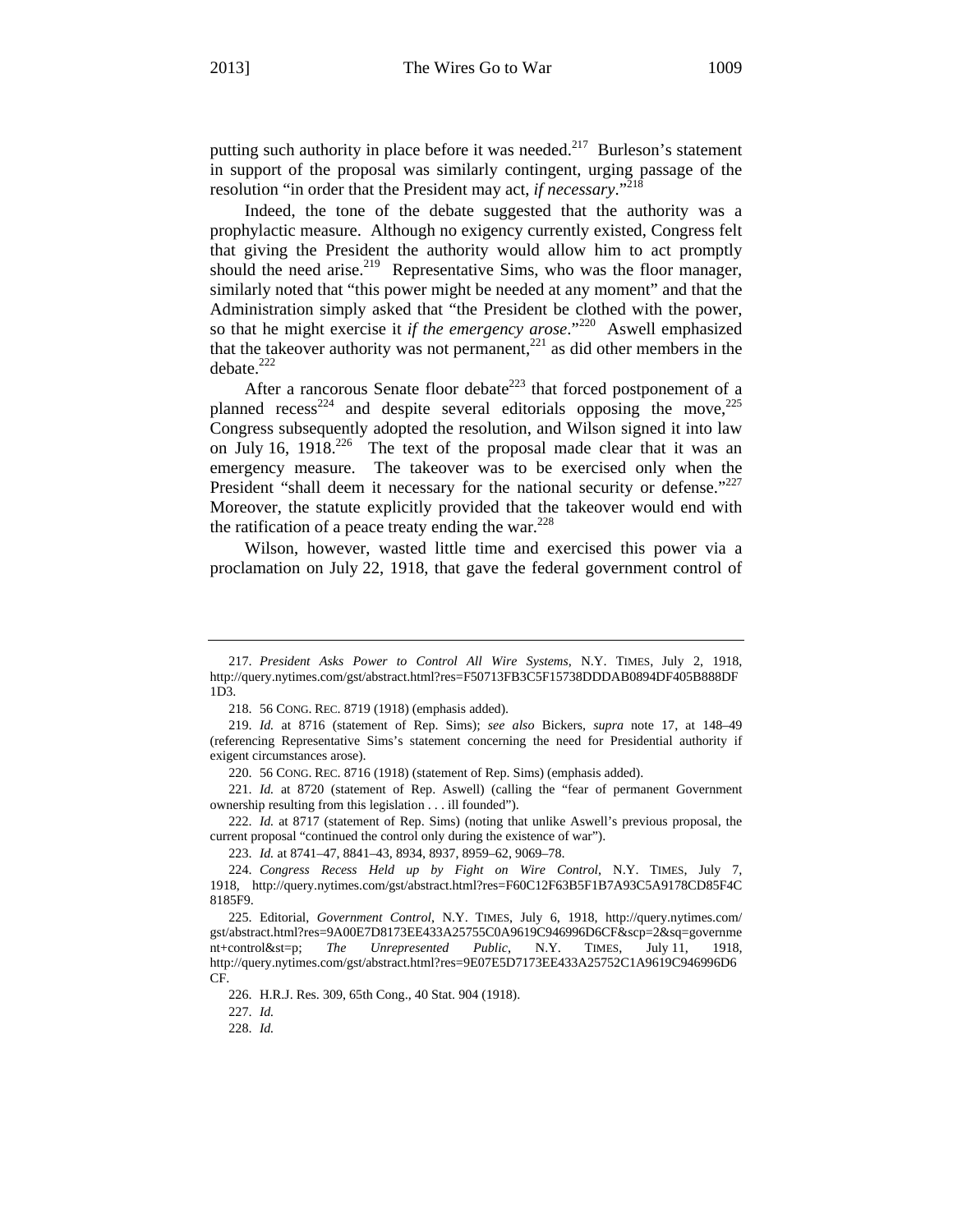the wires effective July  $31.^{229}$  In his proclamation, Wilson directed Burleson to undertake "the supervision, possession, control and operation of [the] telegraph and telephone systems."<sup>230</sup> Wilson assured stock and bondholders that their interests would not be jeopardized. He stated, "Regular dividends hitherto declared, and maturing interest upon bonds, debentures, and other obligations, may be paid in due course."<sup>231</sup> On November 2, Wilson issued a proclamation taking over the submarine cables as well.<sup>232</sup> Although hostilities ended on November 11, 1918,<sup>233</sup> and the Treaty of Versailles ending the war was signed on June 28,  $1919$ ,  $^{234}$  the government would continue to operate the wires until midnight July 31, 1919, just slightly more than one year after taking them over.

#### *B. Running the Telephone System*

The Post Office that took over the telephone system on July 31, 1918 faced some seemingly insurmountable challenges.<sup>235</sup> Most basically, the Post Office lacked the experience and administrative capacity to manage a large telecommunications network.<sup>236</sup> In stark contrast to the takeover of the railroads, Congress had failed to provide any detailed guidance as to how the system should be run or what the terms of compensation should be. $237$ Moving quickly to address his lack of experience running the wires, Burleson's first step was to issue Bulletin No. 1 on July 23 forming a Wire Control Board consisting of Burleson, two other members of the post office, and David J. Lewis, the once and future Congressman who supported nationalization so avidly and who was then serving as a U.S. Tariff Commissioner after a failed bid for the Senate.<sup>238</sup> Next, on July 29, Burleson

<sup>229.</sup> President Woodrow Wilson, A Proclamation (July 22, 1918), *in* 18 A COMPILATION OF THE MESSAGES AND PAPERS OF THE PRESIDENTS, *supra* note 77, at 8551–53.

<sup>230.</sup> *Id.* at 8552.

<sup>231.</sup> *Id.*

<sup>232.</sup> President Woodrow Wilson, A Proclamation (Nov. 2, 1918), *in* 18 A COMPILATION OF THE MESSAGES AND PAPERS OF THE PRESIDENTS, *supra* note 77, at 8630–31. Indications that the government may not have taken control of the undersea cables until after hostilities had ended provoked accusations that the government's actions were motivated not by military exigency, but rather by a desire to assert permanent control over the wireline communications system. MAY, *supra* note 17, at 38–42.

<sup>233.</sup> MARGARET MACMILLAN, PARIS 1919: SIX MONTHS THAT CHANGED THE WORLD 157–58 (2001).

<sup>234.</sup> *Id.* at 485.

<sup>235.</sup> U.S. POST OFFICE, OFFICE OF POSTMASTER GEN., RETURN OF THE WIRE SYSTEMS, ORDER NO. 3380 (July 30, 1919), *reprinted in* U.S. POST OFFICE, GOVERNMENT CONTROL AND OPERATION OF THE TELEGRAPH, TELEPHONE AND MARINE CABLE SYSTEMS, AUGUST 1, 1918, TO JULY 31, 1919, at 56, 92 (1921).

<sup>236.</sup> Bickers, *supra* note 17, at 151.

<sup>237.</sup> *See* DANIELIAN, *supra* note 17, at 250 (detailing that Postmaster General Burleson relied on Bell's executives in deciding how to operate the wires and how to compensate the companies).

<sup>238.</sup> The other members from the Post Office aside from Burleson were John Koons, First Assistant Postmaster General, and William Lamar, Solicitor for the Post Office. U.S. POST OFFICE,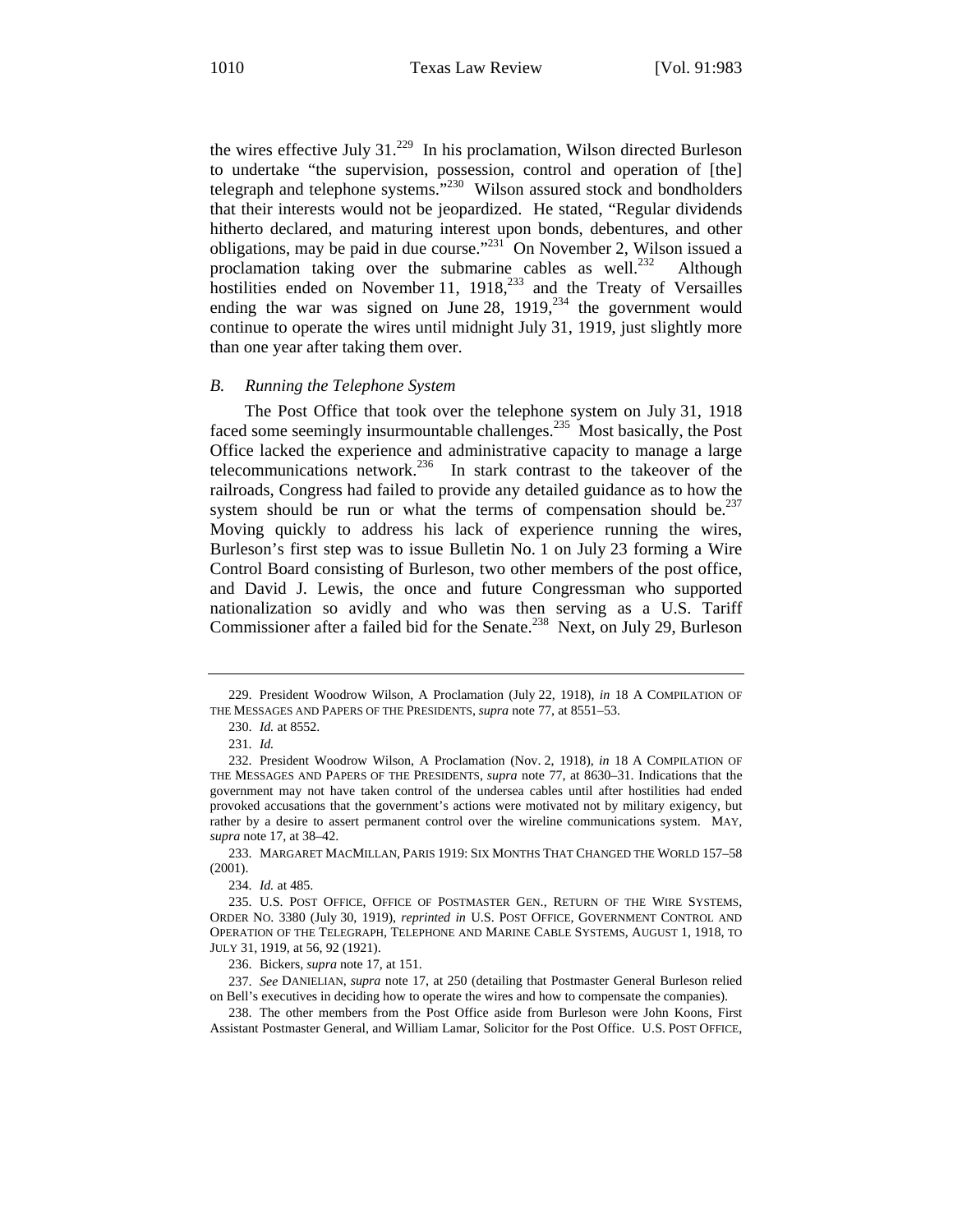summoned Vail to meet with him in Washington, D.C., amid wide speculation that the first order of business would be to fire Vail.<sup>239</sup> Given the breadth of discretion that had been granted to Burleson, Vail felt almost entirely at Burleson's mercy.<sup>240</sup> Vail pledged that all of AT&T's officers and employees would do everything in their power to support the war effort.<sup>241</sup> Indeed, Vail regarded it as an opportunity to see what could be accomplished when both telephone and telegraph systems were operated by the same management.<sup>242</sup> Vail was unconcerned with compensation, stating, "You fix it, and I'll be satisfied." $^{243}$ 

Burleson told Vail's biographer that he had expected Vail to be "in a class with the average railroad president—an autocrat, interested only in the success of his road as shown by profits accruing to his stockholders, and also largely concerned as to the continuance of his salary."<sup>244</sup> Instead, he quickly grew to regard Vail as "a great, unselfish patriot" and "a warm and true friend" who "never made a suggestion . . . that was in the slightest degree tinged with selfishness and that was not prompted by the highest motive."<sup>245</sup> Thoroughly disarmed, Burleson reassured Vail that he did not plan to operate the telephone system permanently and eventually regarded him as a "confidential adviser and counselor in all matters pertaining to the telephone."<sup>246</sup>

Given the absence of administrative personnel within the Postal Service to run the telephone system, on August 1, Burleson issued Bulletin No. 2 ordering that "[u]ntil further notice, the telegraph and telephone companies shall continue operation in the ordinary course of business through regular channels."247 In addition, "[a]ll officers, operators, and employees of the telegraph and telephone companies will continue in the performance of their present duties, reporting to the same officers as heretofore and on the same

ALBERT BIGELOW PAINE, IN ONE MAN'S LIFE: BEING CHAPTERS FROM THE PERSONAL & BUSINESS CAREER OF THEODORE N. VAIL 320 (1921).

OFFICE OF POSTMASTER GEN., BULL. NO. 1, WIRE CONTROL BOARD, ORDER NO. 1744 (July 23, 1918), *reprinted in* U.S. POST OFFICE, *supra* note 235, at 61, 61–62.

<sup>239.</sup> BROOKS, *supra* note 16, at 151–52.

<sup>240.</sup> Vail reportedly told the two Vice Presidents who were accompanying him: Well, I never in my life felt so helpless as I do at this moment. These people we are going up to see have got us entirely in their hands—they have taken our property and probably intend to keep it. They can do what they please with us, and we cannot help ourselves. For once in my life I am completely at sea.

<sup>241.</sup> *Id.* at 321.

<sup>242.</sup> *Id.* at 322.

<sup>243.</sup> *Id.* at 323.

<sup>244.</sup> *Id.* at 322.

<sup>245.</sup> *Id.* at 323–24.

<sup>246.</sup> *Id.* at 323.

<sup>247.</sup> U.S. POST OFFICE, OFFICE OF POSTMASTER GEN., BULL. NO. 2, ORDER ASSUMING POSSESSION AND CONTROL, ORDER NO. 1783 (Aug. 1, 1918), *reprinted in* U.S. POST OFFICE, *supra* note 235, at 62, 62.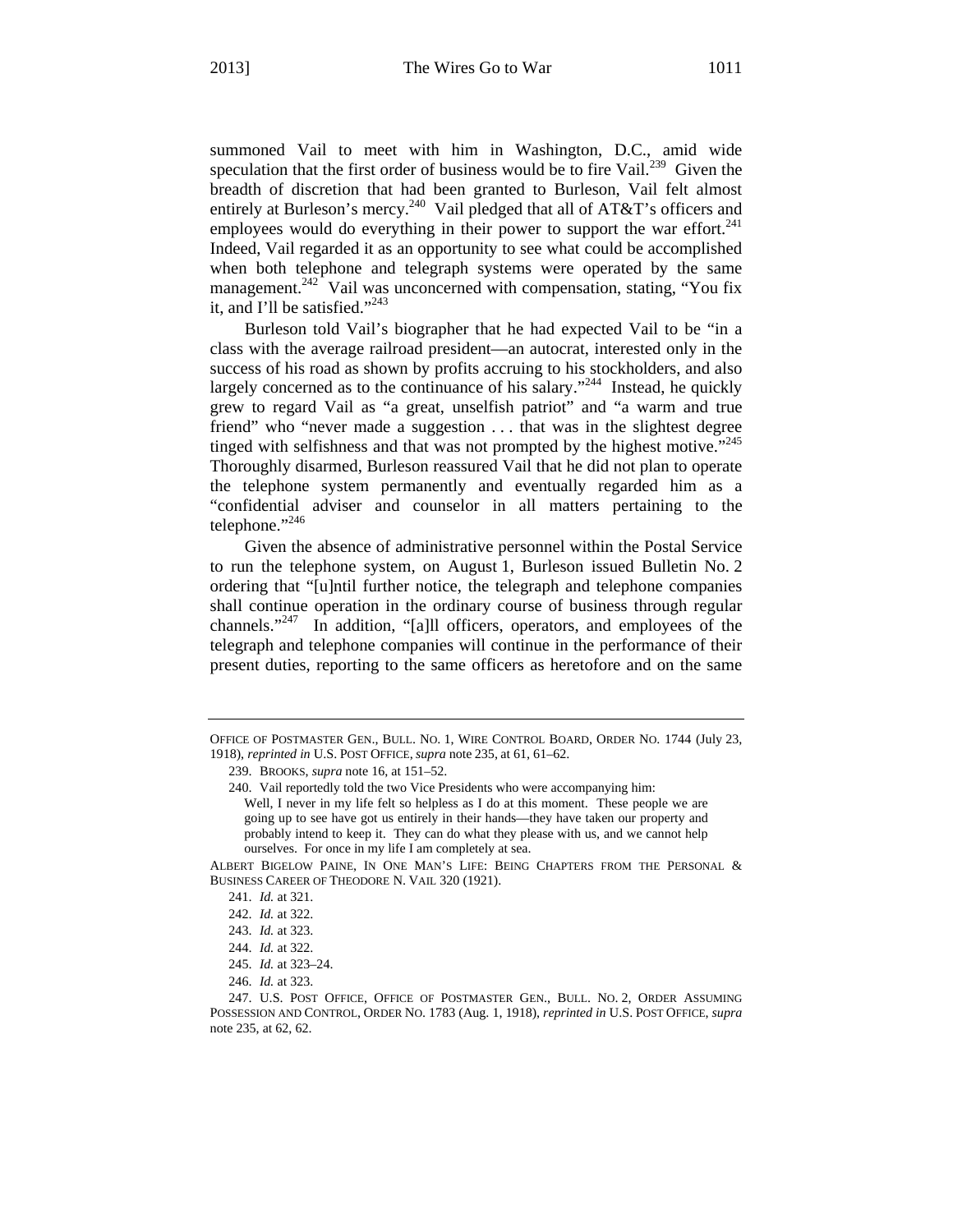terms of employment."<sup>248</sup> Thus, the takeover was more akin to a change in management, rather than a change in ownership. On December 13, Burleson gave industry executives an even larger role when he transferred operational authority from the Wire Control Board to a new operating board consisting entirely of industry executives.<sup>249</sup> The operating board was expanded to include additional industry executives on January 10 and March 6, 1919. $^{250}$ 

Burleson also effectively ensured that AT&T would do quite well by the deal. On October 5, Burleson approved a contract that was quite generous from AT&T's perspective. The contract promised to operate the system at the same level of efficiency achieved in the past and to maintain the property in its current state of repair and gave AT&T the right to inspect the books at reasonable times. $^{251}$  The government agreed to cover all taxes, licensee fees, and charges.252 The contract preserved the 4.5% license contract fee that the local operating companies had been paying to the Bell System's longdistance arm and included a fairly generous depreciation rate of  $5.72\%$ <sup>25</sup> The government also agreed to maintain AT&T's stock dividend of eight dollars per share.<sup>254</sup> Finally, the government agreed to hold AT&T harmless for any injuries or expenses that were incurred.<sup>255</sup> In short, the government effectively guaranteed AT&T's previous rate of return while assuming all of the risks of operating the system.

In addition, the Post Office took several actions that would have a lasting impact on the telephone system. These included ordering the industry to resume merging to monopoly, quelling labor unrest, and ordering rate increases.

254. *Id.* at 251.

<sup>248.</sup> *Id.*

<sup>249.</sup> The Board consisted of Union N. Bethell and F.A. Stevenson of AT&T; G.M. Yorke of Western Union; and A.F. Adams to represent the independent telephone companies. U.S. POST OFFICE, OFFICE OF POSTMASTER GEN., APPOINTMENT OF OPERATING BOARD, ORDER NO. 2479 (Dec. 13, 1918), *reprinted in* U.S. POST OFFICE, *supra* note 238, at 74, 74; *see also* DANIELIAN, *supra* note 17, at 256–57 (describing each man's corporate affiliations). It took control on January 1, 1919. U.S. POST OFFICE, OFFICE OF POSTMASTER GEN., OPERATING BOARD TO ASSUME OPERATION, ORDER NO. 2534 (Dec. 23, 1918), *reprinted in* U.S. POST OFFICE, *supra* note 238, at 82, 82 n.3.

<sup>250.</sup> Specifically on January 10, the operating board appointed F.B. MacKinnon of the U.S. Independent Telephone Association to serve as liaison to the independents. On March 6, the operating board placed N.T. Guernsey (AT&T's general counsel) in charge of the board's legal department, named Bancroft Gherardi (AT&T's acting chief engineer) head of the engineering department, and designated W.S. Gifford (AT&T's Comptroller) as head of the accounting department. DANIELIAN, *supra* note 17, at 257.

<sup>251.</sup> U.S. POST OFFICE, PROPOSAL FOR COMPENSATION OF ––– TELEPHONE CO. TO THE POSTMASTER GENERAL, *reprinted in* U.S. POST OFFICE, *supra* note 235, at 23, 24–25.

<sup>252.</sup> *Id.* at 26.

<sup>253.</sup> DANIELIAN, *supra* note 17, at 252.

<sup>255.</sup> U.S. POST OFFICE, *supra* note 251, at 23, 25, 28.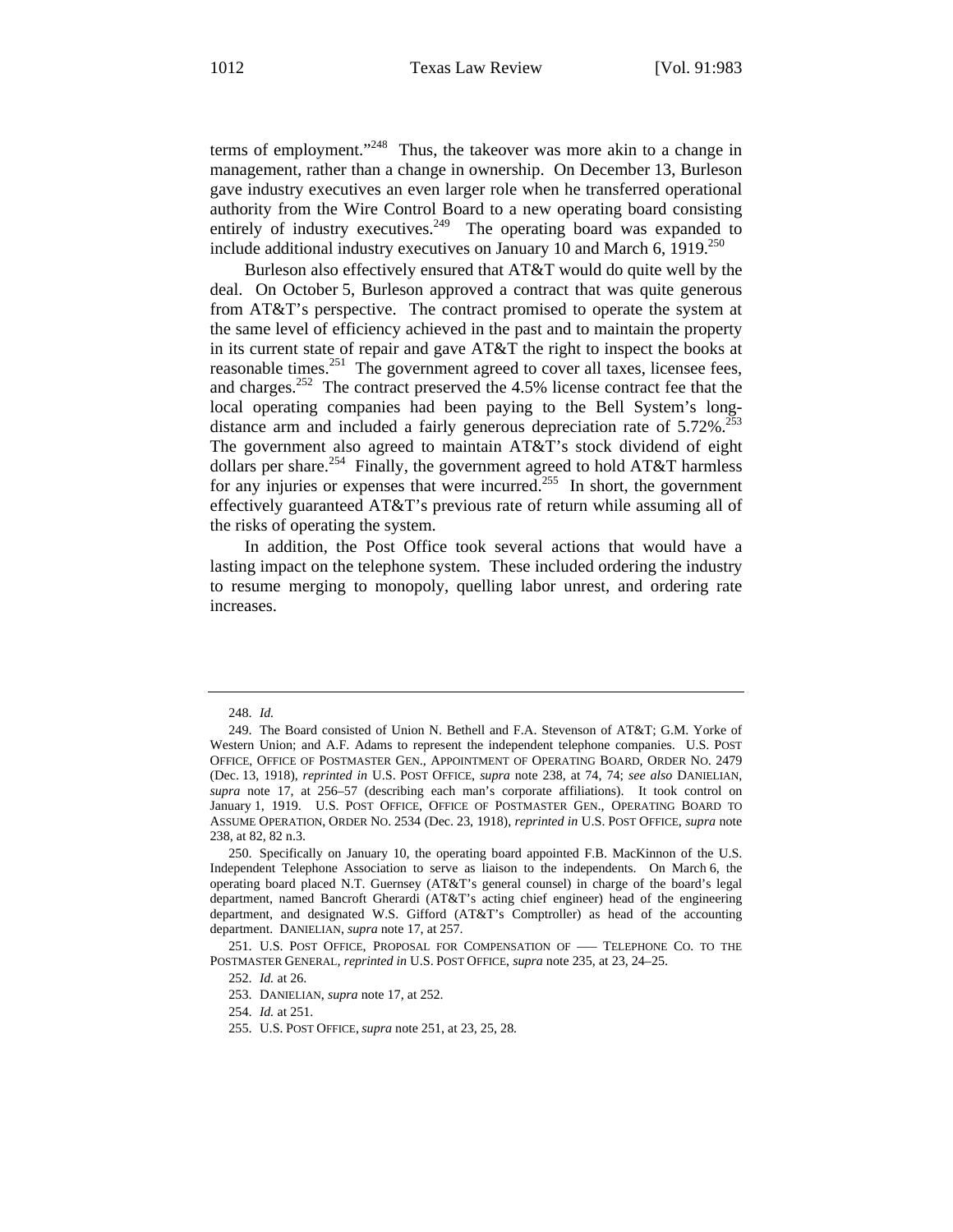*1. Mandating the Return of Monopoly.—*Burleson moved quickly to declare the scope of his intentions and his perspective on the future of the system. In Bulletin No. 2 (issued the day after he took over the telephone system), Burleson made clear that the purpose of government control was "to coordinate and unify these services so that they may be operated as a national system."<sup>256</sup>

On August 7, Burleson issued Bulletin No. 3 on "Consolidation of Competing Telephone Systems," which noted, "The Governmental operation and control of the telephone systems of the country *will undoubtedly cause the coordination and consolidation of competing systems wherever possible*."257 To encourage the unification of the service, Burleson indicated that "negotiations . . . already under way for the consolidation of a number of competing telephone systems at the time the Government assumed control" would not be disturbed.<sup>258</sup> Even where such negotiations were not yet underway, Burleson made clear that he had "no objection to the companies taking up such negotiations."<sup>259</sup>

Burleson backed up his rhetorical support for consolidation with directives to the operators. Bulletin No. 4, issued on August 15, ordered companies "[t]o proceed as expeditiously as possible with the plans heretofore instituted for consolidating and unifying the telephone plants and properties."<sup>260</sup> In areas where such plans were not yet underway, the Bulletin ordered that consolidation plans "should be formulated as soon as practicable" wherever consolidation "is manifestly desired by the public" and "can be effected on fair terms and in accordance with law."<sup>261</sup> Where two competing operators continued to operate, Burleson ordered them to "cooperate in making extensions and betterments," in order to promote "unification and the elimination of waste."<sup>262</sup> On the same day, Burleson issued another order creating a Committee on Solicitation of Telephone Systems consisting of AT&T Vice President Nathan C. Kingsbury and the president of one of the independents "for the purpose of making the necessary investigations, conducting negotiations, and arriving at agreements *for the unification and consolidation of the various telephone companies* 

<sup>256.</sup> U.S. POST OFFICE, OFFICE OF POSTMASTER GEN., *supra* note 247, at 62, 62.

<sup>257.</sup> U.S. POST OFFICE, OFFICE OF POSTMASTER GEN., BULL. NO. 3, CONSOLIDATION OF COMPETING TELEPHONE SYSTEMS (Aug. 7, 1918), *reprinted in* U.S. POST OFFICE, *supra* note 235, at 62, 62 (emphasis added).

<sup>258.</sup> *Id.* at 63.

<sup>259.</sup> *Id.*; Office of Information, Post Office Department (Aug. 7, 1918). Papers of Albert Sydney Burleson, Manuscripts Collection, Library of Congress (ASB), Box 21.

<sup>260.</sup> U.S. POST OFFICE, OFFICE OF POSTMASTER GEN., BULL. NO. 4, EXTENSIONS AND BETTERMENTS CURTAILED, ORDER NO. 1858 (Aug. 15, 1918), *reprinted in* U.S. POST OFFICE, *supra* note 235, at 63, 63.

<sup>261.</sup> *Id.* 

<sup>262.</sup> *Id.*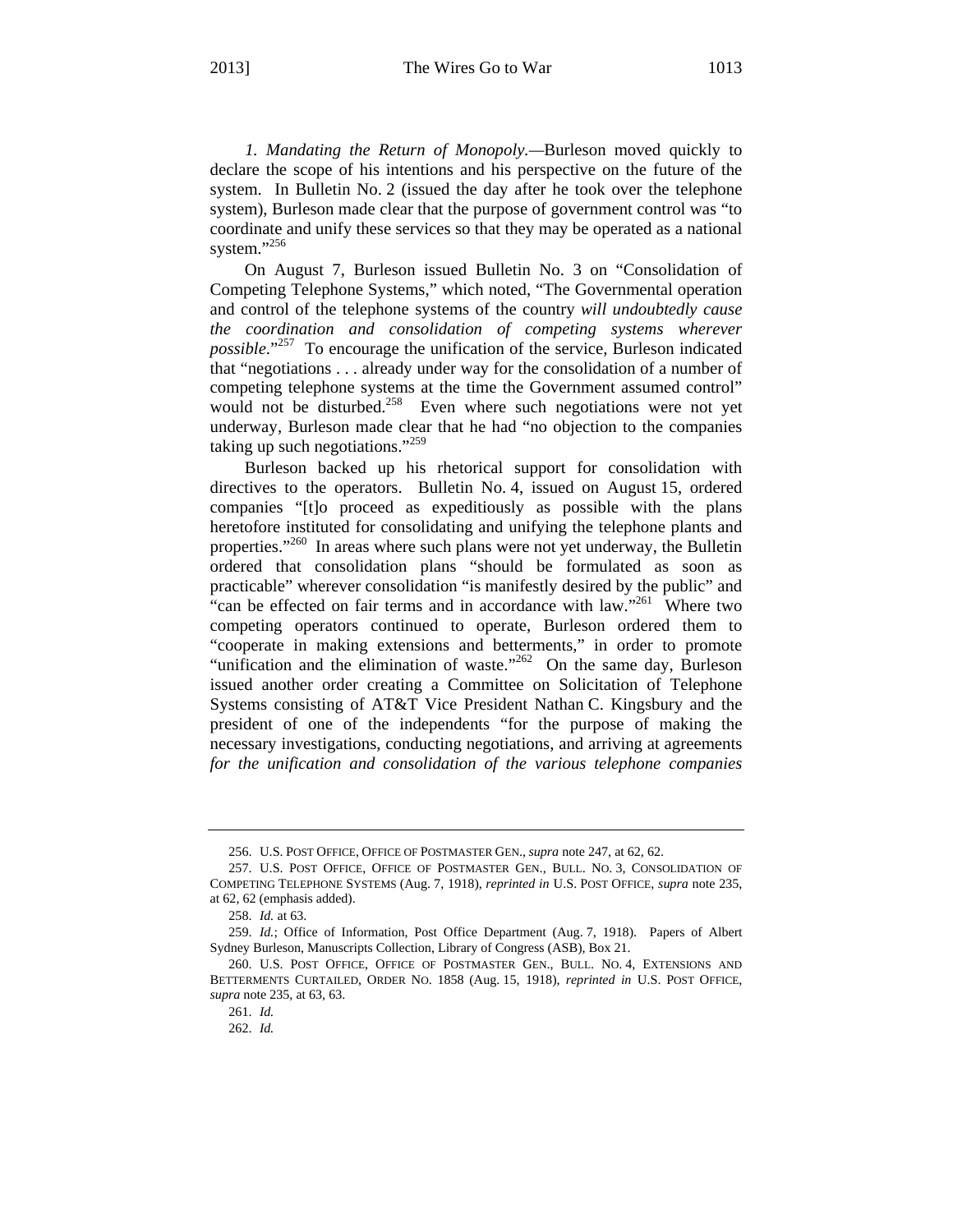*operating in the same communities*."263 In all, Burleson would approve thirty-four consolidations of competing telephone operations.<sup>264</sup> In addition, Burleson deviated from the established principle that the common carriage obligation to provide nondiscriminatory service applied only to consumers and not to business rivals<sup>265</sup> by issuing a Bulletin indicating that he would order long-distance companies to interconnect with any requesting local telephone companies that did not have long-distance facilities "if upon investigation it is found practicable to do so."266

Burleson's advocacy for integration and consolidation extended beyond just the telephones. On November 18, 1918, Burleson ordered that as of November 18, all of the telegraph systems "shall hereafter be operated as one" and as of December 1, "all telegraph offices shall accept for transmission all classes of messages now accepted by any one of them at the prescribed tariff rates."<sup>267</sup> The same day, Burleson issued an order taking control over the submarine cable system, using the same language contained in his order taking over the telephone and telegraph systems, indicating that his goal was "to coordinate and unify these services so that they may be operated as a national system."268

The next day, Burleson stated that an effective communication system required "intimate relations under which a continuous circuit can be established .... The effectiveness of the service is dependent upon the extent of the common control of circuits."<sup>269</sup> Burleson drew support for his conclusion from the fact that each of the telegraph systems had its own

<sup>263.</sup> U.S. POST OFFICE, OFFICE OF POSTMASTER GEN., COMMITTEE ON CONSOLIDATION OF TELEPHONE SYSTEM, ORDER NO. 1855 (Aug. 15, 1918), *reprinted in* U.S. POST OFFICE, *supra* note 235, at 63, 63–64.

<sup>264.</sup> U.S. POST OFFICE, OFFICE OF POSTMASTER GEN., REPORT OF THE POSTMASTER GENERAL ON THE SUPERVISION AND OPERATION OF THE TELEGRAPH, TELEPHONE, AND CABLE PROPERTIES (Oct. 31, 1919), *reprinted in* U.S. POST OFFICE, *supra* note 235, at 5, 11.

<sup>265.</sup> The seminal decision is *The Express Package Cases*, 117 U.S. 1 (1885), in which the Supreme Court held that while railroads were obligated to carry passengers, they were not obliged to carry business rivals (including express package services), reasoning that railroads were not obligated to be a "common carrier of common carriers." *Id.* at 21. For descriptions of decisions extending this principle to telephony and holding that long-distance companies need not interconnect with local telephone companies, see HUBER ET AL., *supra* note 6, § 1.3.1, at 15–16, § 5.1.1, at 407–08; MUELLER, *supra* note 10, at 48–50. For an early deviation from this principle, see MUELLER, *supra* note 10, at 116 (citing U.S. Tel. Co. v. Cent. Union Co., 171 F. 130, 143 (C.C.N.D. Ohio 1909)).

<sup>266.</sup> U.S. POST OFFICE, OFFICE OF POSTMASTER GEN., BULL. NO. 13, LONG DISTANCE CONNECTIONS FOR ALL SYSTEMS (Nov. 18, 1918), *reprinted in* U.S. POST OFFICE, *supra* note 235, at 67, 67.

<sup>267.</sup> U.S. POST OFFICE, OFFICE OF POSTMASTER GEN., BULL. NO. 16, TELEGRAPH SYSTEMS OPERATED AS ONE, ORDER NO. 2353 (Nov. 18, 1918), *reprinted in* U.S. POST OFFICE, *supra* note 235, at 70, 70.

<sup>268.</sup> U.S. POST OFFICE, OFFICE OF POSTMASTER GEN., BULL. NO. 14, ORDER ASSUMING POSSESSION AND CONTROL OF CABLES, ORDER NO. 2351 (Nov. 18, 1918), *reprinted in* U.S. POST OFFICE, *supra* note 238, at 68, 68.

<sup>269.</sup> OFFICE OF INFO., POST OFFICE DEP'T (Nov. 19, 1918), ASB, Box 22.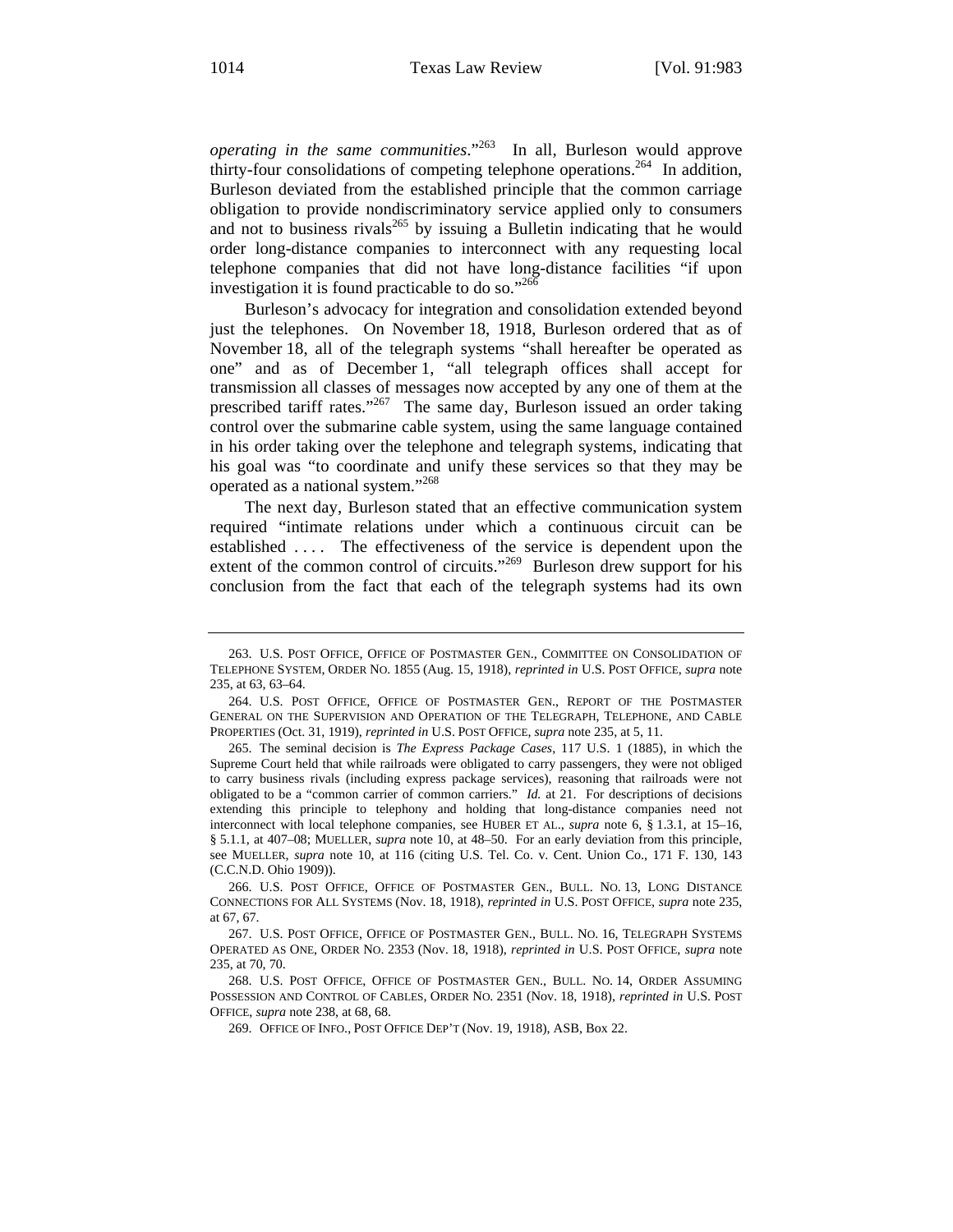"independent cable systems."<sup>270</sup> Moreover, Burleson pointed to recent problems to make his case:

The recent breakdown in connection with one of the cable systems has demonstrated the absolute necessity of being able to utilize at will the facilities of either cable system with all of the land line systems, in order that traffic may be adjusted in the same hands as it is on the land  $lines.<sup>271</sup>$ 

Burleson laid out the multifaceted rationale for these moves in his letter of December 4, 1918, ordering Western Union to place its European submarine cables under the control of its chief rival, the Commercial Cable Company.<sup>272</sup> First, there was the notion that the war required greater unity. Burleson explained that the "present emergency" demanded "unification in operation to the fullest extent possible [of] the cable systems" and that it could only be accomplished "through the operation of the two systems under one management."<sup>273</sup> Second, and perhaps most importantly, Burleson had a fixed set of beliefs about the importance of consolidation. He envisioned a national economy linked by a common communications system. Burleson wrote:

To do this efficiently and economically requires the combination of every kind of electrical transmission of intelligence into one system over which the most efficient service could be rendered through the development of new and useful services, and the wire plant and other facilities being utilized to their fullest extent. $274$ 

The public was demanding "one telephone system,"<sup>275</sup> and the only real barrier to development was the disunity in the current system. Burleson argued:

The transmission of speech or electrical continuous signals is now practically from every commercial industrial or social community as a center, to the limits of *effective common control over a continuity of circuits*. Any limitations are wholly in the lack of continuity in the facilities—not in the "state of the art."<sup>276</sup>

Echoing statements made by defenders of monopoly, Burleson said that a long-distance system required "perfect co-ordination which can only come from one unified system."<sup>277</sup> Burleson allowed that interconnection could

<sup>270.</sup> *Id.* 

<sup>271.</sup> *Id.* 

<sup>272.</sup> Letter from Albert S. Burleson, U.S. Postmaster General, to Clarence H. Mackay, President, Commercial Cable Co. (Dec. 4, 1918), ASB, Box 22.

<sup>273.</sup> *Id.*

<sup>274.</sup> U.S. POST OFFICE, OFFICE OF POSTMASTER GEN., REPORT ON POST OFFICE DEPARTMENT WIRE SYSTEM (Dec. 6, 1918), ASB, Box 22.

<sup>275.</sup> *Id.* 

<sup>276.</sup> *Id.* 

<sup>277.</sup> *Id.*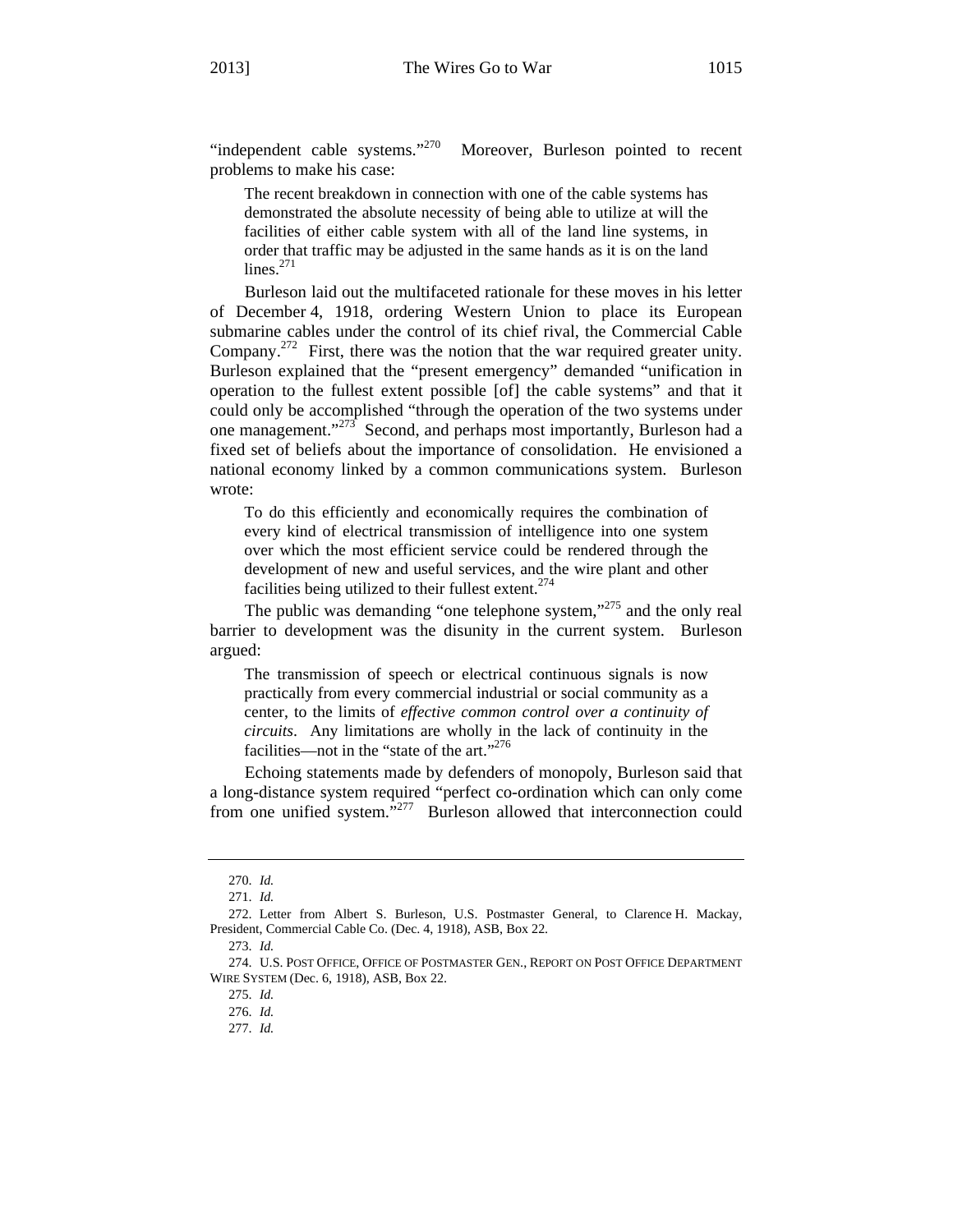work, but only with a reciprocity equaling "virtual subordination" during the time of control by the other system. $278$ 

Burleson's belief was further underscored by his anger when the Commercial Cable Company refused to unify its facilities with Western Union's. Burleson declared that "the present emergency necessitated the unification in operation to the fullest extent possible of the cable systems leading from this country to Europe."<sup>279</sup> Indeed, it was manifest that full utilization "could only be accomplished through the operation of the two systems under one management."<sup>280</sup> Burleson underscored the importance that

the operation of the said cable systems be unified not only for improvement of service but also that important economies in operation may be effected during the period of Government control which can be accomplished only by placing such unified operation under the management of persons in complete accord with the ends desired[.]<sup>281</sup>

When Mackay refused to interconnect his cables with Western Union's in December 1918, Burleson removed the leadership of the Commercial Cable Company from any management role in the marine cable system and transferred those responsibilities to Western Union, ordering the president of Western Union to "carry into effect directions which have been given for the unification of the operation."<sup>282</sup> When the Commercial Cable Company continued to resist unification, Burleson removed its officers, board of directors, and owners from any supervisory responsibility and placed operating board member A.F. Adams in charge of the company.<sup>283</sup>

Burleson backed up such strong measures with broad statements evincing his support for consolidation. For example, Burleson's belief in unification was trumpeted in his first report. He sought to promote "the coordination and unification of all service rendered by [the telephone and telegraph] properties" by promoting "consolidations for the purpose of getting rid of pernicious competition and wasteful operation" as well as through "a general standardization of rates and rules of operation."<sup>284</sup> These statements reflected Burleson's belief in the "potential economies under a

<sup>278.</sup> *Id.* 

<sup>279.</sup> U.S. POST OFFICE, OFFICE OF POSTMASTER GEN., APPOINTMENT OF MANAGER OF CABLES, ORDER NO. 2474 (Dec. 12, 1918), *reprinted in* U.S. POST OFFICE, *supra* note 235, at 72, 73.

<sup>280.</sup> *Id.* 

<sup>281.</sup> *Id.* at 74.

<sup>282.</sup> *Id.* 

<sup>283.</sup> U.S. POST OFFICE, OFFICE OF POSTMASTER GEN., REMOVAL OF CERTAIN OFFICES OF POSTAL TELEGRAPH SYSTEM, ORDER NO. 2904 (Mar. 19, 1919), *reprinted in* U.S. POST OFFICE, *supra* note 235, at 84, 85.

<sup>284.</sup> U.S. POST OFFICE, OFFICE OF POSTMASTER GEN., REPORT OF THE POSTMASTER GENERAL ON THE SUPERVISION AND OPERATION OF THE TELEGRAPH, TELEPHONE, AND CABLE PROPERTIES (Oct. 31, 1919), *reprinted in* U.S. POST OFFICE, *supra* note 235, at 10.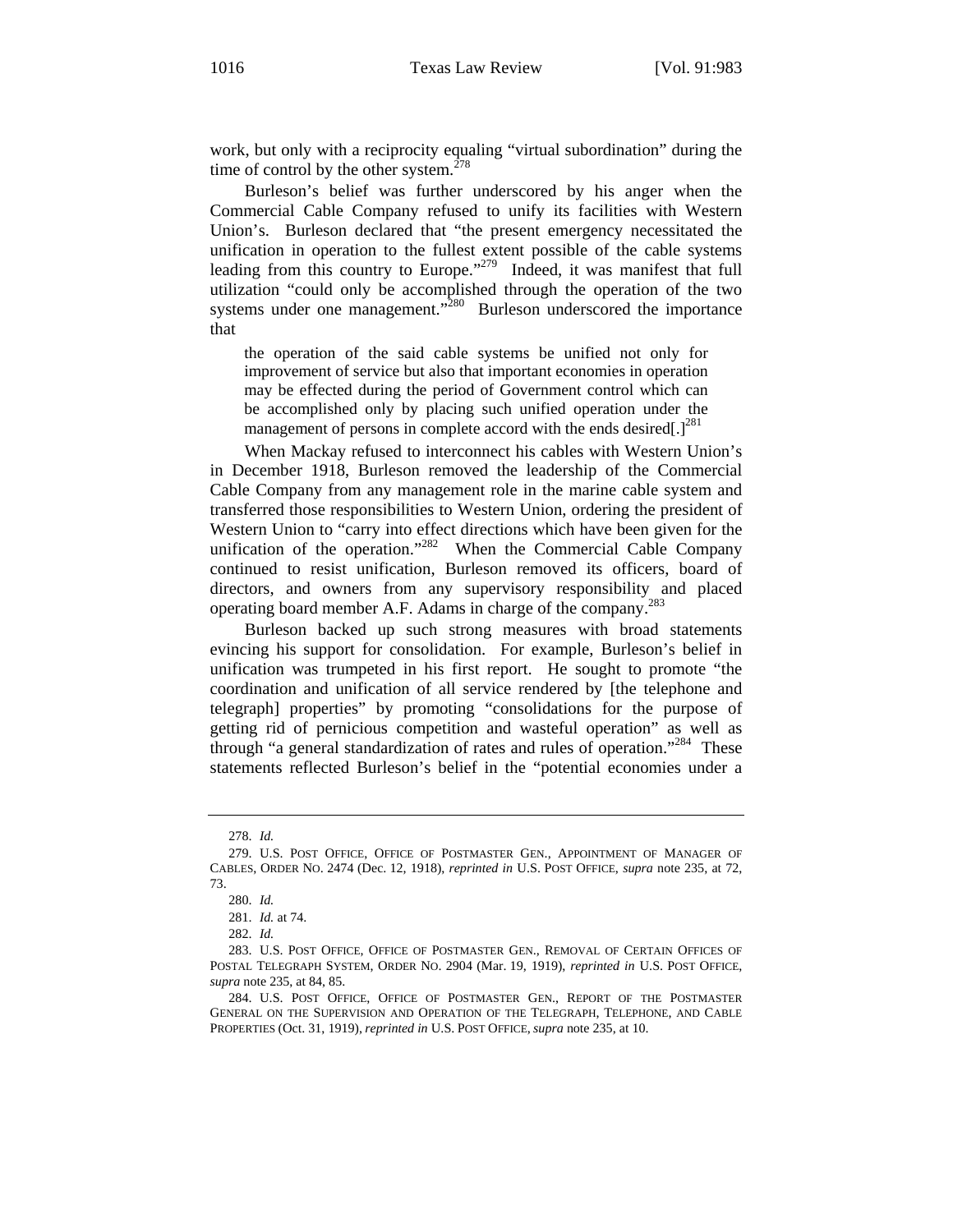national system of telegraphs and telephones, provided such a system were brought under an efficient and intelligent management."<sup>285</sup> Based in part on the "[i]nterchange in the use of wires," such a system was "further illustrated by the steps taken for the consolidation of competing properties."<sup>286</sup>

In this regard, Burleson's vision of the telephone network was remarkably similar to Vail's.<sup>287</sup> Both clearly thought that the telephone system should consist of a single system under unitary control. During the government takeover, Burleson had the opportunity to put that vision into practice, not merely through gradual consolidation of the industry, but through executive fiat.

*2. Labor Unrest.—*Despite (or perhaps due to) his best efforts, Burleson never shook the labor troubles that he inherited when the Post Office took over the wires. Even before taking over the wires, Burleson's testimony before the House Committee on Interstate and Foreign Commerce had already put him on record as stating his belief that if the government were to take over the telegraph and telephone systems, their employees "should not be affiliated with any outside organization; that their sole allegiance and loyalty should be to the Government, and that no outside organization should have a voice in shaping their action."<sup>288</sup> Apparently Burleson thought that "outside organizations" included unions.<sup>289</sup>

The mutual dislike between Burleson and the labor movement served as the backdrop for Burleson's attempts to accommodate the wage demands of the telephone and telegraph operators. In an attempt to buy some time, Burleson appointed a committee on September 14, 1918, to "investigate the working conditions of and wages paid to employees of the telegraph and telephone companies, and report as to what improvements, if any, should be made in the working conditions, the wages which should be paid the various classes of employees, and the feasibility of standardizing the same."<sup>290</sup> The committee consisted of Union N. Bethell of AT&T; F.B. MacKinnon of the United States Independent Telephone Association; William S. Ryan, Assistant Superintendent, Division of Post Office Service; John B. Colpoys, Special Agent of the Department of Labor, and Julia S. O'Connor, "representing the organized telephone workers of the country."<sup>291</sup>

<sup>285.</sup> *Id.* at 11.

<sup>286.</sup> *Id.*

<sup>287.</sup> *See supra* subpart I(E).

<sup>288.</sup> *1918 House Hearings*, *supra* note 197, at 41.

<sup>289.</sup> *Quotes Burleson as Opposing Union: Head of Western Union Says Government Would Not Permit Workers to Organize*, N.Y. TIMES, July 5, 1918, http://query.nytimes.com/ gst/abstract.html?res=FA0611F83C5A11738DDDAC0894DF405B888DF1D3.

<sup>290.</sup> OFFICE OF INFO., POST OFFICE DEP'T, ORDER 2005 (Sept. 14, 1918), ASB, Box 21.

<sup>291.</sup> *Id.* O'Connor's title was not mentioned in the initial report announcing the committee, but she was reported to be President of the Boston Local 1A of the Telephone Operators' Division of the International Brotherhood of Electrical Workers in June, 1919. *Congress Moves to Return*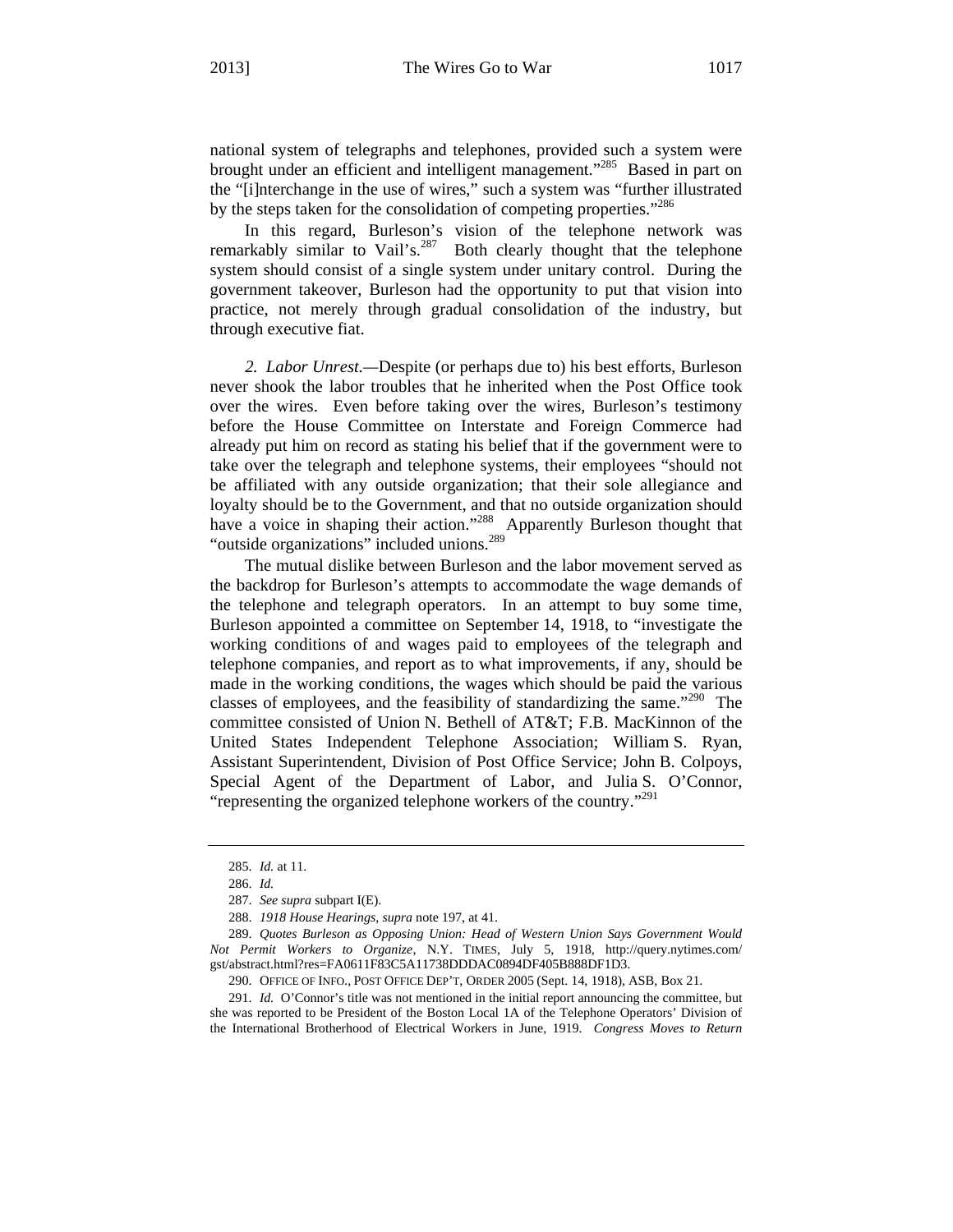Shortly after the Committee's appointment, Burleson issued a bulletin attempting to dispel widespread rumors "that it is the desire of the Government that employees of the telegraph and telephone companies should join the Commercial Telegraphers' Union, the International Brotherhood of Electrical Workers, or other unions."<sup>292</sup> Burleson averred that "[t]hese representations have no foundation in fact whatever" and "the Post Office Department will not distinguish between nonunion and union employees."<sup>293</sup>

The conflict boiled over the following April, and a large strike swept portions of New England.<sup>294</sup> Not surprisingly, Burleson took a hard line against the strikers. He released a statement on April 16, 1919, saying that the government could not authorize wage increases "merely upon demand from the employees. A strike on the part of employees working for the Government is not permissible."<sup>295</sup> On April 19, Burleson telegraphed President Wilson to explain the situation. Seeing strikes against the government as entirely illegitimate, he wrote, "To yield means for the Government to surrender to a strike demand without an opportunity to pass on the question whether it is a just demand. . . . To do this in my opinion would be a fatal mistake and will result in multiplying and aggravating these troubles."296

On the actual economics involved, Burleson was convinced that settlement on the terms that the union demanded would be cost prohibitive to AT&T and the independent operators. To support his position, he telegraphed President Wilson the results of a study that he had commissioned. According to Burleson, if the union's demands in Boston were applied to all operators nationwide, "it would increase operating expenses of Bell Company alone by nearly forty million dollars and Independents by nearly twelve million dollars."297 Government control had not, as some advocates had hoped, quieted or resolved the labor issues in the industry. The demands and frustrations of the operators and the cost issues remained the same as when the wires were under private control. The most salient difference was simply that labor now found itself in open conflict with the government, as the owner of the system and ostensibly representing the interests of all, rather than with executives, representing the interests of

free/pdf?res=FB0615FA395C1B728DDDAF0994DC405B898DF1D3.

295. OFFICE OF INFO., POST OFFICE DEP'T (April 16, 1919), ASB, Box 23.

*Wires*, N.Y. TIMES, June 17, 1919, at 8, http://query.nytimes.com/mem/archive-free/ pdf?res=F20C1FFA3C5E157A93C5A8178DD85F4D8185F9.

<sup>292.</sup> U.S. POST OFFICE, OFFICE OF POSTMASTER GEN., BULL. NO. 9, EMPLOYEES JOINING UNIONS, ORDER NO. 2067 (Oct. 2, 1918), *reprinted in* U.S. POST OFFICE, *supra* note 235, at 66, 66. 293. *Id.* 

<sup>294.</sup> *Telephone Strike Ties Up 5 States*, N.Y. TIMES, Apr. 16, 1919, at 1, http://query.nytimes.com/mem/archive-

<sup>296.</sup> Telegram from Albert Sydney Burleson to President Woodrow Wilson 5 (Apr. 16, 1919) ASB, Box 23.

<sup>297.</sup> Telegram from Albert Sydney Burleson to Woodrow Wilson (undated, circa Apr. 19, 1919), ASB, Box 23.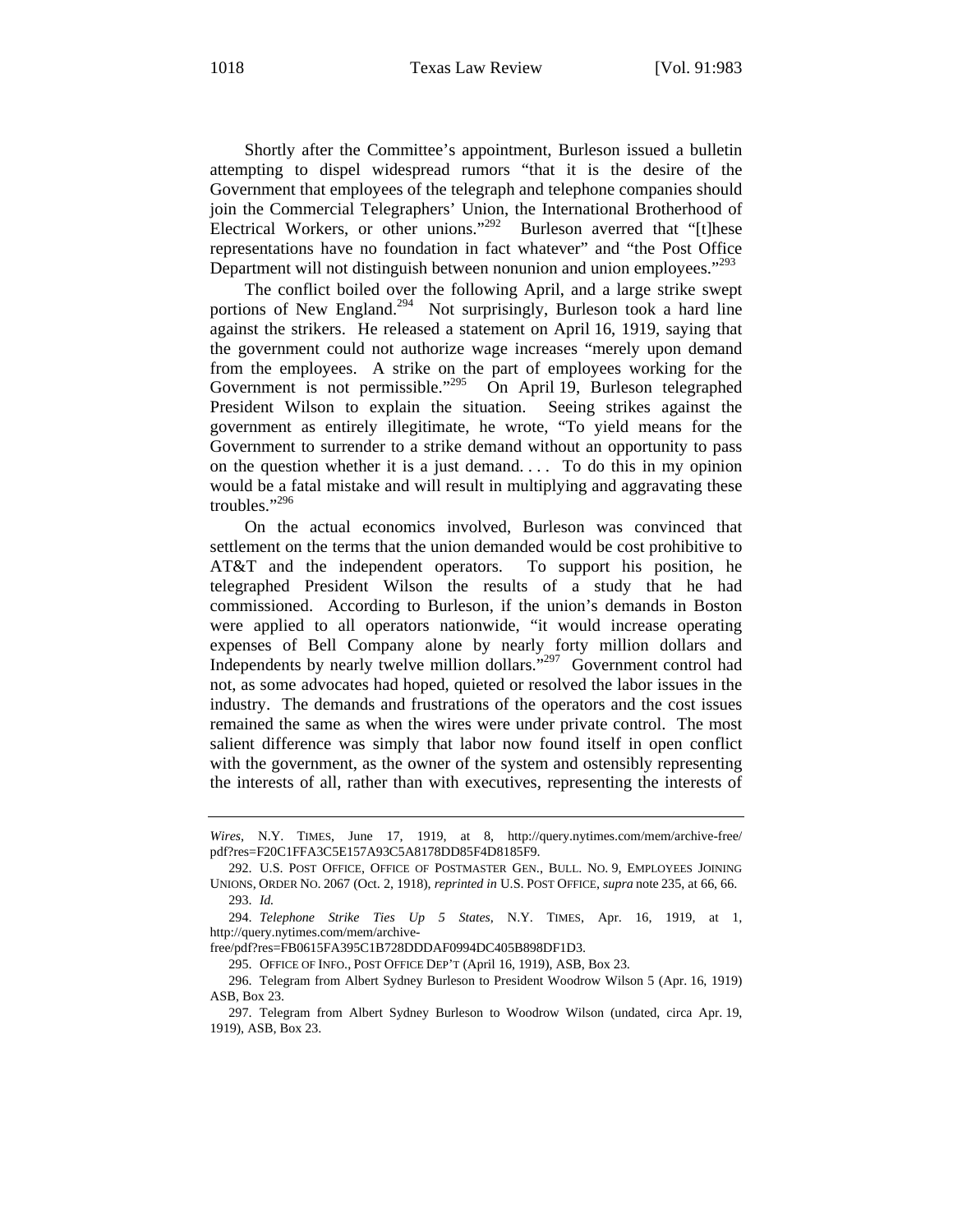shareholders. The result was one that neither labor nor the Wilson Administration had sought: continuing labor conflict in a context in which the government's interests in containing costs conflicted with the wage increases being demanded.

*3. Rate Increases.—*As noted earlier, the government takeover left Vail with the helpless feeling of being unable to control the financial health of his company. Indeed, Vail confided in Western Union President Newcomb Carlton that he feared that the government takeover would make it impossible for him to raise the capital needed to continue expanding.<sup>298</sup> Carlton soothed Vail, replying, "It's your salvation. The government will be able to raise your rates and get you new money."<sup>299</sup>

Carlton's words would turn out to be prophetic. On August 28, 1918, just four weeks after assuming control, Burleson issued Bulletin No. 5 authorizing telephone companies to begin charging installation fees, which had been one of  $AT&T$ 's longstanding goals.<sup>300</sup> The size of the charge varied with the cost of service: the installation fee was \$5 when the monthly rate was \$2 or less, \$10 when the monthly rate was between \$2 and \$4, and \$15 when the monthly rate was more than  $$4$ .<sup>301</sup> Burleson said that the charge was due "to the necessity for conserving labor and material."302 In his final report on running the wires, Burleson indicated that wartime shortages made it "essential that the telephone companies . . . curtail their normal expenditures for extensions and temporarily arrest the normal development of their business."303 As such, these fees had "no reference to the cost of installation."304 Instead, their "prime purpose . . . was military in character, to be justified as a war measure and not as the expression of a commercial purpose."<sup>305</sup> A few weeks after the fees were enacted, Burleson began to refer to them as "service connection charges" and provided that changes of name where no lapse of service occurs and relocations of equipment within the same premises would result in a charge of  $$3.00.^{306}$ 

On November 18, Burleson concluded that the end of "the necessity for conserving labor and material" associated with the cessation of hostilities

<sup>298.</sup> OSLIN, *supra* note 16, at 278.

<sup>299.</sup> *Id.*

<sup>300.</sup> U.S. POST OFFICE, OFFICE OF POSTMASTER GEN., BULL. NO. 5, SERVICE CONNECTION CHARGES, ORDER NO. 1931 (Aug. 28, 1918), *reprinted in* U.S. POST OFFICE, *supra* note 235, at 64, 64; *see also* AT&T CO., 1911 ANNUAL REPORT 10–11 (1912) (explaining that installations paid for by the company represent a "large expenditure" that is "a burden not only on the capital but on the net revenue of the telephone, from which other service companies are free").

<sup>301.</sup> *Id.*

<sup>302.</sup> *Id.* 

<sup>303.</sup> U.S. POST OFFICE, OFFICE OF POSTMASTER GEN., *supra* note 264, at 5, 12.

<sup>304.</sup> *Id.* 

<sup>305.</sup> *Id.* 

<sup>306.</sup> U.S. POST OFFICE, OFFICE OF POSTMASTER GEN., BULL. NO. 8, SERVICE CONNECTION CHARGES (Sept. 14, 1918), *reprinted in* U.S. POST OFFICE, *supra* note 235, at 65, 65–66.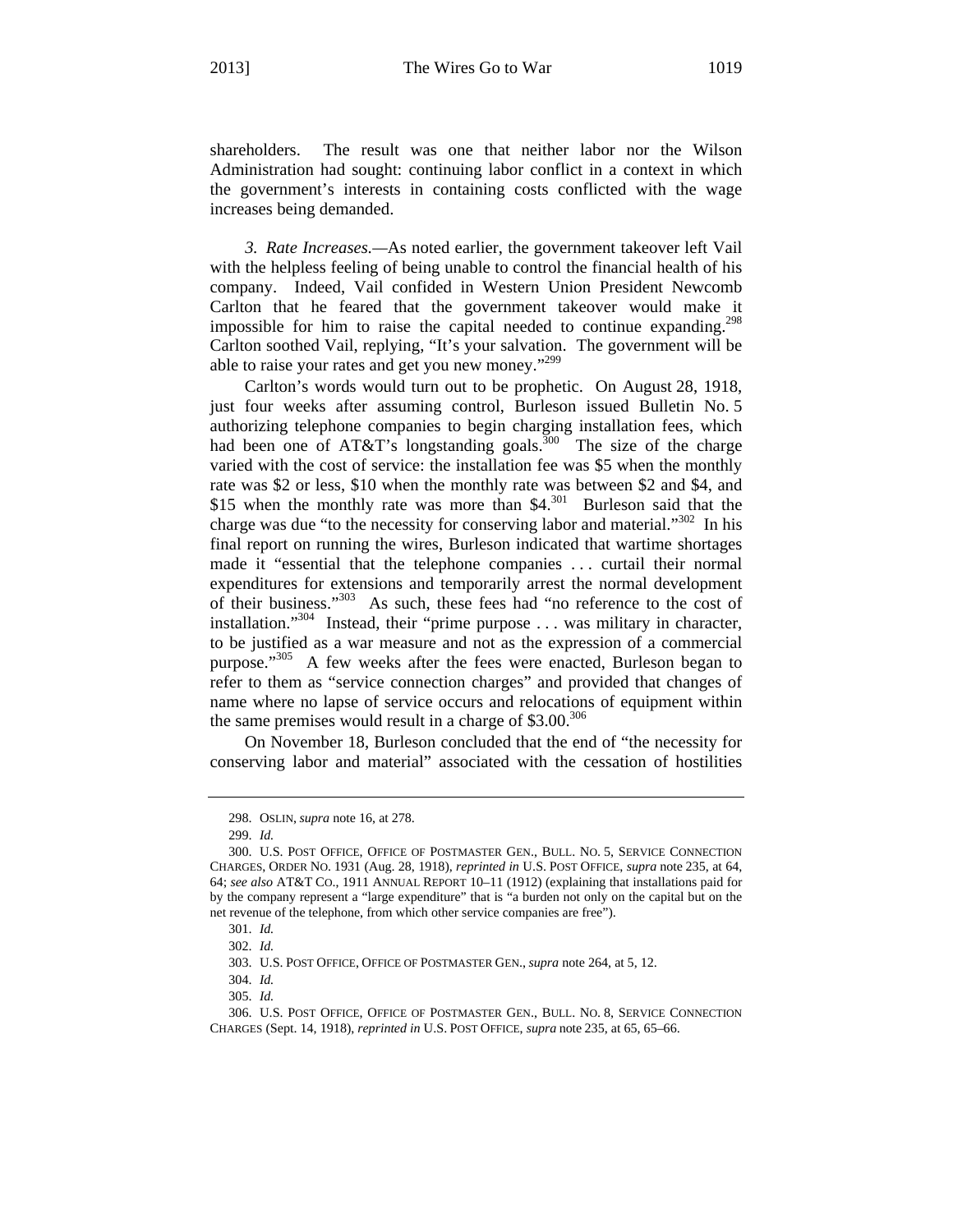justified revising the service connection charge in line with "the average cost of the initial expense of establishing service for new subscribers."307 Consequently, he reduced the charge for new installations to  $$3.50<sup>308</sup>$  As Burleson indicated in his final report, while the initial schedule of charges "must be regarded as a war measure," the revised schedule "rests on commercial considerations" and "a sound commercial principle" and now "must be regarded as one item in the unified and standardized system of telephone charges."<sup>309</sup>

On December 13, 1918, after persistent lobbying by Vail, Burleson also authorized a 20% increase in long-distance rates effective January 21, 1919, which augmented AT&T's revenues by roughly \$10 million.<sup>310</sup> He justified the rate increase in part by the abnormal economic conditions brought about by the war. $311$  In addition, "[t]he purpose of the new schedule of telephone toll rates is to standardize the long distance service throughout the country and to establish uniform charges."<sup>312</sup> Burleson lamented the interconnectivity problems that variations in rates had caused and cast standardization as a program to include all Americans in the telecommunications system: "Under the toll rates now established, the toll service is an intercommunity, interstate, and interregional service, available to all Americans, at all times, everywhere."<sup>313</sup>

The order raising long-distance rates also called for a fifty percent reduction between the hours of 8:30 p.m. and midnight as well as a seventyfive percent reduction in rates between midnight and  $4:30$  a.m.<sup>314</sup> The final report indicated that night rates were the application of a business principle

313. *Id.* One of the other service changes was the addition of person-to-person calling that precluded charges when the particular person being called could not be located. *Id.* 

<sup>307.</sup> U.S. POST OFFICE, OFFICE OF POSTMASTER GEN., BULL. NO. 15, MODIFIED SERVICE CONNECTION CHARGES, ORDER NO. 2352 (Nov. 18, 1918), *reprinted in* U.S. POST OFFICE, *supra* note 235, at 68, 68.

<sup>308.</sup> *Id.* at 69.

<sup>309.</sup> U.S. POST OFFICE, OFFICE OF POSTMASTER GEN., *supra* note 264, at 5, 13.

<sup>310.</sup> U.S. POST OFFICE, OFFICE OF POSTMASTER GEN., BULL. NO. 22, TOLL RATE SCHEDULE, ORDER NO. 2495 (Dec. 13, 1918), *reprinted in* U.S. POST OFFICE, *supra* note 235, at 75, 77; DANIELIAN, *supra* note 17, at 256.

<sup>311.</sup> U.S. POST OFFICE, OFFICE OF POSTMASTER GEN., *supra* note 264, at 5, 14.

<sup>312.</sup> OFFICE OF INFO., POST OFFICE DEP'T (Feb. 6, 1919), ASB, Box 22.

<sup>314.</sup> U.S. POST OFFICE, OFFICE OF POSTMASTER GEN., *supra* note 264, at 78. This followed a similar order imposing reduced telegraphy rates for "night messages." U.S. POST OFFICE, OFFICE OF POSTMASTER GEN., BULL. NO. 17, TELEGRAPH RATES ON "NIGHT MESSAGES", ORDER NO. 2354 (Nov. 18, 1918), *reprinted in* U.S. POST OFFICE, *supra* note 235, at 70, 70. The night message would be transmitted to a receiving station which would transcribe the message and then place the message in the regular mail. Burleson explained the importance of this service: "A very great increase of traffic between distant points is expected to result from this low rate. A letter may take four or five days with no alternative but the payment of one dollar. This gives the alternative of one-half dollar service, and brings together the distant parts of the country about three days closer together." OFFICE OF INFO., POST OFFICE DEP'T (Nov. 19, 1918), ASB, Box 22.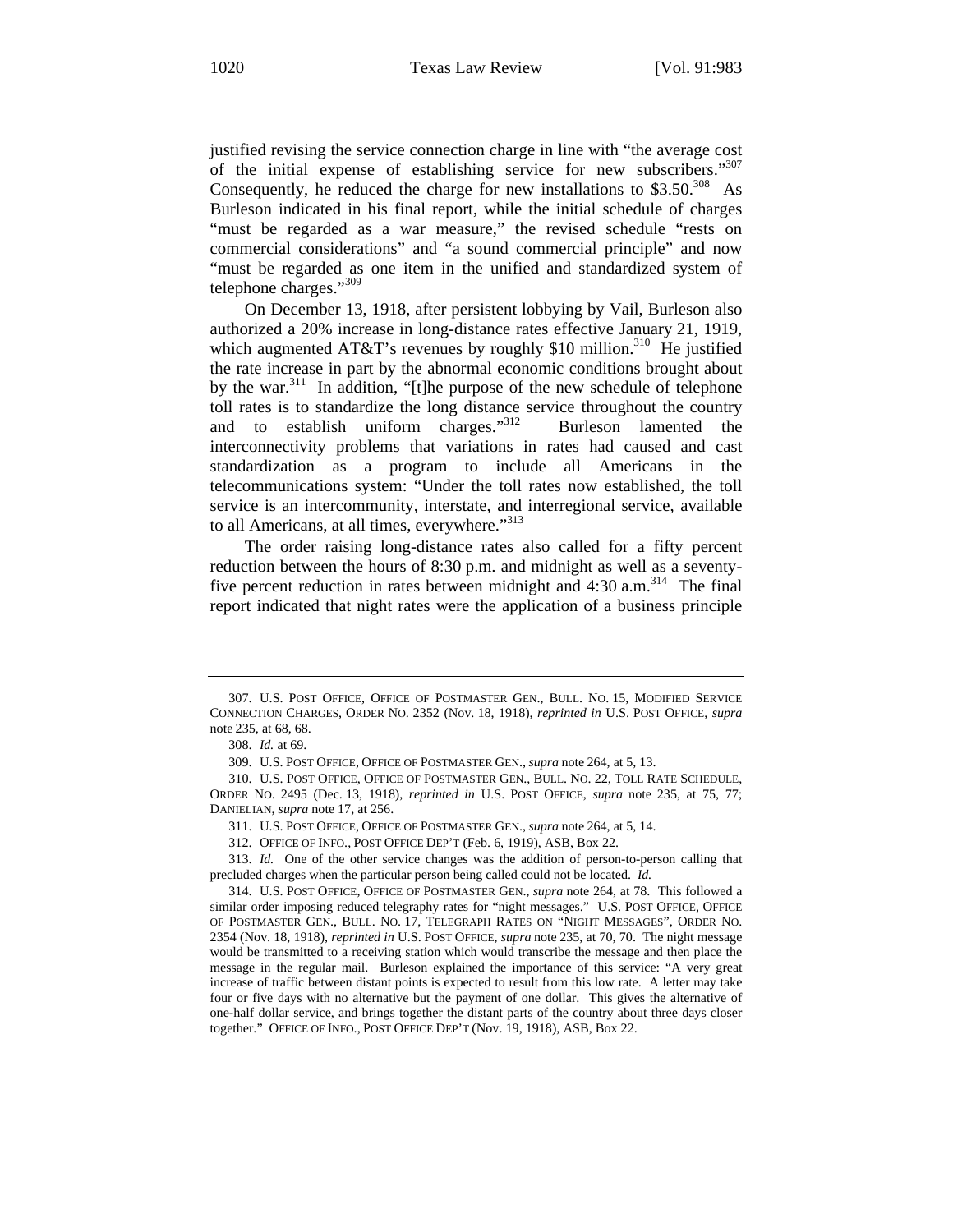developed in the context of the telegraph that was both "simple and of universal recognition"<sup>315</sup>:

It recognizes the fact that the facilities of any industry must provide for carrying the maximum business load, and that if this load can be distributed over the 24 hours of each day, a larger amount of business can be carried on with relatively less investment than if the business done is crowded into relatively few hours of each day.<sup>316</sup>

In short, Burleson recognized that telecommunications networks must be sized according to the peaks in traffic and engaged in an early example of traffic shaping through peak-load pricing in an attempt to increase the efficiency of the network and to reduce the cost of service.

On March 19, 1919, Burleson also approved an increase in local rates recommended by the operating board. $317$  Together these rate increases totaled roughly  $$50$  million.<sup>318</sup> Unsurprisingly, these rate increases were quite unpopular with consumers. In April, Burleson sought to address criticisms by releasing data showing that the proposed rate increase was more modest than the overall rate of wartime inflation:

The increase of 20% in telegraph rates should be considered in comparison with the 100% increase in other prices, and it is less than that found necessary to add to the railroad freight rates and is no greater than has been made generally in other public utility rates, in order to obviate financial collapse.<sup>319</sup>

Burleson further explained that despite being required to carry unprofitable business, e.g., government communications, the Post Office had not been able to reduce the price paid for the materials involved.<sup>320</sup> The problem also included the expansion of the system into rural underserved areas. As Burleson explained:

The extension of the telegraph service into fields that are less profitable than are the great business centers, and the handling of Government business claimed by both companies to be at a loss of 50% of the operating cost, are a charge upon the gross revenues which is escaped by a company which avoids the rendering of this necessary public service.<sup>321</sup>

These rate increases engendered public anger, as one of the primary rationales for government ownership had been that the absence of desire for

<sup>315.</sup> U.S. POST OFFICE, OFFICE OF POSTMASTER GEN., *supra* note 264, at 5, 14.

<sup>316.</sup> *Id.* at 14.

<sup>317.</sup> Letter from Albert Burleson, Postmaster Gen., to U. N. Bethell, Chairman, U.S. Telegraph and Telephone Administration's Operating Board (Mar. 19, 1919), *quoted in* DANIELIAN, *supra* note 17, at 258.

<sup>318.</sup> DANIELIAN, *supra* note 17, at 260.

<sup>319.</sup> OFFICE OF INFO., POST OFFICE DEP'T 1 (Apr. 12, 1919), ASB, Box 23.

<sup>320.</sup> *Id.* at 2.

<sup>321.</sup> *Id.* at 1.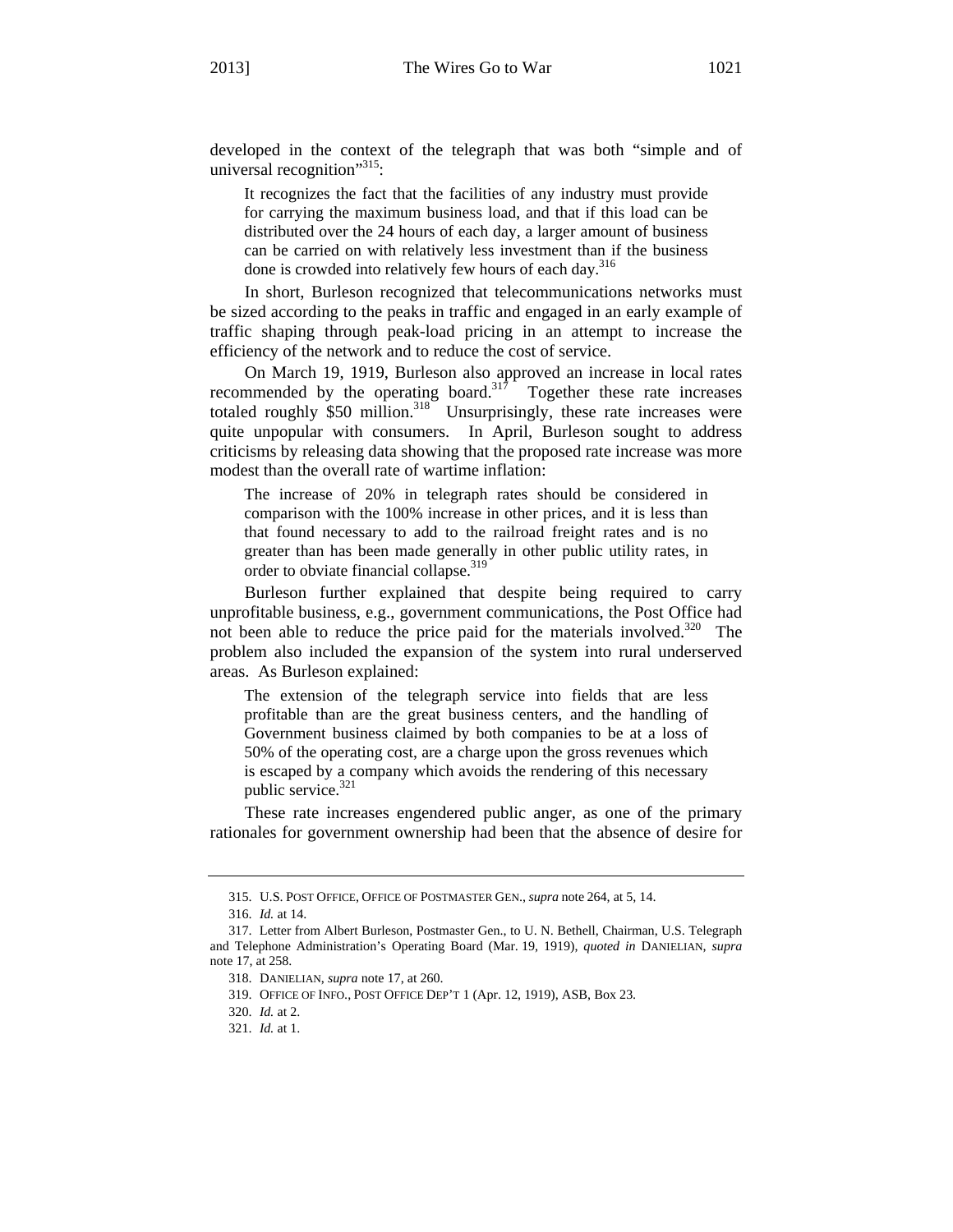profit would lead to lower rates. $322$  Burleson's decision to increase local rates also antagonized state regulatory agencies, which successfully obtained injunctions against \$16 million of the rate increases in ten states across the country.323 The Supreme Court overturned these injunctions in *Dakota*  Central Telephone Co. v. South Dakota,<sup>324</sup> which was argued on May 5–6, 1919, and decided on June 2, 1919.<sup>325</sup> Writing for an 8–1 majority, Justice White held that the war power was complete and sufficient to uphold Congress's decision to take over a public utility.<sup>326</sup> Moreover, the state police power did not require that the judiciary carve out realms of state prerogative.<sup>327</sup> In other words, Congress's authority over the telecommunications system under the War Power was complete and included the ability to set rates for intrastate services. $328$ 

Despite the rate increases, the telephone system still operated at a substantial loss, which under the terms of the agreement the government had to make good.<sup>329</sup> As such, the government owed AT&T a deficiency payment of \$13 million, although AT&T forgave \$4 million of it "to facilitate prompt and economical settlement."330 The Treasury allocated an additional \$4 million to compensate the independents.<sup>331</sup>

#### *C. Returning the Wires*

On December 13, 1918, Chairman John Moon (D-Tenn.) of the House Committee on the Post Office and Post Roads introduced a proposal directing the Postmaster General "to negotiate contracts for the purchase of any or all telephone lines ... subject to the approval of Congress."<sup>332</sup> The House Committee on the Post Office and Post Roads reviewed the bill in January 1919 in a series of hearings.<sup>333</sup> On January 29, the Committee issued a report entitled "Extension of Government Control of Telegraph and Telephones."<sup>334</sup> While the report indicated that "many of the committee desired a longer time

333. *Government Control of the Telegraph and Telephone Systems: Hearings on H.R.J. Res. 368 Before the H. Comm. on the Post Office and Post Roads*, 65th Cong., pts. I–III (1919).

<sup>322.</sup> COHEN, *supra* note 15, at 38.

<sup>323.</sup> DANIELIAN, *supra* note 17, at 260–62.

<sup>324. 250</sup> U.S. 163 (1919).

<sup>325.</sup> *Id.* at 163.

<sup>326.</sup> *Id.* at 183. Justice Brandeis dissented without opinion. *Id.* at 188.

<sup>327.</sup> *Id.* at 185–87.

<sup>328.</sup> *Id.* at 187.

<sup>329.</sup> DANIELIAN, *supra* note 17, at 268.

<sup>330.</sup> *Id.* (citation omitted).

<sup>331.</sup> *See id.* at 268–69 (noting that the bill to the Treasury totaled just over \$13 million after totaling the \$9 million paid to AT&T and the payments due to telegraph and independent telephone companies).

<sup>332.</sup> H.R.J. Res. 368, 65th Cong. (1918), *reprinted in Government Control of the Telegraph and Telephone Systems: Hearings on H.R.J. Res. 368 Before the H. Comm. on the Post Office and Post Roads*, 65th Cong., pt. 1, at 3 (1919).

<sup>334.</sup> H.R. REP. NO. 65-1012 (3d Sess. 1919).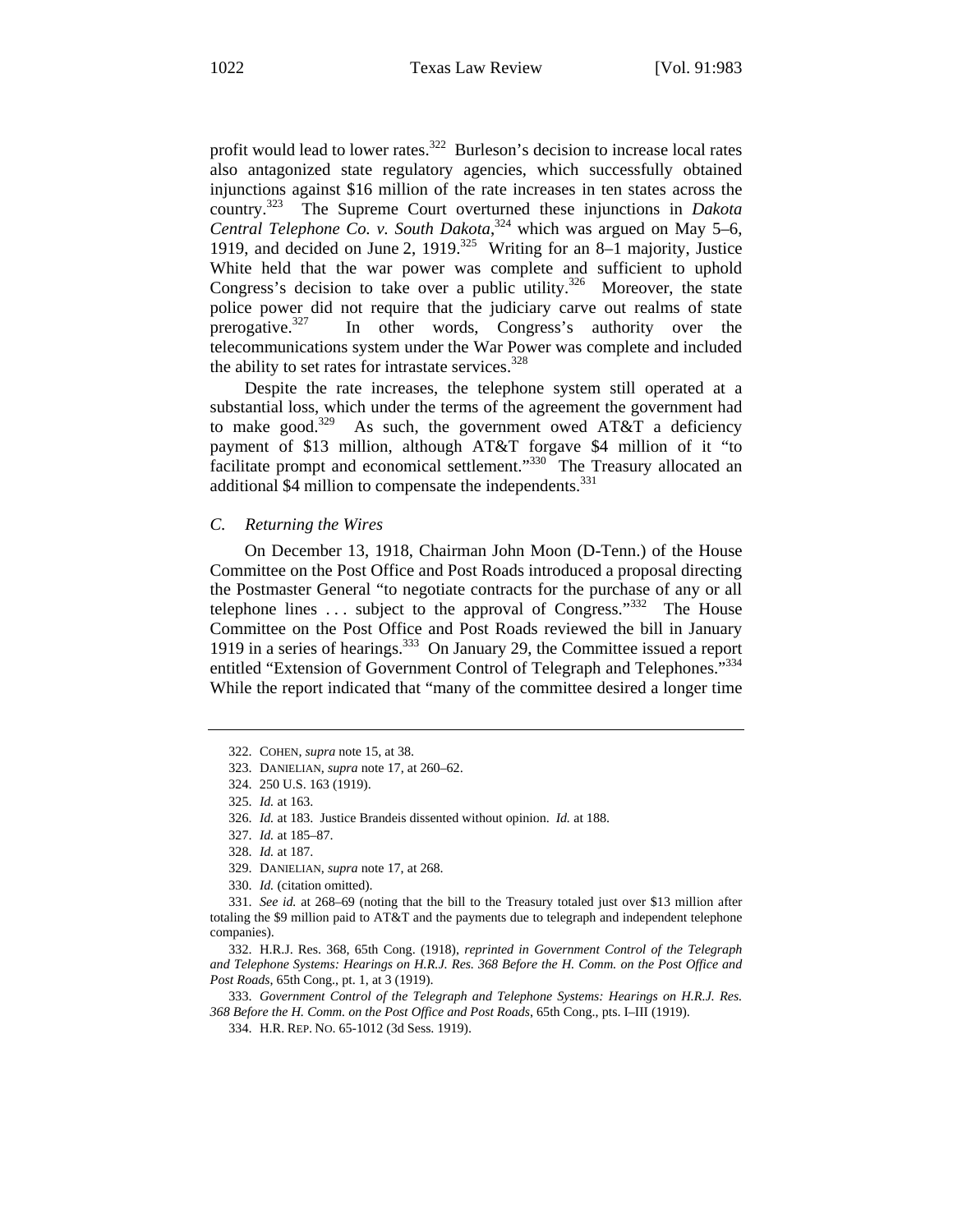for extension of Government control of telegraph and telephone lines, the majority are of the opinion that the lines should be returned to the owners on December 31, 1919."<sup>335</sup>

On May 19, Vail and the President of the United States Independent Telephone Association sent a letter to Congress requesting the return of their telephone properties.<sup>336</sup> The Senate Committee on Interstate Commerce conducted hearings on May  $29<sub>1</sub><sup>337</sup>$  while the House Committee on Interstate and Foreign Commerce conducted hearings on May  $30-31$  and June  $4-5.^{338}$ 

By this time, government ownership had lost many of its key constituencies. The Supreme Court had just handed down its decision upholding the local rate increase on June 2, much to the dismay of the state regulatory commissions and consumers.<sup>339</sup> Labor tensions were brewing that would culminate in the second telegraph operators' strike on June 11, and the unions were frustrated by the fact that government ownership appeared to hurt their bargaining position.<sup>340</sup> The armistice had been in place for over half a year, and the negotiations that would culminate in the June 28 signing of the Treaty of Versailles were approaching their conclusion.<sup>341</sup> The change in the political winds is well illustrated by the titles of the hearings. Unlike the January hearings, which referred to "Extension of Government Control," the hearings of late May and early June spoke of the "Relinquishment" and the "Return" of the telephone system.<sup>342</sup>

After the war, the public emergency rationale for government ownership of the wires ceased. Public hostility to the rate increases and labor strife had dogged the period of government control.<sup>343</sup> Government operation continued to be dogged by accusations of widespread censorship.<sup>344</sup> In this context, Congress held hearings before the House Committee on Interstate and Foreign Commerce on whether to return the wires in June 1919.<sup>345</sup> The

<sup>335.</sup> *Id.* at 5.

<sup>336.</sup> Letter from T. N. Vail, President, Am. Tel. & Tel. Co., & G. W. Robinson, President, U.S. Indep. Tel. Ass'n, to Congress (May 19, 1919), *reprinted in* DANIELIAN, *supra* note 17, at 266.

<sup>337.</sup> *Relinquishment of Government Control of Telephone and Telegraph Lines: Hearings Before the S. Comm. on Interstate Commerce*, 66th Cong. (1919).

<sup>338.</sup> *Return of the Wire Systems Hearings*, *supra* note 202.

<sup>339.</sup> N. Pac. Ry. Co. v. North Dakota, 250 U.S. 135, 151–52 (1919).

<sup>340.</sup> *See* STEPHEN H. NORWOOD, LABOR'S FLAMING YOUTH: TELEPHONE OPERATORS AND WORKER MILITANCY, 1827–1923, at 200–01, 207–08 (1990) (describing a strike called by the Commercial Telegraphers' Union of America during a large-scale strike of telephone operators and noting that government ownership benefited management).

<sup>341.</sup> *See* RODNEY P. CARLISLE, WORLD WAR I 289–90 (2007) (chronicling the negotiation of the Treaty of Versailles from the armistice to the signing of the treaty).

<sup>342.</sup> *Relinquishment of Government Control of Telephone and Telegraph Lines: Hearings Before the S. Comm. on Interstate Commerce*, 66th Cong. (1919); *Return of the Wire Systems: Hearings Before the H. Comm. on Interstate and Foreign Commerce on H.R. 421*, 66th Cong. (1919).

<sup>343.</sup> DANIELIAN, *supra* note 17, at 267; NORWOOD, *supra* note 340, at 157–58.

<sup>344.</sup> Douglas, *supra* note 94, at 283.

<sup>345.</sup> *Return of the Wire Systems Hearings*, *supra* note 202; DANIELIAN, *supra* note 10, at 267.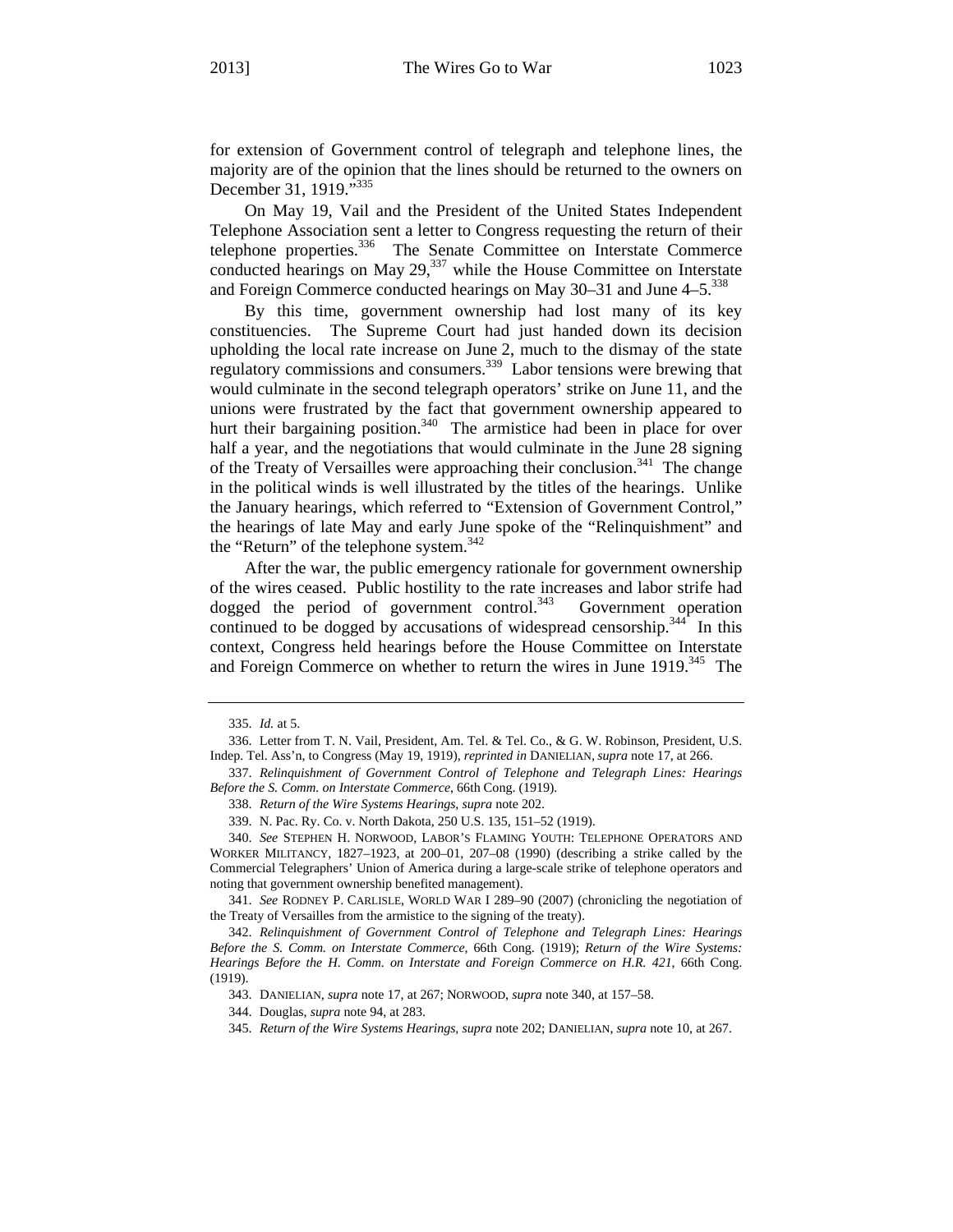companies launched a full-fledged lobbying effort to convince Congress to relinquish control.<sup>346</sup> Burleson fought in vain to hold back the tide. He wanted the wires to stay under government control, although "at lower rates."<sup>347</sup>

Representative John J. Esch (R-Wis.) presided over the hearings, and they began with consideration of a written statement by Burleson.<sup>348</sup> Burleson argued that private control would not solve the basic problem that the government had faced during the war: increased costs of materials and labor. He wrote, "The extraordinary increased cost of operation and maintenance which has been fastened on [the telephone and telegraph operators] as a result of the war will continue for some time after control passes from the Government."<sup>349</sup> Burleson remained adamant that "the various systems should be coordinated as to operation."350 Monopoly was not necessary to maximize efficiency, but consolidation was necessary to avoid "wasteful competition and the economic loss occasioned by duplication of plant and force."<sup>351</sup> In order to facilitate this consolidation, Burleson recommended that Congress enact a law allowing any telecommunications company to "purchase the property of any telegraph or telephone company, or any part thereof, or consolidate with any other telegraph or telephone company, or pool its traffic and facilities with any other telegraph or telephone company," subject to the approval of the  $ICC.^{352}$ Burleson recognized that if government ownership was going to end, then the best that he could hope for was that Congress would encourage consolidation of the industry via relaxation of the antitrust regulatory scheme.

State regulators did not necessarily share Burleson's belief in consolidation. For instance, Carl D. Jackson, chairman of the Railroad Commission of Wisconsin, which oversaw telecommunications in the state, testified that Congress simply needed to return the wires to private control, rather than encouraging consolidation via additional legislation.<sup>353</sup> Jackson explained that the problem of duplication, and attendant waste, was nonexistent in his state because Wisconsin prohibited duplication and required interconnection.<sup>354</sup> Although Wisconsin had approximately one thousand independent operators and diverse rates, costs were low and the

<sup>346.</sup> DANIELIAN, *supra* note 17, at 266–68.

<sup>347.</sup> *Id.* at 269–70.

<sup>348.</sup> *Return of the Wire Systems Hearings*, *supra* note 210, at 5–9 (statement of A.S. Burleson, Postmaster General).

<sup>349.</sup> *Id.* at 6.

<sup>350.</sup> *Id.* 

<sup>351.</sup> *Id.* 

<sup>352.</sup> *Id.* 

<sup>353.</sup> *Id.* at 10, 12 (statement of Carl D. Jackson, Chairman, Railroad Commission of Wisconsin).

<sup>354.</sup> *Id.* at 10.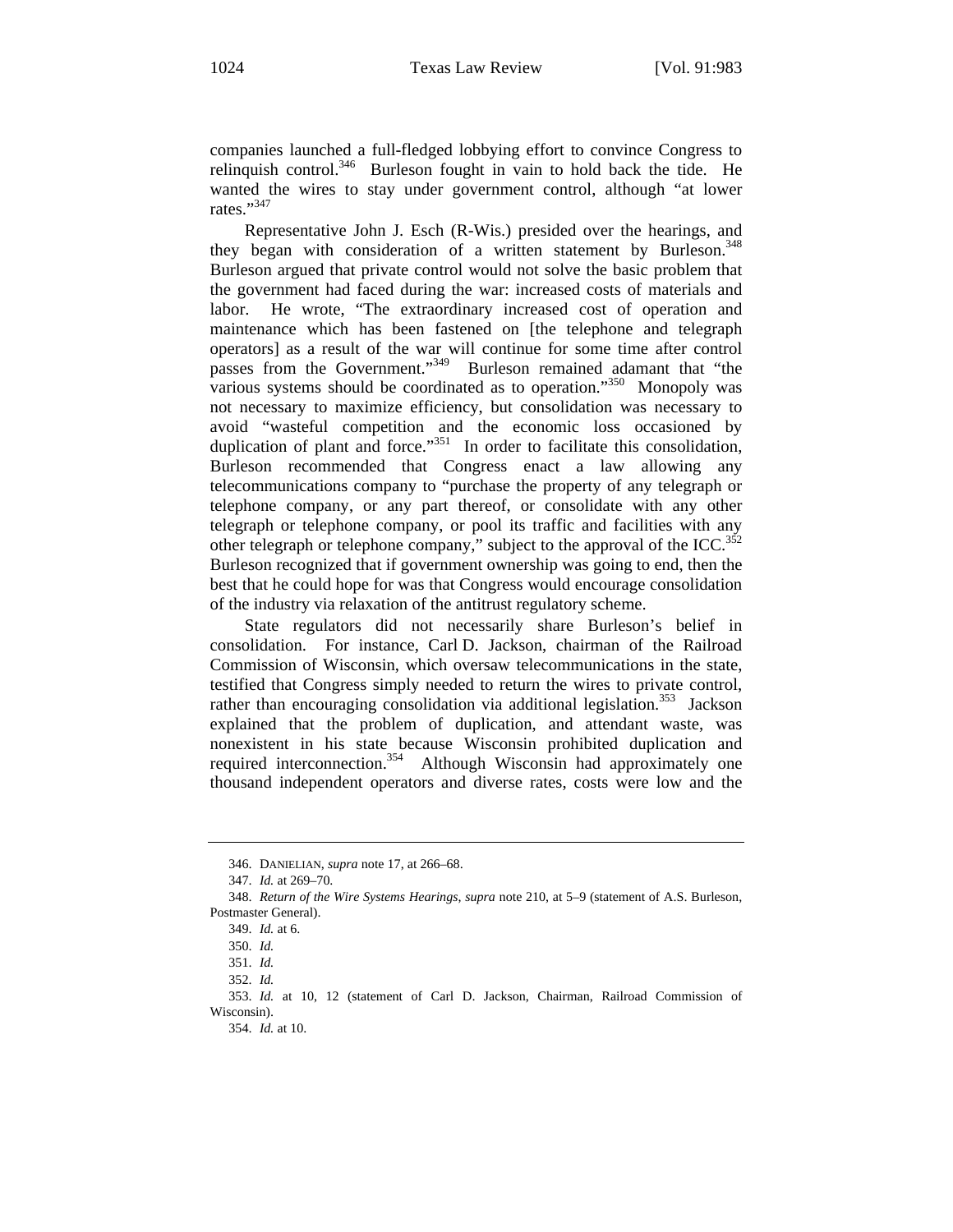technology in use was adequate to cover present needs.<sup>355</sup> He disagreed with Burleson's belief in uniform rates, stating that urban service cost more than rural service due to the increased need for central stations in dense areas.<sup>356</sup> Jackson explained that in a city like Milwaukee, density actually drove up costs because of the expenses related to operating central stations.<sup>357</sup> If Wisconsin moved to a uniform rate, then it could unfairly hurt rural customers.358 Jackson declared, "Such a thing as a uniform postage-stamp rate for telephone service throughout the United States is unthinkable."359 And, on the general question of return of the wires, Jackson was clearly in favor of the resumption of private control. $360$ 

Also at issue in the hearings was why the rates had gone up during the war. There were lingering suspicions that nationalization, in and of itself, had driven up costs.<sup>361</sup> Nathan Kingsbury, Vice President of AT&T, took a different approach and testified that costs had skyrocketed during the war years for three reasons.<sup>362</sup> First, wages had increased approximately 50% during the war years, AT&T's payroll rising from \$110 million in 1915 to \$175 million in 1919.<sup>363</sup> Second, the price of copper had increased by 100% in 1917 over the cost in 1914, although it had dropped some in the most recent years.<sup>364</sup> The cost of lead-covered cable increased 45%, the cost of inhouse manufactured goods increased 25%, and the cost of purchased manufactured goods increased 75%.<sup>365</sup> Third, the cost of capital had also increased. Prewar, capital was relatively cheap and AT&T's credit was good; during the war, interest rates for AT&T had risen 2%, with capital only being available at close to 7%<sup>366</sup> Kingsbury explained that this was a particular hardship on telephone companies because they had constant need for new capital. He stated, "You have got to keep on building all the time every day."<sup>367</sup> Every new phone required, on average, a \$150 capital investment, and AT&T installed 168,000 new phones in the first quarter of

<sup>355.</sup> *Id.* at 10–11.

<sup>356.</sup> *Id.* at 12.

<sup>357.</sup> *Id.*

<sup>358.</sup> *Id.*

<sup>359.</sup> *Id.*

<sup>360.</sup> *Id.* at 11 ("We certainly are against any further control of the companies by the Federal Government. We see no benefit to be derived from it, and we ask that they be returned to private ownership . . . .").

<sup>361.</sup> *See id.* at 45 (question from Rep. Alben Barkley to Nathan Kingsbury, Vice President, AT&T) (asking whether increases in costs were larger under government control than they would have been under private control).

<sup>362.</sup> *Id.* at 15.

<sup>363.</sup> *Id.* at 16.

<sup>364.</sup> *Id.* 

<sup>365.</sup> *Id.* 

<sup>366.</sup> *Id.* at 16–17.

<sup>367.</sup> *Id.* at 16.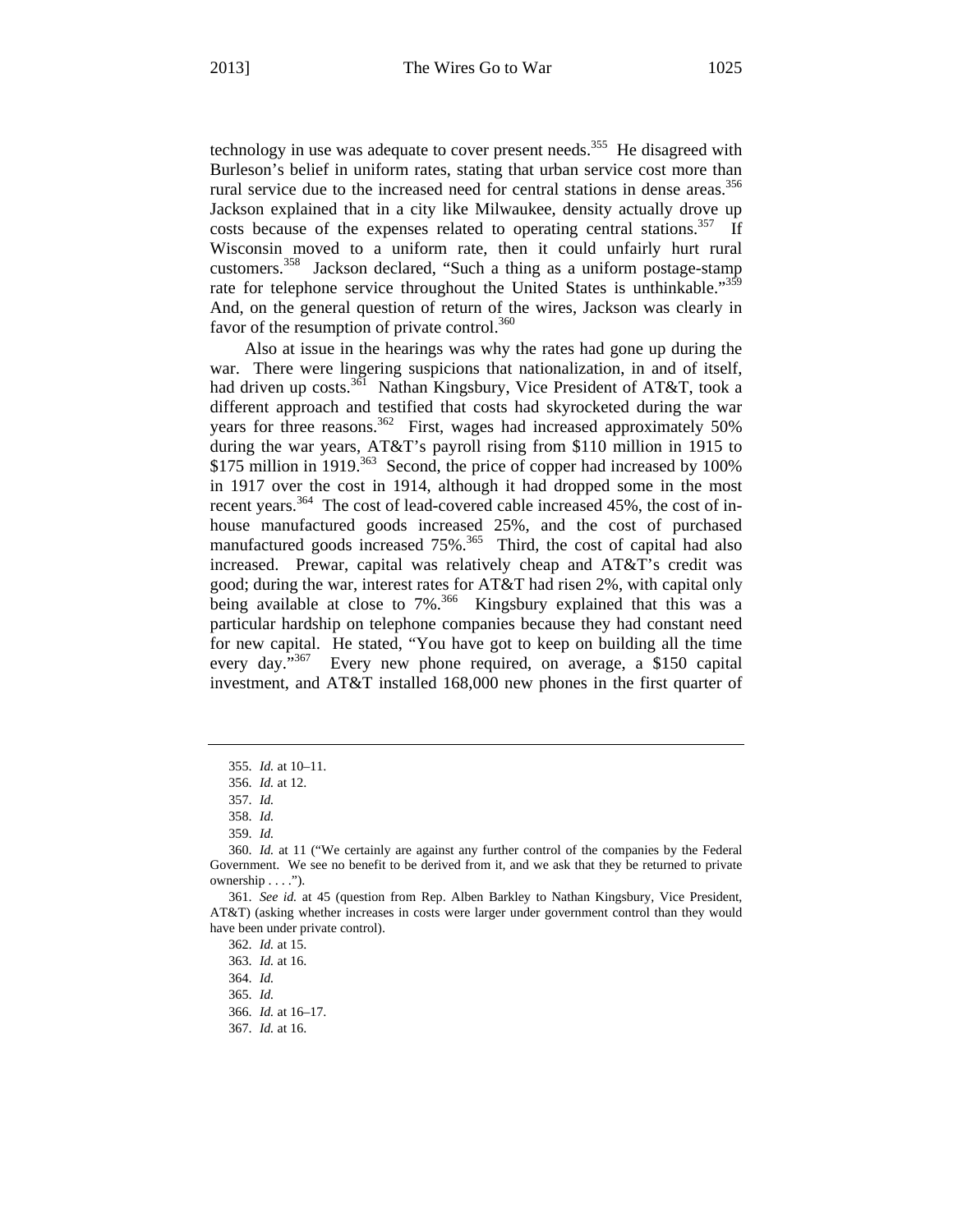1919.368 Considering the entire situation, Kingsbury explained, "Up to the time we went to war in 1917 it had been possible to get along without large increases in revenue" via increases in efficiency.<sup>369</sup> Now, AT&T needed rate increases to keep up with rising costs. $370$ 

Considering the effect of government control during the war, Kingsbury stated that Burleson had not interfered in the operations of  $AT&T.^{371}$ Nationalization caused a small loss of morale and increased pressure on wages.<sup>372</sup> Recasting the rationale for Burleson's connection charge, Kingsbury stated that rather than it being a subsidy for rural development, "the principal purpose" of the charge was to depress demand during the war years given the material shortages.<sup>373</sup> Kingsbury's explanation of why the government lost money during the takeover was simply "[b]ecause it could not get the rates up as soon as the expenses went up."374 Pressed on this point by Congressman Edward L. Hamilton (R-Mich.), Kingsbury reiterated that the failure of the rates to adjust quickly to increased costs during the war was "the whole story" of why the government lost money.<sup>375</sup>

F.B. MacKinnon, vice president of the U.S. Independent Telephone Association, also believed that the wires should be returned, and he agreed with Kingsbury on the need for remedial legislation.<sup>376</sup> MacKinnon, like Kingsbury, blamed any deterioration of service on war shortages.<sup>377</sup> Specifically, he blamed the "general labor conditions, scarcity of labor, and inability to hold operators."<sup>378</sup>

Joseph P. Hayes, National President of the Association of Western Union Employees, also encouraged Congress to return the wires.<sup>379</sup> The unions resented that they had lost ground on wages during Burleson's tenure, and they sought to return the wires to private control so that they could better

Mr. KINGSBURY. Because it could not get the rates up as soon as the expenses went up. Mr. HAMILTON. That is the whole story?

379. *Id.* at 73–74.

<sup>368.</sup> *Id.* 

<sup>369.</sup> *Id.* at 17.

<sup>370.</sup> *Id.* at 17–18.

<sup>371.</sup> *Id.* at 21.

<sup>372.</sup> *Id.* at 23, 36.

<sup>373.</sup> *Id.* at 19.

<sup>374.</sup> *Id.* at 46.

<sup>375.</sup> *Id.* The entire dialogue between Kingsbury and Hamilton is worth reproducing: Mr. HAMILTON. In brief, what are the prime reasons why the Government has lost money on the operation of the lines?

Mr. KINGSBURY. That is the whole story practically, and that is going to be the reason. If these properties are turned back to us without some legislation, we will not be able to get those rates up in time to prevent very serious loss and financial embarrassment on the part of these companies, which is going right down to our stockholders.

*Id.* 

<sup>376.</sup> *Id.* at 112.

<sup>377.</sup> *Id.* at 120.

<sup>378.</sup> *Id.*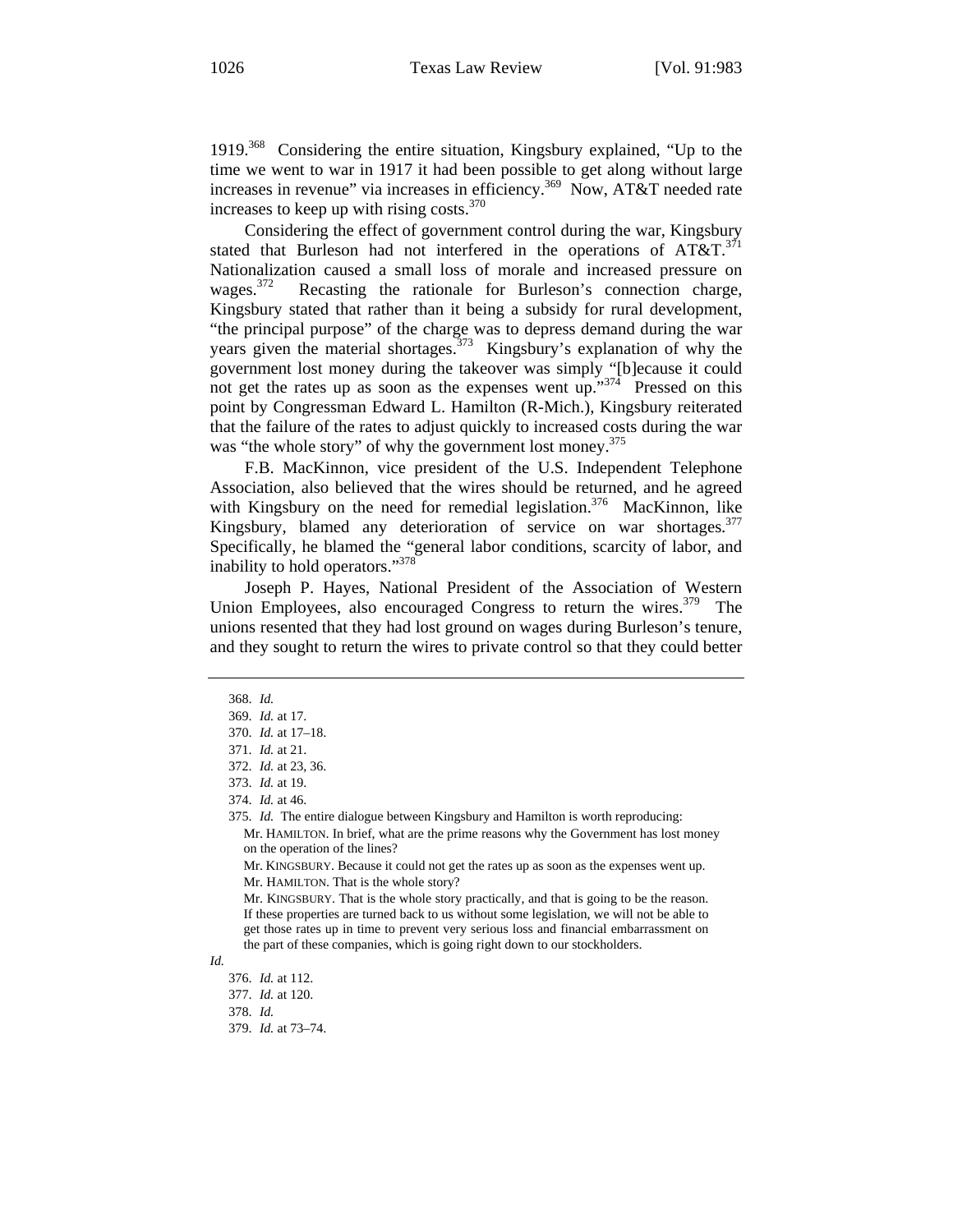pressure the companies for wage increases.<sup>380</sup> Hayes reported that his members were eager to end government control, stating, "I find that our people, the workers, as a whole throughout the country, unlike the railroad workers, are very much committed to private control."<sup>381</sup>

John C. Koons, First Assistant Postmaster General, represented the Administration at the end of the hearings.<sup>382</sup> Koons stated that he was not opposed to the return of the wires, and he recognized the need for some remedial legislation.<sup>383</sup> Koons sought to deflect blame for the perceived deterioration in service during the takeover. He stated that service had suffered because the telephone companies "had released thousands of people for service in the Army. Hundreds of their very best men were in the Army."<sup>384</sup> Seeking to counter Kingsbury's explanation of the connection charge, Koons said that the primary rationale was to take the burden of installations off of those that did not change lines.<sup>385</sup> Koons said that some businesses moved frequently, and thus steady subscribers subsidized those moves.386 He explained, "So we fixed an installation charge in order to take the burden off of the subscribers who did not make changes and ought not to be made to bear the cost, and also in order to reduce the demand for extensions and installations. We had to do it."<sup>387</sup>

Rounding out the hearing was the statement of J.A. Pratt, representing the United Telephone Company of the State of Wisconsin and the Wisconsin State Telephone Association.<sup>388</sup> Pratt decried the takeover, and was blunt about its effect, "I do not believe anything in the last 12 years of the history of regulation in the State of Wisconsin has done more to weaken in the minds of the people of that State the theory of regulation than the acts of the Post Office Department."389 For Pratt, the takeover had eroded citizen confidence not just in publicly owned telecommunications, but also in regulation generally.

388. *Id.* at 219.

389. *Id.*

<sup>380.</sup> *See id.* at 74–75 (stating that Sunday pay had been reduced from time-and-a-half basis to straight-time basis, that maximum pay increases had been reduced from 15% to 10%, and that the union "[felt] that the company ha[d] shown an inclination to deal with us . . . squarely and fairly").

<sup>381.</sup> *Id.* at 74.

<sup>382.</sup> *Id.* at 183.

<sup>383.</sup> *Id.* at 183–84.

<sup>384.</sup> *Id.* at 199.

<sup>385.</sup> *Id.* at 209.

<sup>386.</sup> *Id.* 

<sup>387.</sup> *Id.* Koons's explanation is not mutually exclusive with Kingsbury's. Both could be correct: the connection charge could have been both a deterrent to new service requests and a reduction of the subsidy for businesses that frequently changed lines. In the hearings, however, the political question was what would be the public rationale for the charge. Kingsbury was willing to bluntly state that it was to deter new requests, while Koons wanted to portray it as a fair allocation of costs. When Kingsbury was pressed on why, if material were so short, AT&T did not just cease installations, he responded, "Telephone companies can not go out of business," meaning that they could not afford to go out of the business of new installations. *Id.* at 20.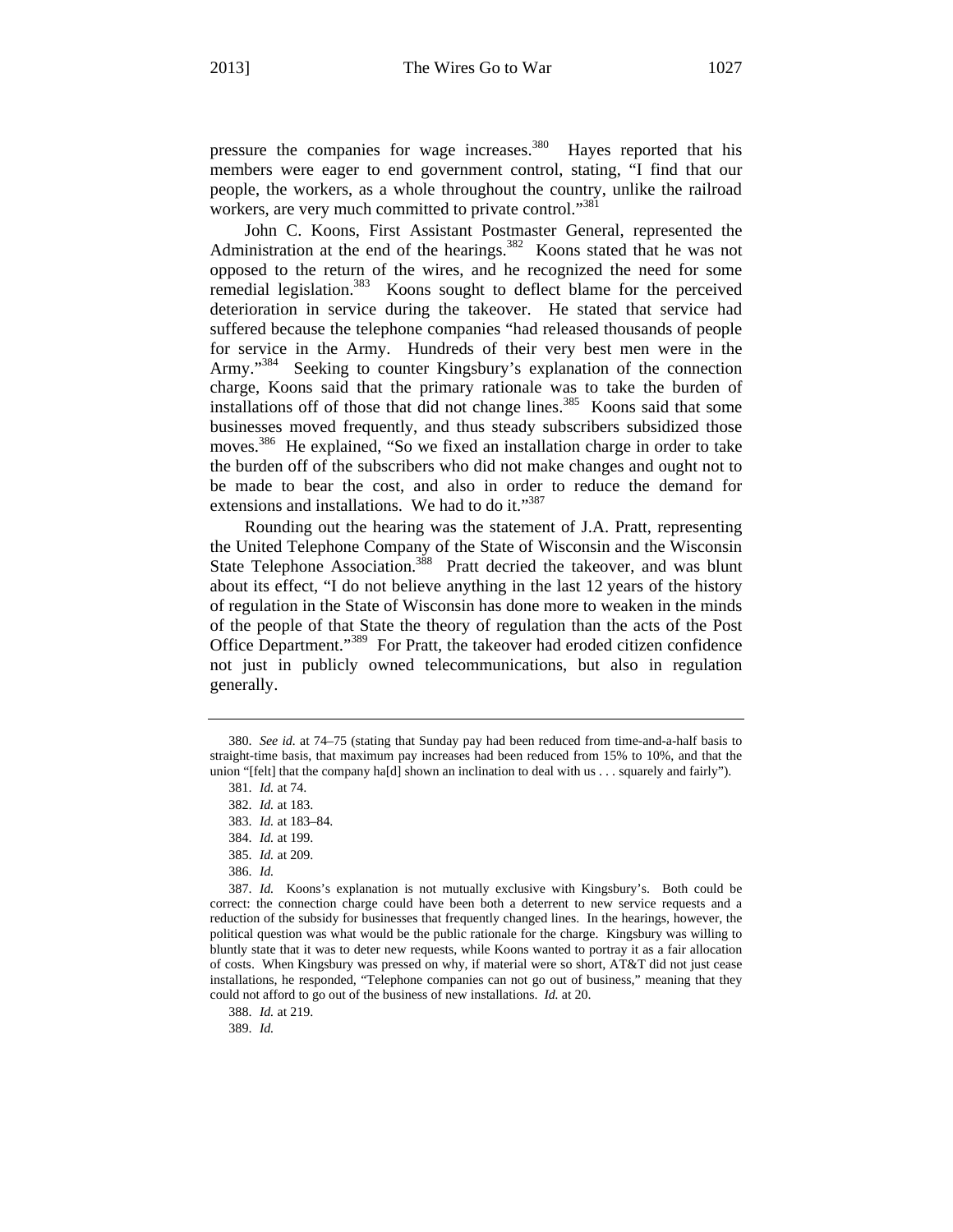Considering the hearings as a whole, the voices for retaining government control were few.<sup>390</sup> AT&T, the independent operators, the state regulators, and the operators' unions all wanted the wires returned to private control. AT&T wanted to return to its business plan, which included continued expansion and gradual rate increases approved by state commissions. $391$  Federal control chafed the independent operators, and they too, like AT&T, wanted to get back to their prewar business plans.<sup>392</sup> The state regulators had been stripped of their power to set rates while the wires were under government control by the just announced *Dakota Central*  decision on June 2,  $1919^{393}$  Not surprisingly, they yearned for the prewar system in which they exercised influence by setting state-by-state rates.<sup>394</sup> The unions, having been stymied by Burleson and the issues surrounding striking against the government during the war, also sought return to private control.<sup>395</sup> All that stood on the other side was a diffuse set of ideas about the inefficiencies of a competitive and private decentralized system. Burleson, overwhelmed by the negative impression of his tenure, could not hold onto the wires.

On June 4, the Senate Committee issued a report entitled "Return of Telephone, Telegraph, and Cable Lines" that proposed setting the outer limit of the return of the wires at sixty days after the bill's enactment.<sup>396</sup> On June 16, the House Committee issued a report entitled "To Repeal the Telephone and Telegraph Act" that would require the restoration of the wires at midnight on the last day of the calendar month the bill was signed into law.<sup>397</sup> Both chambers adopted the House's language on June  $27$ ,  $398$  and the President signed the legislation into law on July  $11^{399}$  Per the terms of the statute, the telephone system left government control at midnight on

<sup>390.</sup> Considering what would have happened to AT&T had the government not nationalized the wire, Kingsbury stated, "If the companies had continued to be managed by their owners, we would have been diligently at work during all that time on these rate matters." *Id.* at 152.

<sup>391.</sup> *See id.* at 18 (statement of Nathan Kingsbury, Vice President, AT&T) (discussing AT&T's plans for expansion and rate increases prior to government take over).

<sup>392.</sup> *See, e.g.*, *id.* at 10 (stating that independent operators in Wisconsin see "nothing relating to Government control since the Government has taken possession of the telephone companies which has appealed to the patrons of the telephone companies").

<sup>393.</sup> Dakota Cent. Tel. Co. v. South Dakota, 250 U.S. 163 (1919).

<sup>394.</sup> Charles M. Elmquist, President and General Solicitor of the National Association of Railway and Utility Commissioners, testified during the congressional hearing on returning the wires that state commissions set rates in forty-five states at that time. *Return of the Wire Sytems Hearings*, *supra* note 202, at 163.

<sup>395.</sup> *See id.* at 74 (statement of Joseph P. Hayes, National President, Association of Western Union Employees) ("I find that our people, the workers, as a whole throughout the country, unlike the railroad workers, are very much committed to private control.").

<sup>396.</sup> S. REP. NO. 66-4, at 1 (1919).

<sup>397.</sup> H.R. REP. NO. 66-45, at 2 (1919).

<sup>398. 58</sup> CONG. REC. 1906–07, 1924–25 (1919).

<sup>399.</sup> Act of July 11, 1919, ch. 10, 41 Stat. 157.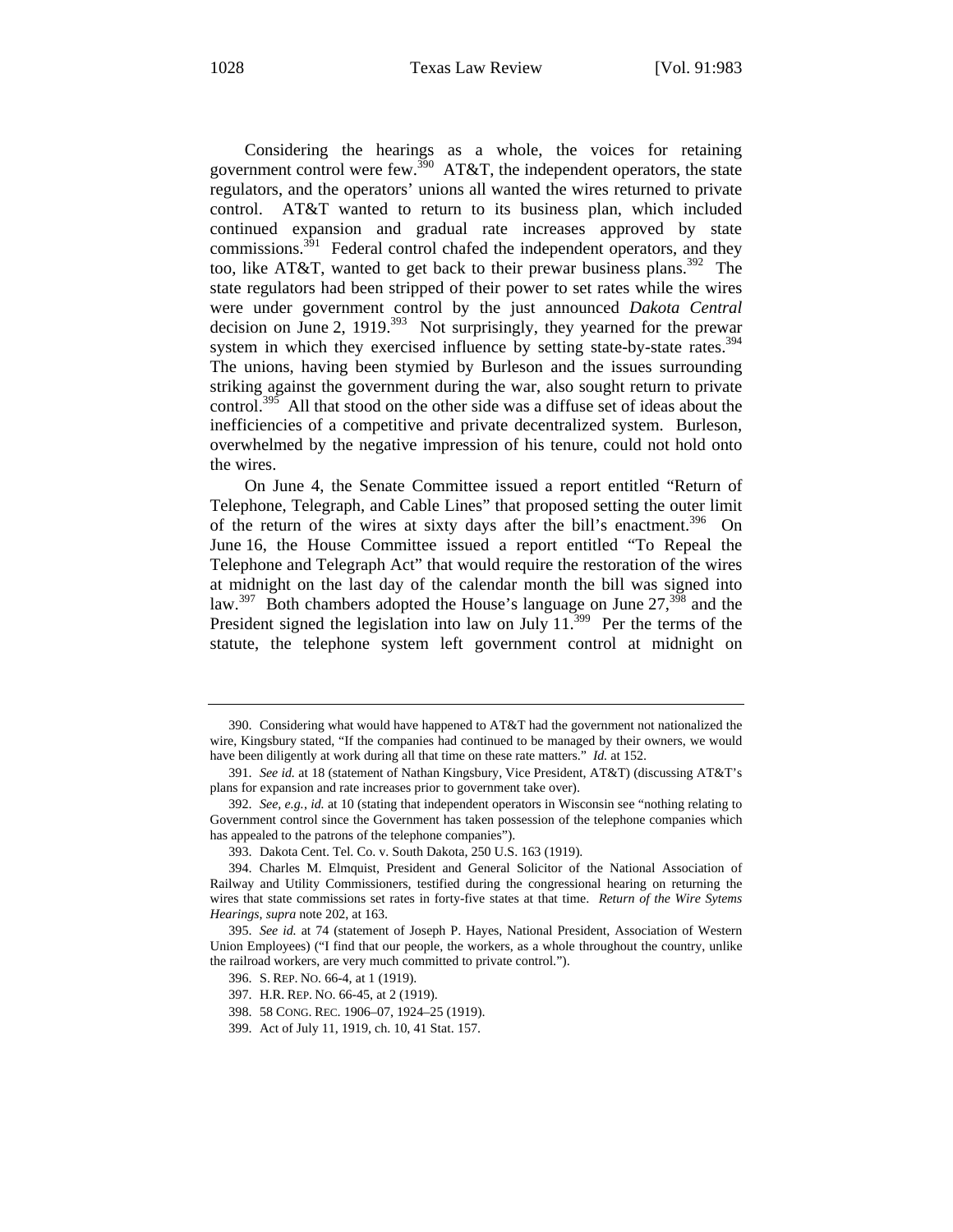July 31.400 The act provided that the rate increases that Burleson had approved would continue in force for up to four months.<sup>401</sup>

In the end, a number of factors brought the nation's experiment with a publicly owned telephone system to an end. As an initial matter, assurances that the initial proposal was only temporary placed a natural limit on the prospects for extending the period of government ownership. Indeed, Burleson continued to be dogged by accusations of trying to make the arrangement permanent.<sup>402</sup> The rate hikes that Burleson had authorized were intensely unpopular. Representative Aswell, the sponsor of the original legislation, said, "I owe it to my people and to Congress to apologize for my resolution if government control means increase in rates.<sup>5403</sup> Burleson's decisions had alienated key constituencies, such as the labor unions and the state regulatory authorities, not to mention the consumers that had hoped for less expensive service.<sup>404</sup> And both legislators and the public had the strong sense that the network had been poorly run by the government.<sup>405</sup>

After signing the order returning the wires to private control,  $406$ Burleson wrote a personal letter of thanks to Theodore Vail, then Chairman of the Board of Directors of  $AT&T<sup>407</sup>$  Reflecting on this period, Burleson wrote "to express [his] heartfelt appreciation" for Vail's assistance.<sup>408</sup> Burleson praised Vail's unselfishness, and hoped that the future of the wire service would involve "the same successful control and direction" which it had received under Vail's administration.<sup>409</sup> Wishing Vail "many years of health and happiness," Burleson signed off, "[y]our sincere friend," and an exceptional experiment in American telecommunications came to an end.<sup>410</sup>

AT&T emerged from this period in decent shape. Rates were raised and standardized.<sup>411</sup> The state regulatory commissions had been prevented from

406. OFFICE OF INFO., POST OFFICE DEP'T, ORDER 3380 (July 30, 1919), ASB, Box 24.

<sup>400.</sup> *Id.*

<sup>401.</sup> *Id.*

<sup>402.</sup> *See* 58 CONG. REC. 1347 (1919) (reporting debate over the government's authority to control the wire systems and change rates).

<sup>403.</sup> *The First Step*, TELEPHONY, Apr. 19, 1919, at 11.

<sup>404.</sup> *E.g.*, *Burleson Rapped on All Sides*, FOURTH EST., May 10, 1919, at 15, 15–16; Kenneth N. Bickers, *Transformations in the Governance of the American Telecommunications Industry*, *in* GOVERNANCE OF THE AMERICAN ECONOMY 77, 90 (John L. Campbell et al. eds., 1991); JOHN, *supra* note 17, at 403; MAY, *supra* note 17, at 50.

<sup>405.</sup> *See, e.g.*, 58 CONG. REC. 1347 (1919) (decrying the inefficiency of the wire systems under government control); *Representative Aswell Apologizes*, 43 AM. ECONOMIST 235, 235 (1919) (attacking the government's "experiment[ing] at the expense of the public" by seizing the wires and reporting widespread opposition to the same).

<sup>407.</sup> Letter from Albert Sydney Burleson to Theodore N. Vail, AT&T (July 30, 1919), ASB, Box 24.

<sup>408.</sup> *Id.* 

<sup>409.</sup> *Id.* 

<sup>410.</sup> *Id.* 

<sup>411.</sup> BROOKS, *supra* note 16, at 158–59.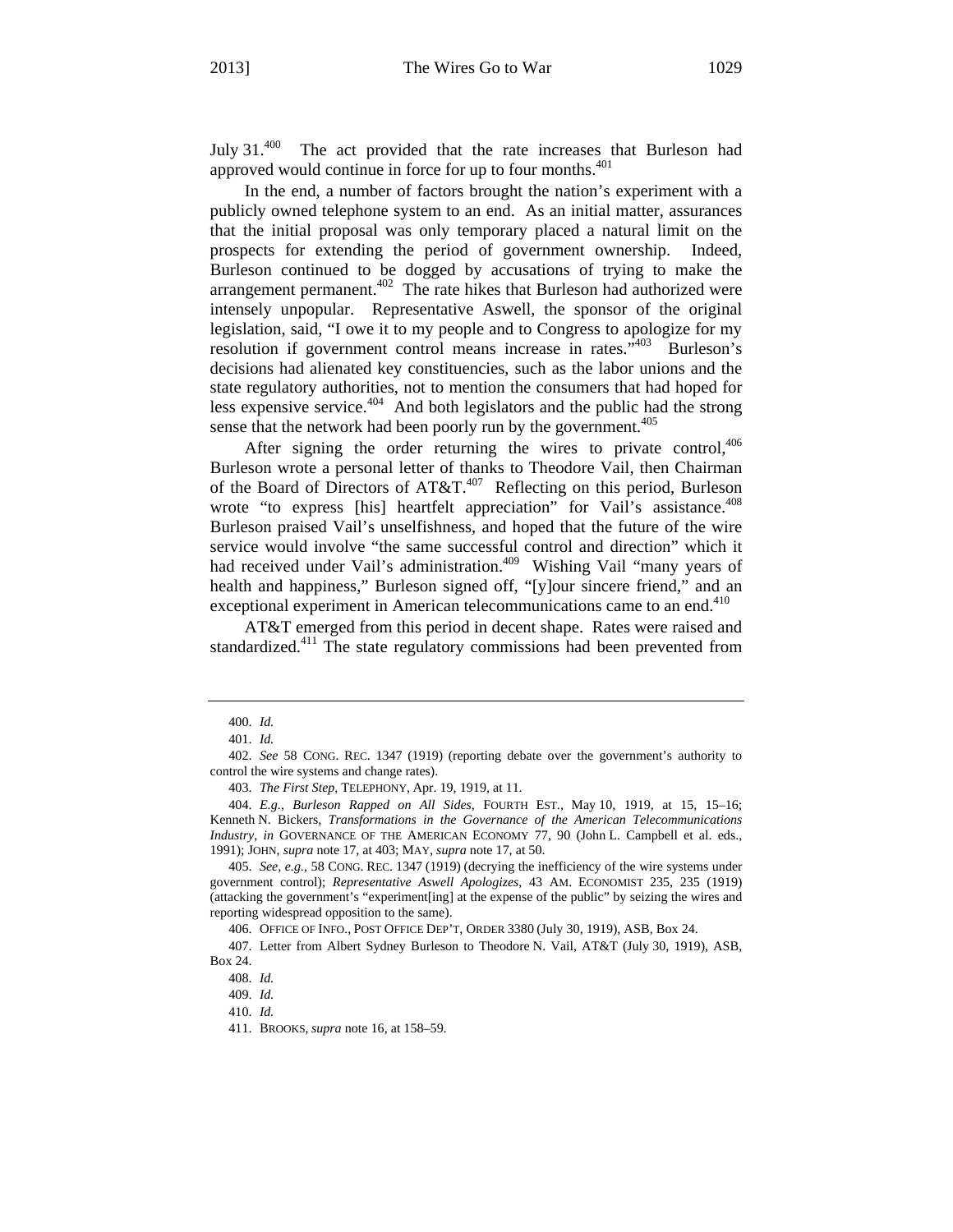blocking national rate increases. $412$  New universal service charges were added that subsidized development, and AT&T was permitted to retain its long-desired service connection charge despite the fact that it was justified as a war measure.<sup>413</sup> The unpopularity of the rate hikes and the labor troubles blunted calls for nationalization.<sup>414</sup> The Republican Party platform of 1920 was able to crow that we "took from the incompetent Democratic administration the administration of the telegraph and telephone lines of the country and returned them to private ownership."<sup>415</sup> Proposals to revive government ownership of the telephone system would continue to appear throughout the 1920s, but none were able to garner any substantial support.<sup>416</sup> Indeed, the nation's unhappy experience with government control of the telephone system is widely regarded as the death knell for calls for government ownership of telecommunications.<sup>417</sup>

#### III. Implications of the Government Takeover

The government takeover yields new insight into several key questions of telecommunications policy. First, it provides a new view of the reasons that the telephone network collapsed into a monopoly. Second, it provides a new perspective on the origins of universal service. Third, it adds a new twist to the development of state–federal relations. Fourth, it sheds new light on the proper scope of government intervention by identifying characteristics that are well and poorly suited to governmental control.

#### *A. The Reemergence of Monopoly*

One of the historical puzzles concerning the early telephone industry is how AT&T was able to reestablish its monopoly. By 1907, AT&T's market share had dropped below 50%.<sup>418</sup> And yet, the Bell System's market share had reached 80% by 1934.<sup>419</sup> Commentators typically attribute the

<sup>412.</sup> Bickers, *supra* note 404, at 90–91.

<sup>413.</sup> BROOKS, *supra* note 16, at 157–58.

<sup>414.</sup> *See id.* at 158 (discussing opposition to nationalization); COHEN, *supra* note 15, at 38 (noting opposition to rate increases brought about by nationalization); Bickers, *supra* note 17, at 152–54 (explaining why labor troubles in part made lowering rates infeasible and detailing objections to these rate increases).

<sup>415.</sup> Republican Platform of 1920, *in* NATIONAL PARTY PLATFORMS 1840–1972, *supra* note 41, at 232.

<sup>416.</sup> Cox & Byrnes, *supra* note 15, at 30 n.39.

<sup>417.</sup> JOHN, *supra* note 17, at 405 ("The failure of 'postalization' legitimated the ownership and operation of the telephone, telegraph, and cable by private corporations that would become a hallmark of managerial capitalism and a defining feature of the twentieth-century American political economy. Never again in the twentieth century would government ownership of the telephone and the telegraph occupy so prominent a place on the national political agenda."); MAY, *supra* note 17, at 54 (calling "the most lasting effect" of the takeover "was to discredit the principle of state socialism").

<sup>418.</sup> COHEN, *supra* note 15, at 27.

<sup>419.</sup> BROCK, *supra* note 15, at 177.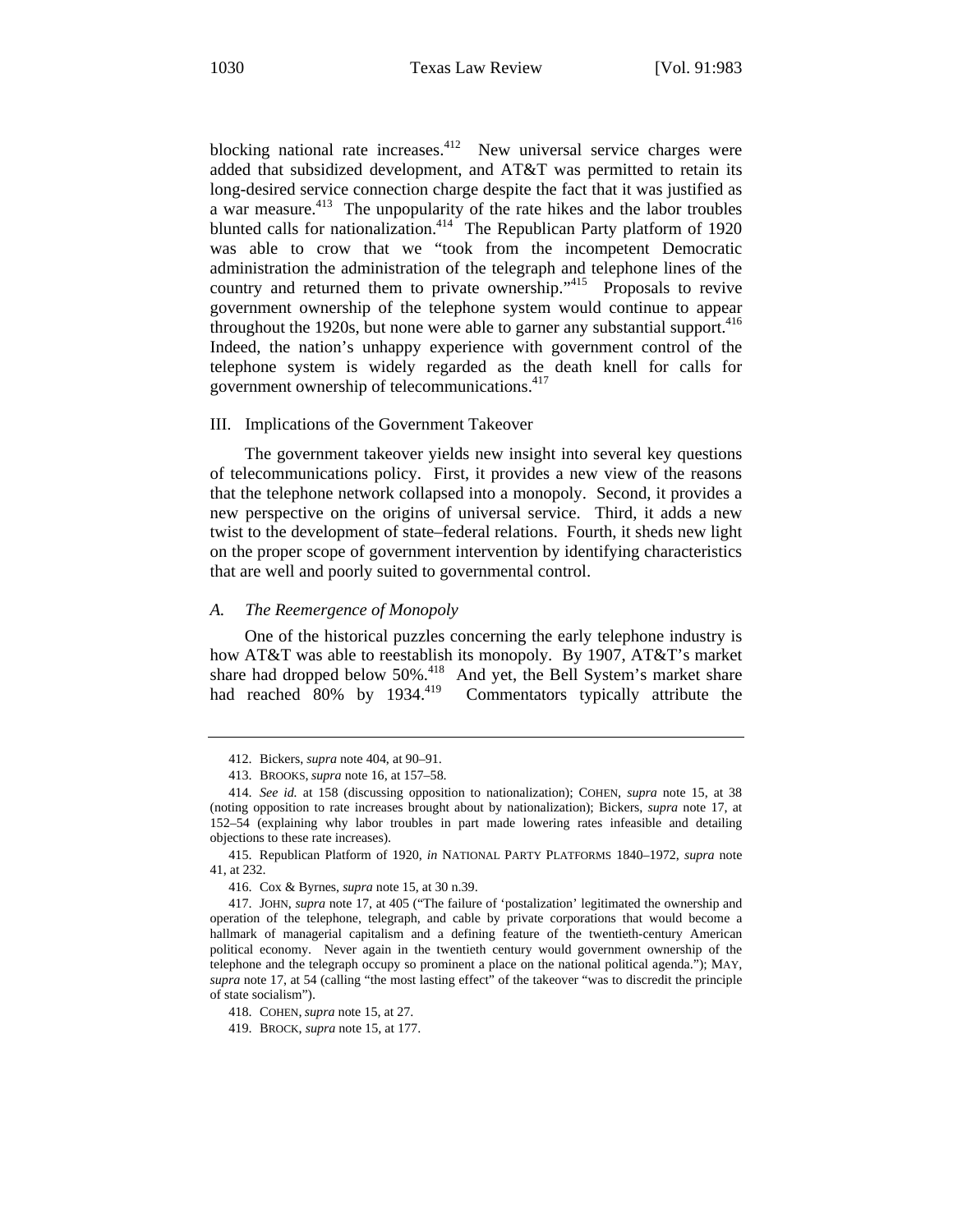reestablishment of monopoly to one of two causes. First, they suggest that the presence of scale economies or network economic effects rendered telephony a natural monopoly.<sup>420</sup> Second, they argue that the reemergence of monopoly is the result of the unwillingness of antitrust authorities to curb Theodore Vail's ambitions.<sup>421</sup> A close look at the history of the government takeover and the data that it generated reveals that neither factor was decisive. Instead, industry consolidation was directly influenced by deliberate government policy.

*1. Natural Monopoly.—*One possible explanation for the reemergence of Bell dominance is that the telephone network is a natural monopoly. Indeed, many distinguished observers regard this as uncontroversial. $422$ Natural monopoly is believed to be the result of the supply-side scale economies associated with constantly declining costs or the demand-side scale economies associated with network economic effects. The circumstances surrounding the takeover make clear that neither provides a convincing explanation.

*a. Scale Economies.—*The most frequently cited explanation for the reemergence of monopoly is the economies of scale associated with high fixed costs.<sup>423</sup> The presence of unexhausted economies of scale causes unit costs to decline as volume increases.<sup> $424$ </sup> When average costs decline, the firm with the largest volume can underprice its rivals, which causes it to take even more share of the market. If the economies of scale remain unexhausted, markets that begin as competitive will collapse into natural monopolies.

A revisionist history has emerged pointing out that telephone service was not a declining cost industry. In particular, when switching was performed manually by operators sitting at a switchboard, it did not scale.<sup>425</sup> The deployment of mechanical switches would eventually change this limitation, but AT&T did not begin deploying mechanical switches until the

<sup>420.</sup> Weiman & Levin, *supra* note 142, at 104.

<sup>421.</sup> *See* BROOKS, *supra* note 16, at 143–45 (discussing Vail's view of regulation and the government's initial nonregulation of telephone rates).

<sup>422.</sup> *See, e.g.*, FAULHABER, *supra* note 6, at 107 ("Indeed, until the late 1960s few questioned that the telephone industry was a natural monopoly."); HUBER ET AL., *supra* note 6, at 86 ("Is the telephone industry (or any part of it) a natural monopoly? Until the 1960s, the answer was generally presumed to be yes, from end to end."); 3B PHILLIP E. AREEDA & HERBERT HOVENKAMP, ANTITRUST LAW ¶ 787c, at 366 (3d ed. 2008) ("Until the 1960s or 1970s long distance telephone connections between local exchanges in the United States were considered as much a natural monopoly as the local exchanges themselves.").

<sup>423.</sup> *Cf.* BROOKS, *supra* note 16, at 133–34 (outlining how AT&T's economies of scale advantage allowed it to buy up competitors and work towards a monopoly); JEFFREY CHURCH  $\&$ ROGER WARE, INDUSTRIAL ORGANIZATION 55 (2000) (identifying long-run fixed costs as a source of economies of scale).

<sup>424.</sup> CHURCH & WARE, *supra* note 423, at 54.

<sup>425.</sup> Milton Mueller, *The Switchboard Problem: Scale, Signaling, and Organization in Manual Telephone Switching, 1877–1897*, 30 TECH. & CULTURE 534, 559 (1989).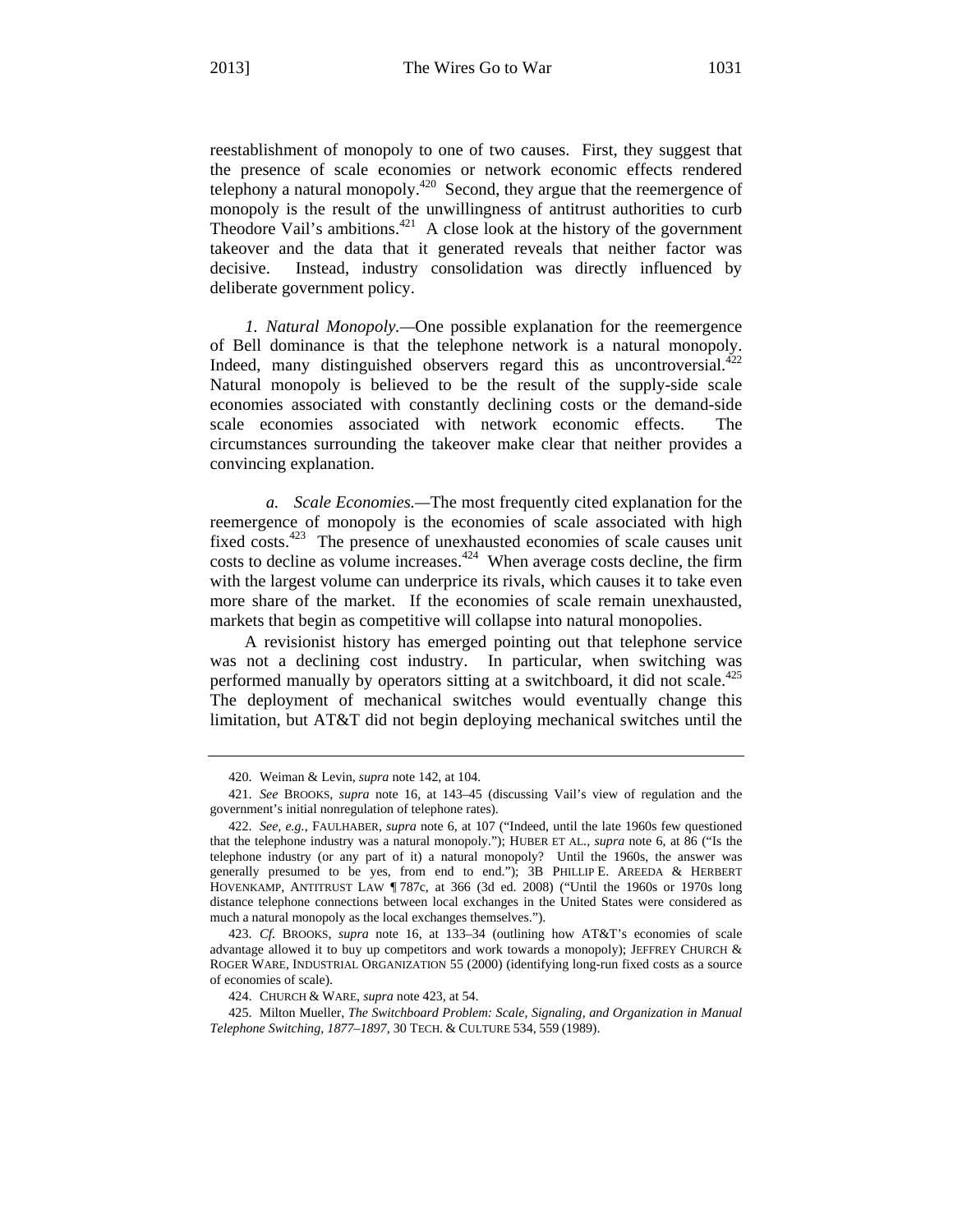1920s.<sup>426</sup> Both AT&T and its competitors found a need to request rate increases as their operations grew.<sup>427</sup>

Interestingly, contemporary observers recognized the absence of scale economies in the telephone industry.<sup>428</sup> Indeed, Nathan Kingsbury made precisely this point in his testimony regarding the return of the wire systems. Kingsbury stated that installation cost more in the cities than in the rural areas because of the need for additional central switching stations.<sup>429</sup> Each central station could only take about 10,000 lines, and as a city grew, AT&T was forced to install new central stations, with new trunk lines between those stations.<sup>430</sup> Trunk lines were exceedingly expensive.<sup>431</sup> Moreover, as the central stations grew in a city, the company was required to employ additional inter-operator connectors.<sup>432</sup> While automatic switches could overcome some of these issues, the costs of installing new trunk lines between new central stations could not be ameliorated.<sup>433</sup> Summing up this situation, Kingsbury stated, "The profit per unit decreases as the number of units increases.",434

Interestingly, the takeover provided data in which the diseconomies of scale were apparent. In 1916, the government collected data on the operations of telephone systems,  $435$  apparently to assist it with the management of these companies.<sup>436</sup> Plotting cost per telephone against the

429. MUELLER, *supra* note 10, at 41.

430. Kingsbury said, "[A]s the city grows it is necessary to install a larger and larger number of central offices because a girl's arm is just so long, and as the manual switchboards are constructed she can only reach about 10,000 stations with her arm." *1919 House Hearings*, *supra* note 338, at 31 (statement of Nathan Kingsbury, Vice President, AT&T).

http://archive.org/details/TelephoneAndTelegraphCompaniesReportingToTheIccFor1916.

<sup>426.</sup> *E.g.*, H.R. DOC. NO. 76-340, at 261 (1939); A HISTORY OF ENGINEERING AND SCIENCE IN THE BELL SYSTEM: THE EARLY YEARS (1875–1925), at 552–53, 611–12 (M.D. Fagen ed., 1975); ROBERT J. CHAPUIS, 100 YEARS OF TELEPHONE SWITCHING (1878–1978), at 249 (1982); Joan Nix & David Gabel, *The Introduction of Automatic Switching into the Bell System: Market Versus Institutional Influences*, 30 J. ECON. ISSUES 737, 738 (1996).

<sup>427.</sup> MUELLER, *supra* note 10, at 36–37; *see also* Weiman & Levin, *supra* note 142, at 104 (discussing AT&T's growth and the increasing costs that ensued).

<sup>428.</sup> *E.g.*, J. MAURICE CLARK, STUDIES IN THE ECONOMICS OF OVERHEAD COSTS 321 (1923) ("Telephone companies . . . show no signs of economy with increased size, but rather the opposite.").

<sup>431.</sup> *Id.* 

<sup>432.</sup> *Id.* at 32.

<sup>433.</sup> *See Return of the Wire Systems Hearings*, *supra* note 202, at 35 (describing technology that eliminated the 10,000-line limit but still required trunk lines).

<sup>434.</sup> *Id.* at 30. "The difficulty is that the larger the number of units you serve in the telephone business, under conditions that exist requiring a larger and larger investment per unit, a larger and larger operating cost per unit, that larger investment and larger cost goes up so fast that the larger the number of units you serve, the more it costs per unit to serve them." *Id.* 

<sup>435.</sup> Memorandum from Bureau of Statistics, Interstate Commerce Comm'n on Tel. Cos. & Tel. Cos. Reporting to the Interstate Commerce Comm'n for the Calendar Year 1916 (Aug. 20, 1918) *available at* 

<sup>436.</sup> Douglas Galbi, *Early U.S. Telephone Industry Data*, GALBITHINK.ORG, http://www.galbithink.org/telcos/early-telephone-data.htm.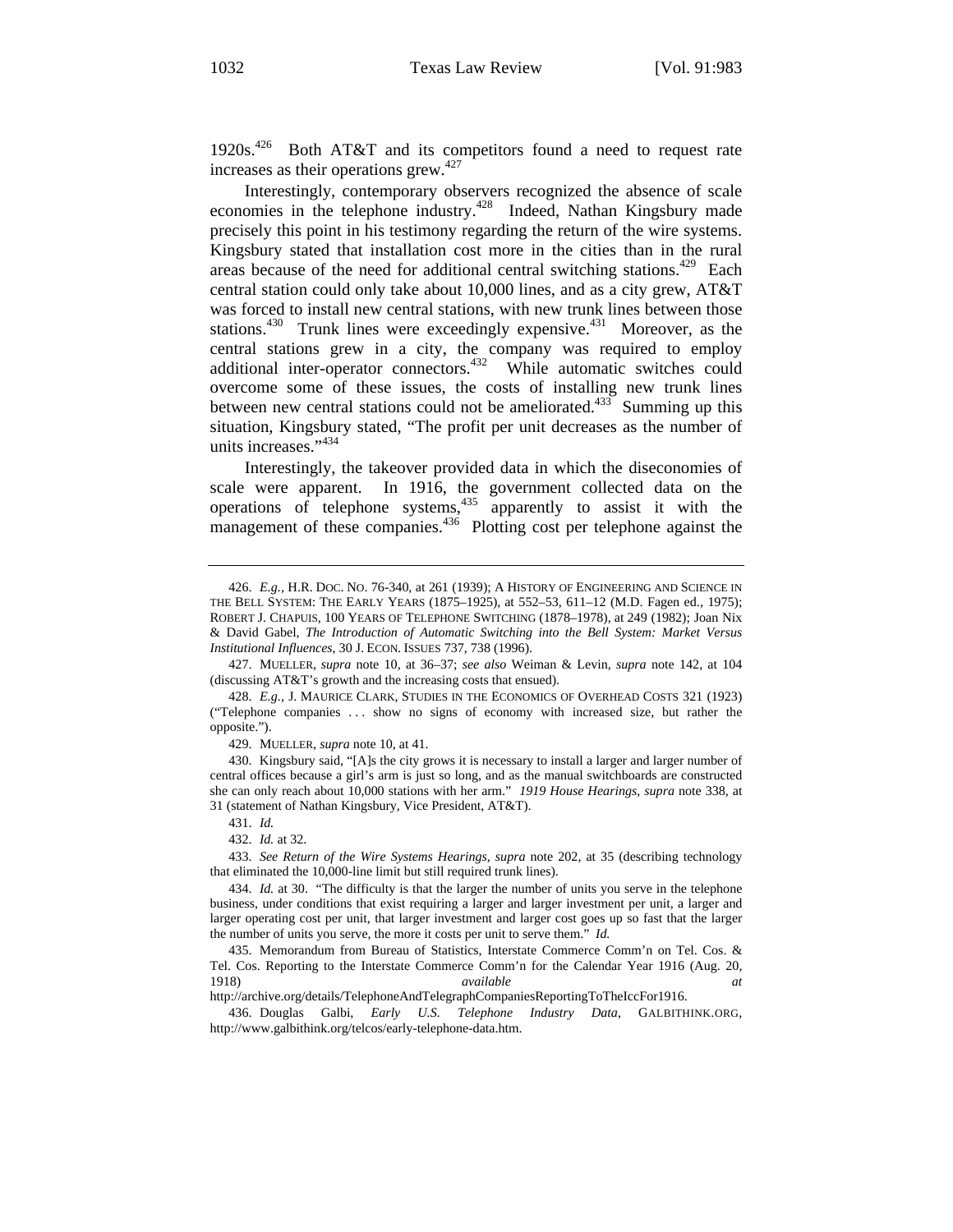number of subscribers reveals a clear upward trend, suggesting the presence of diseconomies of scale rather than scale economies.



Figure 1. Cost Scaling Among U.S. Telephone Companies in 1916

Source: Douglas Galbi, *Dis-Economies in Communications Networks*, PURPLE MOTES (Apr. 25, 2010), http://purplemotes.net/2010/04/25/economies-and-dis-economies-incommunications-networks/.

Telephone companies facing increasing costs found themselves constantly having to ask municipal regulators to approve rate increases.<sup>437</sup> This was particularly difficult for the independents who offered the benefits of cheaper rates as the principal reason for being allowed to enter.<sup>438</sup>

*b. Network Economic Effects.—*Dominant positions are also often attributed to another economic concept known as network economic effects. Network economic effects exist when the value of a network increases with the number of subscribers.<sup>439</sup> To use a classic example, consumers during the 1980s who were choosing between the two leading videocassette recorder (VCR) formats (Sony Betamax and VHS) did not really care about their

<sup>437.</sup> MUELLER, *supra* note 10, at 66.

<sup>438.</sup> *Id.* at 37.

<sup>439.</sup> DANIEL F. SPULBER & CHRISTOPHER S. YOO, NETWORKS IN TELECOMMUNICATIONS 4  $(2009).$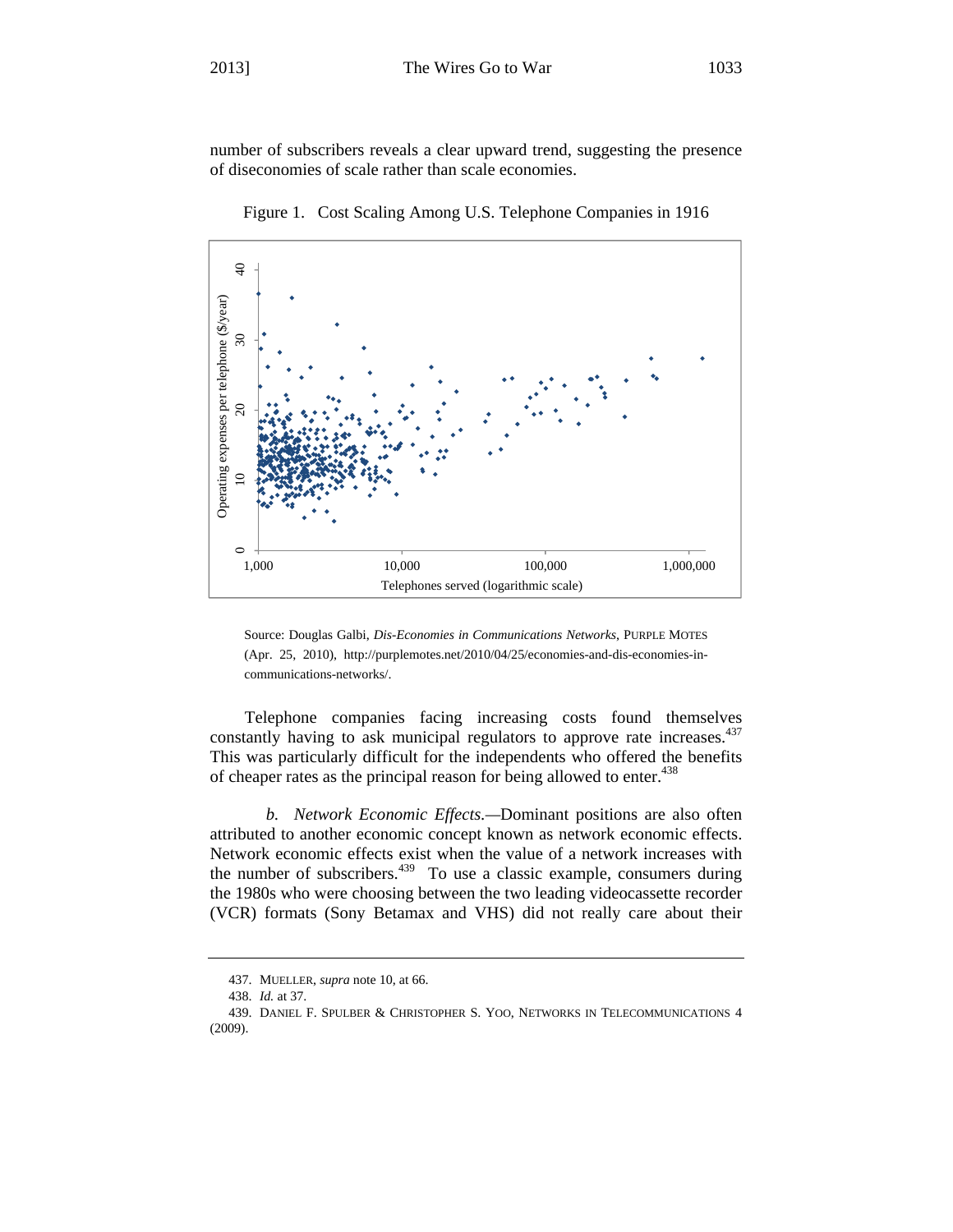technical capabilities.440 What determined the value is which format the majority of other VCR owners would adopt.<sup>441</sup> The telephone system is regarded as a paradigmatic example of a network that exhibits network economic effects.442 As AT&T noted in its 1901 Annual Report:

That the system be complete and of the greatest utility, it is necessary that as many persons as possible should be connected to it as to be able to talk or be talked to by telephone. . . . [The user's] advantage as a telephone subscriber is largely measured by the number of persons with whom he may be put in communication. $443$ 

AT&T similarly observed in its 1908 Annual Report, "A telephone without a connection at the other end of the line—is . . . one of the most useless things in the world. Its value depends on the connection with the other telephone—and increases with the number of connections."444

Network economic effects can give large companies a competitive advantage. The fact that larger networks are more valuable provides strong incentives for new customers to opt for the larger network. $445$  This in turn makes the largest network still larger, further reinforcing its competitive advantage.446 This advantage can come from having more local subscribers.<sup>447</sup> The market leader could ensure that it alone enjoyed those advantages simply by refusing to interconnect with the other network.<sup>448</sup>

<sup>440.</sup> *See* Hiroshi Ohashi, *The Role of Network Effects in the US VCR Market, 1978–1986*, 12 J. ECON. & MGMT. STRATEGY 447, 449 (2003) (explaining that improvements in Beta's product quality were not enough to overcome network effects).

<sup>441.</sup> *Id.* at 448.

<sup>442.</sup> *See* Christopher S. Yoo, *Network Neutrality, Consumers, and Innovation*, 2008 U. CHI. LEGAL F. 179, 223 n.139 (collecting authorities).

<sup>443.</sup> Ithiel de Sola Pool et al., *Foresight and Hindsight: The Case of the Telephone*, *in* THE SOCIAL IMPACT OF THE TELEPHONE 127, 131 (Ithiel de Sola Pool ed., 1977) (ellipsis and alteration in original) (quoting AT&T CO., ANNUAL REPORT OF THE DIRECTORS OF AMERICAN TELEPHONE & TELEGRAPH COMPANY TO THE STOCKHOLDERS FOR THE YEAR ENDING DECEMBER 31, 1901, at 6 (1902)).

<sup>444.</sup> AT&T CO., ANNUAL REPORT OF THE DIRECTORS OF AMERICAN TELEPHONE & TELEGRAPH COMPANY TO THE STOCKHOLDERS FOR THE YEAR ENDING DECEMBER 31, 1908, at 21 (1909).

<sup>445.</sup> Howard A. Shelanski & J. Gregory Sidak, *Antitrust Divestiture in Network Industries*, 68 U. CHI. L. REV. 1, 8 (2001).

<sup>446.</sup> *Id.* at 8–9.

<sup>447.</sup> *See* Mark A. Lemley, *Antitrust and the Internet Standardization Problem*, 28 CONN. L. REV. 1041, 1046 n.19 (1996) (recognizing network effects in phone service and noting that phone companies were originally successful as local-only providers); MUELLER, *supra* note 10, at 72–73 (noting that demand for long-distance service was initially very low).

<sup>448.</sup> Shelanski & Sidak, *supra* note 445, at 8; *see also* BROOKS, *supra* note 16, at 114 (describing how Bell's policy against interconnection gave it a competitive advantage over independents). *But see* LIPARTITO, *supra* note 14, at 250 n.4 ("The notion that Bell's refusal to interconnect was a potent competitive weapon is an article of faith in telephone literature.").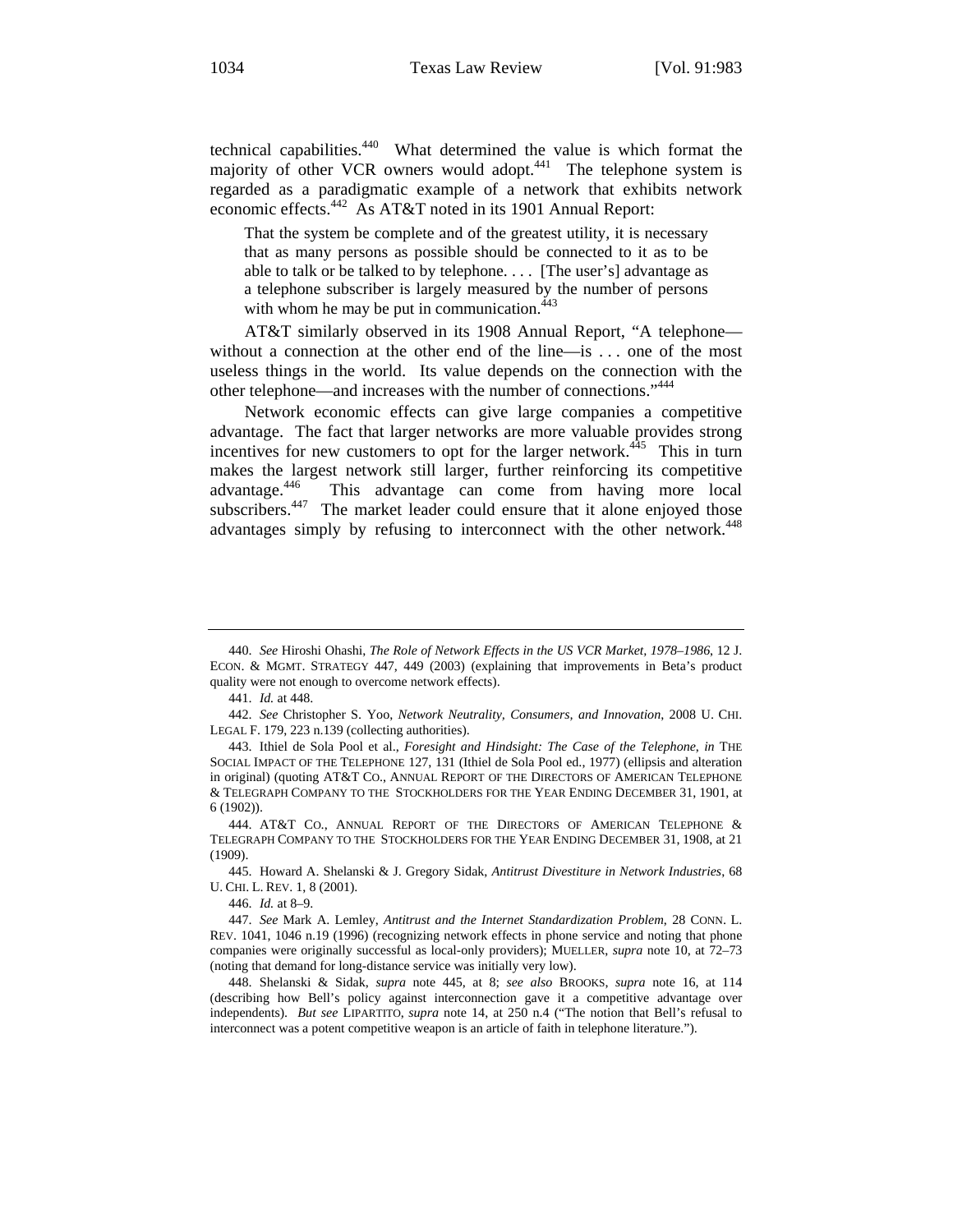Alternatively, others have suggested that greater reach made possible by AT&T's key long-distance patents made its network more desirable.<sup>449</sup>

Looking at only the national numbers, arguments that AT&T's overall size gave it a strategic advantage are hard to reconcile with the fact that in 1907, the independents controlled more subscribers than did  $AT&T.<sup>450</sup>$  The independents could thus nullify whatever advantages AT&T enjoyed simply by interconnecting with one another.<sup>451</sup> That said, national numbers are somewhat misleading in that subscribers during the World War I era made almost exclusively local calls.<sup>452</sup> What mattered, then, was the percentage of customers that any particular company controlled locally, not nationally. Although AT&T continued to enjoy a strong position in the northeast and mid-Atlantic states, the independents were the market leaders in the Midwest.<sup>453</sup> The independents were also stronger in small towns and rural communities that  $AT&T$  had neglected.<sup>454</sup> In those areas, local network economic effects would have favored the independents, not  $AT&T.^{455}$  The fact that AT&T also lost market share in markets which it entered first further cuts against network economic effects as a source of competitive advantage.<sup>456</sup>

Moreover, it is recognized that customer heterogeneity can ameliorate network economic effects.<sup>457</sup> If subscribers place a higher value on a small subset of people, what matters is not the total number of people who subscribe, but rather whether the people most important to that subscriber join the network.<sup>458</sup> When this is the case, different groups can segregate into

<sup>449.</sup> BROCK, *supra* note 15, at 119; FAULHABER, *supra* note 14, at 3; John V. Langdale, *The Growth of Long-Distance Telephony in the Bell System: 1875–1907*, 4 J. HIST. GEOGRAPHY 145, 155 (1978).

<sup>450.</sup> *See* Langdale, *supra* note 449, at 152 (providing a breakdown of 1907 phone ownership).

<sup>451.</sup> *See* Roger G. Noll & Bruce M. Owen, *The Anticompetitive Uses of Regulation:* United States v. AT&T, *in* THE ANTITRUST REVOLUTION 290, 292 (John E. Kwoka, Jr. & Lawrence J. White eds., 1989) (noting that the independents were able to effectively compete by interconnecting).

<sup>452.</sup> *See* Robert MacDougall, *The People's Telephone: The Political Culture of Independent Telephony*, 1 BUS. & ECON. HIST. ONLINE 1, 13 (2003), www.thebhc.org/publications/ BEHonline/2003/MacDougall.pdf (remarking that even as late as 1930, less than half of 1% of all telephone calls crossed state lines).

<sup>453.</sup> Jeffrey E. Cohen, *The Telephone Problem and the Road to Telephone Regulation in the United States, 1876–1917*, 3 J. POL. HIST. 42, 49 (1991).

<sup>454.</sup> *Id.* at 48.

<sup>455.</sup> MUELLER, *supra* note 10, at 59, 62.

<sup>456.</sup> Cohen, *supra* note 453, at 49.

<sup>457.</sup> *See* Christopher S. Yoo, *When Antitrust Met Facebook*, 19 GEO. MASON L. REV. 1147, 1151–53 (2012) (noting that increased heterogeneity can work to counterbalance certain network effects); SPULBER & YOO, *supra* note 439, at 140 ("[N]etwork externalities may be substantially mitigated if user preferences are nonuniform.").

<sup>458.</sup> *See* Bob Briscoe et al., *Metcalfe's Law Is Wrong: Communications Networks Increase in Value as They Add Members—But by How Much? The Devil Is in the Details*, IEEE SPECTRUM, July 2006, at 34, 37 (pointing out that different connections within a network have different values).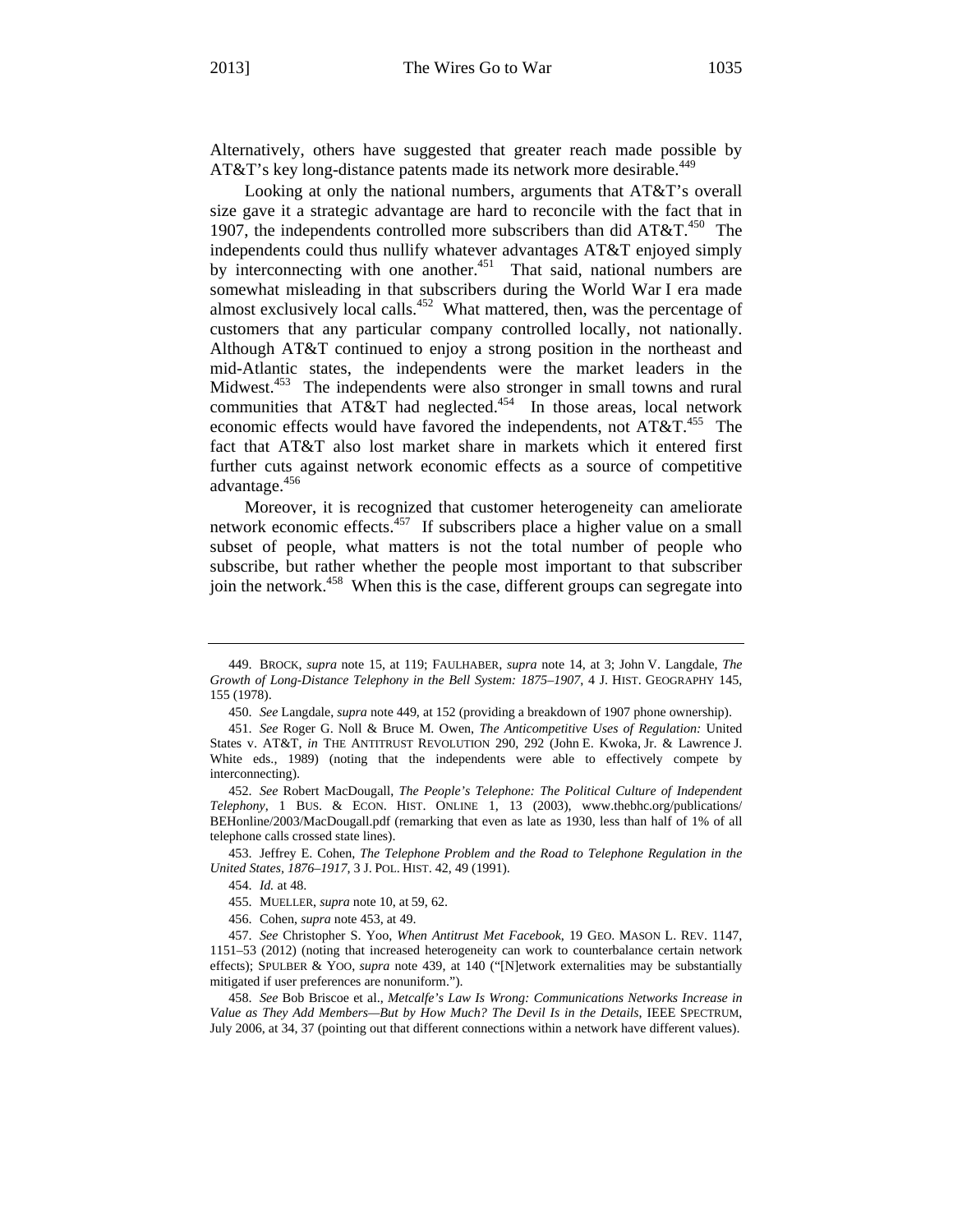different networks without any significant loss in value.<sup>459</sup> What little loss remains can be substantially ameliorated if gateways exist between the networks.<sup>460</sup>

As Milton Mueller has pointed out, this is precisely what occurred in the early telephone network.<sup>461</sup> "Classes and neighborhoods divided themselves into user communities."462 When they needed to call the other network, they had easy access to bridge technologies, such as payphones or free phones maintained by drugstores and saloons to attract business.<sup>463</sup> Perhaps the best evidence that network economic effects did not give AT&T any advantage in local markets is the fact that the independents expressed little interest in interconnecting with AT&T.464 Clearly, the independents did not see their inability to reach a larger number of customers as a competitive disadvantage.

All of these considerations undercut the suggestion that AT&T was able to use network economic effects in local telephone markets to restore its dominance. But what about long distance? As an initial matter, interstate long-distance calling represented a trivially small fraction of overall telephone revenues.<sup>465</sup> As one customer noted in 1909, truly long-distance telephoning was "of little commercial or social importance."<sup>466</sup>

<sup>459.</sup> *See* S.J. Liebowitz & Stephen E. Margolis, *Are Network Externalities a New Source of Market Failure?*, *in* 17 RESEARCH IN LAW AND ECONOMICS 1, 18–19 (Richard O. Zerbe, Jr. & William Kovacic eds., 1995) (describing two scenarios where a network increases in value not only by increasing the sheer number of users, but also by increasing the desirability of communication between those users).

<sup>460.</sup> Yoo, *supra* note 457, at 1153–54.

<sup>461.</sup> MUELLER, *supra* note 10, at 20–29.

<sup>462.</sup> *Id.* at 85; *see also* MacDougall, *supra* note 452, at 13 (describing the choice between AT&T's extensive network and an independent's intensive network was often one that divided along class lines).

<sup>463.</sup> MUELLER, *supra* note 10, at 82, 85; *see also* BROCK, *supra* note 15, at 110 (observing that there was often not much to be gained in the first place by connecting telephone networks with each other).

<sup>464.</sup> MUELLER, *supra* note 10, at 10, 51, 78–79; Gabel, *supra* note 138, at 353–54.

<sup>465.</sup> *See* MUELLER, *supra* note 10, at 72–73 & n.50 (noting that "[t]he demand for telephone connections between points over 200 miles apart was still restricted to a tiny minority of users" and citing an AT&T report from 1900 that 98% of calls placed from cities and 95% of calls placed from small towns were to points within 50 miles); MacDougall, *supra* note 462, at 13 n.46 (citing a 1905 statement by an Independent that 98% of all long-distance calls were placed to points within a one hundred-mile radius). For later statements to the same effect, see *Smith v. Ill. Bell Tel. Co*., 282 U.S. 133, 147 (1930) (reporting that interstate calls constituted 0.5% of all telephone traffic); *Hearings on S. 6 Before the Comm'n. on Commc'ns of the H. Comm. on Interstate Commerce*, 71st Cong. 1565, 1585–86 (1930) (statement of Joseph B. Eastman, Comm'r, Interstate Commerce Comm'n) (reporting that interstate traffic represented 0.47% of all exchange calls and 0.46% of total exchange revenue and that if exchange and toll calls were combined, intrastate traffic represented 1.36% of all calls and 9.9% of revenue).

<sup>466.</sup> Gansey R. Johnson, *Telephone Combination: Would It Serve a Good Purpose?*, TELEPHONY, Jan. 2, 1909, at 5, 7.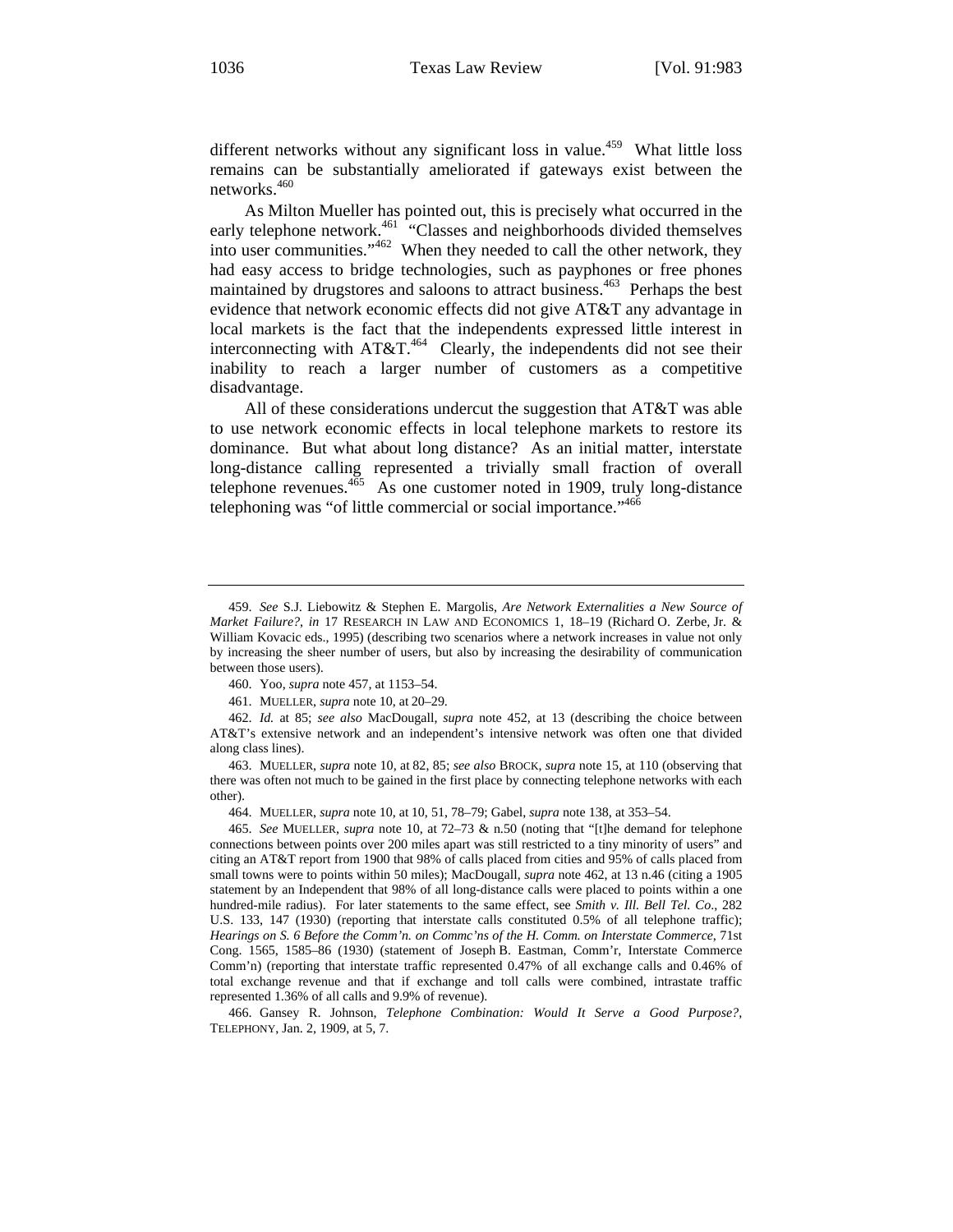What little long distance traffic existed tended to be regional. $467$  In regional long distance, AT&T enjoyed no technological advantage, as both the independents and the Bell System simply connected adjacent exchanges.<sup>468</sup> Indeed, AT&T President Frederick Fish was forced to concede in 1903 that the company held "no controlling patents on long distance telephone apparatus or systems" and that "long distance lines of some commercial value [could] be constructed and operated by anyone."<sup>469</sup>

Moreover, AT&T had focused most of its attention on connecting distant points.<sup>470</sup> The skeletal pattern that resulted made AT&T weaker with respect to short-haul long distance.<sup>471</sup> The independents' focus on intensive coverage of smaller areas put them in a stronger position.<sup>472</sup> In the words of the president of one independent, his company "has the near long distance points, the Bell [has] the far-off."<sup>473</sup> Between the two, it was the near-longdistance points that mattered more.<sup>474</sup>

It is thus hard to see how either scale economies or network economic effects could have been the means through which AT&T reestablished its monopoly. The answer must lie elsewhere.

*2. The Supposedly Lax Enforcement of the Antitrust Laws.—*Other commentators attribute the reemergence of monopoly to a failure of antitrust enforcement in two ways. First, some assert that government intervention occurred after AT&T had reestablished its monopoly position and that the authorities should have forced AT&T to divest its newly acquired properties.<sup>475</sup> Second, some argue that antitrust authorities implemented the Kingsbury Commitment in a way that permitted the Bell System to continue to merge to monopoly.476 Specifically, the Commitment did not prevent AT&T from acquiring independent local telephone companies with which they did not directly compete.<sup>477</sup> Many scholars have claimed that the

474. *Id.*

<sup>467.</sup> *See* MUELLER, *supra* note 10, 72–73 (noting that "[n]o more than 5 percent of all telephone calls were to points more than fifty miles away" and that "the real source of competitive advantage was comprehensive coverage of a particular region corresponding to the interest of the majority of telephone users").

<sup>468.</sup> *Id.*

<sup>469.</sup> *Id.* at 72 n.49.

<sup>470.</sup> *See id.* at 73 (noting that prior to 1894 Bell pursued the long-distance market "to the exclusion of most others" and that "[t]he new emphasis on intensive toll line development within the licensee companies' territories was actually a sharp departure from the old Bell vision").

<sup>471.</sup> *Id.* at 73, 90.

<sup>472.</sup> *See* MacDougall, *supra* note 462, at 11–12 (arguing that AT&T "regarded its long lines as a major competitive weapon" but that "middle distance connections became a key competitive weapon for the independents").

<sup>473.</sup> FREDERICK S. DICKSON, TELEPHONE INVESTMENTS AND OTHERS 41 (1905).

<sup>475.</sup> *See supra* note 162 and accompanying text.

<sup>476.</sup> *See supra* notes 163–64 and accompanying text.

<sup>477.</sup> *See supra* note 163 and accompanying text.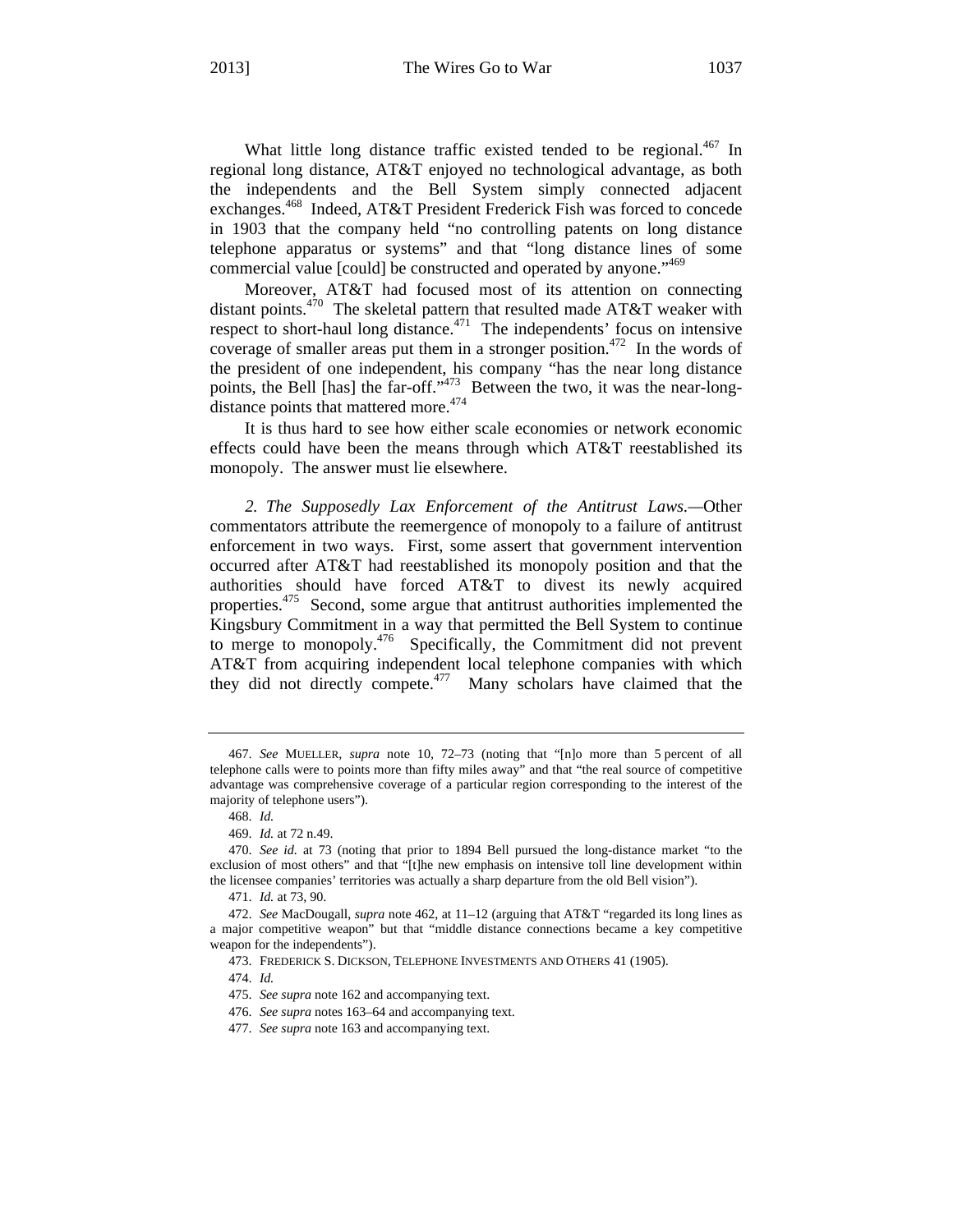antitrust authorities allowed mergers of competitive companies so long as the transaction involved a swap of lines.<sup>478</sup>

Claims that the Kingsbury Commitment arrived too late are belied by the fact that the independents still controlled 45% of the national market at the time of the settlement,<sup>479</sup> leaving AT&T's share well below the threshold needed to constitute a monopoly.<sup>480</sup> Moreover, as noted above, regional share mattered more than national share, and in many regions, independents still enjoyed majority positions.<sup>481</sup> Had the Kingsbury Commitment simply stabilized the industry structure that existed in 1913, it would not have inevitably collapsed back into monopoly.

<sup>478.</sup> *See supra* note 164 and accompanying text.

<sup>479.</sup> U.S. DEP'T OF COMMERCE, HISTORICAL STATISTICS OF THE UNITED STATES: COLONIAL TIMES TO 1970 (pt. 2) 783 (Bicentennial ed. 1975); *see also* COHEN, *supra* note 15, at 27 (stating that AT&T's market share "dipped below 50 percent"); MUELLER, *supra* note 10, at 133 (noting that at the time of the agreement dual service remained in 13% of all communities with exchanges in the United States); Krishna P. Jayaker & Harmeet Sawhney, *Universal Service: Beyond Established Practice to Possibility Space*, 28 TELECOMM. POL'Y 339 (2004) (noting that "significant market share remained with the independents until 1921, when the Willis-Graham Act again permitted the Bell System to acquire non-affiliated companies") ; Steve G. Parsons & James Bixby, *Universal Services in the United States: A Focus on Mobile Communications*, 62 FED. COMM. L.J. 119, 125 (arguing that independents maintained significant market share until 1921).

<sup>480.</sup> *See* United States v. Aluminum Co. of Am., 148 F.2d 416, 424 (2d Cir. 1945) (expressing doubts that 60% to 64% market share would be enough to constitute a monopoly in the aluminum market).

<sup>481.</sup> *See supra* notes 453–54, 472 and accompanying text.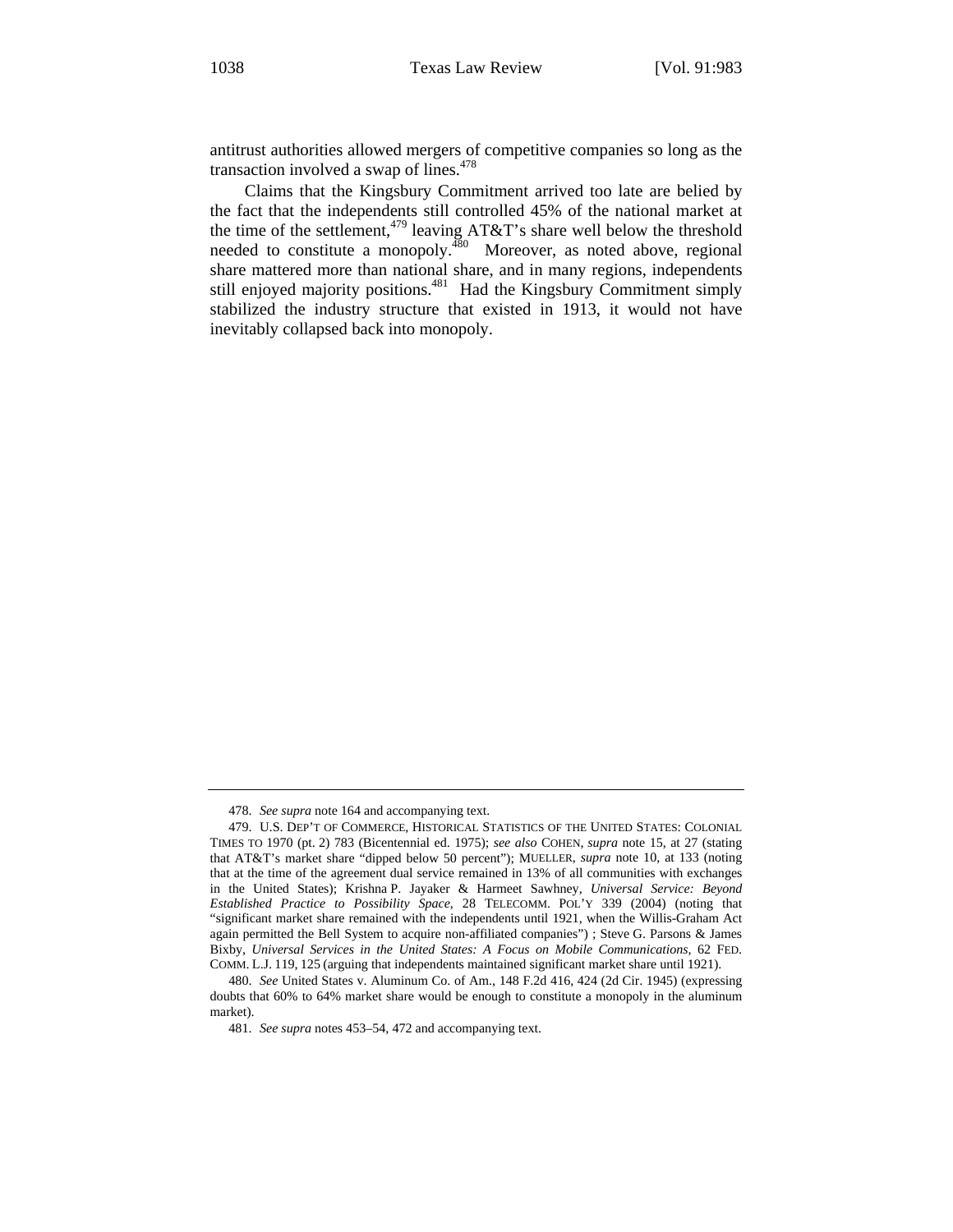

Figure 2. Telephone Lines Purchased and Sold by the Bell System, 1912–1921

Source: FED. COMMC'NS COMM'N, REPORT ON CONTROL OF TELEPHONE COMMUNICATIONS: CONTROL OF INDEPENDENT TELEPHONE COMPANIES 42 tbl.v (1937).

The suggestion that the Kingsbury Commitment did nothing to slow AT&T's acquisition strategy is also belied by the facts. As Figure 2 shows, the three years following the imposition of the Kingsbury Commitment saw a sharp drop in the number of lines acquired by the Bell System. Had AT&T been simply allowed to swap lines with its competitors, its acquisition numbers would have remained high and been counterbalanced by an equal number of lines acquired by the independents. Yet this is not the pattern observed following 1913. The fact that the number of lines acquired by the Bell System dropped in 1913, 1914, 1915, and 1916 suggests that the Kingsbury Commitment was effective in slowing AT&T's acquisition policy for at least three years.

*3. Government-Mandated Consolidation as a Missing Consideration.—* The biggest factor missing from the explanation of the reestablishment of the Bell System is the government takeover during World War I. As noted above, industry consolidation was one of Burleson's central policies during the takeover. Consequently, acquisitions spiked in 1918, only to drop off again in 1919 and 1920 after the return of the wires until the Willis-Graham Act completely abrogated antitrust review of telecommunications mergers in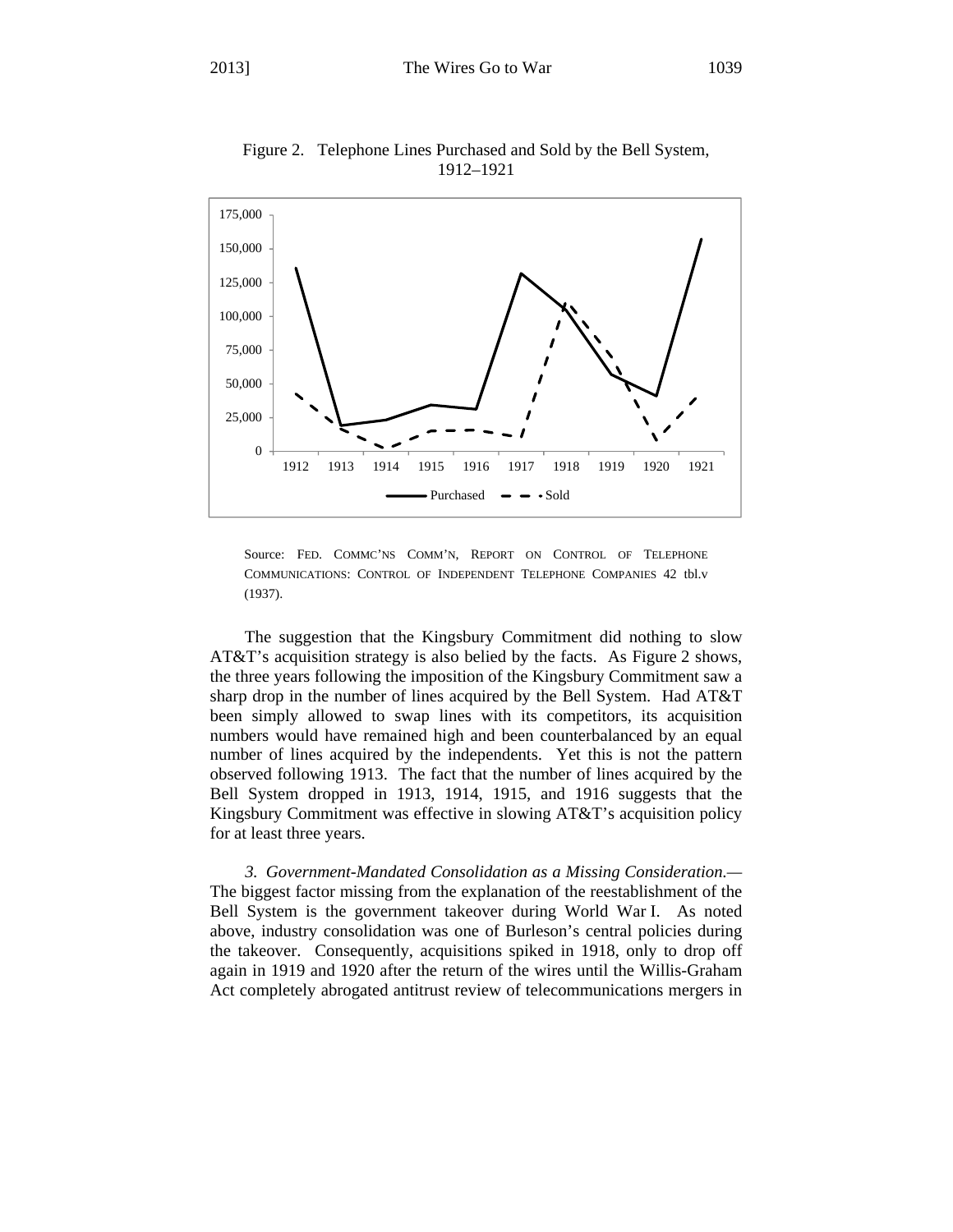1921.482 From this explanation, monopoly was not the sole result of the antitrust authorities' refusal to curb the corporate ambitions of Theodore Vail. Instead of being asleep at the switch, the government was one of the primary drivers of the return to monopoly.

There is one aspect of the data that does not completely fit this story: the upsurge in Bell acquisitions in  $1917<sup>483</sup>$  The impetus for this change came not from Bell, but rather from the independents. Having finished the build out of the areas that Bell had ignored, independents found that further revenue growth required going head-to-head with Bell.<sup>484</sup> Intensive competition is much more expensive and less profitable than an extensive race for the market.<sup>485</sup> Faced with the prospects of vigorous competition, many independents began to explore reaching some form of accommodation.

In 1915, the independents appointed a committee to explore consolidating into the Bell System.<sup>486</sup> It was this committee that proposed complying with the spirit, if not the letter, of the Kingsbury Commitment by "permit[ting] the acquisition by the Bell System of Independent properties by means of a division of territory, so long as in such a division the Bell System should not acquire more property or territory than it relinquished."<sup>487</sup> This solution "would conform to the probable spirit" of the Kingsbury Commitment "by continuing the prohibition on the expansion of the Bell System at the expense of competition" while still allowing a division of territory.488 The Justice Department effectively accepted this modification in 1917.489

The critical support for the reemergence of mergers in 1917 thus came from the independents, who also provided the impetus for the Willis-Graham Act's abolition for all antitrust scrutiny of telecommunications mergers.<sup>490</sup>

486. Bickers, *supra* note 17, at 123–24.

487. Letter from H.D. Critchfield, Sales Dep't, Automatic Electric Co., to F.H. Woods 2 (May 18, 1915), *quoted in* Bickers, *supra* note 17, at 125.

488. *Id.* (emphasis omitted) (internal quotation marks omitted).

<sup>482.</sup> *See supra* Figure 2.

<sup>483.</sup> *See* Bickers, *supra* note 17, at 126–27 (remarking on the increase in consolidations of telephone companies during this time).

<sup>484.</sup> *See* MUELLER, *supra* note 10, at 55–60 (discussing phases of expansion employed by independents).

<sup>485.</sup> Christopher S. Yoo, *Product Life Cycle Theory and the Maturation of the Internet*, 104 NW. U. L. REV. 641, 646–47, 666–67 (2010).

<sup>489.</sup> Bickers, *supra* note 17, at 126; CHARLES A. PLEASANCE, THE SPIRIT OF INDEPENDENT TELEPHONY 86 (1989); *see also* H.R. Doc. No. 340, 76th Cong., 1st Sess. (1939) (noting that the Kingsbury Commitment was generally understood to repent acquisition of competing telephone companies until after January 1918, when it became generally understood that it was not a violation of The Kingsbury Commitment for the Bell System to acquire competing telephone stations, if at the same time the Bell System sold an equal or comparable number of Bell-owned stations to an independent).

<sup>490. 61</sup> CONG. REC. 1983 (1921) (remarks of Rep. Winslow) ("The bill was brought to the attention of the committee by . . . the so-called independent telephone companies of the United States.... [T]hey have represented to the committee ... that if the opportunity to sell or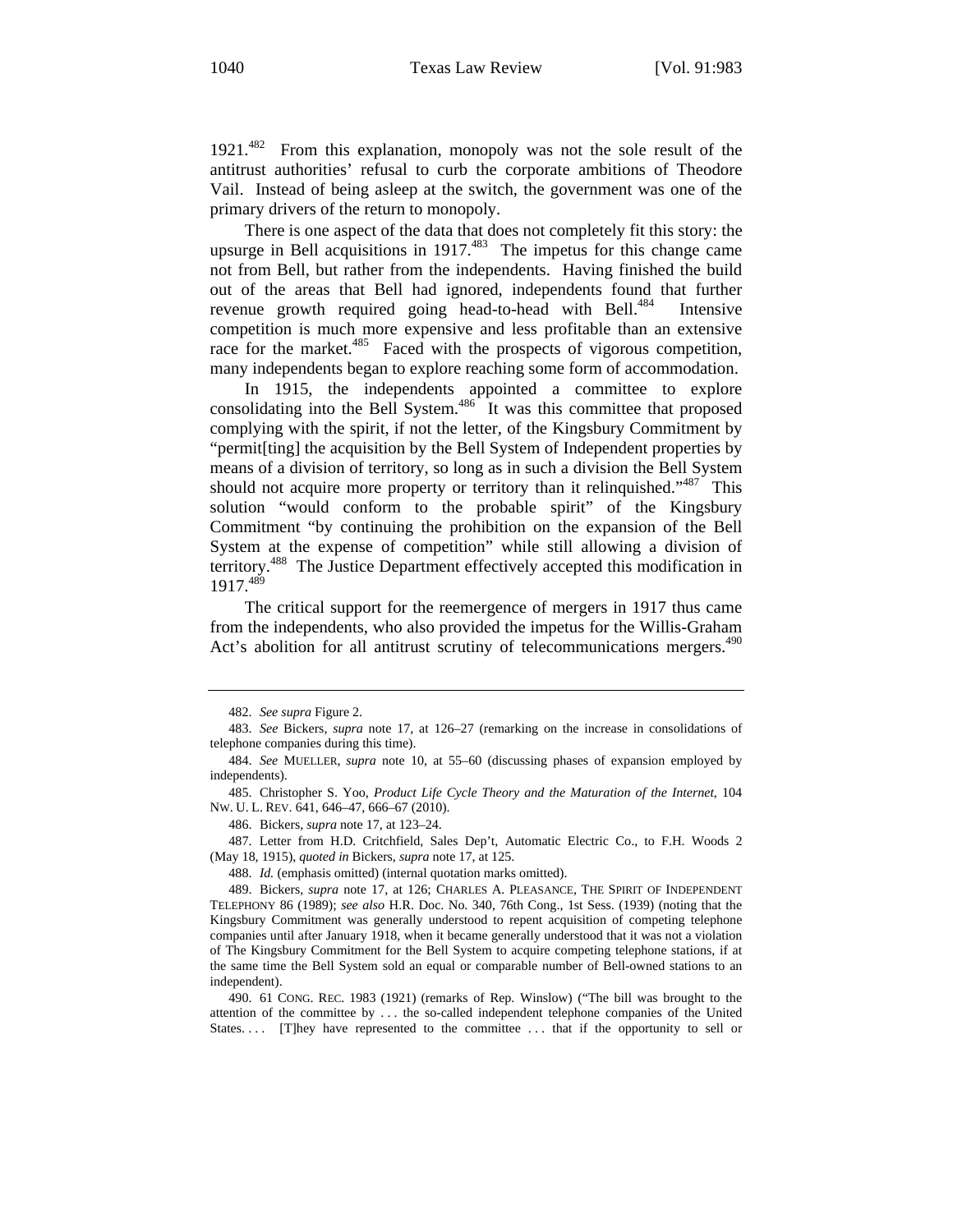Consolidation enjoyed the support of key consumer groups who needed both services and did not want to pay for two subscriptions.<sup>491</sup> This fact makes it difficult to lay this development at the feet of Theodore Vail. The fact that both competitors and consumers endorsed the change makes it hard to characterize it as government capitulation to a monopolist, as antitrust enforcement authorities find it difficult to oppose mergers when neither competitors nor consumers object.

This was particularly so in the case of telephony, which as noted above is largely intrastate in character.<sup>492</sup> Because federal jurisdiction extended only to interstate matters, mergers between two local telephone companies were arguably beyond the Justice Department's jurisdictional reach.<sup>493</sup> That is why on September 7, 1914, when authorizing AT&T's acquisition of a competing local telephone company in Spokane, Washington, the Justice Department announced that the Kingsbury Commitment was not meant to prevent communities from eliminating dual service if they so chose.<sup>494</sup> Similarly, on December 7, 1914 (less than a year after the issuance of the Kingsbury Commitment), the Report of the Attorney General noted that the settlement "does not mean that where there are two telephone systems in a city or town there never can be a consolidation into a single system."495 On the contrary, it "leaves local communities generally free to have one telephone system, if they desire," so long as the resulting consolidated company maintained all previous long-distance interconnections.<sup>496</sup> If sufficient local political support existed for the merger, the Justice Department would be hard pressed to oppose it. $497$ 

In any event, all of these dynamics were soon rendered moot by the government takeover, as Burleson condoned and accelerated the process of industry consolidation.<sup>498</sup> The strength of the Postmaster General's convictions rendered the views of both AT&T and the independents irrelevant. Even if it was not the only factor, Burleson's relentless support

consolidate is not afforded to them they are liable to go through the condition of bankruptcy  $\dots$ "); *see also* Bickers, *supra* note 17, at 127; Gabel, *supra* note 138, at 353 ("[T]he independents joined Bell in seeking passage of the Willis-Graham Act of 1921, which permitted the merger or consolidation of competing telephone companies."); Robinson, *supra* note 14, at 8 ("[T]he independents joined AT&T in supporting a lifting of restrictions on AT&T acquisitions.").

<sup>491.</sup> COHEN, *supra* note 15, at 33; MUELLER, *supra* note 10, at 140–44; Gabel, *supra* note 138, at 348; Weiman & Levin, *supra* note 142, at 122, 124.

<sup>492.</sup> *See supra* notes 465–73 and accompanying text.

<sup>493.</sup> STONE, *supra* note 3, at 193.

<sup>494.</sup> United States v. AT&T Co., No. 6082 (D. Or. Sept. 7, 1914) (order modifying decree), *reprinted in* DECREES AND JUDGMENTS IN FEDERAL ANTI-TRUST CASES, JULY 2, 1890– JANUARY 1, 1918, at 497, 497–99 (Roger Shale ed., 1918).

<sup>495.</sup> ATT'Y GEN. ANN. REP. 14 (1914).

<sup>496.</sup> *Id.* 

<sup>497.</sup> MUELLER, *supra* note 10, at 133–34.

<sup>498.</sup> STONE, *supra* note 3, at 199; VIETOR, *supra* note 16, at 172–73.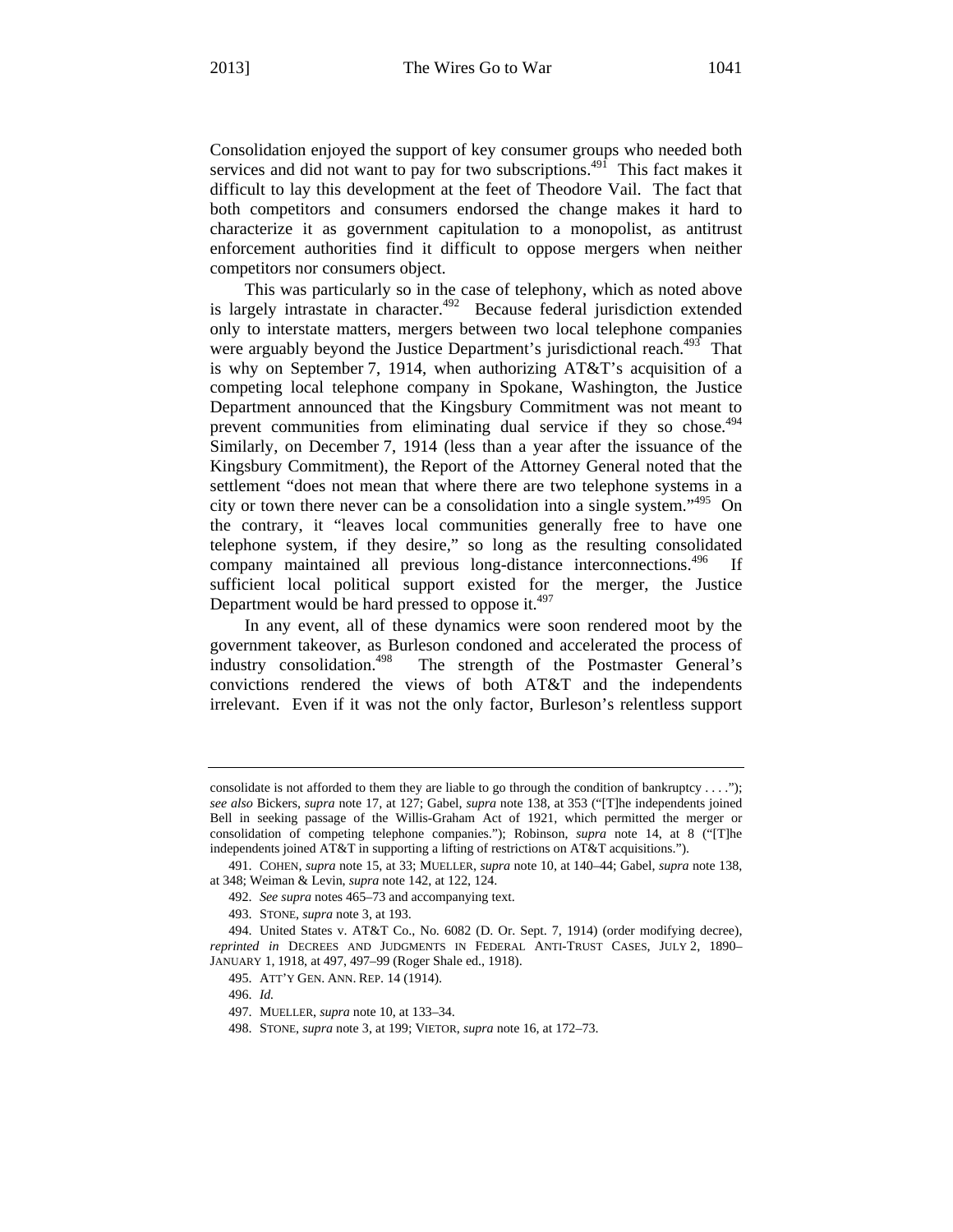for industry consolidation has been largely overlooked as one of the reasons for AT&T's return to dominance.<sup>499</sup>

#### *B. The Origins of Universal Service*

A vibrant debate has emerged over the origins of universal service. The conventional wisdom argues that universal service was the result of AT&T's commitment to broad geographic coverage, exemplified by AT&T's endorsement of "'One System,' 'One Policy,' 'Universal Service.'"<sup>500</sup> Critics of this position suggest that the concept of universal service is more modern, being the product of AT&T's attempt to justify the continuation of its monopoly when facing the emergence of competition during the 1960s and 1970s.<sup>501</sup> Richard John has offered an intriguing third interpretation, arguing that universal service represents Theodore Vail's attempt to emulate the postal system, influenced by his experience running the Railway Mail System in between his stints at  $AT&T$ .<sup>502</sup>

There can be no question that AT&T endorsed the idea of providing telephone service to all Americans. For example, its 1907 Annual Report intoned that the "'universality'" that was the Bell System's strength "carries with it ... the obligation to occupy and develop the whole field," including semi-urban and rural areas as well as urban areas.<sup>503</sup> Its 1910 Annual Report affirmed the company's "belie[f] that some sort of connection with the telephone system should be within the reach of all" and that the telephone network would ultimately become a medium for all electronic

502. JOHN, *supra* note 17, at 388; Richard R. John, *Theodore N. Vail and the Civic Origins of Universal Service*, 28 BUS. & ECON. HIST. 71, 76–79 (1999).

<sup>499.</sup> Only a handful of works acknowledge Burleson's role, and those that do offer no more than a few words. *See* H.R. Doc. No. 340, 76th Cong., (1939) (devoting a single sentence to the government's conscious policy of "caus[ing] the coordination and consolidation of competing systems wherever possible"); FISCHER, *supra* note 15, at 50 (devoting a single sentence to how "the wartime experience of coordination between AT&T and the independents accelerated the unification of the industry"); HUBER ET AL., *supra* note 14, § 4.4.1, at 354 ("During World War I, from 1918 to 1919, the Postmaster General took over operation of the telephone industry and . . . directed the competing local systems to consolidate into a single national network."); MUELLER, *supra* note 10, at 133 (making a passing reference to "World War I-induced centralization"); VIETOR, *supra* note 16, at 172–73 (devoting a single sentence to how government control "ran squarely up against the Justice Department's prohibition on consolidation of competing exchanges," as Burleson "sought to eliminate competition and integrate operations wherever possible"); Peters, *supra* note 15, at 257 (noting Burleson's view that "government operation and control of the telephone system 'would undoubtedly cause the coordination and consolidation of competing systems wherever possible'").

<sup>500.</sup> AT&T CO., ANNUAL REPORT OF THE DIRECTORS OF AT&T COMPANY TO THE STOCKHOLDERS FOR THE YEAR ENDING DECEMBER 31, 1909, at 18 (1910); *see* Pool et al., *supra*  note 444, at 131 ("[T]he goal of universality, which became one of the watchwords of the Bell system, was there from the beginning.").

<sup>501.</sup> MUELLER, *supra* note 10, at 150–52; *see also* ROBERT W. CRANDALL & LEONARD WAVERMAN, WHO PAYS FOR UNIVERSAL SERVICE? 6–8 (2000) (explaining that although the phrase was first used by Theodore Vail, the company "revived the notion of universal service" with a "new definition" in response to competition during the 1960s and 1970s).

<sup>503.</sup> AT&T, *supra* note 146, at 28.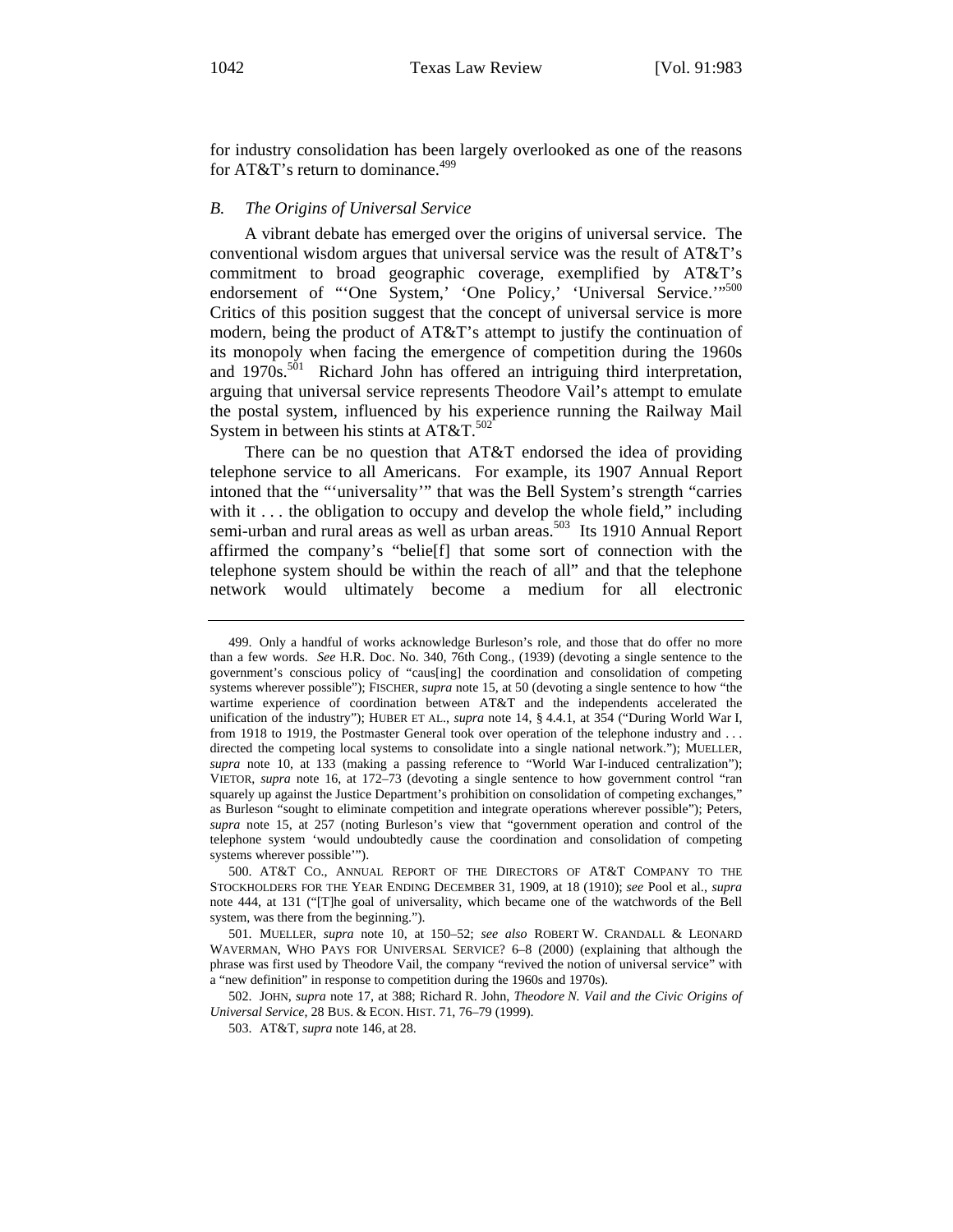communications "from every one in every place to every one in every other place, a system as universal and as extensive as the highway system of the country which extends from every man's door to every other man's door."<sup>504</sup>

Critics such as Milton Mueller have dismissed these statements as nothing more than an "oratorical jab."<sup>505</sup> It was not until the independents forced AT&T's hand that the company began to live up to the promise of its earlier rhetoric.<sup>506</sup> Instead, they regard universal service as an invention of the late 1960s and 1970s to justify the continuation of the Bell monopoly.<sup>507</sup> The primary mechanism was to use the process of separations to allocate a higher proportion of network elements used both for local and long-distance service, such as the loop and the switch, to long-distance rates.<sup>508</sup> The effect was to overcharge for long-distance service in order to cross subsidize local service.<sup>509</sup> This process did not begin until the 1950s and did not reach full stride until the late 1960s and 1970s.<sup>510</sup>

While it is true that long distance–local cross subsidies did not emerge until later in the history, it was only one of several cross subsidies built into telephone rates. Another key cross subsidy takes advantage of the fact that the higher density makes providing service less costly in urban areas than rural areas.<sup>511</sup> Using rate averaging to impose a uniform price effectively permits rates paid by urban users to cross subsidize those paid by rural users.<sup>512</sup>

Although these scholars are correct that the long distance–local cross subsidy did not emerge until the 1960s and 1970s, the urban–rural cross subsidy associated with rate averaging was well established in the postal service before World War  $I<sub>513</sub>$  The takeover allowed this postal concept to become a staple of telephone policy as well.<sup>514</sup> In the words of one commentator:

During this period of government ownership, the decision was made to set standard long-distance rates throughout the country, based on average costs. In other words, subscribers calling from large cities would pay above costs in order to provide a subsidy to those in rural areas. So, early in the century cross-subsidization began, embraced by the industry, which rarely question the premise behind the

- 506. *Id.* at 101–03.
- 507. *Id.* at 151–52.

514. 52 CONG. REC. 849 (1915) (statement of Rep. David Lewis); POSTMASTER GEN., *supra* note 26, at 10; JOHN, *supra* note 17, at 379, 387.

<sup>504.</sup> *Id.* at 23.

<sup>505.</sup> MUELLER, *supra* note 10, at 100.

<sup>508.</sup> *Id.* at 151–55.

<sup>509.</sup> *Id.* at 159.

<sup>510.</sup> *Id.* at 160–61.

<sup>511.</sup> Thierer, *supra* note 16, at 277.

<sup>512.</sup> *Id.* at 276–77.

<sup>513.</sup> JOHN, *supra* note 17, at 379; John, *supra* note 502, at 75–76.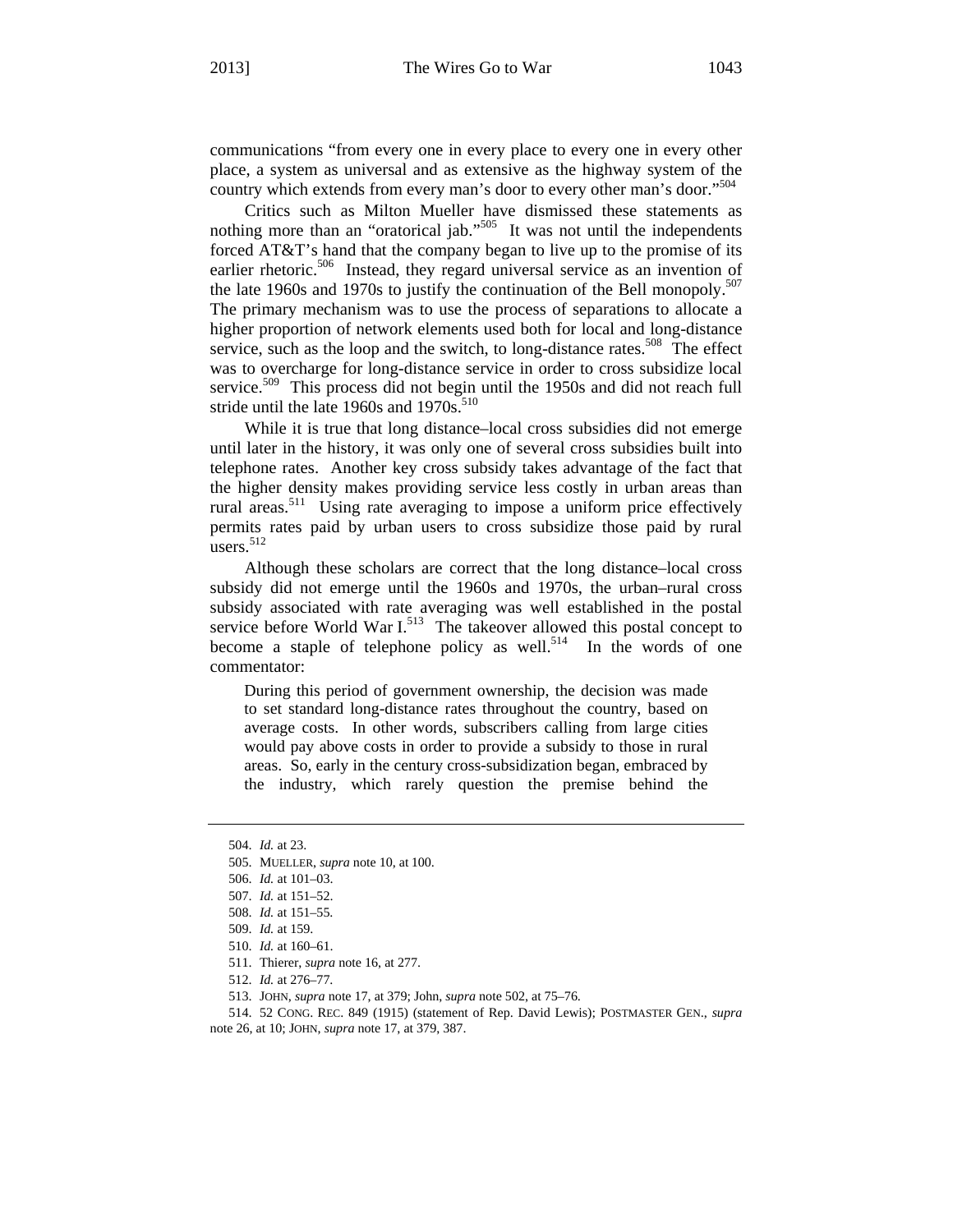arrangement that the ability to communicate with subsidized subscribers was of value to the subsidizing subscribers.<sup>515</sup>

Following the war, the state public utility commissions would follow the federal government's example when setting local rates.<sup>516</sup> By the 1920s, statewide rate averaging had become a standard feature of the regulatory landscape.<sup>517</sup>

So John's suggestion that the postal model of universal service provided an early influence on universal service policy in the telephone industry appears to be well taken, but with a somewhat different twist. As noted above, John believed that the mechanism through which these concepts were incorporated into telecommunications policy was Vail's experience with the Railway Mail Service.<sup>518</sup> While John is correct about the influence of the postal system on telephone rates, Vail's experiences were reinforced by a much more direct mechanism: Rate averaging was imposed on the telephone system by the Postmaster General himself.

#### *C. Federal–State Relations*

The government takeover during World War I also had a profound influence on federal–state relations. Burleson's order to raise and standardize national rates was met with immediate resistance from state regulatory agencies who sought to enjoin the rate increases.<sup>519</sup> Injunctions were granted in ten states across the country, from Florida to Pennsylvania to South Dakota.<sup>520</sup> AT&T's general counsel, N.T. Guernsey worked with Post Office Solicitor William Lamar to get a test case quickly to the Supreme Court.521 In March, the South Dakota Supreme Court enjoined the Dakota Central Telephone Company from raising rates.<sup>522</sup> Guernsey convinced Lamar to fight the injunction, and Lamar obtained approval from the Attorney General to challenge the ruling.<sup>523</sup> As Danielian describes it, "Thus the United States Attorney General's office, the Post Office Department, and the Bell System were mobilized, hand in hand, to defend the Postmaster General's order for increased Bell telephone rates."<sup>524</sup>

<sup>515. 1</sup> LEONARD S. HYMAN ET AL., THE NEW TELECOMMUNICATIONS INDUSTRY: EVOLUTION AND ORGANIZATION 81 (1987), *quoted in* Thierer, *supra* note 16, at 276.

<sup>516.</sup> Thierer, *supra* note 16, at 277.

<sup>517.</sup> VIETOR, *supra* note 16, at 173–74; Warren G. Lavey, *The Public Policies that Changed the Telephone Industries into Regulated Monopolies*, 39 FED. COMM. L.J. 171, 188–89 (1987).

<sup>518.</sup> *See supra* note 502 and accompanying text.

<sup>519.</sup> DANIELIAN, *supra* note 17, at 260.

<sup>520.</sup> *Id.* at 262.

<sup>521.</sup> *Id.*

<sup>522.</sup> *Id.* 

<sup>523.</sup> *Id.* at 263.

<sup>524.</sup> *Id.*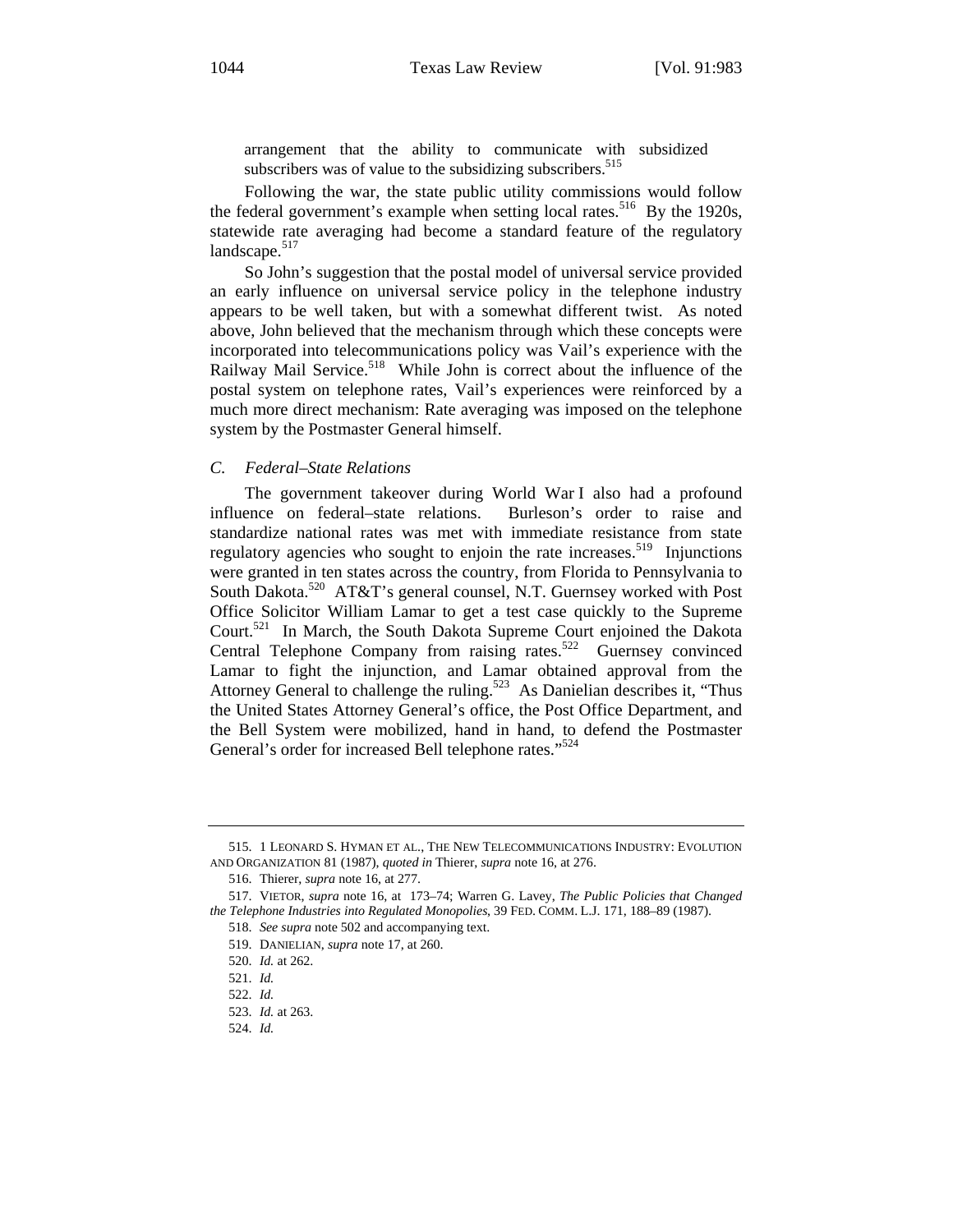The case of *Dakota Central Telephone Co. v. South Dakota* was argued on May 5–6, 1919, and decided on June 2, 1919.<sup>525</sup> As noted earlier, the Supreme Court upheld the rate increases by a vote of  $8-1$ .<sup>526</sup> The Court depicted the issue as similar to the one recently resolved in *Northern Pacific*  Railway Co. v. North Dakota,<sup>527</sup> where the Court upheld the federal government's ability to set intrastate railroad rates under Congress's war power.<sup>528</sup> In the case at bar, Justice White saw the same principle at work: Congress could lawfully take over a public utility under its war power,  $529$  and state police power did not create protected enclaves of state prerogative.<sup>530</sup> Justice White wrote:

Conceding that it was within the power of Congress, subject to constitutional limitations, to transplant the state power as to intrastate rates into a sphere where it, Congress, had complete control over telephone lines because it had taken possession of them and was operating them as a governmental agency, it must follow that, in such sphere there would be nothing upon which the state power could be exerted except upon the power of the United States, that is, its authority to fix rates for the services which it was rendering through its governmental agencies.<sup>531</sup>

Accordingly, the Court overruled the injunction and Burleson's rate hikes were upheld.<sup>532</sup> The victory ended up being somewhat pyrrhic. Frustration with the rate increases approved by the Court led the states to lend their support to returning the wires to private control as quickly as possible.533 Moreover, the Supreme Court would subsequently curb federal power in *Smith v. Illinois Bell Telephone Co.*534 by denying the ICC the authority to affect intrastate rates. $535$  Instead, the states would bear that responsibility after the cost of any assets used for both interstate and intrastate service was apportioned between the two services.<sup>536</sup> This movement culminated with the inclusion of a provision in the Communications Act of 1934 disavowing any FCC jurisdiction over

<sup>525. 250</sup> U.S. 163 (1919).

<sup>526.</sup> *See supra* notes 326–28 and accompanying text.

<sup>527. 250</sup> U.S. 135 (1919).

<sup>528.</sup> *Id.* at 151–52.

<sup>529.</sup> *Dakota Cent. Tel.*, 205 U.S. at 183–84.

<sup>530.</sup> *Id.* at 187.

<sup>531.</sup> *Id.*

<sup>532.</sup> As May notes, the Court's decisions occurred after "the experiments were marked for extinction," and thus the Court may have felt less need to become involved with the issues. MAY, *supra* note 17, at 57.

<sup>533.</sup> Bickers, *supra* note 17, at 154–55.

<sup>534. 282</sup> U.S. 133 (1930).

<sup>535.</sup> *Id.* at 159–60.

<sup>536.</sup> *Id.* at 148–49.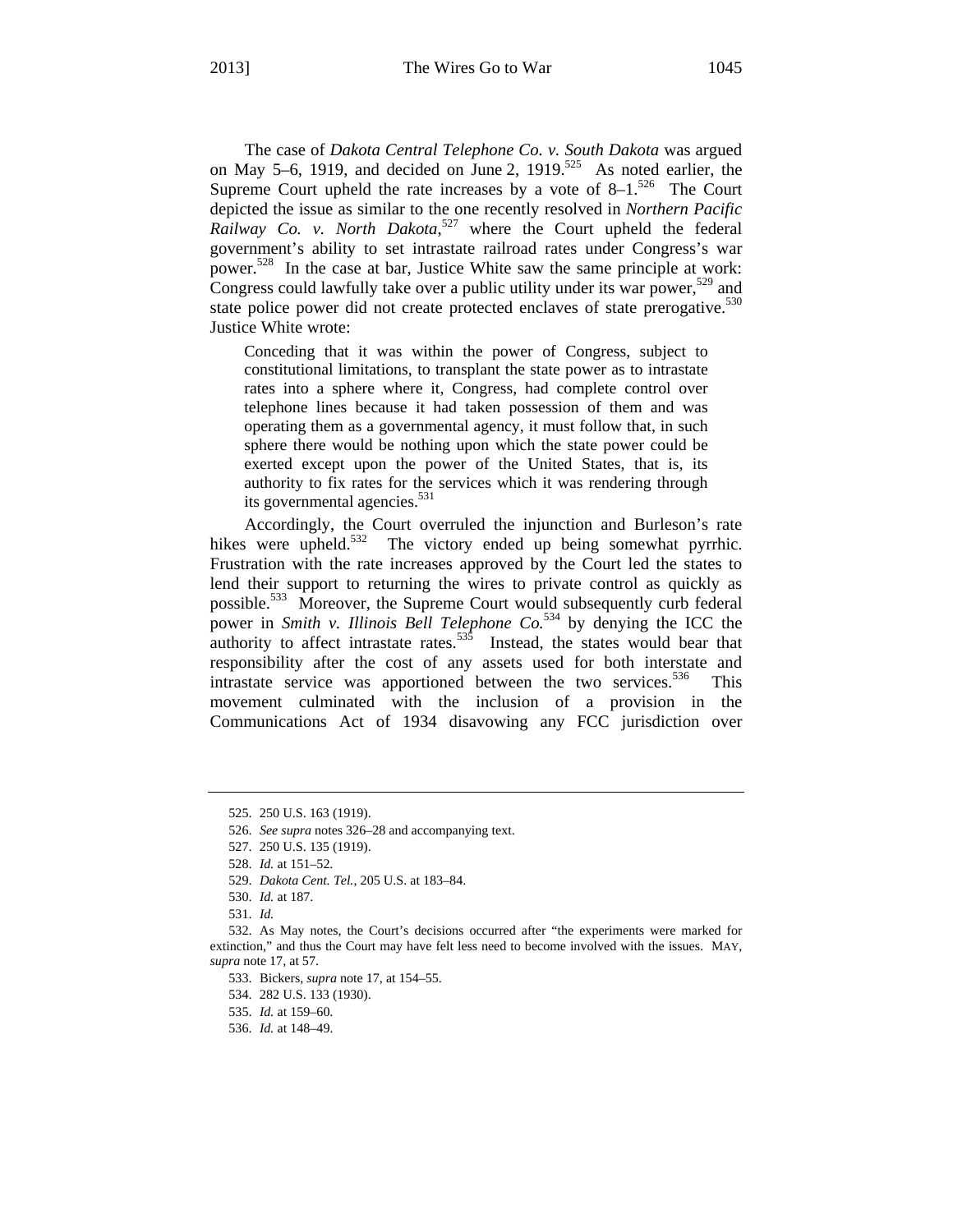"charges, classifications, practices, services, facilities, or regulations for or in connection with intrastate communication service."<sup>537</sup>

A comparison with how similar issues were resolved in railroading illustrates the strength and influence of state opposition to federal power mobilized by Burleson's ham-fisted policies.<sup>538</sup> When confronted with a similar issue with respect to railroads in *The Shreveport Rate Case*, 539 the Court held that the ICC had jurisdiction over interstate rates as well as "all matters having such a close and substantial relation to interstate traffic that the control is essential or appropriate" to the security and efficiency of interstate service.<sup>540</sup> The Court further concluded, "The fact that carriers are instruments of intrastate commerce, as well as of interstate commerce, does not derogate from the complete and paramount authority of Congress over the latter."<sup>541</sup> In short, "[w]herever the interstate and intrastate transactions of carriers are so related that the government of the one involves the control of the other, it is Congress, and not the State, that is entitled to prescribe the final and dominant rule."<sup>542</sup> The Court reaffirmed "the principle that Congress in the exercise of its paramount power may prevent the common instrumentalities of interstate and intrastate commercial intercourse from being used in their intrastate operations to the injury of interstate commerce" even though "intrastate transactions of interstate carriers may thereby be controlled."<sup>543</sup> Any other conclusion would contradict the principle of federal supremacy.<sup>544</sup>

The Court reiterated this conclusion after the war in *Railroad*  Commission v. Chicago, Burlington & Quincy Railroad,<sup>545</sup> in which it held that "[e]ffective control of [interstate traffic] must embrace some control over [intrastate traffic] in view of the blending of both in actual operation. The same rails and the same cars carry both. The same men conduct them. Commerce is a unit and does not regard state lines  $\dots$   $\cdot$  ...  $\cdot$  When interstate and intrastate commerce "are so mingled together that the supreme authority,

542. *Id.* at 351–52.

544. *Accord* Minnesota Rate Cases, 230 U.S. 352 (1913). This case held:

[T]he full control by Congress of the subjects committed to its regulation is not to be denied or thwarted by the commingling of interstate and intrastate operations [and that] the execution by Congress of its constitutional power to regulate interstate commerce is not limited by the act that intrastate transactions may have become so interwoven therewith that the effective government of the former incidentally controls the latter.

*Id.* at 399.

546. *Id.* at 588.

<sup>537. 47</sup> U.S.C. § 152(b) (2006).

<sup>538.</sup> *See* HUBER ET AL., *supra* note 14, § 3.2.3–.5, at 216–18 (noting that states wanted federal authority to be sharply limited).

<sup>539. 234</sup> U.S. 342 (1914).

<sup>540.</sup> *Id.* at 351.

<sup>541.</sup> *Id.* 

<sup>543.</sup> *Id.* at 353.

<sup>545. 257</sup> U.S. 563 (1922).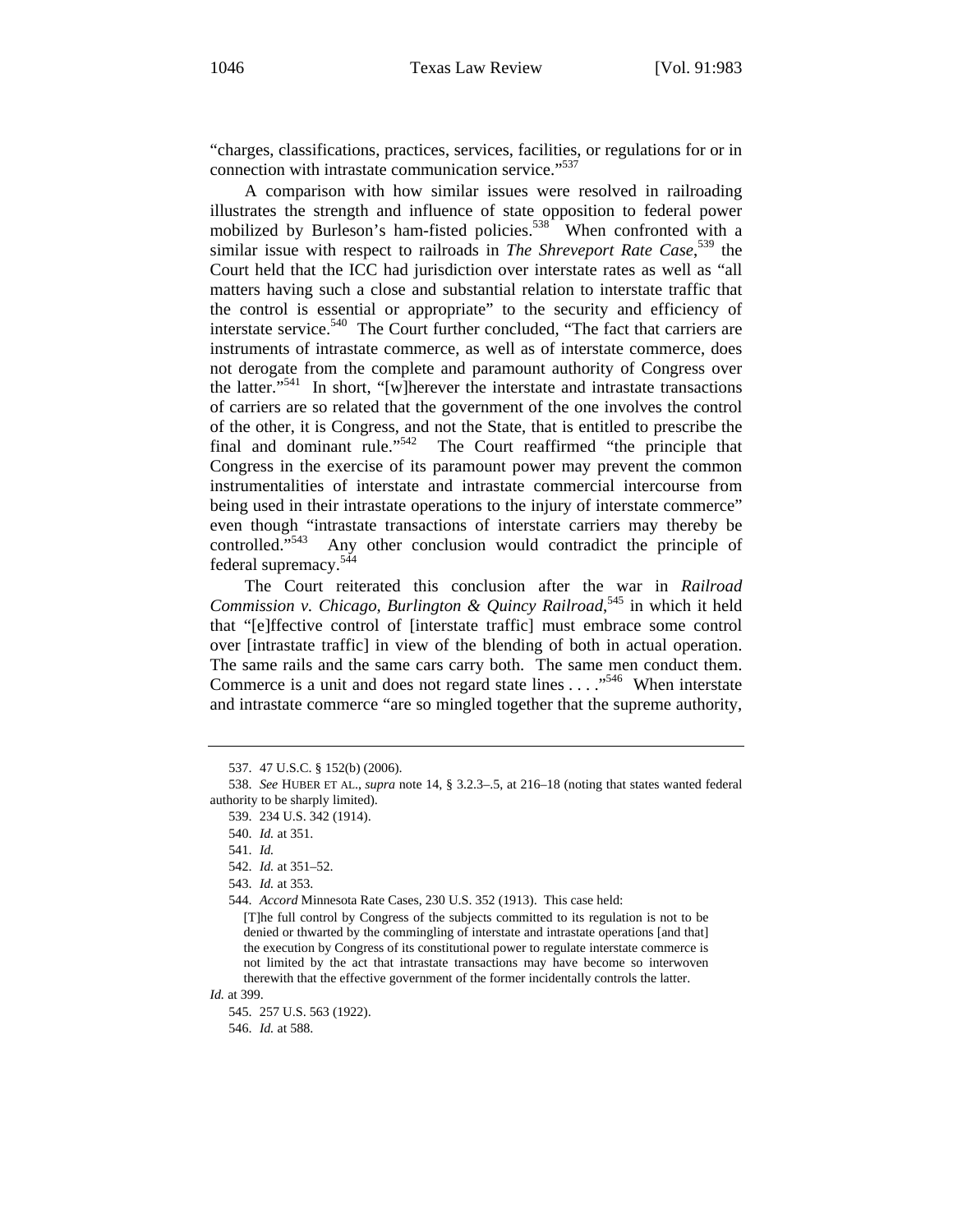the Nation, cannot exercise complete effective control over interstate commerce without incidental regulation of intrastate commerce, such incidental regulation is not an invasion of state authority or a violation of the proviso."547 The Supremacy Clause gives the federal government the power to "impose any reasonable condition on a State's use of interstate carriers for intrastate commerce it deems necessary or desirable."<sup>548</sup>

Had the Court applied these same principles to telephony, it would have found that interstate and intrastate phone calls were just as intertwined as rail traffic and upheld federal jurisdiction over local rates. And yet in *Smith*, the Court mandated that all property used for both interstate and intrastate calling be separated into interstate and intrastate portions, calling this separation "essential to the appropriate recognition of the competent governmental authority in each field of regulation."549 The Court recognized that "the difficulty in making an exact apportionment of the property is apparent," but nonetheless optimistically concluded that "reasonable measures" would be sufficient.<sup>550</sup> As noted above, Congress codified this understanding by enacting section 2(b) of the Communications Act of 1934, which courts and commentators have recognized was specifically enacted to prevent the extension of *Shreveport*-type rules to telephony.<sup>551</sup>

It is likely that the Post Office's dismal record running the telephone system and its willingness to brush aside the interests of state regulators rendered policy makers less inclined to condone strong federal jurisdiction over telephony. Moreover, the fact that the Supreme Court's *Dakota Central* decision upholding federal authority over local telephony was upheld as a war measure may have left the Justices feeling constrained to come to the opposite conclusion after the exigency had passed.

#### *D. The Limits of Government*

Perhaps the biggest question is that having taken over the telephone system, why did the government give it back? Burleson openly harbored ambitions of making government ownership permanent, as did leaders in the U.S. military.<sup>552</sup> Doing so would also have brought U.S. policy into conformity with the rest of the world.

<sup>547.</sup> *Id.* 

<sup>548.</sup> *Id.* at 590.

<sup>549. 282</sup> U.S. 133, 148 (1930); *accord id.* at 149 ("The proper regulation of rates can be had only by maintaining the limits of state and federal jurisdiction . . . .").

<sup>550.</sup> *Id.* at 150; *accord* HUBER ET AL., *supra* note 14, § 3.3.3, at 223–24.

<sup>551.</sup> La. Pub. Serv. Comm'n v. FCC, 476 U.S. 355, 372 (1986); Computer & Commc'ns Indus. Ass'n v. FCC, 693 F.2d 198, 216 n.99 (D.C. Cir. 1982); N.C. Util. Comm'n v. FCC, 537 F.2d 787, 793 n.6 (4th Cir. 1976); Matthew S. Bewig, *Federalism and Telecommunications: On the Right Wavelength?*, 59 GEO. WASH. L. REV. 1190, 1194–95 (1991); Richard McKenna, *Preemption Under The Communications Act*, 37 FED. COMM. L.J. 1, 13–14 (1985).

<sup>552.</sup> *See supra* note 197 and accompanying text.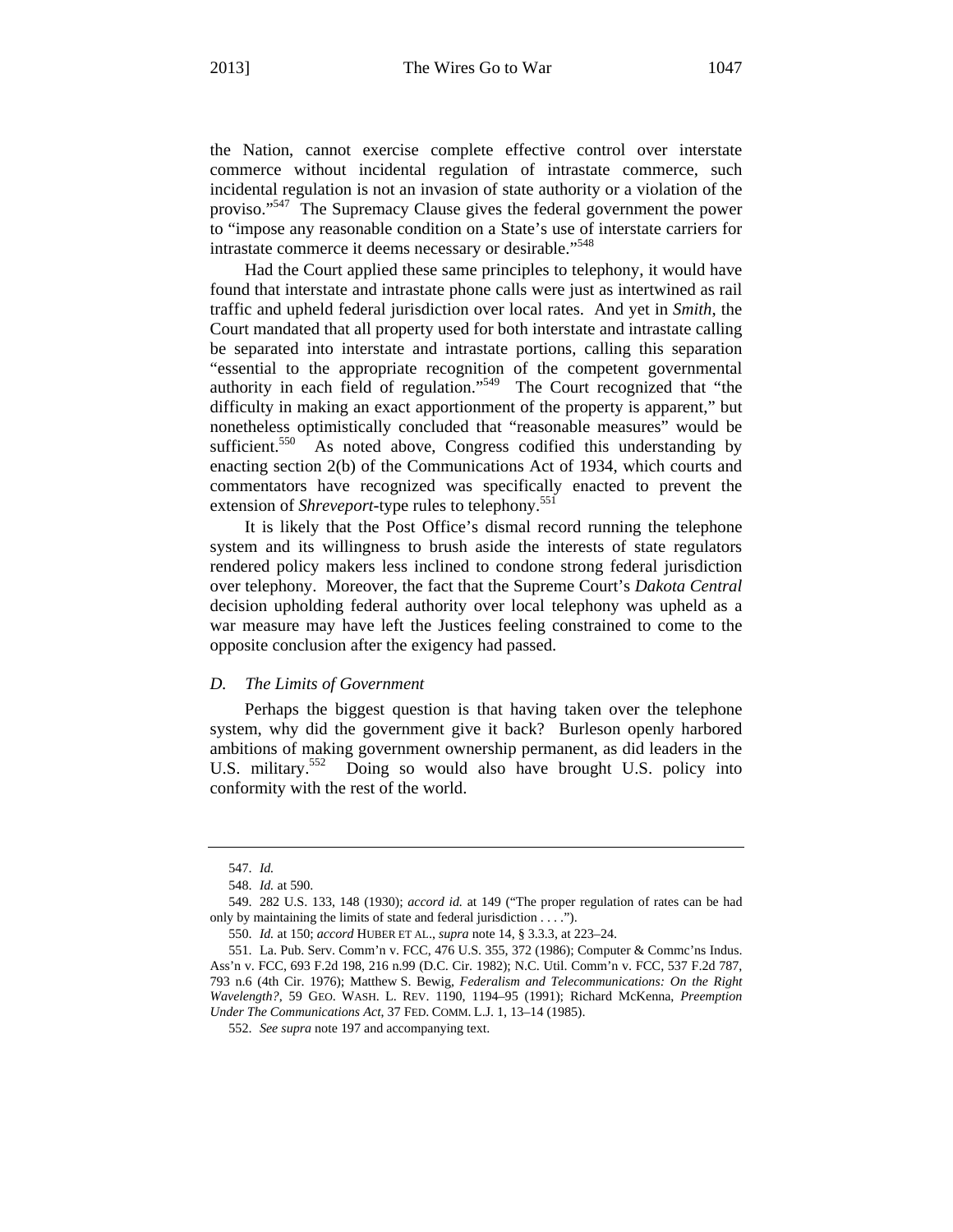One challenge that government ownership struggles to surmount is the problem of raising risk capital. Unlike private enterprises, which can issue equity, governments must finance any capital improvements through taxes, additional revenue from operations, or debt.<sup>553</sup> Thus, because telephone systems in Europe were primarily developed by government actors, capital could not be raised by issuing equity to shareholders willing to assume entrepreneurial risk, and the systems faced political challenges that private enterprises did not need to confront.<sup>554</sup>

In addition, government-owned enterprises tend to avoid risk rather than maximize economic welfare. Government operators in Europe "used their market power to protect themselves from risk rather than to maximize profits."555 These governments had invested heavily in telegraph systems, and the development of the telephone posed significant risks to telegraph revenues: "All the public agencies attempted to protect their telegraph services from telephone competition, even when they controlled both telegraph and telephone."556 Even when European governments did not grant an exclusive monopoly to government agencies, these very same agencies "used similar tactics to those of private companies to extend their power."<sup>557</sup> Without the threat of antitrust, there was nothing to restrain unfair practices on the part of the government agencies.

In the United States, development was much more rapid owing to the competitive environment. Competition encouraged innovation and experimentation. For instance, "[t]he existence of several companies allowed various beliefs as to the elasticity of demand to be tested and prevented slow growth through a mistaken belief that the demand was inelastic."<sup>558</sup> But the pace and pattern of development in the United States was not merely influenced by the *absence* of government ownership, as discussed above. U.S. development was also influenced by the *presence* of state and local regulation, the possibility of antitrust enforcement, and the possibility of nationalization.559

Each of these three factors influenced development of the U.S. network, such that it cannot be accurately said that the development of telecommunications in Europe and the United States diverged because of the presence of one factor, e.g., ideological or political. It is more accurate to

<sup>553.</sup> *See* Johannes M. Bauer, *Regulation and State Ownership: Conflicts and Complementarities in EU Telecommunications*, 76 ANNALS PUB. & COOPERATIVE ECON. 151, 155 (2005) (explaining that government-owned enterprises have fewer financing options than their private counterparts).

<sup>554.</sup> *See* BROCK, *supra* note 15, at 146–47 (discussing the differences in development of longdistance telegraphs in the United States and Europe).

<sup>555.</sup> *Id.* at 145.

<sup>556.</sup> *Id.* at 146.

<sup>557.</sup> *Id.* at 145.

<sup>558.</sup> *Id.* at 144.

<sup>559.</sup> *See* John, *supra* note 17, at 410 ("Politics always mattered.").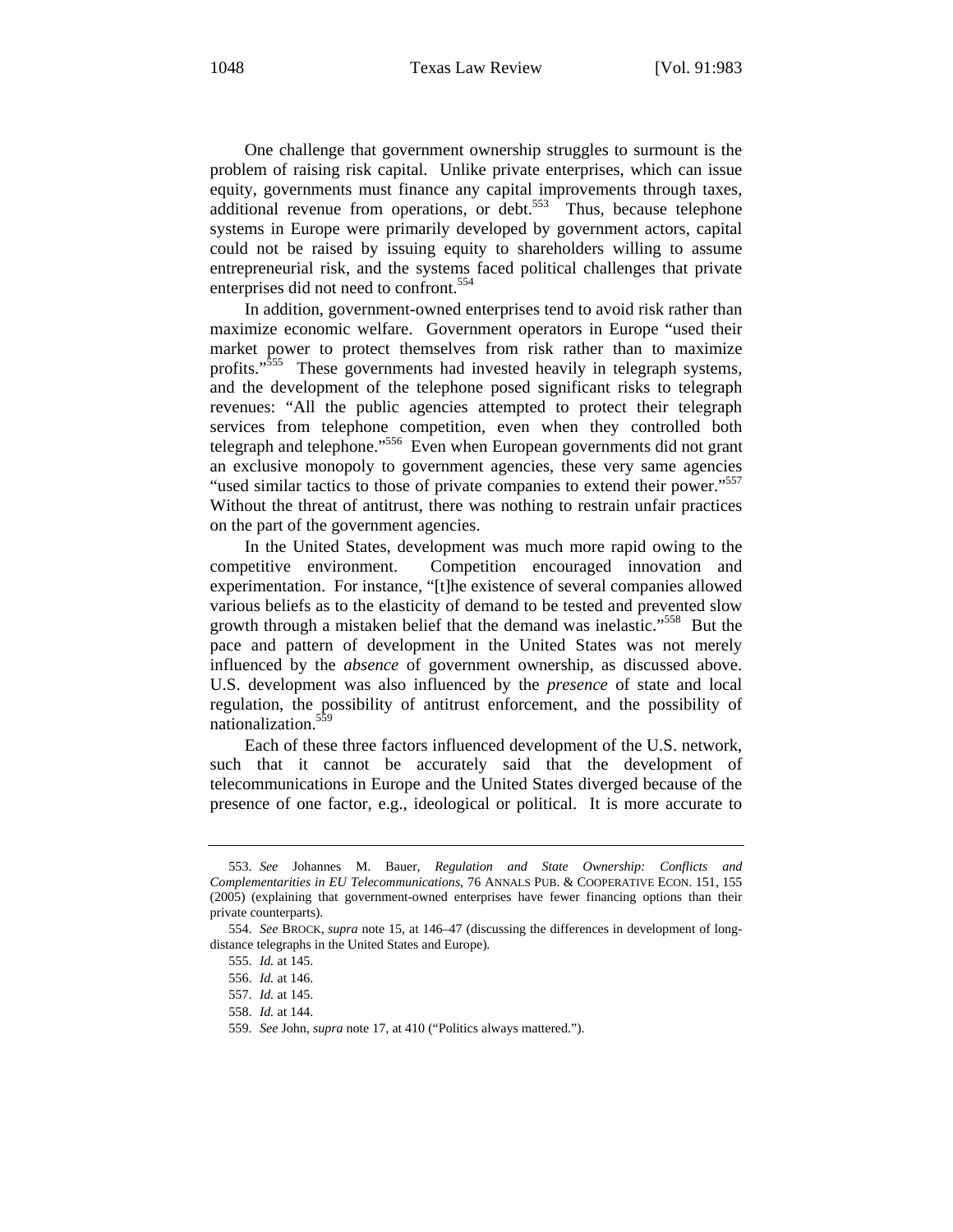say that U.S. development at this time was influenced by the example of European regulation, and accordingly began to move towards a more similar result.560 In other words, there was a transatlantic dialogue about the proper way to develop a national telephone network.

But perhaps the most important reason cited during the 1919 hearings on whether the government should return the telephone system to private control was the government's inability to control costs.<sup>561</sup> Both of these concerns should serve as cautionary tales to contemporary advocates of networks operated by governments. Indeed, the government's struggles to run the telephone network during World War I are part of a larger tradition identifying circumstances under which common carriage regulation is most likely to work well. It is best suited to industries such as water and natural gas, in which technology is static, market shares are stable, and the fact that a network has already been built out reduces the emphasis on investment incentives.

All of these considerations should give modern proponents of government ownership of telecommunications networks considerable pause. Indeed, the most salient examples appear to confirm these lessons. On a more optimistic note, this episode also provides reassurance about how justifications based on national emergencies need not necessarily be enduring.

#### Conclusion

The brief, one-year government takeover of the U.S. telephone system during World War I is rarely analyzed at any length by commentators. When it is discussed, it is often dismissed as an ad hoc event with few implications. A closer inspection of the history and dynamics of this episode in history yields a host of answers to a number of ongoing academic disputes. It reveals that the reconsolidation of the telephone industry during the early twentieth century was the result of conscious government policy as well as the consequences of economic features of the market. As such, it provides another example where government actors rather than corporate magnates were movers in curtailing competition.<sup>562</sup>

The history also sheds new light on the origins of universal service, showing that it was the result of direct application of the ratemaking principles developed for the postal system. In the process, it underscores the

<sup>560.</sup> *See generally*, DANIEL T. RODGERS, ATLANTIC CROSSINGS: SOCIAL POLITICS IN A PROGRESSIVE AGE (1998) (documenting cross-Atlantic influences on Progressive reformers).

<sup>561.</sup> *See Return of the Wire Systems*, *supra* note 202, at 33–36 (discussing the high costs associated with telephone systems).

<sup>562.</sup> *See* FRED S. MCCHESNEY, MONEY FOR NOTHING: POLITICIANS, RENT EXTRACTION, AND POLITICAL EXTORTION 17–19 (1997) (arguing that regulatory bodies often deliberately create economic rents in order to have something to redistribute).